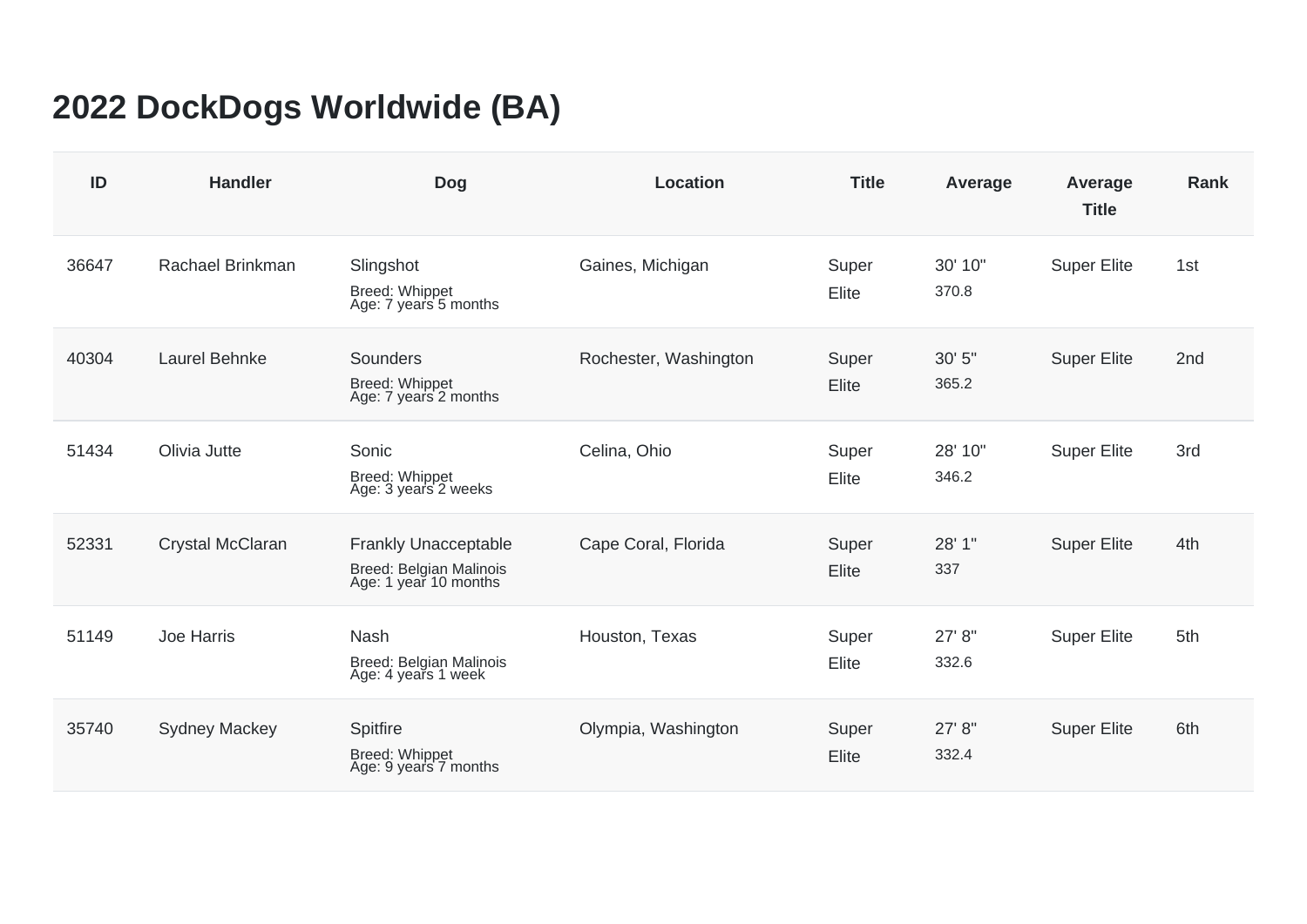| 51664 | Crystal McClaran      | MC's Pancho<br><b>Breed: Mixed</b><br>Age: 2 years 5 months         | Cape Coral, Florida   | Super<br>Elite | 27' 6"<br>330.8  | <b>Super Elite</b> | 7th  |
|-------|-----------------------|---------------------------------------------------------------------|-----------------------|----------------|------------------|--------------------|------|
| 52289 | Crystal McClaran      | <b>GRONK</b><br>Breed: Belgian Malinois<br>Age: 2 years 1 month     | Cape Coral, Florida   | Super<br>Elite | 27'1"<br>325.2   | <b>Super Elite</b> | 8th  |
| 51667 | Crystal McClaran      | MC's RoseZilla<br><b>Breed: Mixed</b><br>Age: 2 years 5 months      | Cape Coral, Florida   | Super<br>Elite | 27'1"<br>325     | <b>Super Elite</b> | 9th  |
| 43593 | <b>Sydney Mackey</b>  | Microburst<br><b>Breed: Mixed</b><br>Age: 4 years 8 months          | Olympia, Washington   | Super<br>Elite | 27' 0"<br>324.6  | <b>Super Elite</b> | 10th |
| 52693 | Andrea McManus        | Wicked<br><b>Breed: Mixed</b><br>Age: 3 years 5 months              | HUMBLE, Texas         | Super<br>Elite | 27' 0"<br>324.2  | <b>Super Elite</b> | 11th |
| 49218 | Joy Miller            | Delta<br>Breed: Australian Shepherd<br>Dog<br>Age: 6 years 4 months | Kansas City, Missouri | Super<br>Elite | 26' 11"<br>323.4 | <b>Super Elite</b> | 12th |
| 38528 | Linda Anderson        | Journey<br>Breed: Whippet<br>Age: 9 years 3 months                  | White Lake, Michigan  | Super<br>Elite | 26' 10"<br>322.2 | <b>Super Elite</b> | 13th |
| 50152 | <b>Gale Templeton</b> | Sting<br>Breed: Border Collie<br>Age: 3 years 3 months              | Clearfield, Kentucky  | Super<br>Elite | 26' 9"<br>321.2  | <b>Super Elite</b> | 14th |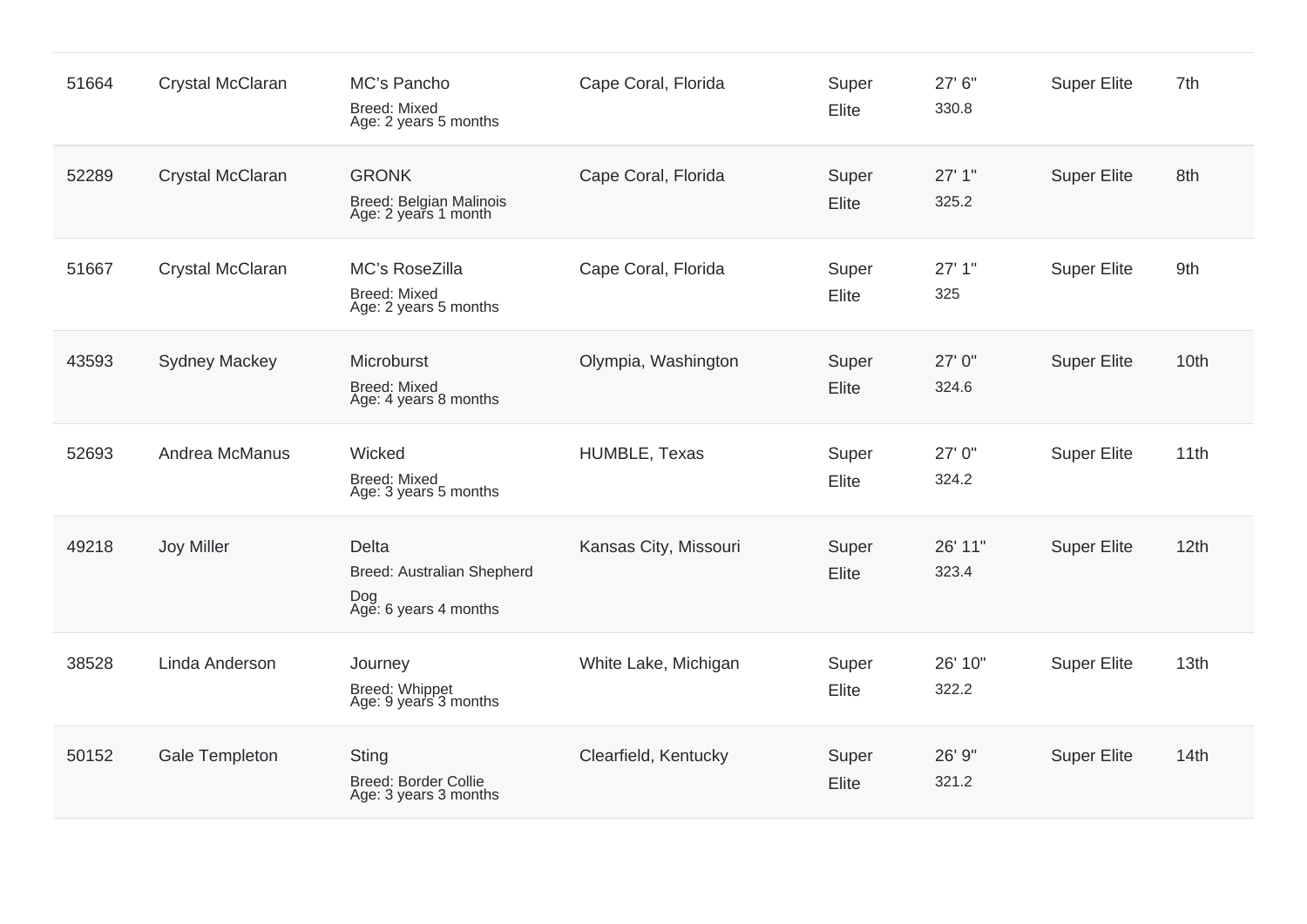| 46550 | Debra Feller           | Raylan<br>Breed: Border Collie<br>Age: 4 years 2 months                            | ridgeland, South Carolina | Super<br>Elite | 26' 6"<br>318.8 | <b>Super Elite</b> | 15th |
|-------|------------------------|------------------------------------------------------------------------------------|---------------------------|----------------|-----------------|--------------------|------|
| 38445 | Becky Johnson          | Heathen<br><b>Breed: Mixed</b><br>Age: 5 years 10 months                           | Arlington, Washington     | Super<br>Elite | 26' 3"<br>315.4 | <b>Super Elite</b> | 16th |
| 51548 | <b>Rita Gregory</b>    | Spirit<br>Breed: Whippet<br>Age: 3 years 9 months                                  | Hamilton, Ontario         | Super<br>Elite | 25' 8"<br>308   | <b>Super Elite</b> | 17th |
| 43934 | <b>Charlotte Blake</b> | Wicked<br><b>Breed: Mixed</b><br>Age: 5 years 8 months                             | Franklin, Tennessee       | Elite          | 25' 5"<br>305.8 | <b>Super Elite</b> | 18th |
| 51635 | Rachael Brinkman       | vortex<br>Breed: Whippet<br>Age: 4 years 1 month                                   | Gaines, Michigan          | Super<br>Elite | 25' 4"<br>304.6 | <b>Super Elite</b> | 19th |
| 35806 | <b>Charlotte Blake</b> | Pita<br>Breed: Belgian Malinois<br>Age: 6 years 7 months                           | Franklin, Tennessee       | Super<br>Elite | 25' 3"<br>303.4 | <b>Super Elite</b> | 20th |
| 49225 | Danny Venegas          | Houdini<br><b>Breed: Mcnab</b><br>Age: 5 years 1 month                             | Wellington, Florida       | Super<br>Elite | 25' 2"<br>302.2 | <b>Super Elite</b> | 21st |
| 51136 | <b>Stacey Nesting</b>  | <b>Rivet</b><br>Breed: Labrador Retriever<br><b>Black</b><br>Age: 2 years 8 months | Monroe, Oregon            | Super<br>Elite | 25' 1"<br>301   | <b>Super Elite</b> | 22nd |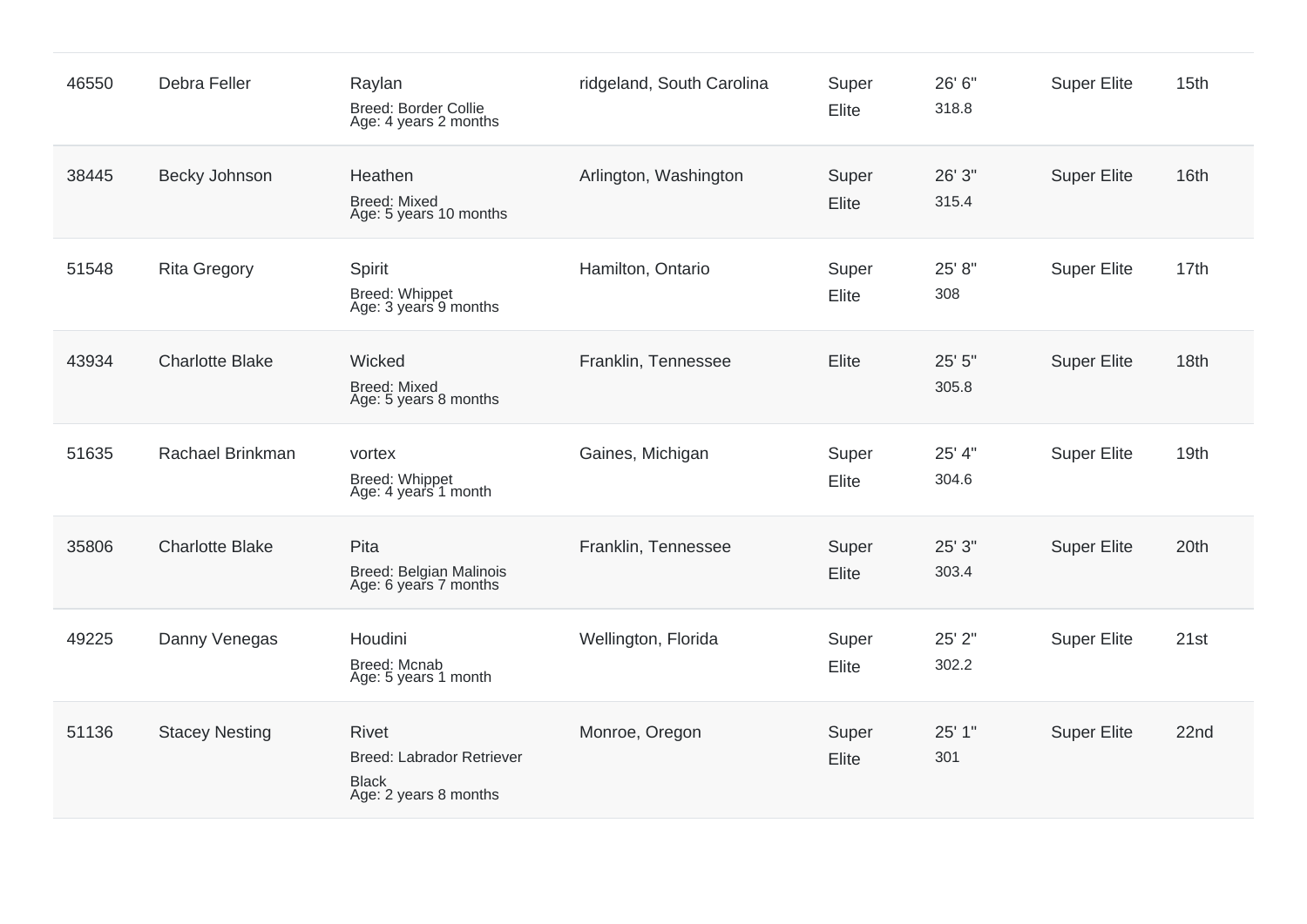| 51432 | Patty Ypya             | Allison<br>Breed: Australian Cattle Dog<br>Age: 3 years 6 months                                    | Versailles, Missouri   | Elite          | 25' 0"<br>300    | <b>Super Elite</b> | 23rd             |
|-------|------------------------|-----------------------------------------------------------------------------------------------------|------------------------|----------------|------------------|--------------------|------------------|
| 53373 | Robin Herman           | <b>Rigby</b><br><b>Breed: Border Collie</b><br>Age: 2 years 5 months                                | Indianapolis, Indiana  | Super<br>Elite | 24' 11"<br>299.6 |                    | 24th             |
| 51388 | <b>Michael Kaliban</b> | Hawk<br>Breed: Labrador Retriever<br><b>Black</b><br>Age: 2 years 11 months                         | Fenton, Missouri       | Super<br>Elite | 24' 10"<br>298.8 | Elite              | 25 <sub>th</sub> |
| 42247 | Nicole Mueller         | <b>Brody Silver Cypher</b><br><b>Breed: Labrador Retriever</b><br>Chocolate<br>Age: 6 years 1 month | Germantown, Wisconsin  | Super<br>Elite | 24' 10"<br>298   | Elite              | 26th             |
| 52072 | Linda Weaver           | Hagen<br>Breed: Belgian Malinois<br>Age: 7 years 5 months                                           | Independence, Missouri | Elite          | 24' 9"<br>297.6  | Elite              | 27th             |
| 47410 | <b>Sydney Reeves</b>   | <b>Drifter</b><br><b>Breed: Border Collie</b><br>Age: 5 years 2 months                              | Medina, Ohio           | Elite          | 24' 9"<br>297.4  | Elite              | 28th             |
| 55038 | Sarah Feher            | <b>Ripley</b><br>Breed: Belgian Malinois<br>Age: 1 year 7 months                                    | Hampstead, Maryland    |                | 24' 8"<br>296.4  | Elite              | 29th             |
| 51725 | Jamie Dukovac          | Zoltar<br>Breed: Belgian Malinois<br>Age: 3 years 5 months                                          | Maryville, Tennessee   | Elite          | 24' 7"<br>295.4  | Elite              | 30th             |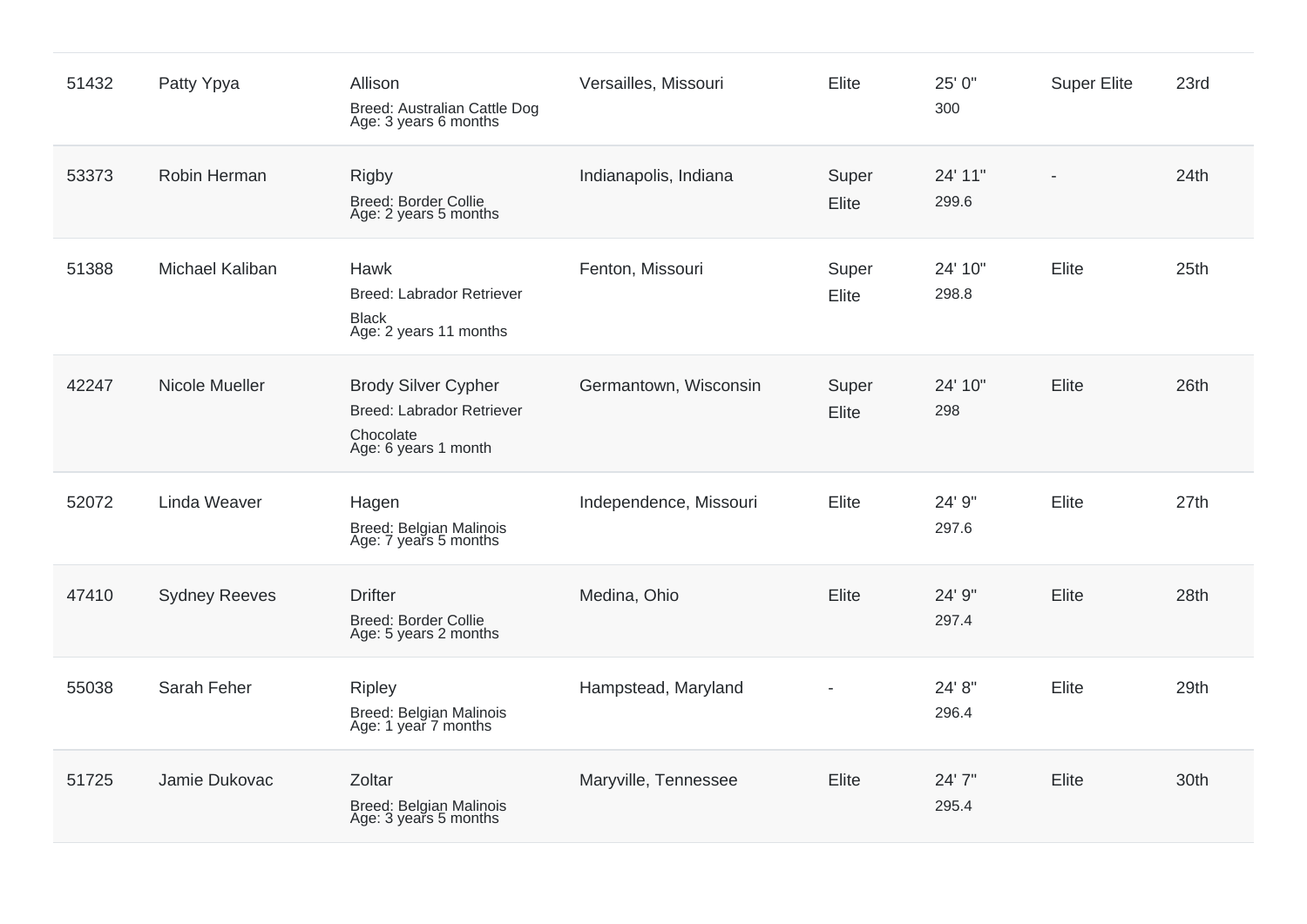| 52687 | James Hansen         | <b>King Coal</b><br><b>Breed: Mixed</b><br>Age: 1 year 9 months                   | Winston-Salem, North<br>Carolina   | Elite          | 24' 6"<br>294.4 | Elite | 31st |
|-------|----------------------|-----------------------------------------------------------------------------------|------------------------------------|----------------|-----------------|-------|------|
| 42938 | Seth Lothspeich      | Crosby<br><b>Breed: Labrador Retriever</b><br>Yellow<br>Age: 5 years 2 months     | Bismarck, North Dakota             | Super<br>Elite | 24' 5"<br>293.8 | Elite | 32nd |
| 50155 | <b>Robert Hurley</b> | Rambo<br>Breed: Labrador Retriever<br>Yellow<br>Age: 4 years 1 month              | Concord, North Carolina            | Senior         | 24' 4"<br>292.2 | Elite | 33rd |
| 42361 | <b>Susan Miller</b>  | Kali<br><b>Breed: Labrador Retriever</b><br><b>Black</b><br>Age: 5 years 2 months | Jackson Springs, North<br>Carolina | Elite          | 24' 3"<br>291.6 | Elite | 34th |
| 38026 | Jeremy Hanchar       | Kerplunk!<br><b>Breed: Labrador Retriever</b><br>Yellow<br>Age: 6 years 2 months  | Island Lake, Illinois              | Elite          | 24' 3"<br>291.2 | Elite | 35th |
| 52404 | Jordan Thompson      | <b>Newt</b><br><b>Breed: Border Collie</b><br>Age: 4 years 3 months               | Holly Springs, North<br>Carolina   | Super<br>Elite | 24' 2"<br>290.8 | Elite | 36th |
| 38776 | Seth Carlson         | Andi<br><b>Breed: Labrador Retriever</b><br><b>Black</b><br>Age: 6 years 2 months | Tacoma, Washington                 | Super<br>Elite | 24' 2"<br>290   | Elite | 37th |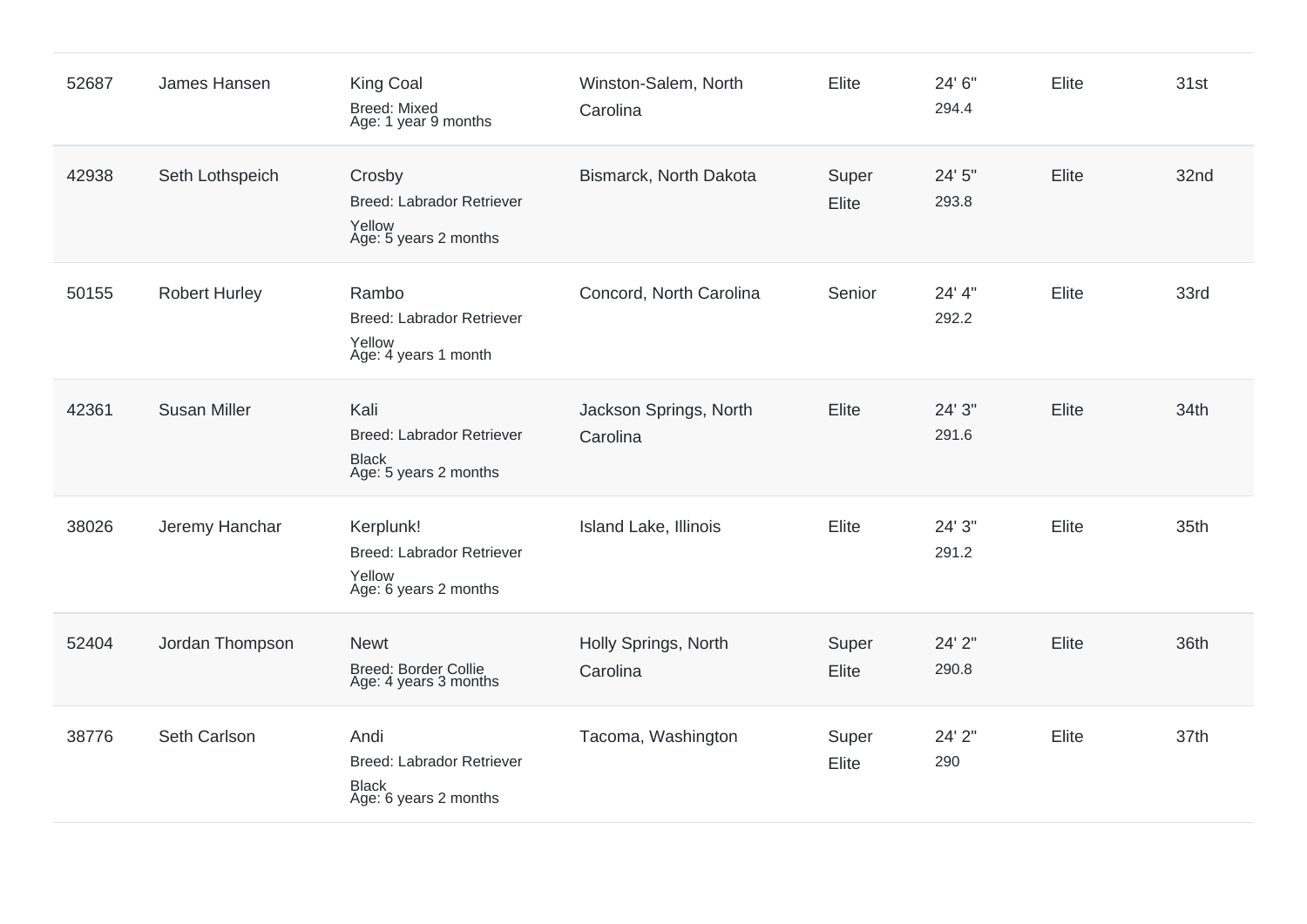| 35153 | <b>Bret Geller</b>     | Flirt<br>Breed: Belgian Malinois<br>Age: 6 years 6 months                         | Fallbrook, California   | Elite          | 24' 2"<br>290    | Elite | 38th |
|-------|------------------------|-----------------------------------------------------------------------------------|-------------------------|----------------|------------------|-------|------|
| 25642 | Cera Reusser           | Olie<br><b>Breed: Labrador Retriever</b><br><b>Black</b><br>Age: 9 years 3 months | Port Ludlow, Washington | Elite          | 24' 1"<br>289.8  | Elite | 39th |
| 52038 | <b>Trent Steele</b>    | Camille<br>Breed: Belgian Malinois<br>Age: 2 years 3 months                       | Powell, Tennessee       | Elite          | 24' 1"<br>289.8  | Elite | 40th |
| 49505 | <b>Justin Daniel</b>   | <b>Duke</b><br>Breed: Belgian Malinois<br>Age: 5 years 1 month                    | Severn, Maryland        | Super<br>Elite | 24' 1"<br>289.2  | Elite | 41st |
| 51535 | Carrie Vosburg         | Colt<br>Breed: Belgian Malinois<br>Age: 4 years 4 weeks                           | Severn, Maryland        | Elite          | 24' 0"<br>288.4  | Elite | 42nd |
| 55521 | <b>MELANIE SMITH</b>   | Kyloh<br>Breed: Dutch Shepherd<br>Age: 1 year 3 days                              | COON RAPIDS, Minnesota  |                | 23' 11"<br>287.8 | Elite | 43rd |
| 47922 | Brianna Baughman       | Ace<br><b>Breed: Labrador Retriever</b><br><b>Black</b><br>Age: 5 years 6 months  | Norman, Oklahoma        | Elite          | 23' 10"<br>286.8 | Elite | 44th |
| 55042 | <b>Dustin Thompson</b> | Paco<br><b>Breed: Labrador Retriever</b><br>Black<br>Age: 2 years 2 months        | Roseburg, Oregon        |                | 23' 10"<br>286   | Elite | 45th |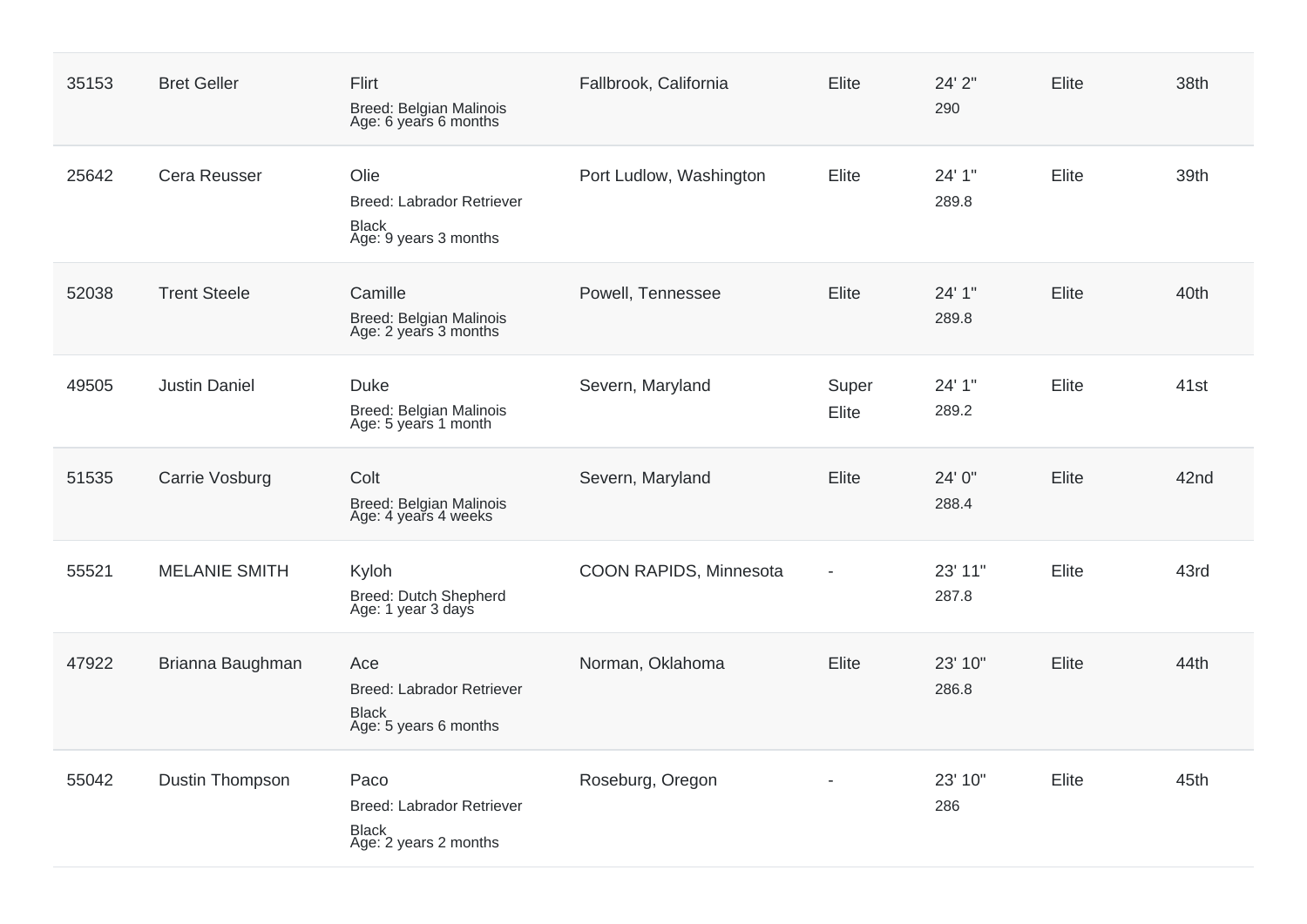| 54138 | <b>Gary Duke</b>     | Juice Box<br>Breed: Belgian Malinois<br>Age: 7 years 3 months                        | Brooksville, Florida      | Elite          | 23' 10"<br>286  | Elite | 46th             |
|-------|----------------------|--------------------------------------------------------------------------------------|---------------------------|----------------|-----------------|-------|------------------|
| 35622 | <b>Katie Priebe</b>  | Tucker<br><b>Breed: Labrador Retriever</b><br>Yellow<br>Age: 6 years 10 months       | Oakdale, Minnesota        | Super<br>Elite | 23' 9"<br>285.4 | Elite | 47th             |
| 51406 | <b>Kristin Kay</b>   | Nola<br><b>Breed: Mixed</b><br>Age: 4 years 3 months                                 | Gardner, Kansas           | Elite          | 23' 9"<br>285   | Elite | 48th             |
| 44974 | <b>Tessa Guttman</b> | Milo<br>Breed: Labrador Retriever<br>Chocolate<br>Age: 4 years 7 months              | Coatesville, Pennsylvania | Elite          | 23' 8"<br>284.6 | Elite | 49th             |
| 55127 | <b>Kitty Pursley</b> | Ooh LaLa<br>Breed: Belgian Malinois<br>Age: 1 year 6 months                          | Manhattan, Kansas         | <b>Elite</b>   | 23' 8"<br>284.6 | Elite | 50th             |
| 47696 | Ron Lauscher         | Jaeger the Bomb<br><b>Breed: Golden Retriever</b><br>Age: 5 years 8 months           | Cheyenne, Wyoming         | Super<br>Elite | 23' 8"<br>284.4 | Elite | 51 <sub>st</sub> |
| 46663 | <b>Rich Schafer</b>  | Trapper<br><b>Breed: Labrador Retriever</b><br><b>Black</b><br>Age: 4 years 6 months | Lafayette, Colorado       | Elite          | 23' 8"<br>284.2 | Elite | 52nd             |
| 44174 | <b>Justin Daniel</b> | Scout<br>Breed: Belgian Malinois<br>Age: 6 years 11 months                           | Severn, Maryland          | Elite          | 23' 8"<br>284   | Elite | 53rd             |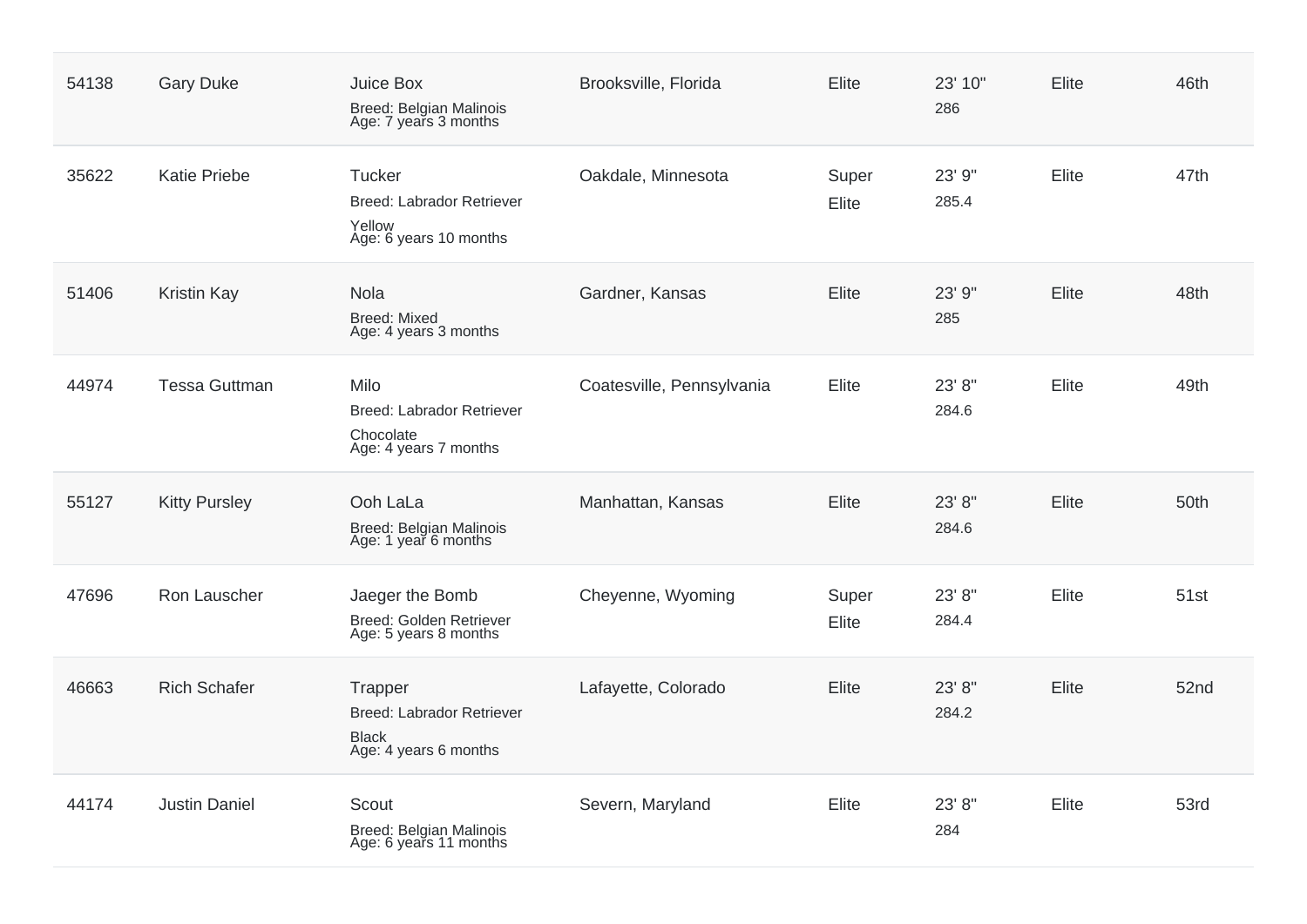| 25707 | Debra Feller                | Doni<br><b>Breed: Labrador Retriever</b><br>Yellow<br>Age: 10 years 5 months          | ridgeland, South Carolina  | Super<br>Elite | 23' 7"<br>283.8 | Elite | 54th |
|-------|-----------------------------|---------------------------------------------------------------------------------------|----------------------------|----------------|-----------------|-------|------|
| 40208 | <b>Broderick Dicken</b>     | Aria<br><b>Breed: Mixed</b><br>Age: 6 years 8 months                                  | Hiawatha, Iowa             | Elite          | 23' 7"<br>283.6 | Elite | 55th |
| 52443 | <b>Julie Brauns</b>         | Rogue<br><b>Breed: Labrador Retriever</b><br>Yellow<br>Age: 2 years 9 months          | Federal Way, Washington    | Elite          | 23'7"<br>283    | Elite | 56th |
| 54355 | <b>Brittany Blankenship</b> | <b>Chiles</b><br><b>Breed: Border Collie</b><br>Age: 3 years 1 week                   | Denver, Colorado           | Senior         | 23'7"<br>283    | Elite | 57th |
| 55371 | <b>Mark Williams</b>        | <b>Bronn</b><br>Breed: Dutch Shepherd<br>Age: 11 months 4 weeks                       | Fort Collins, Colorado     |                | 23'7"<br>283    | Elite | 58th |
| 42411 | Kaitie Uebelhoer            | Jon Snow<br><b>Breed: Labrador Retriever</b><br><b>Black</b><br>Age: 5 years 2 months | Charleston, South Carolina | Master         | 23' 5"<br>281.8 | Elite | 59th |
| 55063 | <b>Wayne Snoderly</b>       | Dooley<br>Breed: Labrador Retriever<br><b>Black</b><br>Age: 1 year 6 months           | Milwaukie, Oregon          |                | 23' 5"<br>281.6 | Elite | 60th |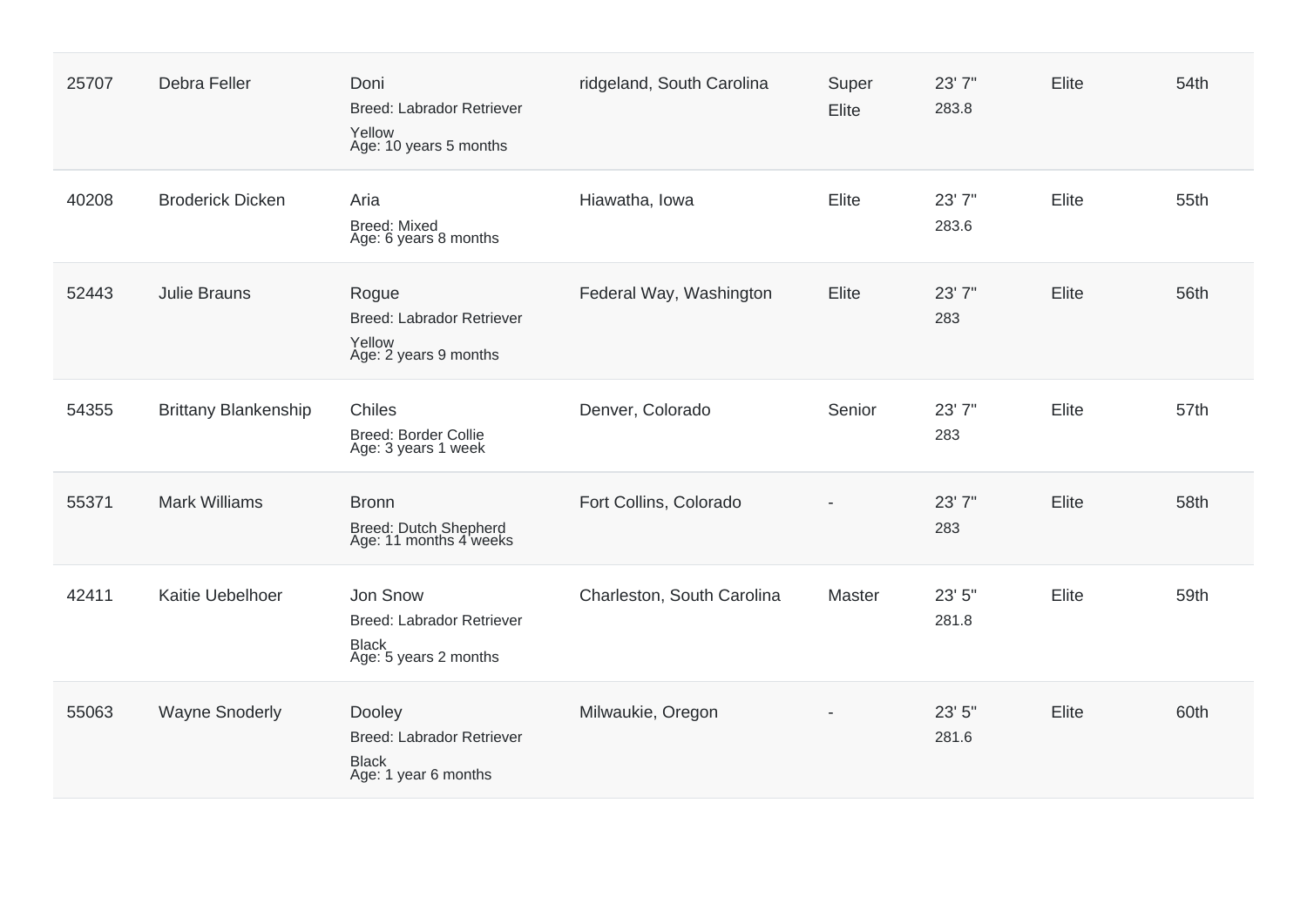| 47128 | Kelly Huffman          | Remi<br><b>Breed: Labrador Retriever</b><br><b>Black</b><br>Age: 4 years 10 months  | Beulah, North Dakota     | Master         | 23' 4"<br>280.8 | Elite        | 61st |
|-------|------------------------|-------------------------------------------------------------------------------------|--------------------------|----------------|-----------------|--------------|------|
| 32776 | Jen Pursley            | <b>Silas</b><br><b>Breed: Belgian Malinois</b><br>Age: 7 years 3 months             | Manhattan, Kansas        | Elite          | 23' 4"<br>280.8 | Elite        | 62nd |
| 49406 | Jarrod Peek            | Moose<br><b>Breed: Labrador Retriever</b><br>Chocolate<br>Age: 5 years 6 months     | Danville, Kentucky       | Master         | 23' 2"<br>278.8 | Elite        | 63rd |
| 35384 | <b>Charlotte Blake</b> | Voss<br>Breed: Belgian Malinois<br>Age: 12 years 10 months                          | Franklin, Tennessee      | Super<br>Elite | 23' 2"<br>278.8 | <b>Elite</b> | 64th |
| 43362 | Kayla Wolff            | <b>Bentley</b><br>Breed: Golden Retriever<br>Age: 6 years 10 months                 | Burlington, North Dakota | Elite          | 23' 2"<br>278.6 | Elite        | 65th |
| 53391 | Dan McCarthy           | Midas<br>Breed: Dutch Shepherd<br>Age: 3 years 6 months                             | Centenial, Colorado      | Elite          | 23' 1"<br>277.4 | <b>Elite</b> | 66th |
| 47229 | <b>Mark White</b>      | Hank<br>Breed: Dutch Shepherd<br>Age: 10 years 3 months                             | Concord, North Carolina  | Elite          | 23' 1"<br>277.2 | Elite        | 67th |
| 50899 | <b>Pam Sheets</b>      | Vixen<br><b>Breed: Labrador Retriever</b><br><b>Black</b><br>Age: 2 years 11 months | Fallbrook, California    |                | 23' 1"<br>277.2 | Elite        | 68th |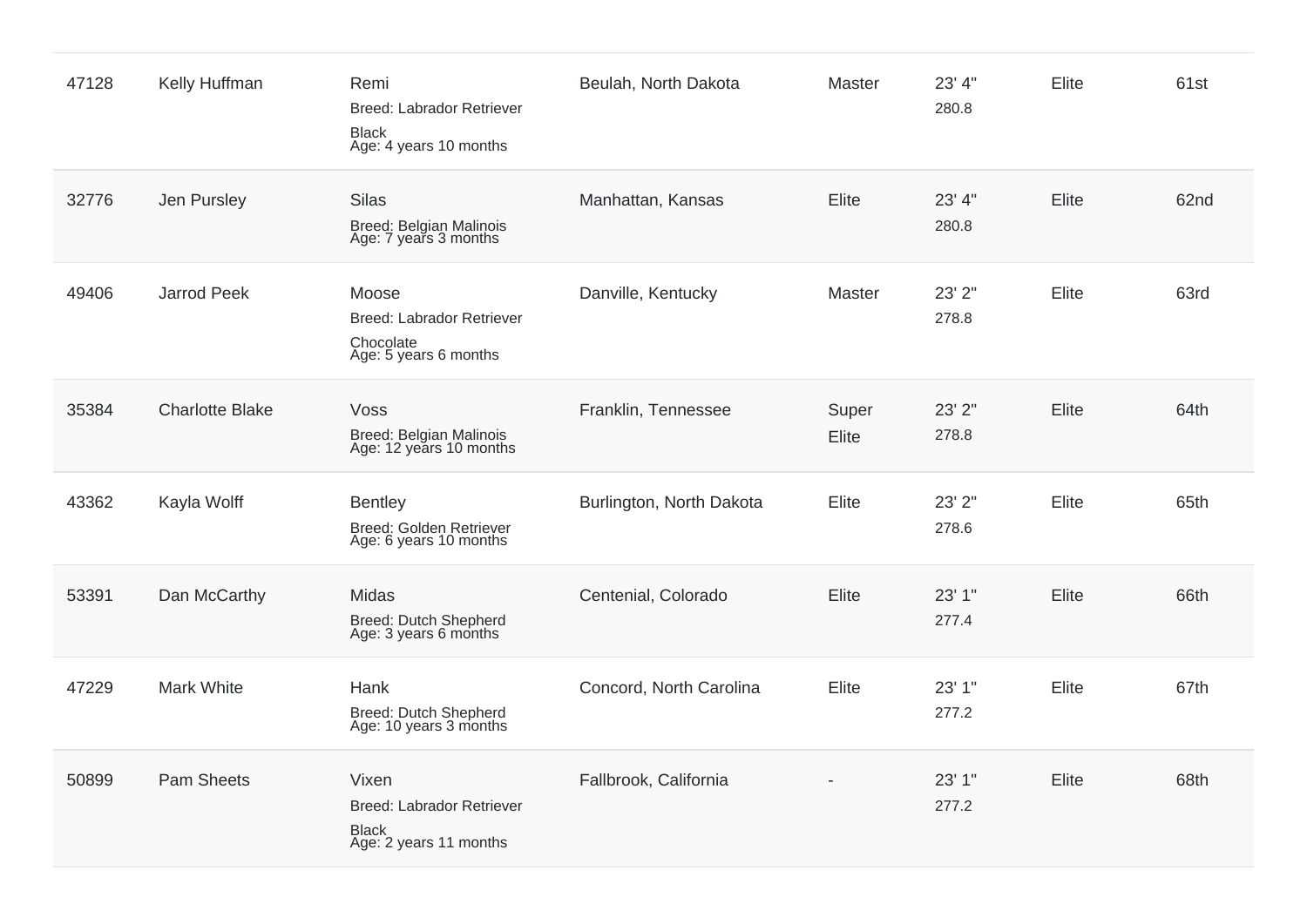| 50042 | <b>Darian Dudley</b>  | Zara<br>Breed: Belgian Malinois<br>Age: 4 years 4 months                               | Ellicott City, Maryland   | Master | 23' 0"<br>276.6  | Elite  | 69th |
|-------|-----------------------|----------------------------------------------------------------------------------------|---------------------------|--------|------------------|--------|------|
| 50718 | <b>Sherry Uroff</b>   | Rosie<br><b>Breed: Labrador Retriever</b><br><b>Black</b><br>Age: 3 years 5 months     | whittier, California      | Senior | 22' 11"<br>275   | Master | 70th |
| 52449 | <b>Travis Wescott</b> | Aksel<br>Breed: German Shepherd<br>Dog<br>Age: 4 years 8 months                        | Junction City, Oregon     |        | 22' 10"<br>274.6 | Master | 71st |
| 46823 | Laurie Uebelhoer      | Althea May<br><b>Breed: Labrador Retriever</b><br>Yellow<br>Age: 4 years 1 month       | Ridgeland, South Carolina | Master | 22' 10"<br>274   | Master | 72nd |
| 41879 | Barbara Henderson     | Tarmac<br><b>Breed: Mixed</b><br>Age: 5 years 7 months                                 | Escondido, California     | Elite  | 22' 9"<br>273.2  | Master | 73rd |
| 43421 | <b>Hal Everett</b>    | Minnie Cooper<br><b>Breed: Labrador Retriever</b><br>Chocolate<br>Age: 5 years 4 weeks | Poulsbo, Washington       | Elite  | 22' 9"<br>273.2  | Master | 74th |
| 48001 | Lennie Williams       | <b>Trixie</b><br><b>Breed: Labrador Retriever</b><br>Chocolate<br>Age: 5 years 1 week  | Anacortes, Washington     | Elite  | 22' 9"<br>273    | Master | 75th |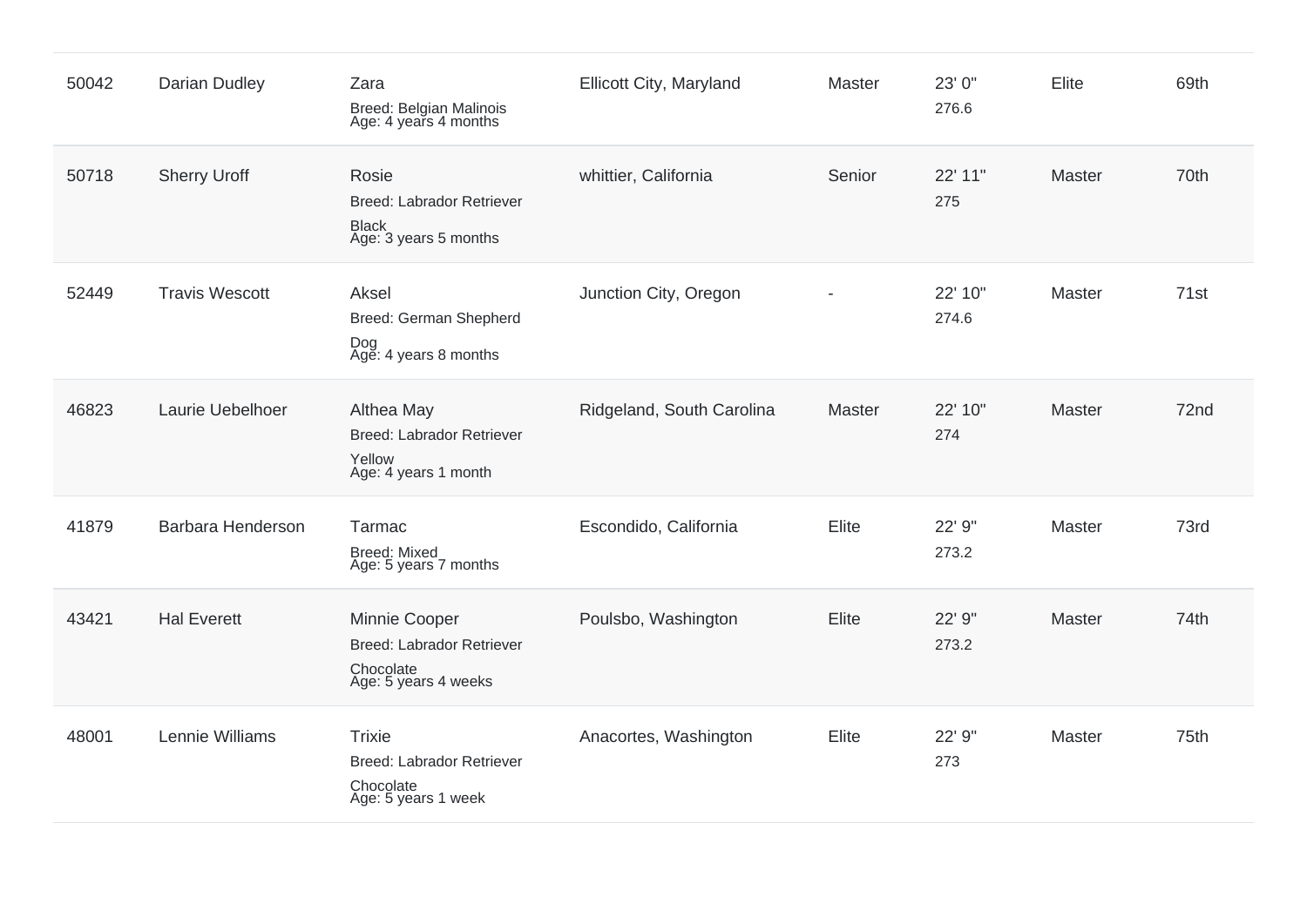| 47823 | Jasmine King       | Loki<br><b>Breed: Labrador Retriever</b><br>Chocolate<br>Age: 4 years 5 months      | Fort Collins, Colorado     | <b>Master</b> | 22' 8"<br>272.8 | <b>Master</b> | 76th |
|-------|--------------------|-------------------------------------------------------------------------------------|----------------------------|---------------|-----------------|---------------|------|
| 51656 | Jim Czaban         | Sierra the Drahthador<br><b>Breed: Other</b><br>Age: 3 years 8 months               | Vienna, Virginia           | Master        | 22' 8"<br>272.6 | Master        | 77th |
| 42043 | Kathy McGowan      | Paisley<br>Breed: Australian Shepherd<br>Dog<br>Age: 8 years 5 months               | Snowmass village, Colorado | Elite         | 22' 7"<br>271.8 | Master        | 78th |
| 52406 | Amy Vencl          | Taai<br>Breed: Belgian Malinois<br>Age: 3 years 5 months                            | Aberdeen, North Carolina   | Master        | 22' 7"<br>271.4 | Master        | 79th |
| 49725 | Michelle Dudley    | Zara<br>Breed: Belgian Malinois<br>Age: 4 years 4 months                            | Ellicott City, Maryland    | Master        | 22' 7"<br>271.2 | <b>Master</b> | 80th |
| 52536 | <b>Sue Calvert</b> | Magnum<br><b>Breed: Labrador Retriever</b><br><b>Black</b><br>Age: 2 years 9 months | Roseburg, Oregon           | Master        | 22' 6"<br>270.2 | Master        | 81st |
| 52209 | Nicole Besterman   | Katsuki<br><b>Breed: Border Collie</b><br>Age: 1 year 11 months                     | Verona, Pennsylvania       | Master        | 22' 5"<br>269.4 | Master        | 82nd |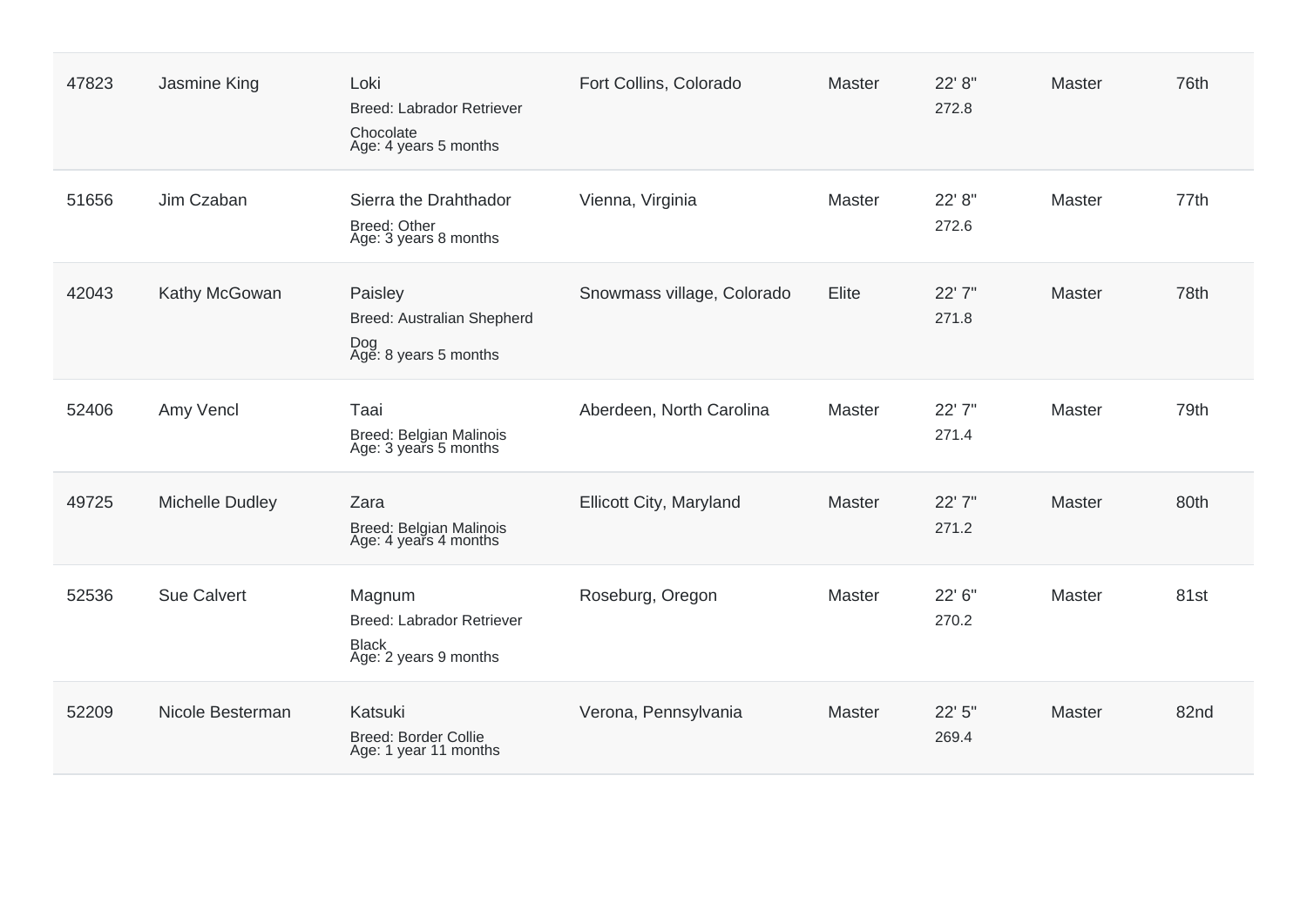| 34191 | Jennifer cirincione         | Gus<br><b>Breed: English Springer</b><br>Spaniel<br>Age: 7 years 11 months           | Glen allen, Virginia       | Master        | 22' 4"<br>268.4 | Master        | 83rd |
|-------|-----------------------------|--------------------------------------------------------------------------------------|----------------------------|---------------|-----------------|---------------|------|
| 55607 | Colette Cuadrado            | Lola<br><b>Breed: Labrador Retriever</b><br>Chocolate<br>Age: 3 years 8 months       | Gig Harbor, Washington     | Master        | 22' 4"<br>268.4 | Master        | 84th |
| 46672 | <b>Melissa Ness</b>         | Katniss<br><b>Breed: Mixed</b><br>Age: 5 years 6 months                              | Ramona, California         | <b>Master</b> | 22' 4"<br>268.4 | <b>Master</b> | 85th |
| 31746 | Jennifer Bale-<br>O'Connell | Chili<br>Breed: Belgian Malinois<br>Age: 8 years 2 months                            | Cary, North Carolina       | Elite         | 22' 4"<br>268.2 | Master        | 86th |
| 35805 | <b>Charlotte Blake</b>      | Aztec<br>Breed: Belgian Malinois<br>Age: 7 years 6 months                            | Franklin, Tennessee        | Elite         | 22' 4"<br>268   | Master        | 87th |
| 49691 | <b>Kristi Baird</b>         | <b>McFly</b><br><b>Breed: Labrador Retriever</b><br>Yellow<br>Age: 3 years 7 months  | Gig Harbor, Washington     | <b>Master</b> | 22' 3"<br>267.8 | Master        | 88th |
| 50939 | <b>Tiffany Cessna</b>       | <b>Blush</b><br><b>Breed: German Shrthaired</b><br>Pointer<br>Age: 3 years 10 months | Stewartstown, Pennsylvania | <b>Master</b> | 22' 3"<br>267.8 | Master        | 89th |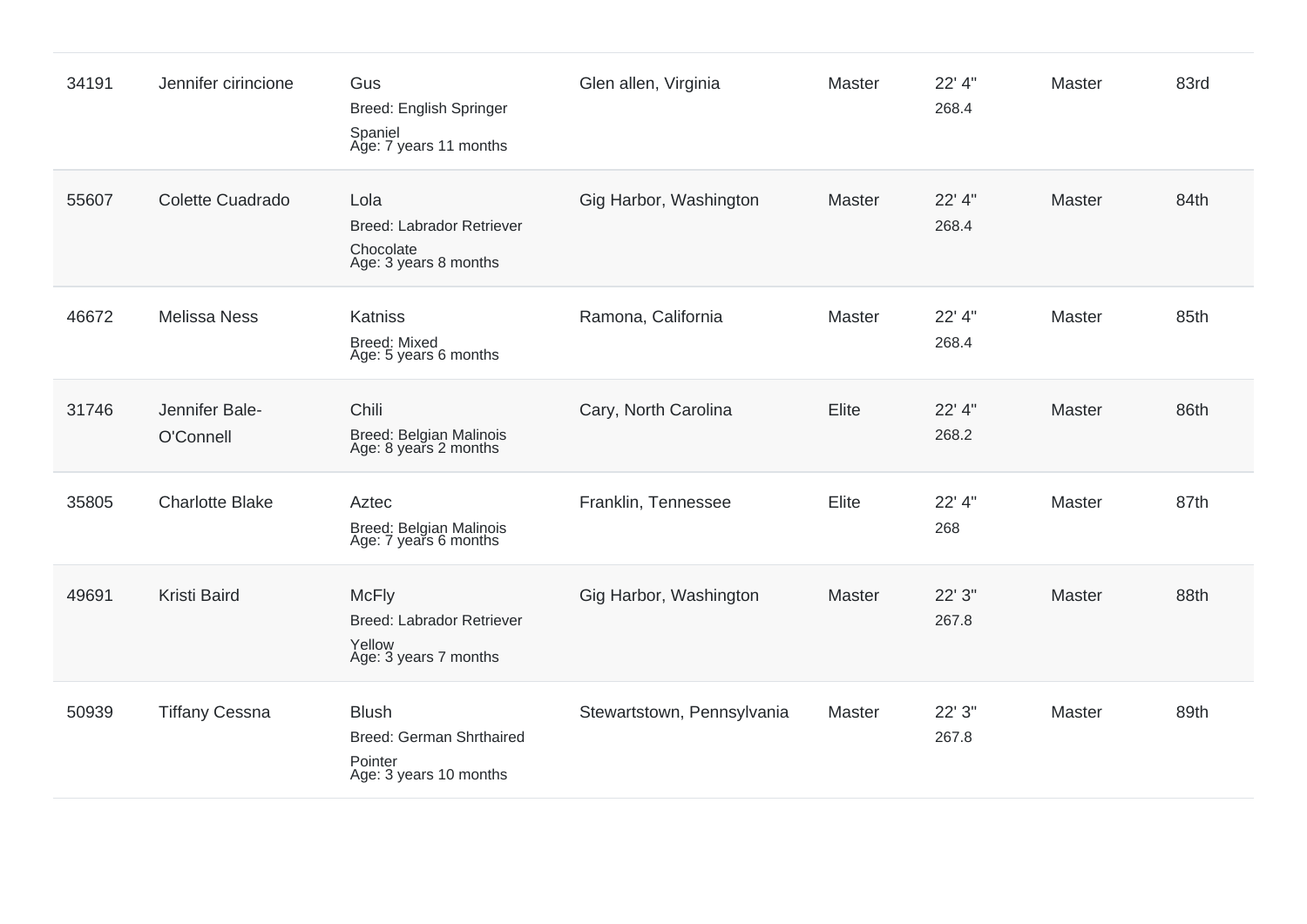| 55544 | Catherine<br>Paruszkiewicz | Twitch<br><b>Breed: Border Collie</b><br>Age: 1 year 5 months                       | Jefferson City, Missouri  | Master | 22' 3"<br>267.4  | Master | 90th |
|-------|----------------------------|-------------------------------------------------------------------------------------|---------------------------|--------|------------------|--------|------|
| 52355 | <b>Tracy Burlingame</b>    | <b>DRIFT</b><br><b>Breed: Labrador Retriever</b><br>Yellow<br>Age: 1 year 11 months | Parker, Colorado          | Master | 22' 1"<br>265.8  | Master | 91st |
| 36341 | Joey Spurlock              | Sami<br><b>Breed: Labrador Retriever</b><br>Yellow<br>Age: 7 years 4 months         | Spooner, Wisconsin        | Elite  | 22' 1"<br>265.4  | Master | 92nd |
| 52347 | Jennifer Belle             | Rogue<br><b>Breed: Labrador Retriever</b><br>Yellow<br>Age: 1 year 9 months         | Knoxville, Tennessee      | Master | 22' 1"<br>265    | Master | 93rd |
| 46512 | <b>Cindy Sheils</b>        | Mojo<br><b>Breed: Labrador Retriever</b><br>Chocolate<br>Age: 4 years 3 months      | Poughquag, New York       | Master | 22' 1"<br>265    | Master | 94th |
| 51816 | Jeff Lundeby               | Indy<br><b>Breed: Labrador Retriever</b><br>Yellow<br>Age: 2 years 8 months         | Grand Forks, North Dakota | Master | 22' 0"<br>264.8  | Master | 95th |
| 46759 | <b>Gary Duke</b>           | Spicoli<br><b>Breed: Mixed</b><br>Age: 4 years 5 months                             | Brooksville, Florida      | Master | 21' 11"<br>263.2 | Master | 96th |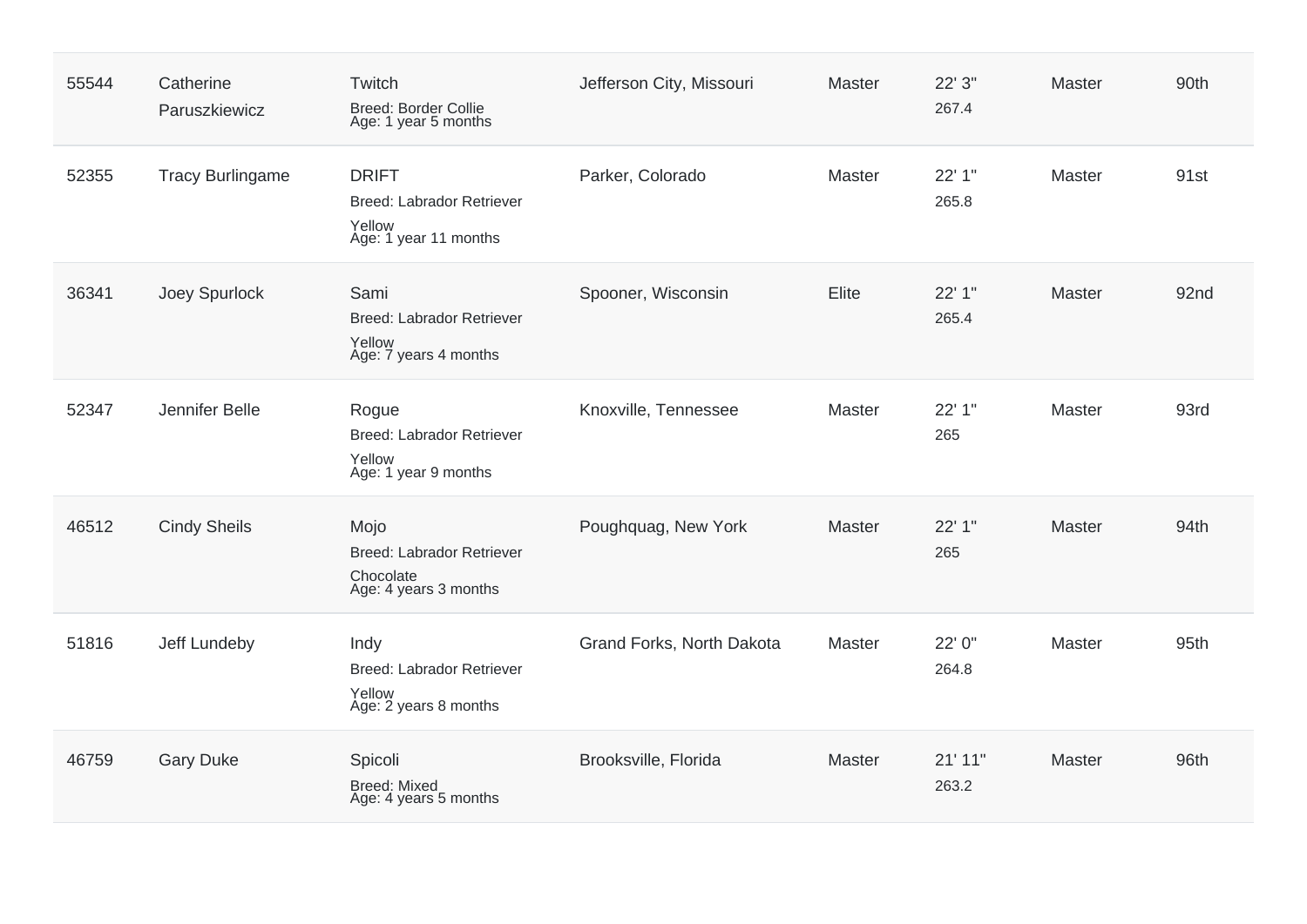| 54908 | Jessica Hargis                  | <b>Heist</b><br><b>Breed: Mixed</b><br>Age: 3 years 5 months                                            | Matthews, North Carolina         |        | 21' 10"<br>262   | Master | 97th              |
|-------|---------------------------------|---------------------------------------------------------------------------------------------------------|----------------------------------|--------|------------------|--------|-------------------|
| 55057 | Maggie Devenpeck                | Requiem Turning the<br><b>Tyde</b><br>Breed: Labrador Retriever<br><b>Black</b><br>Age: 1 year 5 months | Albany, New York                 |        | 21'9''<br>261.2  | Master | 98th              |
| 46665 | <b>MATTHEW</b><br><b>COOPER</b> | <b>HOSSA BICKELL PICKLE</b><br>Breed: Australian Shepherd<br>Dog<br>Age: 5 years 1 month                | Winston Salem, North<br>Carolina | Master | 21'9''<br>261    | Master | 99th              |
| 55534 | <b>Rachel Barry</b>             | Lewis<br>Breed: Chesapeake Bay<br>Retriever<br>Age: 1 year 10 months                                    | San Diego, California            |        | 21' 8''<br>260.8 | Master | 100th             |
| 28512 | Jenny Beadling                  | Hooch<br><b>Breed: German Shrthaired</b><br>Pointer<br>Age: 8 years 4 weeks                             | Medford Lakes, New Jersey        | Master | 21' 8''<br>260.8 | Master | 101 <sub>st</sub> |
| 50352 | <b>Tom Dropik</b>               | Rambo<br><b>Breed: Mixed</b><br>Age: 3 years 3 months                                                   | New Prague, Minnesota            | Elite  | 21' 8''<br>260.4 | Master | <b>102nd</b>      |
| 51665 | Crystal McClaran                | MC's Super Sally<br><b>Breed: Mixed</b><br>Age: 2 years 5 months                                        | Cape Coral, Florida              | Master | 21' 8''<br>260.4 | Master | <b>103rd</b>      |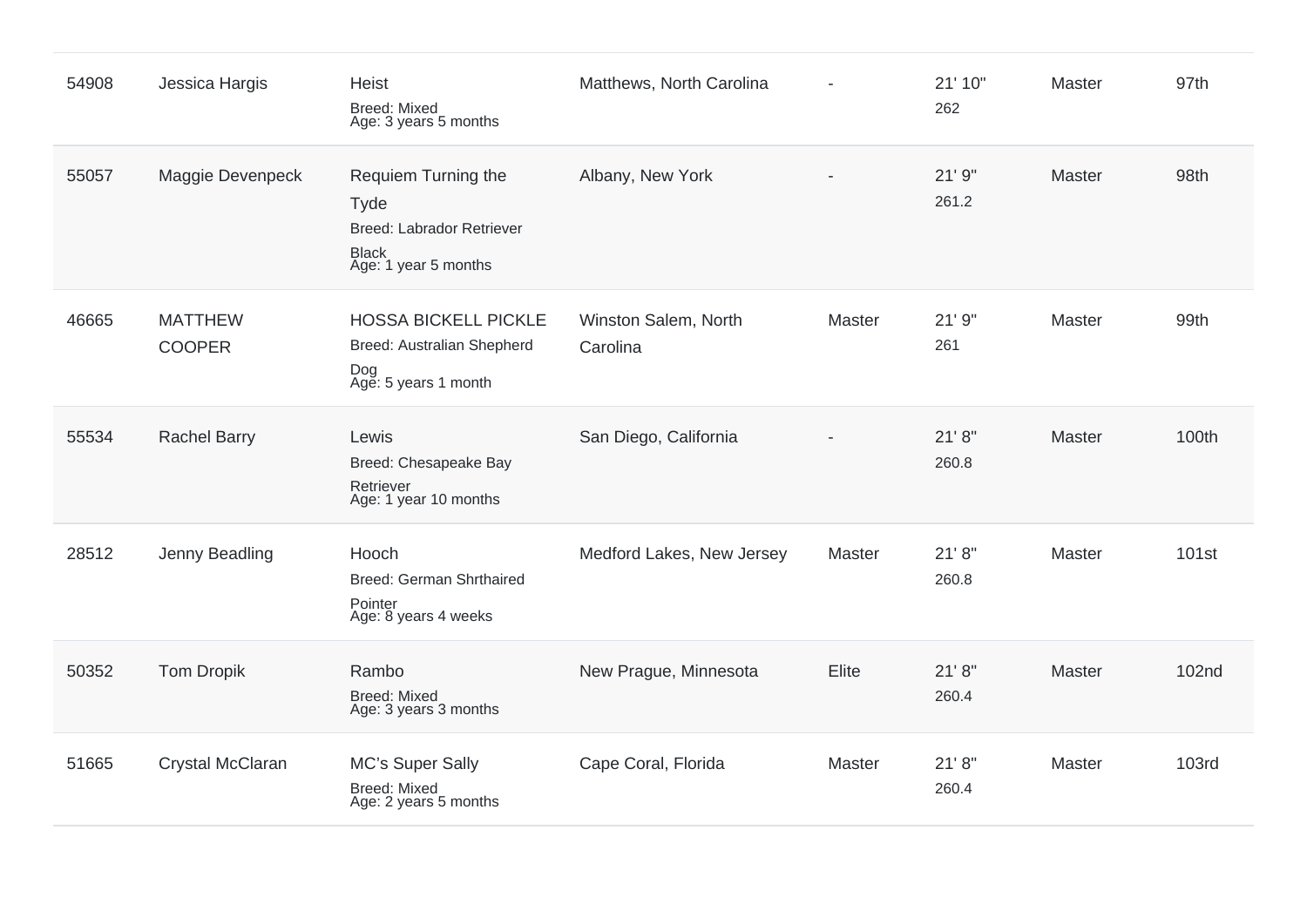| 51709 | Jordan Parks                         | Lilo<br>Breed: Labrador Retriever<br>Yellow<br>Age: 2 years 8 months             | Bel Air, Maryland                       | Master         | 21' 8''<br>260  | Master        | 104th |
|-------|--------------------------------------|----------------------------------------------------------------------------------|-----------------------------------------|----------------|-----------------|---------------|-------|
| 27071 | Jill Gagliardo                       | <b>Bocce</b><br>Breed: Chesapeake Bay<br>Retriever<br>Age: 8 years 9 months      | Seattle, Washington                     | Elite          | 21'7''<br>259.8 | <b>Master</b> | 105th |
| 52162 | <b>THERESA MENZ</b><br><b>COOPER</b> | <b>AHSOKA TANO</b><br>Breed: Australian Shepherd<br>Dog<br>Age: 2 years 3 months | <b>WINSTON SALEM, North</b><br>Carolina | Master         | 21'7''<br>259.6 | Master        | 106th |
| 56447 | <b>MELANIE SMITH</b>                 | <b>KERPLUNK!</b><br>Breed: Labrador Retriever<br>Yellow<br>Age: 6 years 2 months | COON RAPIDS, Minnesota                  | $\blacksquare$ | 21'7''<br>259.4 | <b>Master</b> | 107th |
| 49034 | Derek Gustafson                      | Finnley<br>Breed: Labrador Retriever<br>Yellow<br>Age: 3 years 6 months          | Grand Forks, North Dakota               | Master         | 21'6''<br>258.8 | Master        | 108th |
| 48893 | <b>Christine Forbush</b>             | <b>Ned</b><br>Breed: Australian Kelpie<br>Age: 4 years 8 months                  | Elyria, Ohio                            | Elite          | 21'6''<br>258.2 | <b>Master</b> | 109th |
| 50113 | Linda Torson                         | Zulu<br>Breed: Belgian Malinois<br>Age: 4 years 1 month                          | Doylestown, Ohio                        | Master         | 21'6''<br>258   | Master        | 110th |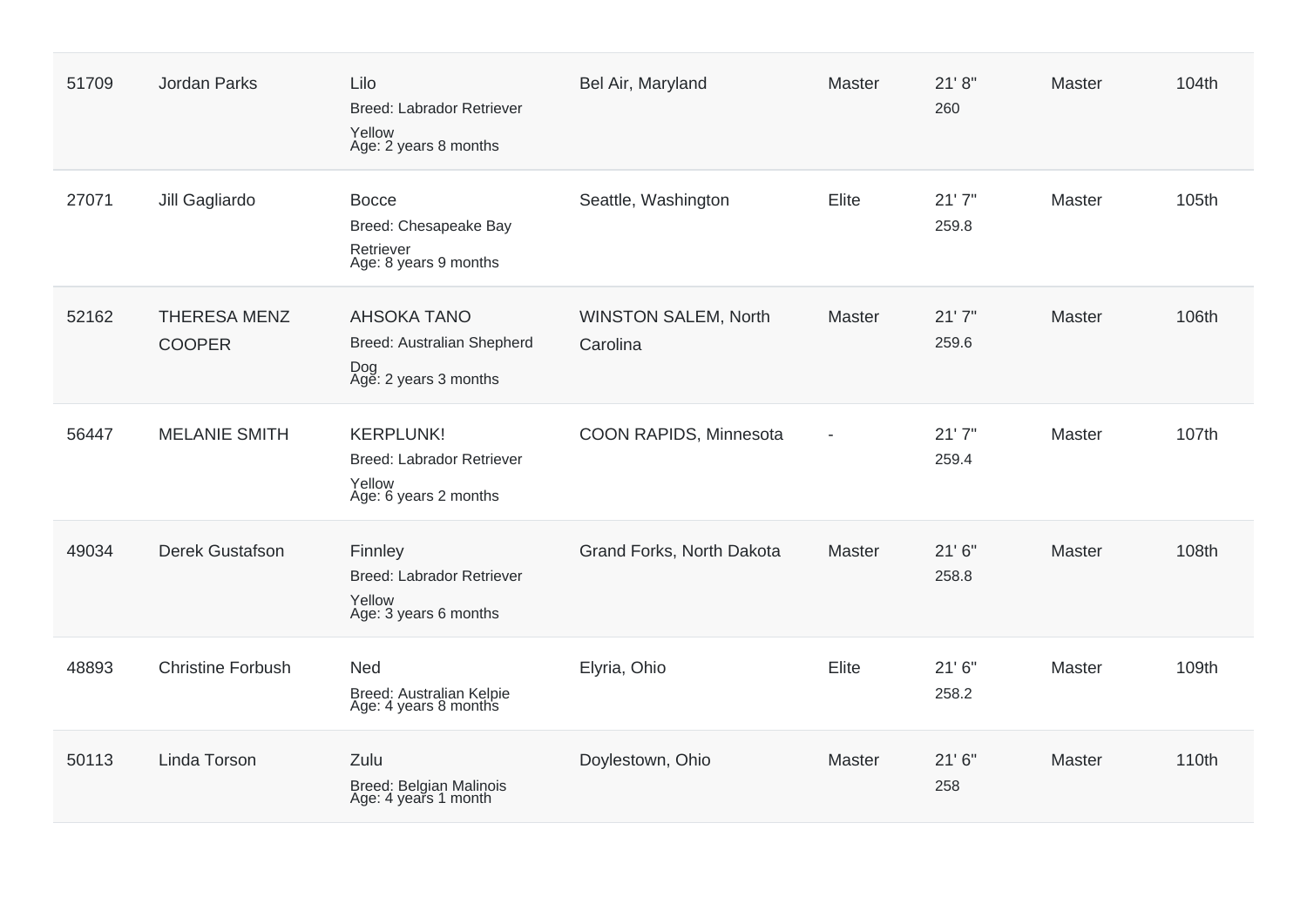| 49203 | Jamie Franzen        | Tesla<br><b>Breed: Labrador Retriever</b><br><b>Black</b><br>Age: 4 years 4 months         | Puyallup, Washington  | Master        | 21'5''<br>257.8   | Master        | 111th |
|-------|----------------------|--------------------------------------------------------------------------------------------|-----------------------|---------------|-------------------|---------------|-------|
| 38573 | Gale Templeton       | <b>Clint Sheepwood</b><br>Breed: Border Collie<br>Age: 5 years 10 months                   | Clearfield, Kentucky  | Master        | 21'5''<br>257.4   | Master        | 112th |
| 51093 | Jane Fox             | <b>Scarlet</b><br><b>Breed: Labrador Retriever</b><br><b>Black</b><br>Age: 4 years 1 month | Dublin, Ohio          | Elite         | 21'5''<br>257.2   | Master        | 113th |
| 52026 | <b>Arika Nester</b>  | Cinder<br>Breed: Whippet<br>Age: 2 years 10 months                                         | Overland Park, Kansas | <b>Master</b> | 21'5''<br>257     | <b>Master</b> | 114th |
| 44652 | Allyson Moore        | Ellie<br>Breed: Labradoodle<br>Age: 5 years 4 months                                       | Walden, New York      | Elite         | 21'5''<br>257     | Master        | 115th |
| 51472 | <b>Barbara Smitz</b> | Trapper<br><b>Breed: Labrador Retriever</b><br>Yellow<br>Age: 2 years 10 months            | Berlin, Maryland      | Senior        | $21'$ 4"<br>256.8 | Master        | 116th |
| 51666 | Crystal McClaran     | MC's Pearl<br><b>Breed: Mixed</b><br>Age: 2 years 5 months                                 | Cape Coral, Florida   | Elite         | $21'$ 4"<br>256.8 | Master        | 117th |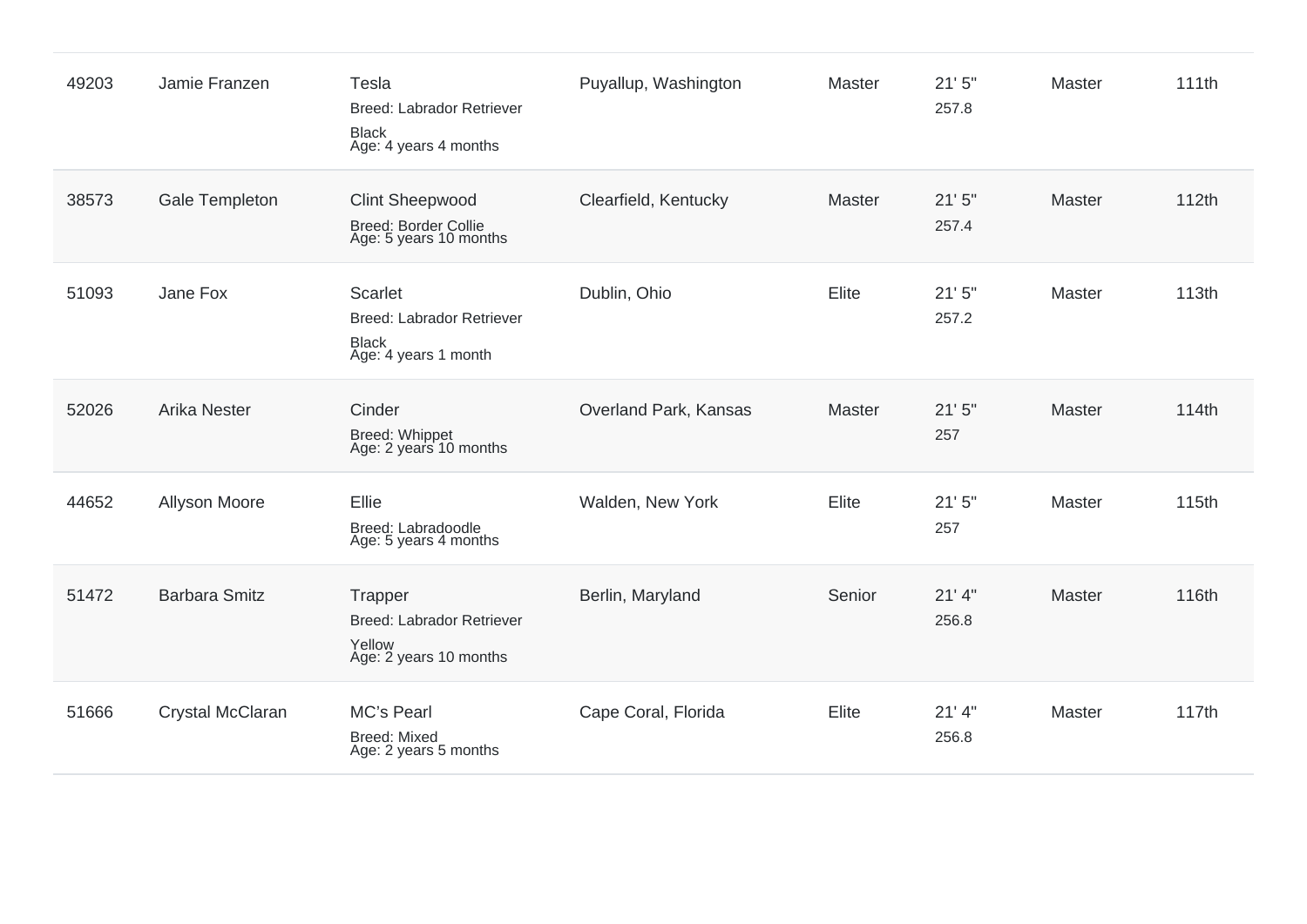| 42656 | Nancy Akin            | Huckleberry<br><b>Breed: Labrador Retriever</b><br>Yellow<br>Age: 5 years 1 month | Lakeland, Florida         | <b>Master</b> | 21'3''<br>255.8 | <b>Master</b> | 118th        |
|-------|-----------------------|-----------------------------------------------------------------------------------|---------------------------|---------------|-----------------|---------------|--------------|
| 33488 | Kimm Bonecutter       | Twist<br>Breed: Nova Scotia Duck<br>Tolling Retriever<br>Age: 9 years 6 months    | Henderson, Nevada         | Elite         | 21'3''<br>255.6 | Master        | 119th        |
| 53563 | <b>Eric Ramsey</b>    | Ronin<br><b>Breed: German Wirehaired</b><br>Pointer<br>Age: 3 years 6 months      | AURORA, Colorado          | Master        | 21'3''<br>255.2 | Master        | 120th        |
| 40764 | <b>Diane Seifert</b>  | Tikka<br>Breed: Labrador Retriever<br><b>Black</b><br>Age: 5 years 5 months       | West Fargo, North Dakota  | <b>Master</b> | 21'2"<br>254.8  | Master        | 121st        |
| 51996 | <b>Brian Beadling</b> | Jager<br>Breed: German Shrthaired<br>Pointer<br>Age: 3 years 10 months            | Medford Lakes, New Jersey | Master        | 21'2"<br>254.6  | <b>Master</b> | <b>122nd</b> |
| 53864 | Mandi Ell             | Kota<br>Breed: Labrador Retriever<br>Yellow<br>Age: 1 year 6 months               | Bismarck, North Dakota    | Master        | 21'2"<br>254.6  | Master        | <b>123rd</b> |
| 52389 | Maggie Bogdanski      | <b>Riot</b><br><b>Breed: Border Collie</b><br>Age: 1 year 9 months                | Mebane, North Carolina    | Master        | 21'2"<br>254.2  | Master        | 124th        |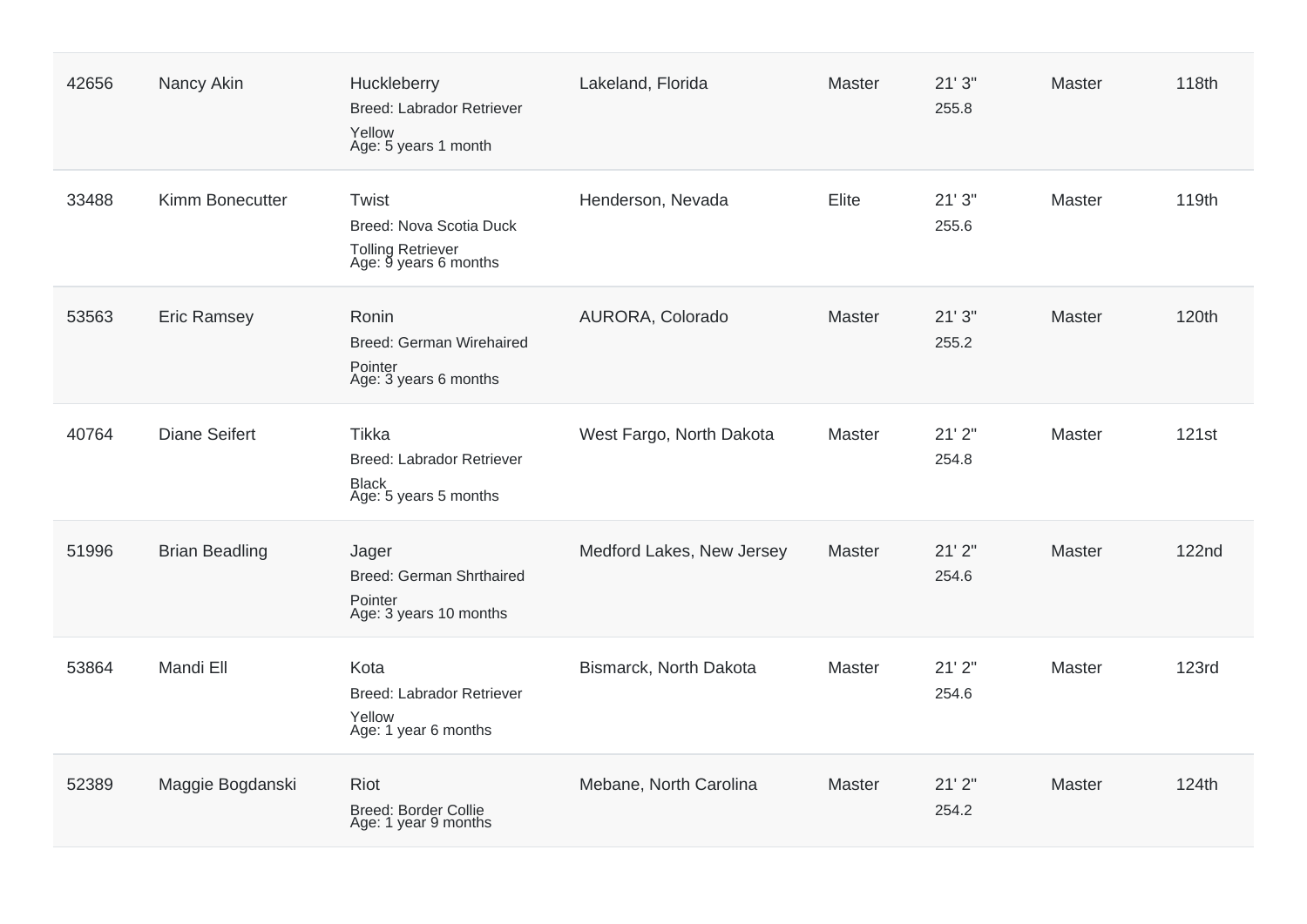| 54870 | <b>Kathy Willis</b>             | Razer<br>Breed: Golden Retriever<br>Age: 1 year 2 months                             | Littleton, Colorado                     | Master | 21'1''<br>253.8  | Master | 125th |
|-------|---------------------------------|--------------------------------------------------------------------------------------|-----------------------------------------|--------|------------------|--------|-------|
| 54793 | Nancy Peterson                  | Mango<br>Breed: Mudi<br>Age: 1 year 7 months                                         | Durham, North Carolina                  | Master | 21'1''<br>253    | Master | 126th |
| 42868 | <b>Greg Willis</b>              | Rebel<br>Breed: Golden Retriever<br>Age: 5 years 1 day                               | Littleton, Colorado                     | Master | 21'0''<br>252.8  | Master | 127th |
| 52107 | <b>Bernadette</b><br>Balderston | Sir Finnley Finnegan<br>Breed: Labrador Retriever<br>Yellow<br>Age: 2 years 3 months | Boiling Springs Lake, North<br>Carolina | Master | 21'0''<br>252.8  | Master | 128th |
| 51593 | Wendi Chapman                   | Dublin<br><b>Breed: Labrador Retriever</b><br><b>Black</b><br>Age: 2 years 5 months  | Honey Brook, Pennsylvania               | Master | 21'0''<br>252.2  | Master | 129th |
| 52120 | <b>Melissa Ness</b>             | <b>MC's Falkor</b><br><b>Breed: Mixed</b><br>Age: 2 years 5 months                   | Ramona, California                      | Master | 20' 10"<br>250.8 | Master | 130th |
| 41183 | Kari Newlen                     | <b>River</b><br><b>Breed: German Wirehaired</b><br>Pointer<br>Age: 7 years 5 months  | MARRIOTTSVILLE,<br>Maryland             | Master | 20' 10"<br>250.6 | Master | 131st |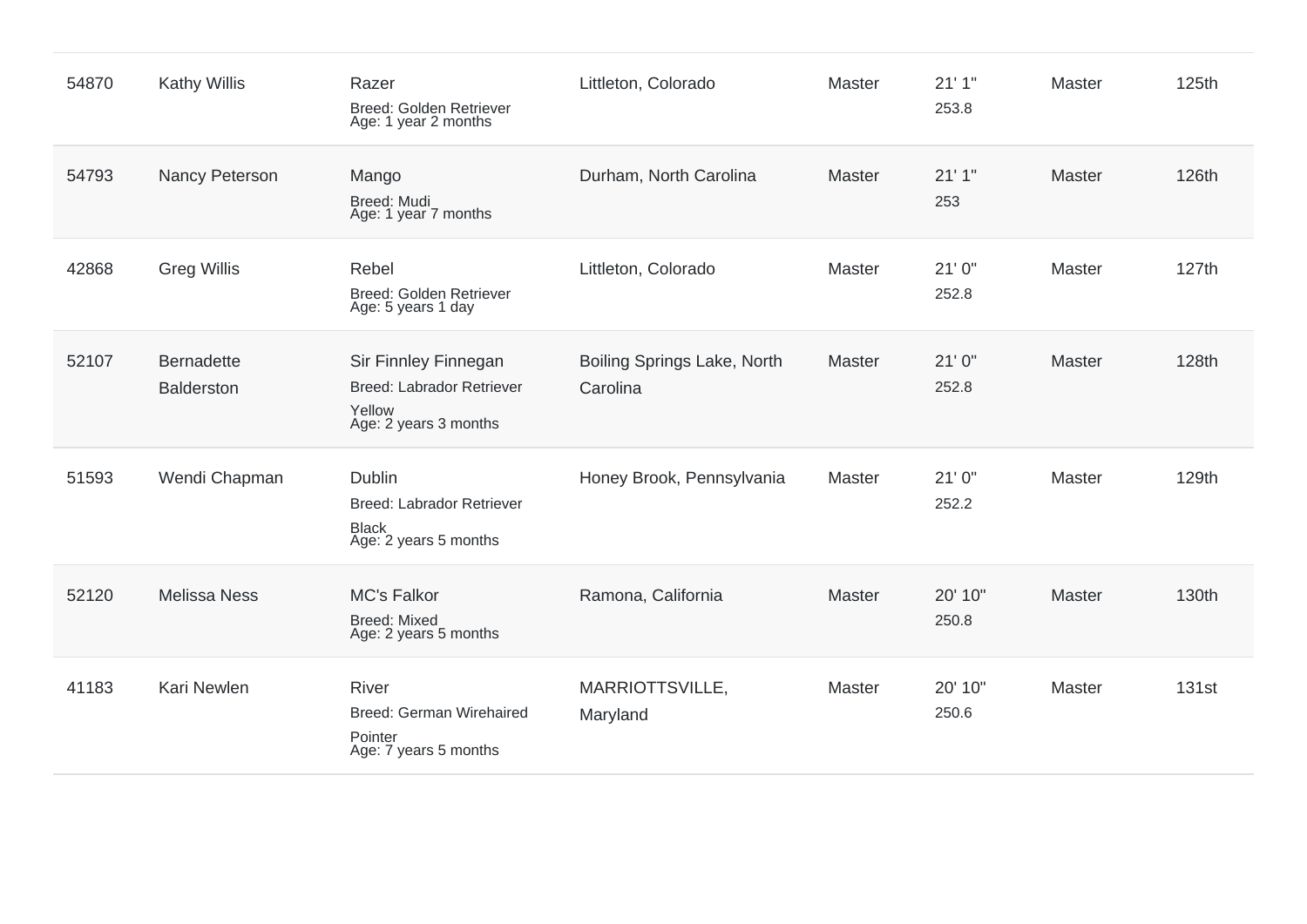| 54878 | <b>Carol Preston</b> | Mackinac<br>Breed: Labrador Retriever<br><b>Black</b><br>Age: 1 year 10 months     | Bothell, Washington       | Master        | 20' 10"<br>250.6 | Master        | <b>132nd</b> |
|-------|----------------------|------------------------------------------------------------------------------------|---------------------------|---------------|------------------|---------------|--------------|
| 51642 | Andrea Wilson        | Memphis<br><b>Breed: Labrador Retriever</b><br>Yellow<br>Age: 3 years 5 months     | Wakeman, Ohio             | <b>Master</b> | 20' 10"<br>250.6 | <b>Master</b> | <b>133rd</b> |
| 46809 | <b>Gary Duke</b>     | <b>Moss</b><br><b>Breed: Border Collie</b><br>Age: 6 years 11 months               | Brooksville, Florida      | Master        | 20' 10"<br>250.4 | Master        | 134th        |
| 52444 | Christina Sparker    | Wreck It Wrigley<br>Breed: Labrador Retriever<br>Yellow<br>Age: 2 years 9 months   | Seattle, Washington       | Senior        | 20' 10"<br>250.4 | Master        | 135th        |
| 33989 | Laurie Uebelhoer     | Ella<br><b>Breed: Labrador Retriever</b><br>Yellow<br>Age: 6 years 8 months        | Ridgeland, South Carolina | Master        | 20' 10"<br>250.2 | Master        | 136th        |
| 51553 | <b>Bryan Landers</b> | <b>Berk</b><br><b>Breed: Labrador Retriever</b><br>Yellow<br>Age: 3 years 5 months | Washington, Oklahoma      | Senior        | 20' 10"<br>250   | Master        | 137th        |
| 51882 | Nicola Russell       | <b>Tonka Bean</b><br>Breed: Mixed<br>Age: 2 years 6 months                         | Millerton, New York       | <b>Master</b> | 20' 9"<br>249.8  | <b>Master</b> | 138th        |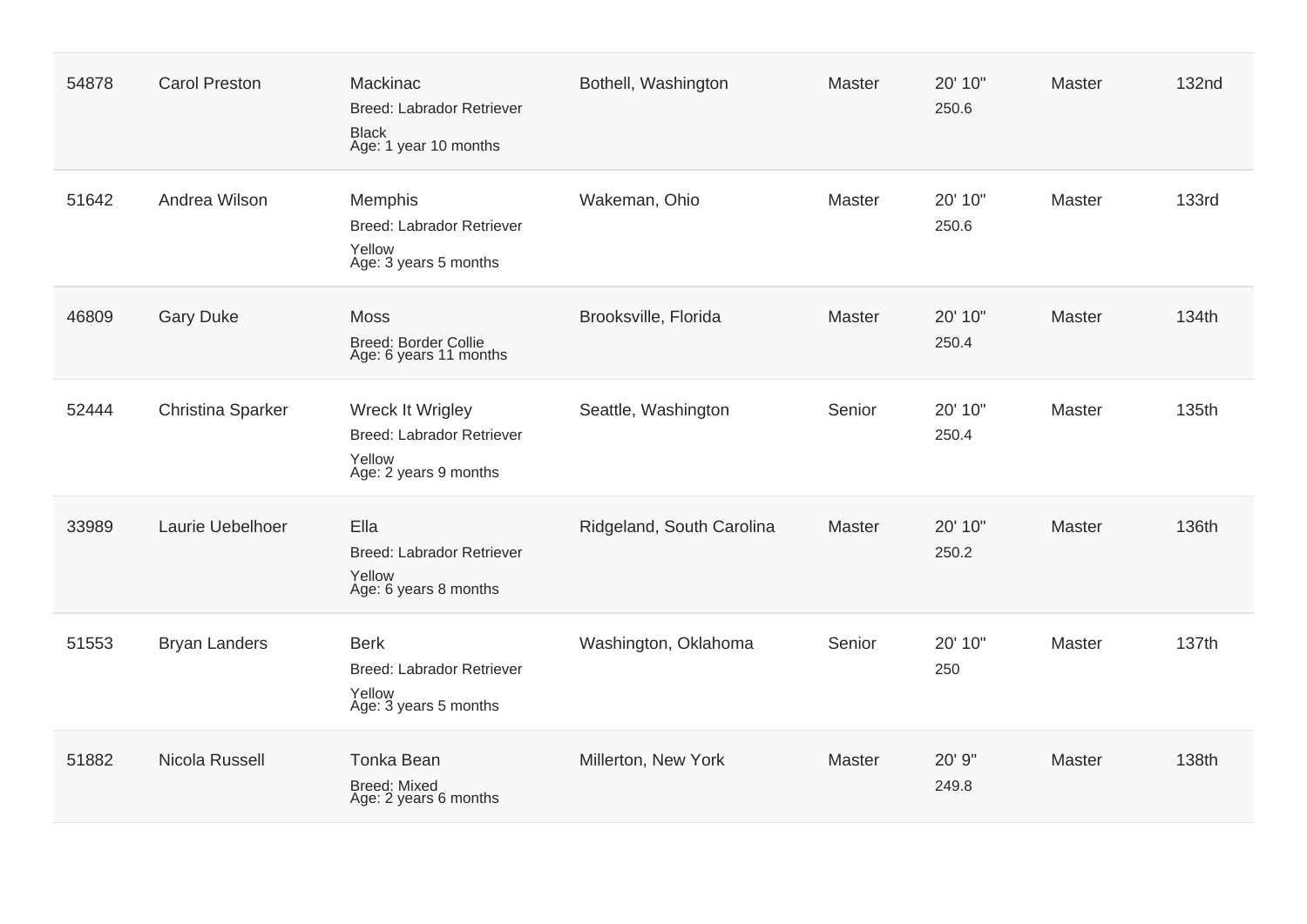| 42952 | <b>Sherry Daniels</b> | Malcolm<br>Breed: Belgian Malinois<br>Age: 5 years 4 months                           | Colorado Springs, Colorado | Master | 20' 9"<br>249.6 | Master | 139th             |
|-------|-----------------------|---------------------------------------------------------------------------------------|----------------------------|--------|-----------------|--------|-------------------|
| 51985 | Aaron Estep           | Nicholas<br><b>Breed: Labrador Retriever</b><br>Chocolate<br>Age: 3 years 5 months    | MEDINA, Ohio               | Master | 20' 9"<br>249.2 | Master | 140th             |
| 45897 | Cindy Morgan          | Roux<br><b>Breed: Labrador Retriever</b><br>Chocolate<br>Age: 5 years 1 month         | Walker, Louisiana          | Master | 20' 9"<br>249   | Master | 141 <sub>st</sub> |
| 51410 | Kathy Phelan          | Erin<br><b>Breed: Labrador Retriever</b><br><b>Black</b><br>Age: 2 years 9 months     | Oak Island, North Carolina | Master | 20' 8"<br>248.8 | Master | 142nd             |
| 48316 | Carrie Vosburg        | Prince<br>Breed: Belgian Malinois<br>Age: 4 years 9 months                            | Severn, Maryland           | Master | 20' 8"<br>248.8 | Master | 143rd             |
| 52374 | Josie Hainstock       | Thunder<br><b>Breed: Labrador Retriever</b><br><b>Black</b><br>Age: 1 year 8 months   | Port Angeles, Washington   | Senior | 20' 8"<br>248.6 | Master | 144th             |
| 34185 | Laura Holena          | <b>Brew</b><br><b>Breed: Labrador Retriever</b><br>Chocolate<br>Age: 6 years 8 months | Laflin, Pennsylvania       | Elite  | 20' 8"<br>248.2 | Master | 145th             |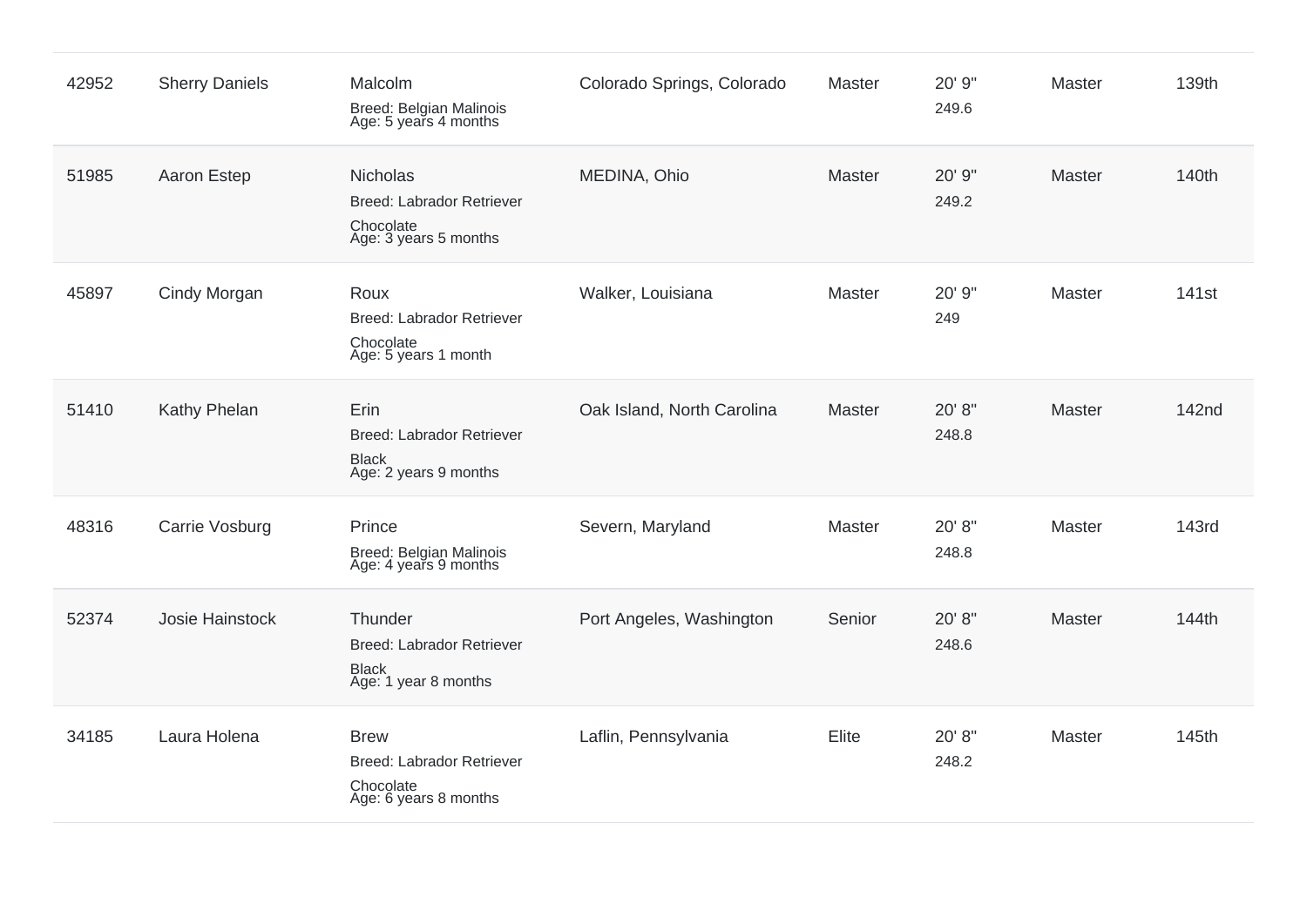| 47174 | <b>Nancy Price</b>                   | <b>Bailey</b><br>Breed: Mixed<br>Age: 4 years 5 months                        | Charlotte, North Carolina               | Senior | 20' 8"<br>248   | Master        | 146th        |
|-------|--------------------------------------|-------------------------------------------------------------------------------|-----------------------------------------|--------|-----------------|---------------|--------------|
| 54419 | <b>Christian Berry</b>               | Marlin<br>Breed: Golden Retriever<br>Age: 1 year 6 months                     | Houston, Texas                          | Master | 20' 7"<br>247.6 | Master        | 147th        |
| 49551 | <b>THERESA MENZ</b><br><b>COOPER</b> | <b>JYN ERSO</b><br>Breed: Border Collie<br>Age: 5 years 2 months              | <b>WINSTON SALEM, North</b><br>Carolina | Master | 20' 7"<br>247.4 | Master        | 148th        |
| 55094 | <b>Tiffany Cessna</b>                | <b>Brice</b><br>Breed: German Shrthaired<br>Pointer<br>Age: 3 years 10 months | Stewartstown, Pennsylvania              | Master | 20'7"<br>247.2  | Master        | 149th        |
| 54940 | Emily thompson                       | Charm<br>Breed: Chesapeake Bay<br>Retriever<br>Age: 7 years 3 days            | Indian trail, North Carolina            | Master | 20' 6"<br>246.6 | Master        | 150th        |
| 48745 | Robby Wolf                           | Kari<br>Breed: Belgian Malinois<br>Age: 5 years 11 months                     | Huron, Ohio                             | Master | 20' 6"<br>246.6 | <b>Master</b> | 151st        |
| 34129 | <b>Wayne Snoderly</b>                | Jake<br>Breed: Labrador Retriever<br><b>Black</b><br>Age: 7 years 1 month     | Milwaukie, Oregon                       | Master | 20' 6"<br>246.2 | Master        | 152nd        |
| 42771 | Carrie Vosburg                       | Dax<br>Breed: Belgian Malinois<br>Age: 5 years 6 months                       | Severn, Maryland                        | Master | 20' 6"<br>246   | <b>Master</b> | <b>153rd</b> |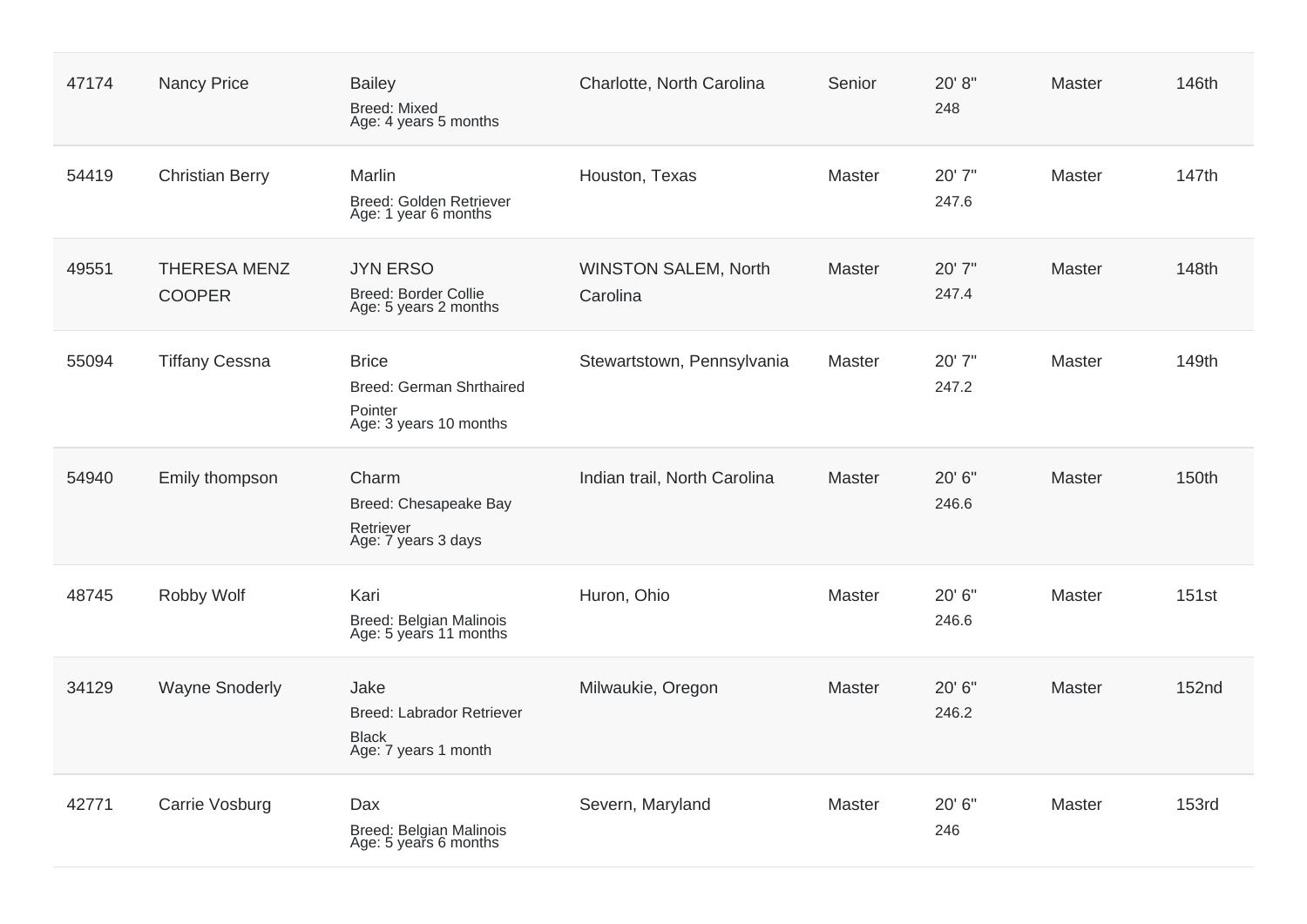| 45896 | <b>Michael French</b>  | Rangeley<br>Breed: Golden Retriever<br>Age: 4 years 10 months                       | Hedgesville, West Virginia | Master | 20' 5"<br>245.8 | Master        | 154th |
|-------|------------------------|-------------------------------------------------------------------------------------|----------------------------|--------|-----------------|---------------|-------|
| 51677 | <b>Mariah Andersen</b> | Grizzly<br><b>Breed: Labrador Retriever</b><br>Chocolate<br>Age: 2 years 11 months  | Wisner, Nebraska           | Master | 20' 5"<br>245.6 | <b>Master</b> | 155th |
| 53390 | Kelsie Burza           | Molly<br><b>Breed: Labrador Retriever</b><br>Yellow<br>Age: 4 years 10 months       | Braddock, North Dakota     | Master | 20' 5"<br>245.2 | Master        | 156th |
| 54981 | <b>Brianna Schwing</b> | <b>Tarmac</b><br><b>Breed: Mixed</b><br>Age: 1 year 2 weeks                         | Cape Coral, Florida        | Senior | 20' 4"<br>244.4 | Master        | 157th |
| 41606 | John Greene            | <b>Buddy</b><br><b>Breed: Labrador Retriever</b><br>Yellow<br>Age: 6 years 3 months | Springfield, Illinois      | Senior | 20' 4"<br>244.2 | Master        | 158th |
| 50881 | Amy Fekas              | Lucy<br><b>Breed: Labrador Retriever</b><br>Yellow<br>Age: 5 years 1 month          | Castaic, California        | Senior | 20' 3"<br>243.4 | <b>Master</b> | 159th |
| 37919 | <b>Tom Dropik</b>      | <b>Little Rascal</b><br><b>Breed: Mixed</b><br>Age: 6 years 7 months                | New Prague, Minnesota      | Master | 20' 3"<br>243   | Master        | 160th |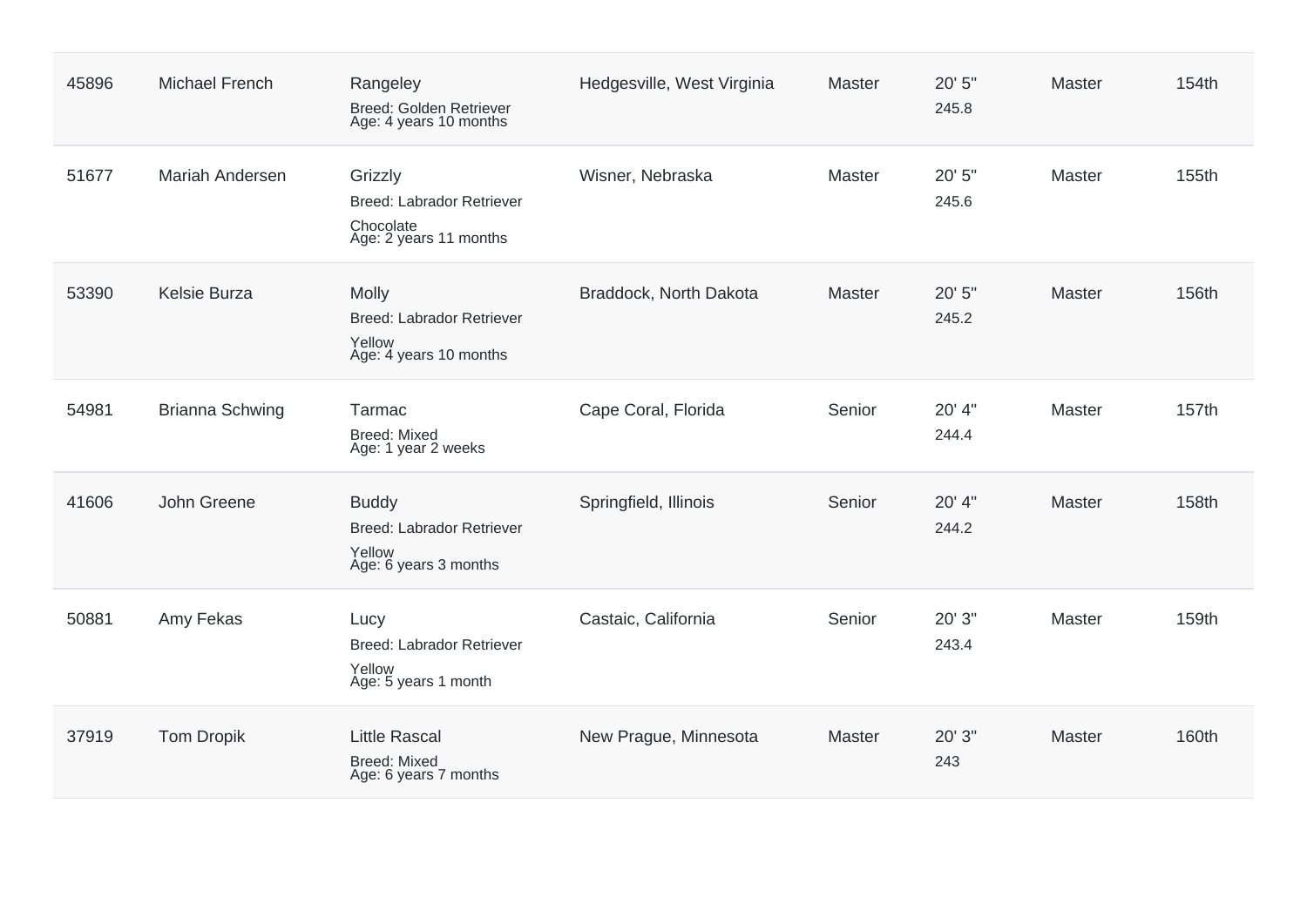| 37228 | Jeff Lundeby                         | Jet<br><b>Breed: Labrador Retriever</b><br><b>Black</b><br>Age: 9 years 5 months | Grand Forks, North Dakota               | Senior        | 20' 3"<br>243   | Master        | <b>161st</b> |
|-------|--------------------------------------|----------------------------------------------------------------------------------|-----------------------------------------|---------------|-----------------|---------------|--------------|
| 53727 | David Dornan                         | Mac<br><b>Breed: Labrador Retriever</b><br><b>Black</b><br>Age: 1 year 10 months | Lockport, Illinois                      | <b>Master</b> | 20' 2"<br>242.6 | Master        | <b>162nd</b> |
| 36758 | Kristin Landau                       | Philomena<br>Breed: Chesapeake Bay<br>Retriever<br>Age: 7 years 11 months        | Driggs, Idaho                           | Master        | 20' 2"<br>242.6 | Master        | <b>163rd</b> |
| 52621 | <b>ASHLEY ARNOLD</b>                 | Tokyo<br><b>Breed: Mixed</b><br>Age: 2 years 3 months                            | CAPE CORAL, Florida                     | Senior        | 20' 2"<br>242.6 | <b>Master</b> | 164th        |
| 46315 | Beth Baumann                         | Max<br>Breed: Labrador Retriever<br><b>Black</b><br>Age: 9 years 8 months        | Saint Peter, Minnesota                  | Master        | 20' 2"<br>242.4 | Master        | 165th        |
| 33900 | <b>THERESA MENZ</b><br><b>COOPER</b> | <b>TOEWS</b><br><b>Breed: Border Collie</b><br>Age: 7 years 5 months             | <b>WINSTON SALEM, North</b><br>Carolina | <b>Master</b> | 20' 2"<br>242.2 | <b>Master</b> | 166th        |
| 46318 | <b>Alison Mitchell</b>               | Apache<br>Breed: Border Collie<br>Age: 6 years 5 months                          | Hillsborough, North Carolina            | Senior        | 20' 2"<br>242   | Master        | 167th        |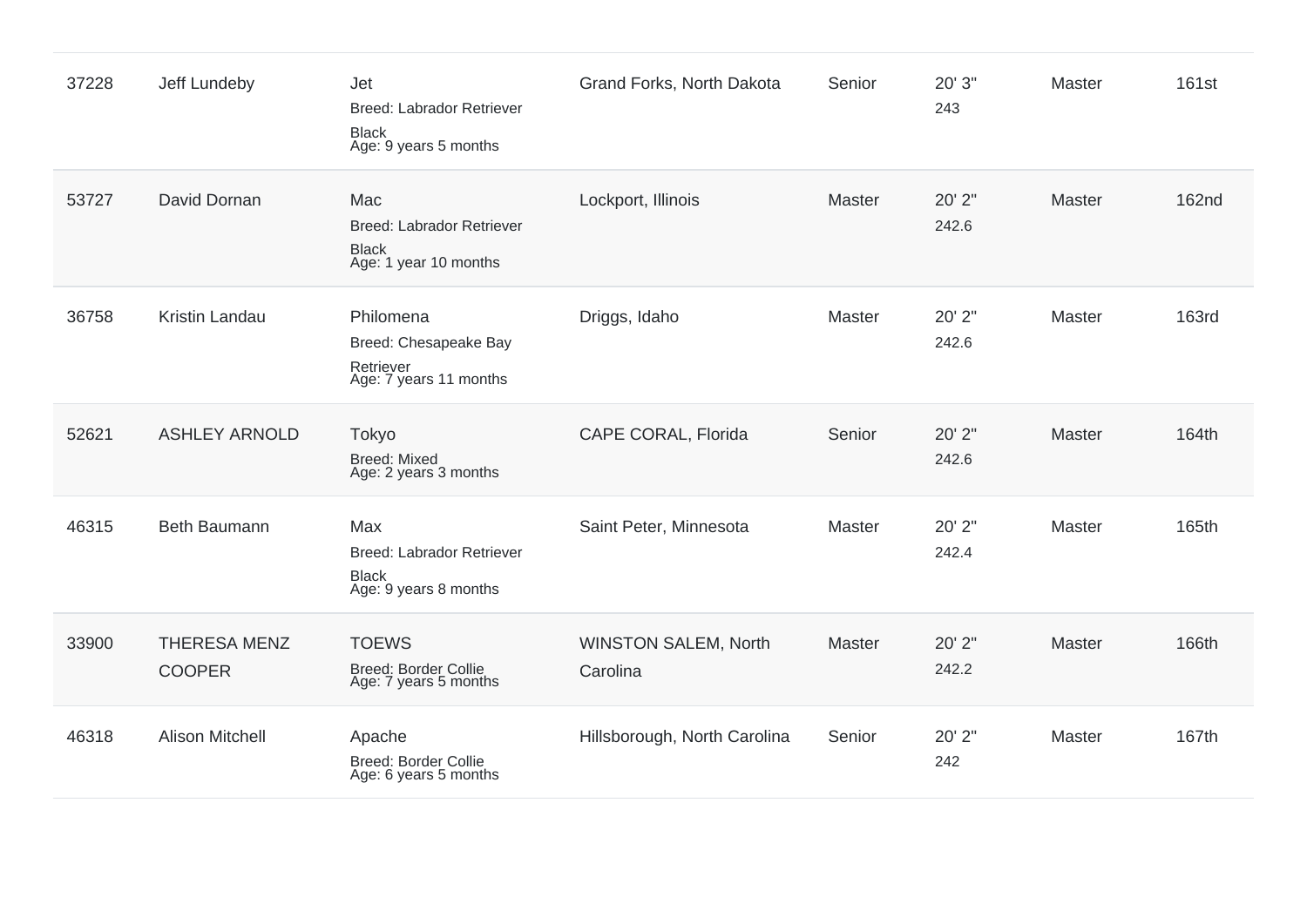| 48512 | Rebecca Woody        | Django<br>Breed: Dutch Shepherd<br>Age: 5 years 4 months                                                | Gypsum, Colorado       | Master         | 20' 2"<br>242    | Master                   | 168th        |
|-------|----------------------|---------------------------------------------------------------------------------------------------------|------------------------|----------------|------------------|--------------------------|--------------|
| 50555 | <b>Daniel Holder</b> | Huckleberry<br><b>Breed: Labrador Retriever</b><br>Yellow<br>Age: 5 years 2 months                      | Wedowee, Alabama       | Master         | 20' 1"<br>241.6  | Master                   | 169th        |
| 53779 | Crystal McClaran     | Vince LomBrady<br>Breed: Belgian Malinois<br>Age: 1 year 5 months                                       | Cape Coral, Florida    | Senior         | 20' 0"<br>240.4  | <b>Master</b>            | 170th        |
| 51378 | Diane Kunkle         | Bacon<br><b>Breed: Labrador Retriever</b><br>Yellow<br>Age: 2 years 9 months                            | Milwaukie, Oregon      |                | 20' 0"<br>240    | <b>Master</b>            | <b>171st</b> |
| 42977 | Maggie Bogdanski     | Leo<br>Breed: Australian Shepherd<br>Dog<br>Age: 4 years 11 months                                      | Mebane, North Carolina | Senior         | 19' 11"<br>239.8 |                          | <b>172nd</b> |
| 51965 | <b>Ellie Cole</b>    | Indy<br>Breed: Golden Retriever<br>Age: 3 years 6 months                                                | Overland Park, Kansas  | Senior         | 19' 11"<br>239.6 | $\overline{\phantom{a}}$ | <b>173rd</b> |
| 29091 | <b>Robert Tjelde</b> | <b>JACKSON EDGAR</b><br><b>TJELDE</b><br>Breed: Labrador Retriever<br>Chocolate<br>Age: 8 years 1 month | TACOMA, Washington     | Super<br>Elite | 19' 11"<br>239   | Senior                   | 174th        |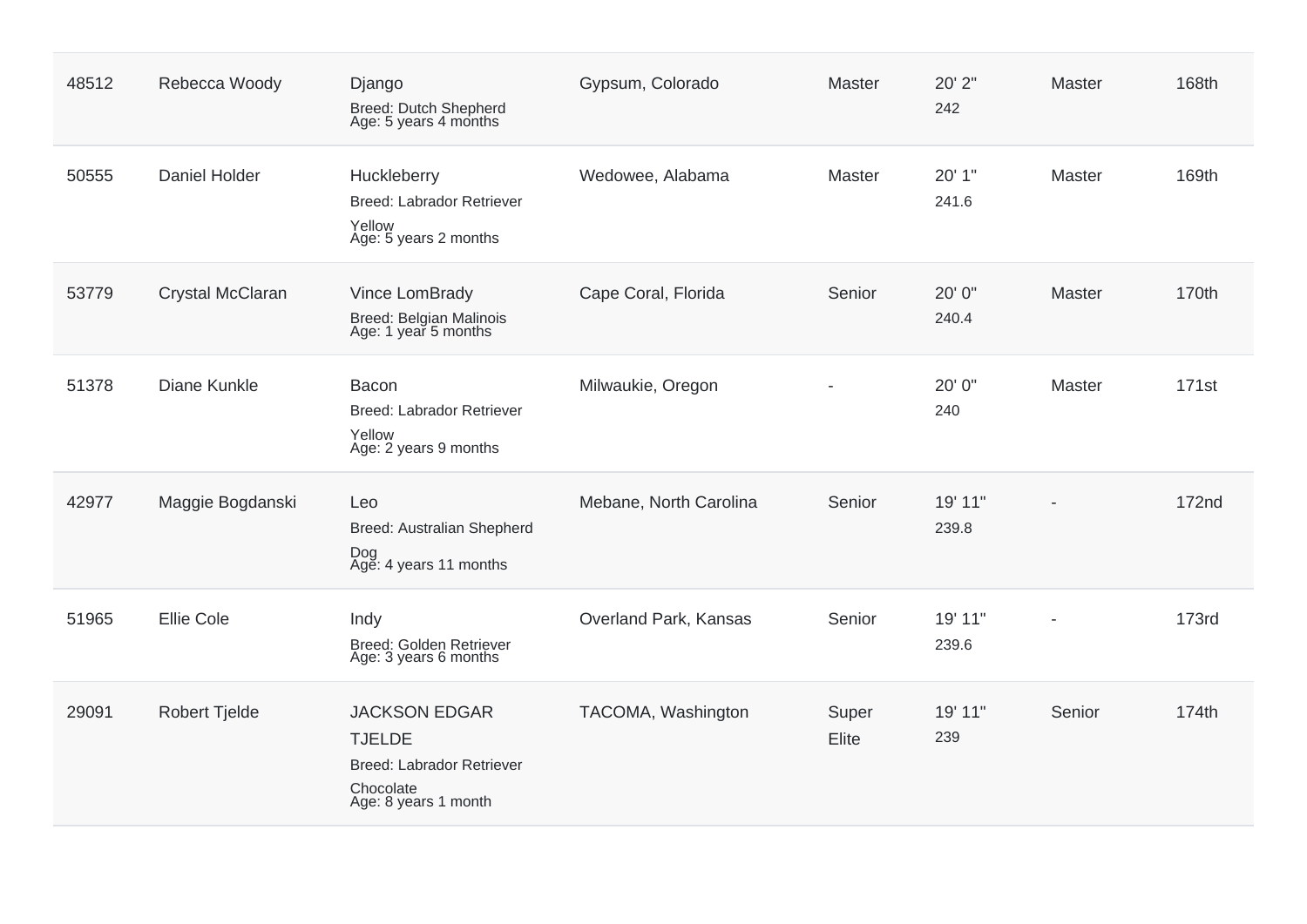| 54915 | Ryan Hargis              | <b>Heist</b><br><b>Breed: Mixed</b><br>Age: 3 years 5 months                                | Matthews, North Carolina  | Senior | 19' 10"<br>238.8 | Senior | 175th        |
|-------|--------------------------|---------------------------------------------------------------------------------------------|---------------------------|--------|------------------|--------|--------------|
| 53572 | <b>Derek Gustafson</b>   | Kimber<br>Breed: Labrador Retriever<br><b>Black</b><br>Age: 3 years 8 months                | Grand Forks, North Dakota | Senior | 19' 10"<br>238.8 | Senior | 176th        |
| 54523 | Becky Johnson            | Daisy<br><b>Breed: Labrador Retriever</b><br><b>Black</b><br>Age: 7 years 1 month           | Arlington, Washington     | Senior | 19' 10"<br>238.6 | Senior | 177th        |
| 36939 | <b>Christine Forbush</b> | Molly<br><b>Breed: Mixed</b><br>Age: 6 years 6 months                                       | Elyria, Ohio              | Master | 19' 10"<br>238.4 | Senior | 178th        |
| 53372 | <b>Tamra Spink</b>       | Chunk O' Change<br><b>Breed: Labrador Retriever</b><br><b>Black</b><br>Age: 1 year 4 months | Hamilton, Virginia        | Senior | 19' 10"<br>238   | Senior | 179th        |
| 45089 | Alisha Voje              | Ava<br><b>Breed: Labrador Retriever</b><br><b>Black</b><br>Age: 4 years 9 months            | Osnabrock, North Dakota   | Master | 19' 9"<br>237.6  | Senior | 180th        |
| 39885 | <b>Taylor Bottom</b>     | Grayson<br>Breed: Weimaraner<br>Age: 6 years 5 months                                       | Perryville, Kentucky      | Master | 19' 9"<br>237.2  | Senior | <b>181st</b> |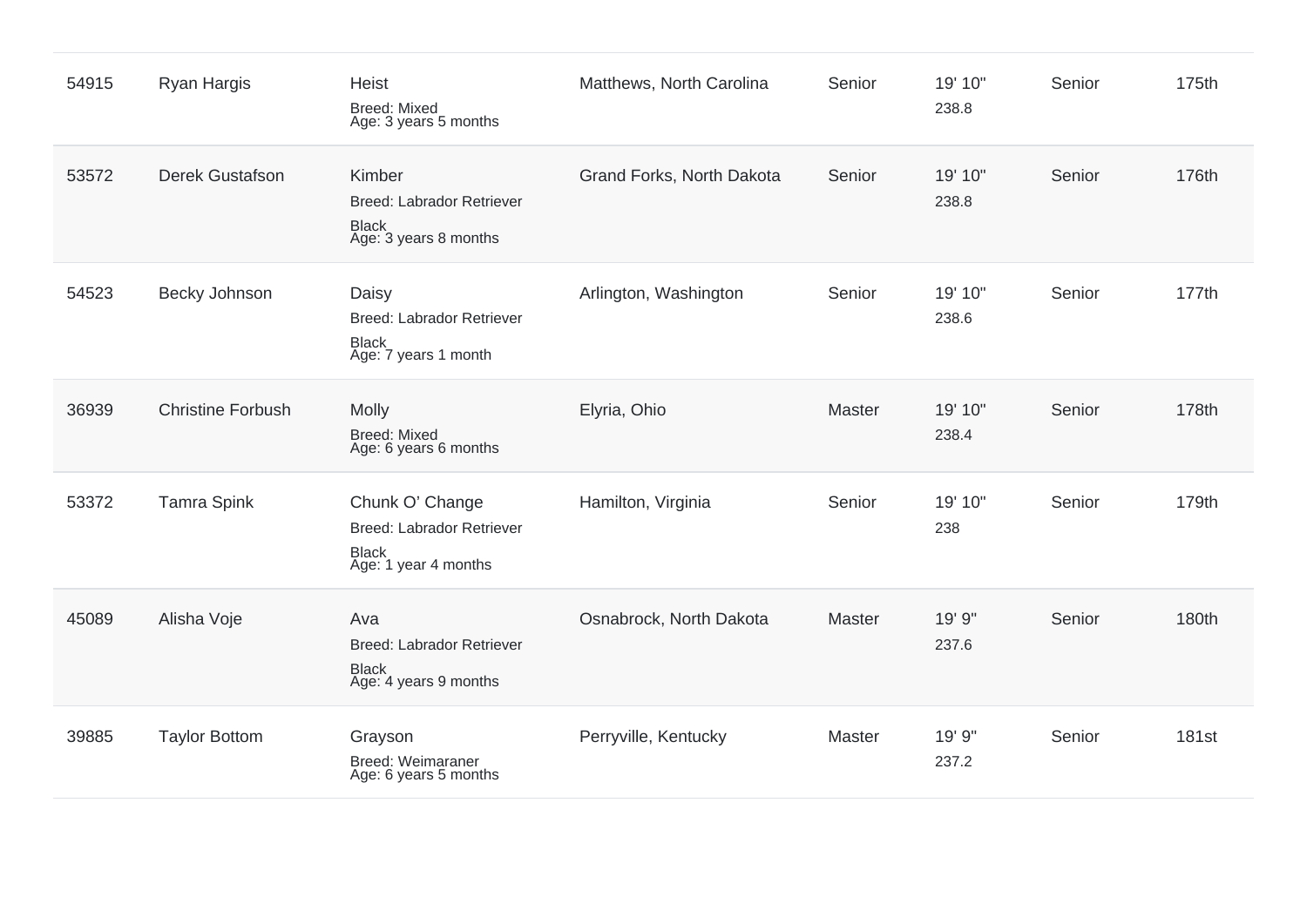| 46671 | Lynn Taylor                | Edge<br><b>Breed: Labrador Retriever</b><br><b>Black</b><br>Age: 4 years 4 months    | Milford, Michigan            | <b>Master</b>  | 19' 8"<br>236.6 | Senior | <b>182nd</b> |
|-------|----------------------------|--------------------------------------------------------------------------------------|------------------------------|----------------|-----------------|--------|--------------|
| 44422 | Le Cambell                 | <b>MVTO's Sweet Kiwi</b><br><b>Breed: Mixed</b><br>Age: 6 years 6 months             | Norman, Oklahoma             | Super<br>Elite | 19' 8"<br>236.6 | Senior | <b>183rd</b> |
| 43299 | <b>Laura Dillon Pitzer</b> | Jarvis<br>Breed: Belgian Malinois<br>Age: 7 years 1 week                             | Florissant, Colorado         | Master         | 19'8"<br>236.4  | Senior | 184th        |
| 42841 | John Mimnall               | Gracie<br>Breed: Labrador Retriever<br><b>Black</b><br>Age: 5 years 11 months        | Dauphin, Pennsylvania        | Master         | 19'8"<br>236.4  | Senior | 185th        |
| 51017 | Anna Blanton               | <b>Rhys</b><br>Breed: Border Collie<br>Age: 3 years 9 months                         | Varnville, South Carolina    | Senior         | 19'8"<br>236    | Senior | 186th        |
| 45613 | <b>Bill Helfer</b>         | Trooper<br><b>Breed: Labrador Retriever</b><br><b>Black</b><br>Age: 4 years 4 months | Kalispell, Montana           | Master         | 19'7"<br>235.6  | Senior | 187th        |
| 35487 | Cassie Hancock             | Kander<br>Breed: Labrador Retriever<br><b>Black</b><br>Age: 6 years 5 months         | Hillsborough, North Carolina | Senior         | 19'7"<br>235.6  | Senior | 188th        |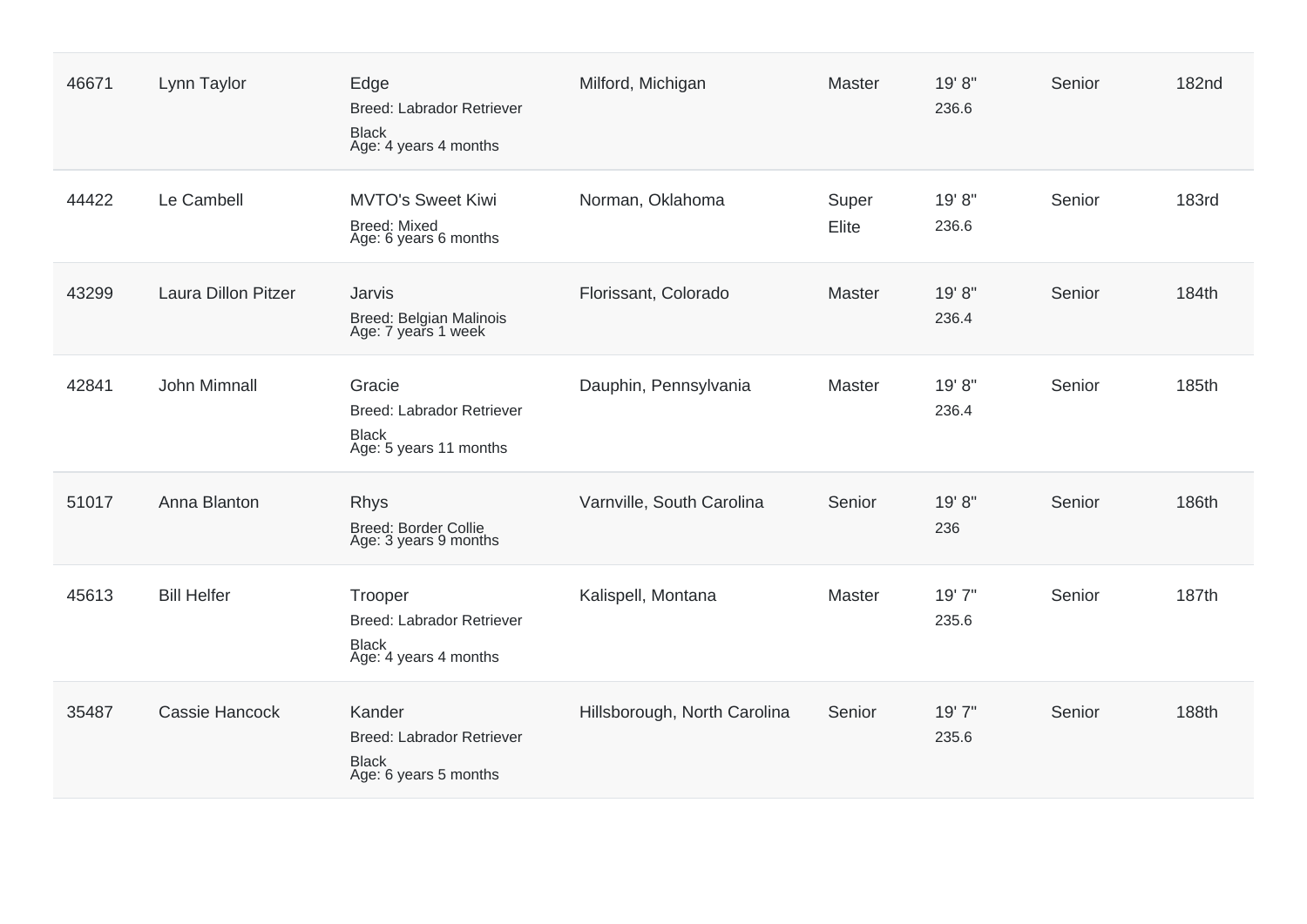| 44421 | BernadetteBalderston | <b>Rudy Ruettiger</b><br><b>Breed: Labrador Retriever</b><br><b>Black</b><br>Age: 4 years 6 months | Boiling Springs Lake, North<br>Carolina | Master | 19' 7"<br>235.4 | Senior | 189th             |
|-------|----------------------|----------------------------------------------------------------------------------------------------|-----------------------------------------|--------|-----------------|--------|-------------------|
| 51688 | <b>Karen Kleis</b>   | Krystal<br>Breed: Labrador Retriever<br>Yellow<br>Age: 6 years 5 months                            | Annapolis, Maryland                     | Senior | 19' 7"<br>235.2 | Senior | 190th             |
| 52369 | Debra Feller         | <b>HENRI</b><br>Breed: Labrador Retriever<br>Yellow<br>Age: 1 year 9 months                        | ridgeland, South Carolina               | Senior | 19' 7"<br>235.2 | Senior | 191 <sub>st</sub> |
| 51457 | Amanda Morrissey     | Vamp<br>Breed: Belgian Malinois<br>Age: 6 years 6 months                                           | Kansas City, Missouri                   | Master | 19' 7"<br>235   | Senior | 192 <sub>nd</sub> |
| 52402 | <b>Tanner Wilson</b> | Nova<br><b>Breed: Border Collie</b><br>Age: 1 year 9 months                                        | Wakeman, Ohio                           | Senior | 19' 6"<br>234.6 | Senior | <b>193rd</b>      |
| 45297 | Jakob Chapman        | Callie<br>Breed: Labrador Retriever<br>Chocolate<br>Age: 4 years 8 months                          | Honey Brook, Pennsylvania               | Master | 19' 6"<br>234.6 | Senior | 194th             |
| 55704 | <b>Karly Stokes</b>  | <b>Dixie</b><br>Breed: Border Collie<br>Age: 4 years 1 month                                       | Puyallup, Washington                    |        | 19' 6"<br>234.4 | Senior | 195th             |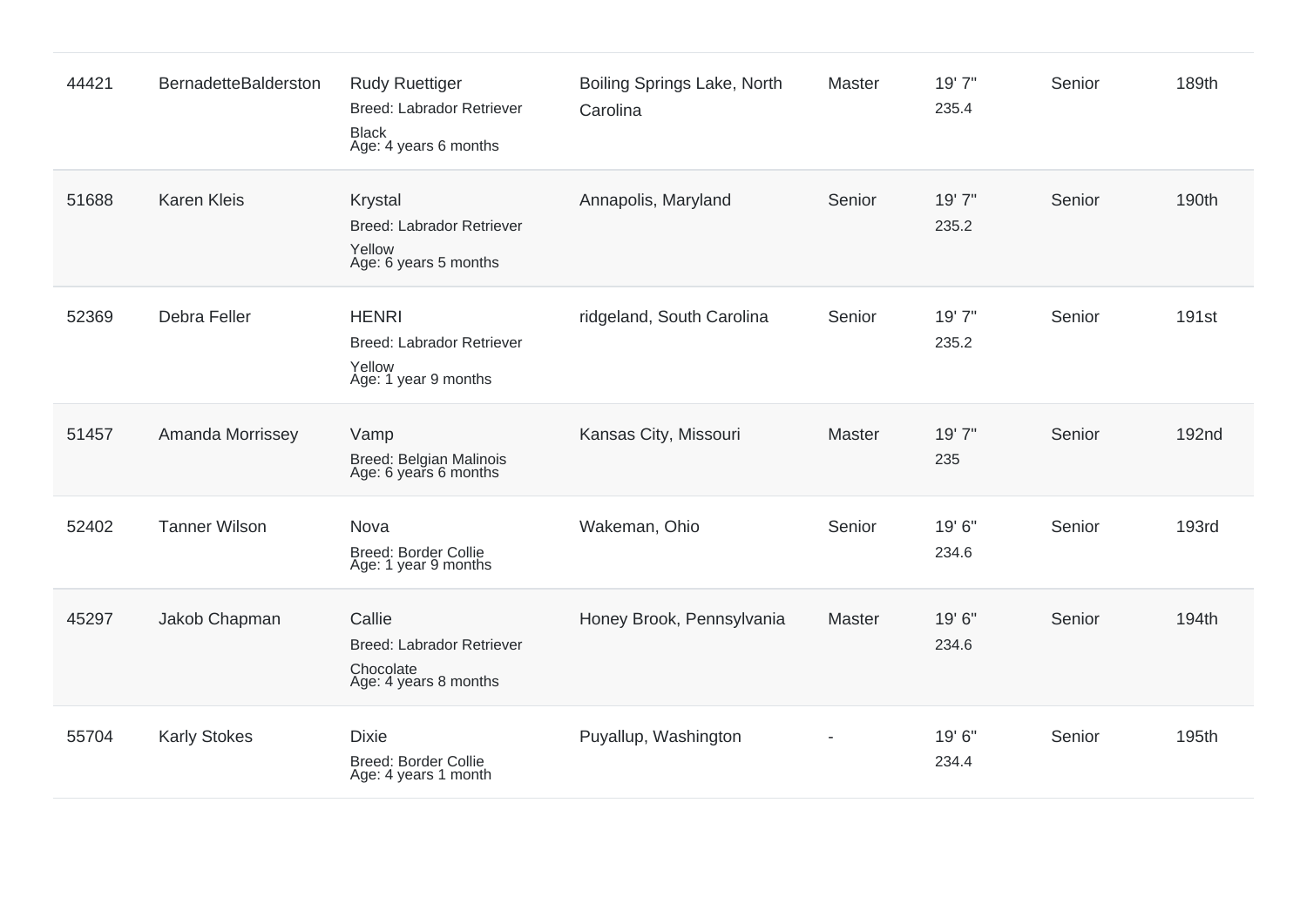| 39820 | Amanda Williams        | Kona<br>Breed: Labrador Retriever<br>Chocolate<br>Age: 6 years 3 months               | Pennsville, New Jersey  | Senior        | 19' 6"<br>234.2 | Senior | 196th |
|-------|------------------------|---------------------------------------------------------------------------------------|-------------------------|---------------|-----------------|--------|-------|
| 37157 | Alisha Voje            | Toby<br>Breed: Labrador Retriever<br>Yellow<br>Age: 6 years 4 months                  | Osnabrock, North Dakota | Senior        | 19' 6"<br>234   | Senior | 197th |
| 39613 | Megan Townsend         | <b>RANGER</b><br>Breed: Labrador Retriever<br><b>Black</b><br>Age: 6 years 2 weeks    | DeSoto, Missouri        | Master        | 19'6"<br>234    | Senior | 198th |
| 52198 | Kyle Harding           | Remi<br>Breed: Labrador Retriever<br><b>Black</b><br>Age: 7 years 9 months            | Wade, North Carolina    | Senior        | 19' 5"<br>233.6 | Senior | 199th |
| 27560 | <b>Erin Bailey</b>     | Casco<br>Breed: Labrador Retriever<br><b>Black</b><br>Age: 8 years 10 months          | Westport Island, Maine  | <b>Master</b> | 19' 5"<br>233.4 | Senior | 200th |
| 54935 | Samantha Sciolino      | Jameson<br>Breed: Belgian Malinois<br>Age: 2 years 4 months                           | Waterloo, New York      | Senior        | 19' 5"<br>233   | Senior | 201st |
| 53152 | <b>Trisha McGahhey</b> | Sammy Winchester<br>Breed: Labrador Retriever<br><b>Black</b><br>Age: 1 year 6 months | Vineland, New Jersey    | Senior        | 19' 4"<br>232.6 | Senior | 202nd |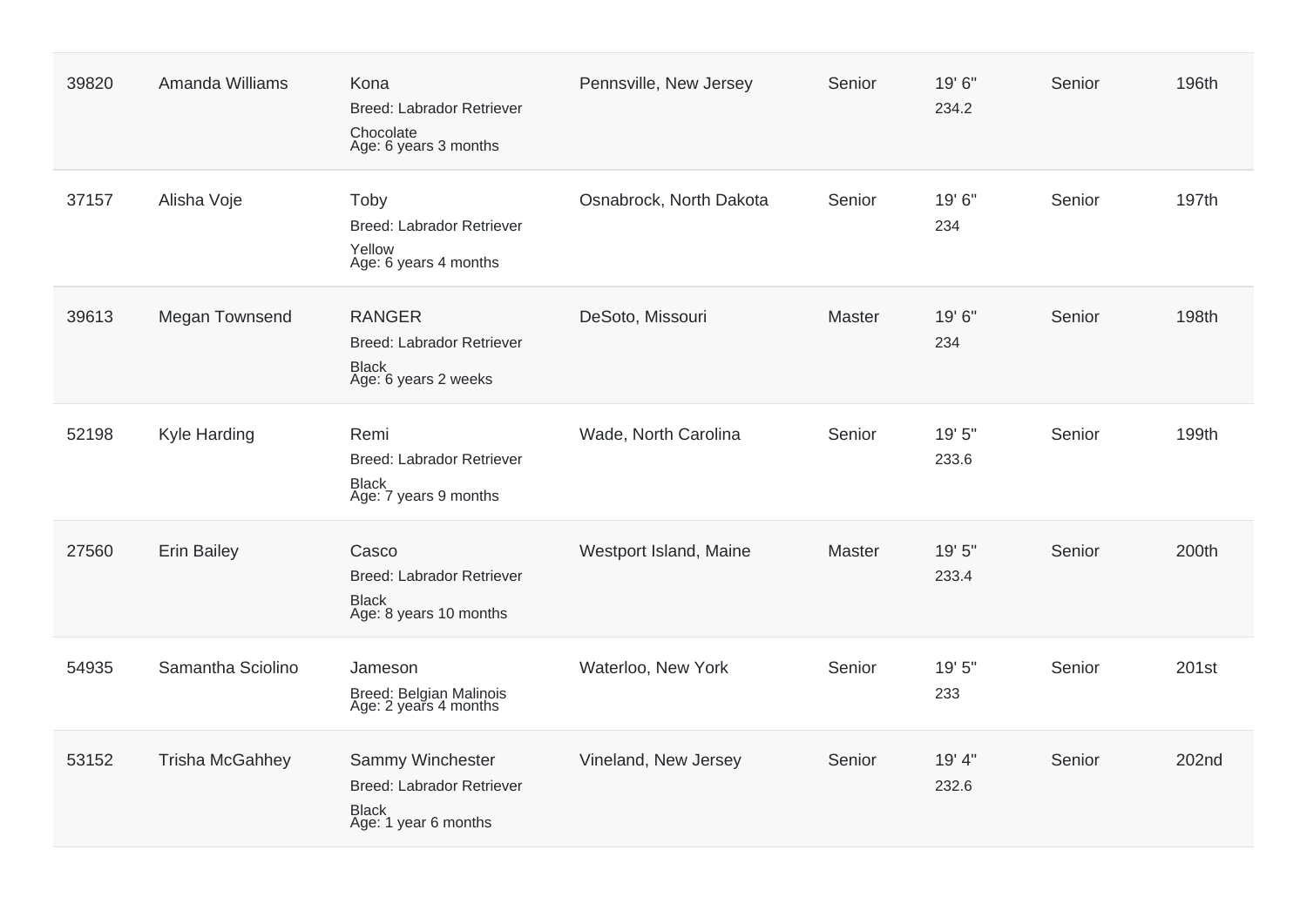| 39006 | <b>Tamra Spink</b>       | <b>Gold Bullion</b><br><b>Breed: Labrador Retriever</b><br>Yellow<br>Age: 6 years 7 months | Hamilton, Virginia           | Senior | 19' 4"<br>232.6 | Senior | 203rd |
|-------|--------------------------|--------------------------------------------------------------------------------------------|------------------------------|--------|-----------------|--------|-------|
| 46245 | <b>Dalice Clearwater</b> | Tom the G.O.A.T.<br>Breed: Golden Retriever<br>Age: 5 years 2 months                       | Stony Mountain, Manitoba     | Senior | 19' 4"<br>232.2 | Senior | 204th |
| 52365 | <b>Tammy Montgomery</b>  | Hondo<br><b>Breed: Border Collie</b><br>Age: 2 years 1 month                               | Liberty Hill, Texas          | Senior | 19' 3"<br>231.8 | Senior | 205th |
| 52500 | Andrea Incitti           | Jax<br><b>Breed: Border Collie</b><br>Age: 6 years 6 months                                | Pueblo, Colorado             | Senior | 19' 3"<br>231.4 | Senior | 206th |
| 48677 | Cassie Hancock           | Klepto<br>Breed: Belgian Malinois<br>Age: 5 years 2 months                                 | Hillsborough, North Carolina | Senior | 19' 3"<br>231.4 | Senior | 207th |
| 51855 | <b>Charlotte Blake</b>   | MC's Fiesta<br><b>Breed: Mixed</b><br>Age: 2 years 5 months                                | Franklin, Tennessee          | Senior | 19' 3"<br>231.4 | Senior | 208th |
| 29819 | <b>Robert Hurley</b>     | <b>Buddy Love</b><br>Breed: Labrador Retriever<br><b>Black</b><br>Age: 9 years 3 months    | Concord, North Carolina      | Senior | 19' 3"<br>231   | Senior | 209th |
| 50310 | <b>Timothy Lake</b>      | Earnhardt<br><b>Breed: Mixed</b><br>Age: 3 years 3 months                                  | Graham, North Carolina       | Senior | 19' 1"<br>229.2 | Senior | 210th |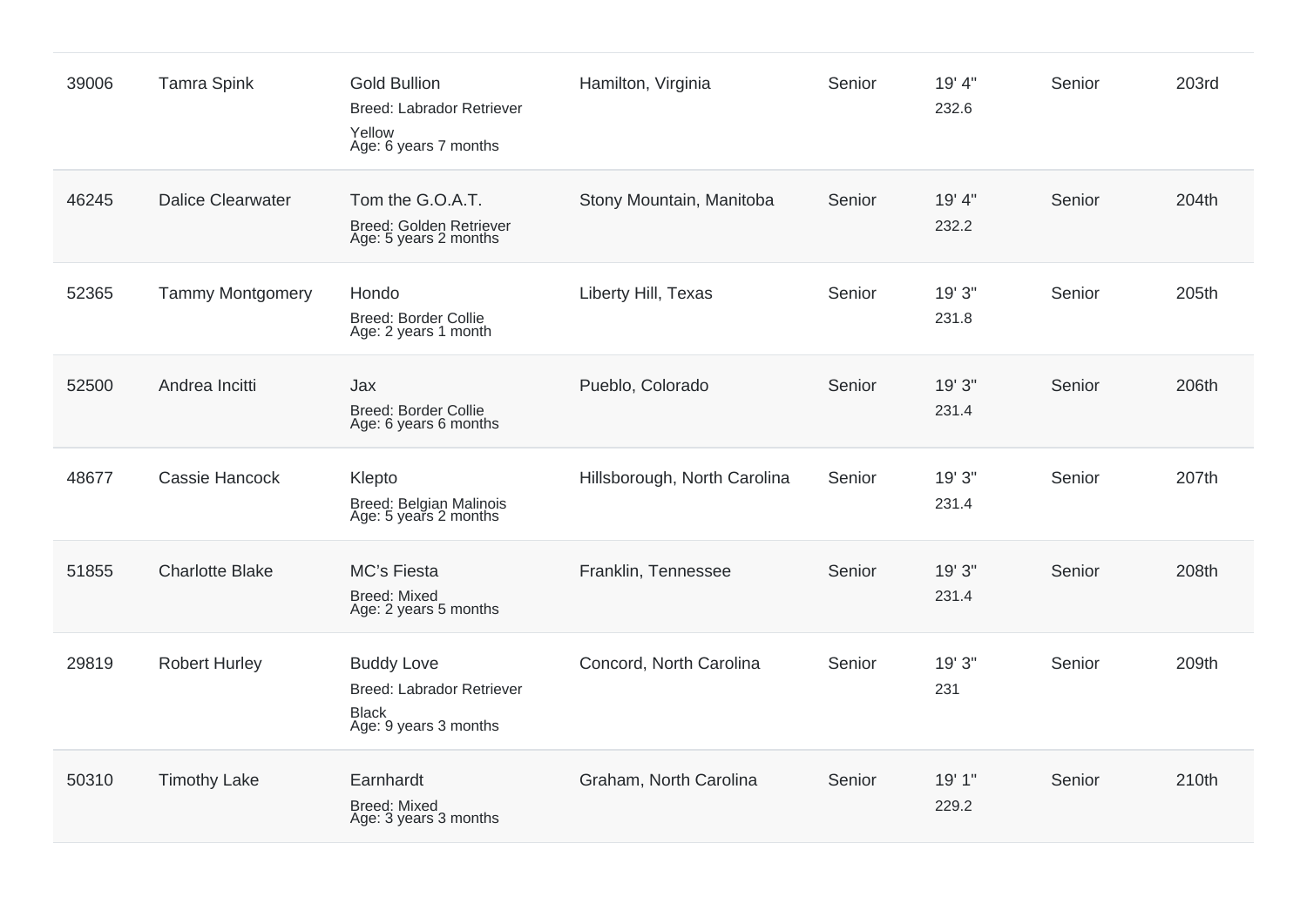| 52445 | <b>Olivia Ripley</b>   | Leia<br><b>Breed: Mixed</b><br>Age: 1 year 10 months                                     | Mill Creek, Washington | Senior         | 19' 1"<br>229    | Senior | 211th |
|-------|------------------------|------------------------------------------------------------------------------------------|------------------------|----------------|------------------|--------|-------|
| 50122 | Barbara Henderson      | Pilot<br>Breed: Chesapeake Bay<br>Retriever<br>Age: 3 years 5 months                     | Escondido, California  | Senior         | 19' 0"<br>228.8  | Senior | 212th |
| 47202 | <b>Lillian Hollars</b> | Colt<br><b>Breed: Labrador Retriever</b><br>Yellow<br>Age: 3 years 10 months             | Mebane, North Carolina | Senior         | 19' 0"<br>228.6  | Senior | 213th |
| 52097 | Megan Robison          | Lenny Bruce<br><b>Breed: Mixed</b><br>Age: 2 years 5 months                              | Baltimore, Maryland    | Senior         | 19' 0"<br>228    | Senior | 214th |
| 24475 | Jeff Wheeler           | Nerlens<br>Breed: Dutch Shepherd<br>Age: 11 years 5 months                               | Newport News, Virginia | Super<br>Elite | 18' 11"<br>227.8 | Senior | 215th |
| 51499 | Kim Dunn               | Riot<br>Breed: Belgian Malinois<br>Age: 4 years 7 months                                 | Sevierville, Tennessee | Senior         | 18' 11"<br>227.4 | Senior | 216th |
| 55013 | <b>Rhonna Dias</b>     | <b>Banshee</b><br><b>Breed: Labrador Retriever</b><br><b>Black</b><br>Age: 2 years 1 day | Hollister, California  | Senior         | 18' 10"<br>226.2 | Senior | 217th |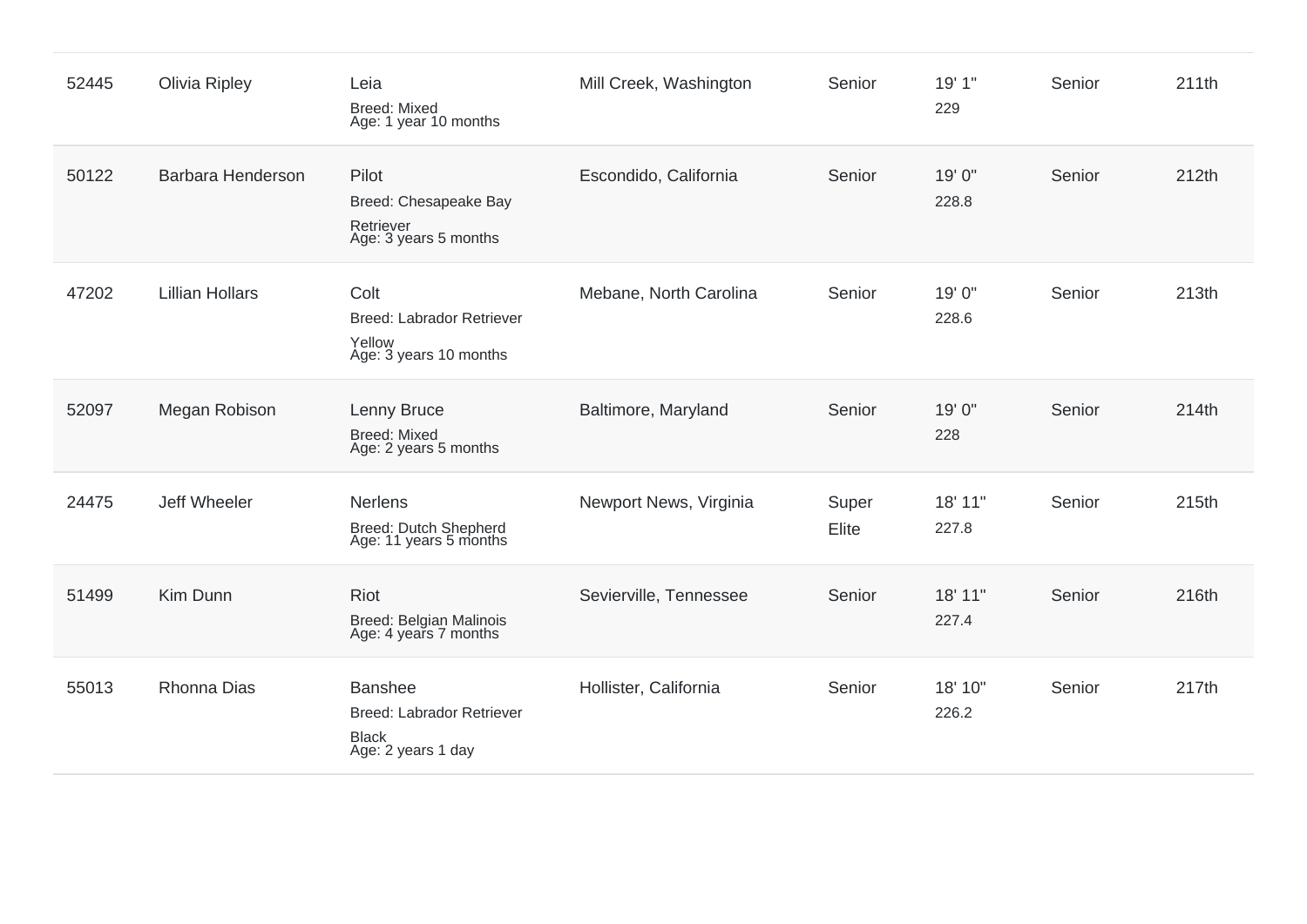| 47157 | <b>Tony Newlen</b>     | Castle<br>Breed: German Wirehaired<br>Pointer<br>Age: 4 years 1 month         | Marriottsville, Maryland   | Senior | 18' 9"<br>225.8 | Senior | 218th        |
|-------|------------------------|-------------------------------------------------------------------------------|----------------------------|--------|-----------------|--------|--------------|
| 47838 | Kathy Phelan           | Kiara<br>Breed: Labrador Retriever<br><b>Black</b><br>Age: 5 years 7 months   | Oak Island, North Carolina | Senior | 18' 9"<br>225.8 | Senior | 219th        |
| 52846 | Lynn Haugen            | Hank<br><b>Breed: Labrador Retriever</b><br>Chocolate<br>Age: 1 year 6 months | Bellevue, Nebraska         | Senior | 18' 9"<br>225.6 | Senior | 220th        |
| 52339 | <b>Bethany Toates</b>  | Josie<br>Breed: Australian Cattle Dog<br>Age: 2 years 3 months                | Kansas City, Missouri      | Senior | 18' 9"<br>225   | Senior | 221st        |
| 50736 | <b>Lillian Hollars</b> | Powder<br>Breed: Labrador Retriever<br><b>Black</b><br>Age: 3 years 1 month   | Mebane, North Carolina     | Senior | 18' 9"<br>225   | Senior | <b>222nd</b> |
| 50244 | <b>Melanie Lake</b>    | Earnhardt<br><b>Breed: Mixed</b><br>Age: 3 years 3 months                     | Graham, North Carolina     | Senior | 18'8"<br>224.8  | Senior | 223rd        |
| 37127 | Sophy Moreau           | Tazi<br><b>Breed: Mixed</b><br>Age: 6 years 7 months                          | Pearland, Texas            | Senior | 18'8"<br>224.2  | Senior | 224th        |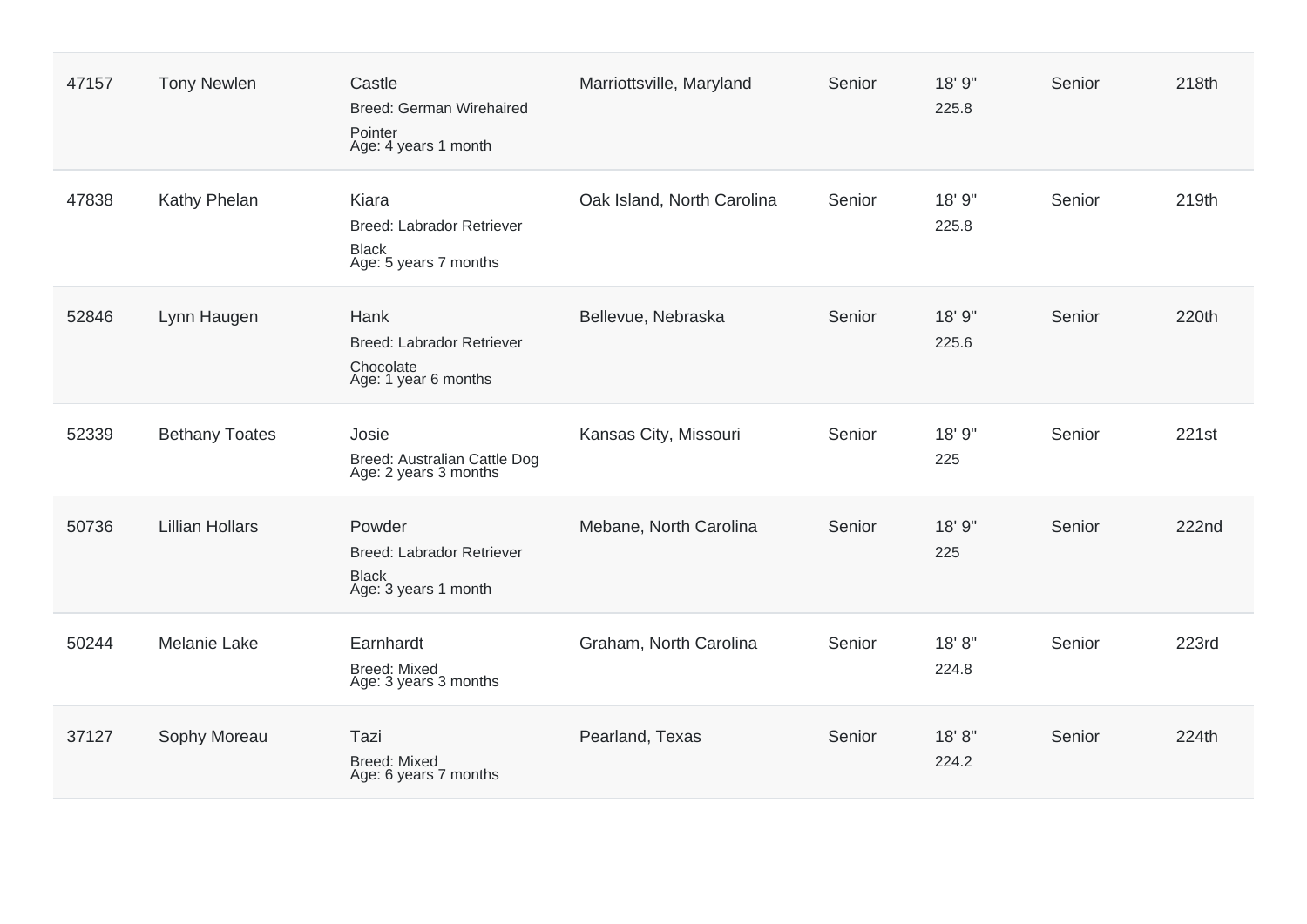| 27994 | <b>Timothy Lake</b>   | Nala<br><b>Breed: Mixed</b><br>Age: 9 years 2 months                                 | Graham, North Carolina        | Senior | 18'8"<br>224.2  | Senior | 225th |
|-------|-----------------------|--------------------------------------------------------------------------------------|-------------------------------|--------|-----------------|--------|-------|
| 38679 | <b>Cassie Hancock</b> | Caper<br>Breed: Belgian Malinois<br>Age: 8 years 3 weeks                             | Hillsborough, North Carolina  | Senior | 18'8"<br>224.2  | Senior | 226th |
| 39824 | <b>Garry Collins</b>  | <b>Belle</b><br>Breed: German Shrthaired<br>Pointer<br>Age: 5 years 10 months        | Townsend, Delaware            | Master | 18'7"<br>223.8  | Senior | 227th |
| 49504 | Jimmy Colvin          | Ryder<br><b>Breed: Labrador Retriever</b><br>Yellow<br>Age: 4 years 8 months         | Vinton, Virginia              | Senior | 18'7"<br>223.6  | Senior | 228th |
| 35326 | <b>Heidi Milbrand</b> | Cascade<br><b>Breed: Labrador Retriever</b><br><b>Black</b><br>Age: 7 years 3 months | <b>Bristol, New Hampshire</b> | Senior | 18'7''<br>223.6 | Senior | 229th |
| 38071 | Martha Payne          | Jillaroo<br>Breed: Australian Cattle Dog<br>Age: 7 years 3 months                    | Durham, North Carolina        | Senior | 18'7"<br>223.6  | Senior | 230th |
| 52684 | Andrea Galloway       | <b>Risk</b><br>Breed: Border Collie<br>Age: 2 years 20 hours                         | Frankfort, Kentucky           | Senior | 18'7"<br>223.4  | Senior | 231st |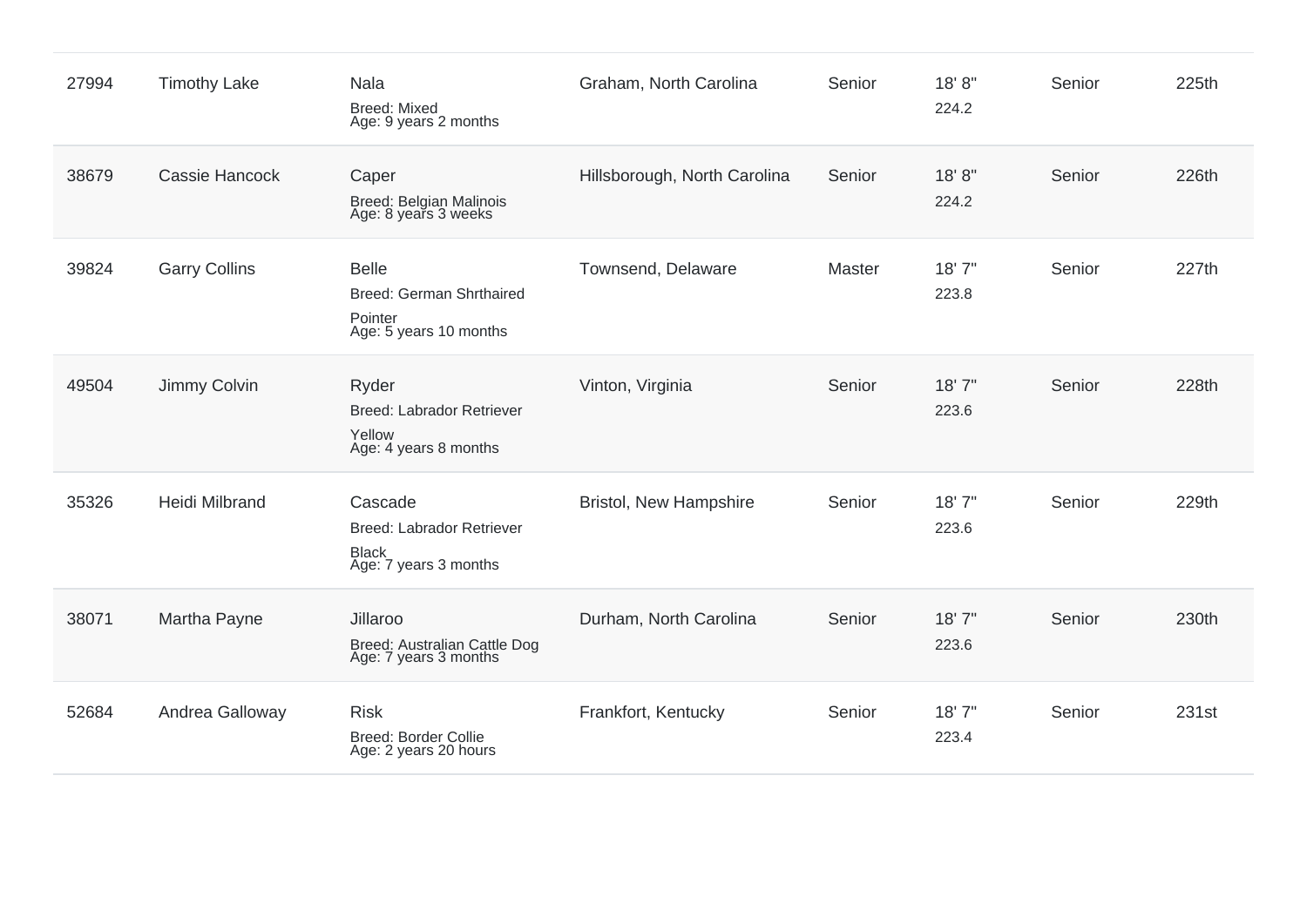| 33624 | <b>Brianna Samuelson</b> | Mocha<br>Breed: Labrador Retriever<br>Chocolate<br>Age: 6 years 11 months       | Saint Peter, Minnesota            | Senior | 18'7"<br>223.2 | Senior | 232nd |
|-------|--------------------------|---------------------------------------------------------------------------------|-----------------------------------|--------|----------------|--------|-------|
| 33873 | Veronica Mayorga         | <b>Sitka</b><br>Breed: Labrador Retriever<br>Chocolate<br>Age: 7 years 8 months | Seattle, Washington               | Senior | 18'7"<br>223.2 | Senior | 233rd |
| 52111 | John Ann Shearer         | Zala<br>Breed: Labrador Retriever<br><b>Black</b><br>Age: 2 years 3 months      | Raleigh, North Carolina           | Senior | 18'7"<br>223.2 | Senior | 234th |
| 55170 | <b>Robert Andrews</b>    | Kleio<br>Breed: Labrador Retriever<br>Chocolate<br>Age: 4 years 6 months        | Leicester, North Carolina         | Senior | 18'7"<br>223   | Senior | 235th |
| 36998 | <b>Tom Howell</b>        | <b>Duchess</b><br>Breed: Labrador Retriever<br>Yellow<br>Age: 6 years 5 months  | Mount Pleasant, South<br>Carolina | Senior | 18'6"<br>222.2 | Senior | 236th |
| 44377 | Amanda Williams          | Raven<br>Breed: Labrador Retriever<br><b>Black</b><br>Age: 4 years 6 months     | Pennsville, New Jersey            | Senior | 18'6"<br>222   | Senior | 237th |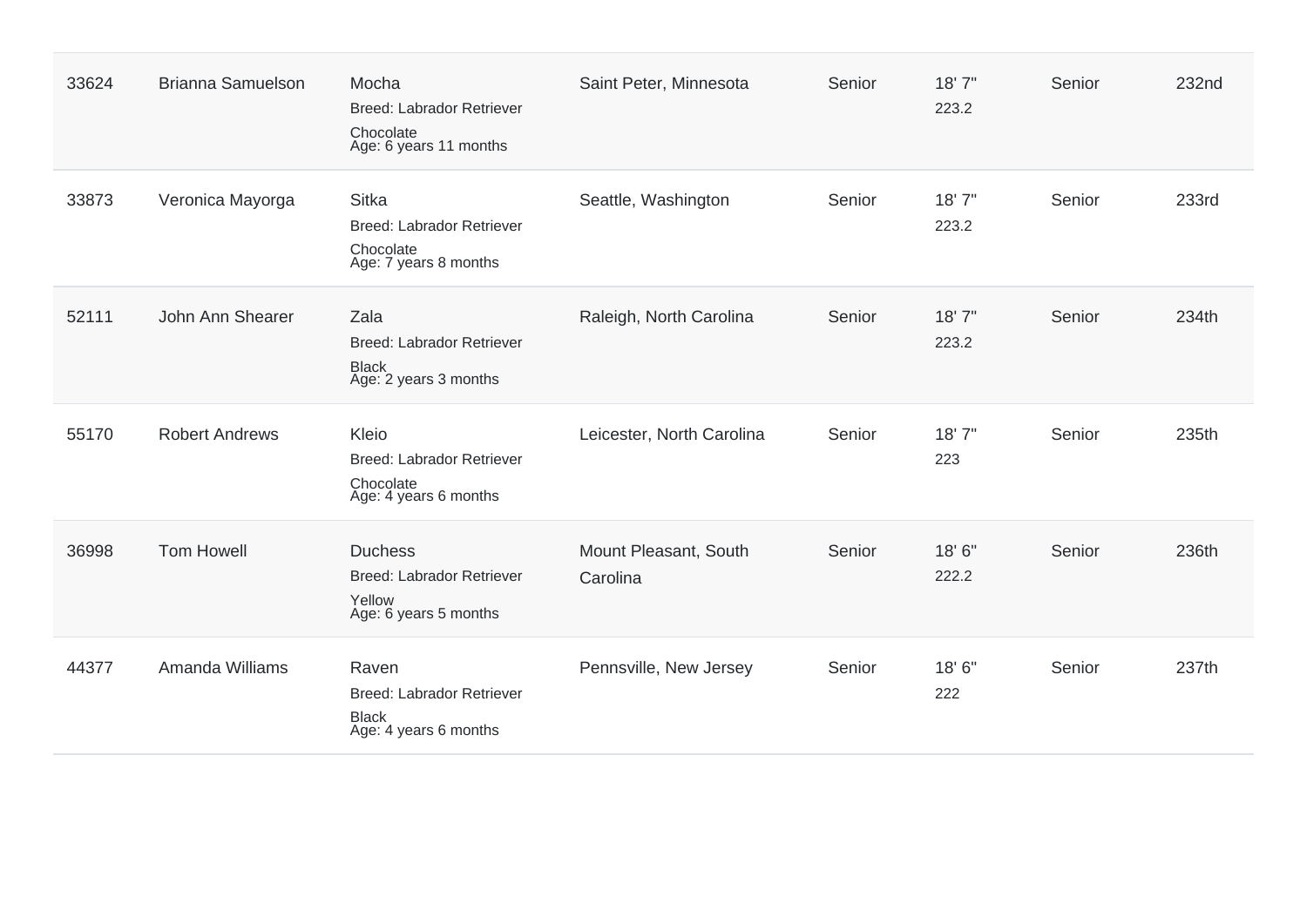| 54135 | Jennifer Andersen    | Grizzly<br><b>Breed: Labrador Retriever</b><br>Chocolate<br>Age: 2 years 11 months   | Wisner, Nebraska         | Senior | 18' 5"<br>221.6 | Senior | 238th |
|-------|----------------------|--------------------------------------------------------------------------------------|--------------------------|--------|-----------------|--------|-------|
| 40172 | Michelle Kane        | Sasha<br><b>Breed: Labrador Retriever</b><br>Black<br>Age: 6 years 4 months          | Virginia Beach, Virginia | Senior | 18' 5"<br>221.4 | Senior | 239th |
| 52154 | <b>Bruce Moser</b>   | Rambo<br><b>Breed: Labrador Retriever</b><br>Yellow<br>Age: 4 years 1 month          | Concord, North Carolina  |        | 18' 5"<br>221.2 | Senior | 240th |
| 37986 | <b>Rinn Siegrist</b> | Saffron<br><b>Breed: Mixed</b><br>Age: 7 years 7 months                              | Massanutten, Virginia    | Senior | 18' 5"<br>221.2 | Senior | 241st |
| 52694 | Amy Johnston         | Tayto<br><b>Breed: German Shrthaired</b><br>Pointer<br>Age: 3 years 3 months         | Roeland Park, Kansas     | Senior | 18' 4"<br>220.6 | Senior | 242nd |
| 55536 | Angila Richins       | <b>Beauty</b><br><b>Breed: German Shrthaired</b><br>Pointer<br>Age: 1 year 9 months  | Roy, Utah                |        | 18' 4"<br>220.2 | Senior | 243rd |
| 42632 | <b>Katie Priebe</b>  | <b>Dually</b><br><b>Breed: Labrador Retriever</b><br>Yellow<br>Age: 5 years 2 months | Oakdale, Minnesota       | Master | 18' 3"<br>219.6 | Senior | 244th |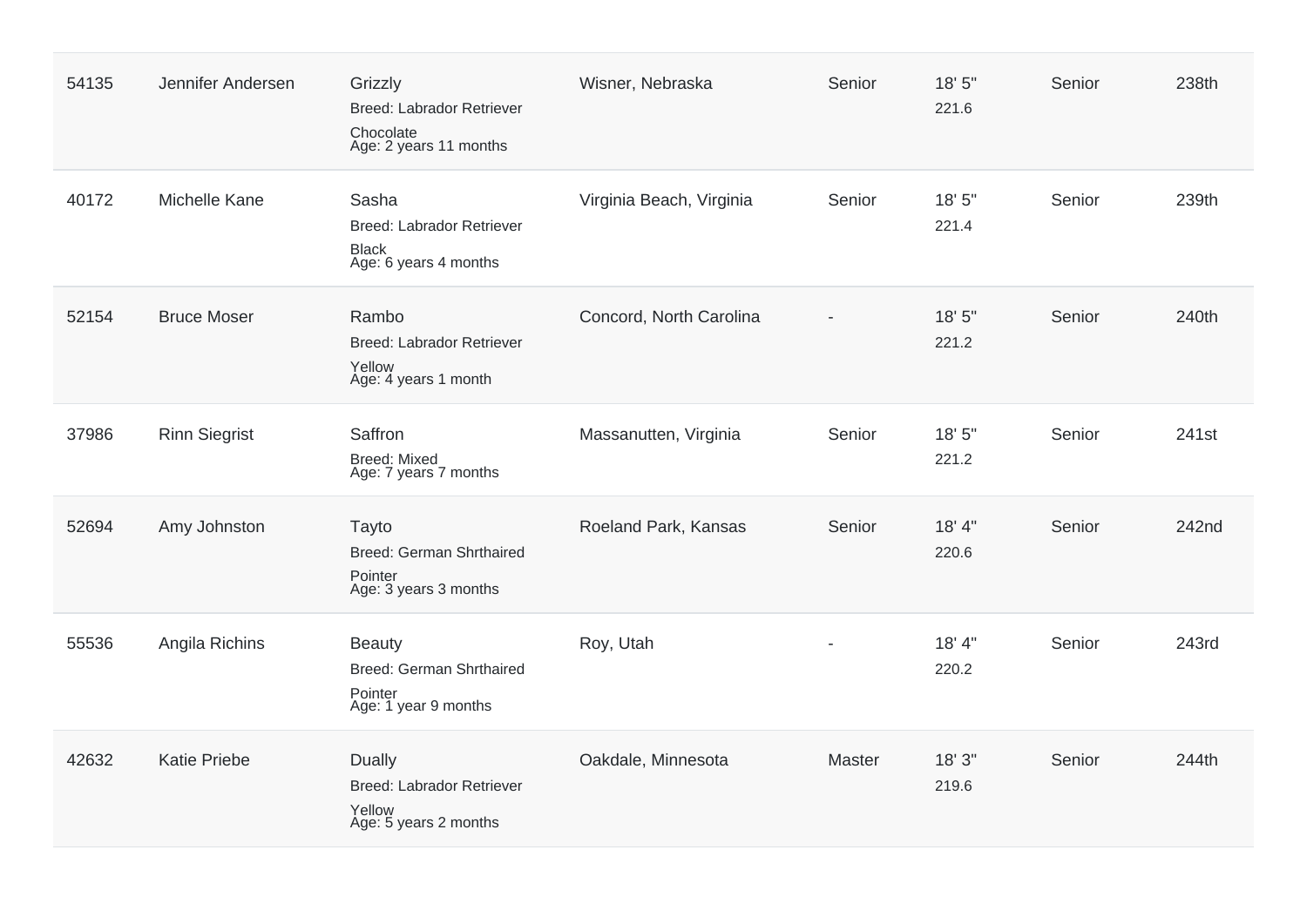| 44534 | <b>Eric Williams</b>                 | Calypso<br>Breed: American Pit Bull<br>Terrier<br>Age: 4 years 7 months                  | Indianapolis, Indiana                   | Senior | 18' 3"<br>219.6 | Senior | 245th |
|-------|--------------------------------------|------------------------------------------------------------------------------------------|-----------------------------------------|--------|-----------------|--------|-------|
| 45612 | Nina Helfer                          | Charger<br><b>Breed: Labrador Retriever</b><br><b>Black</b><br>Age: 4 years 4 months     | Kalispell, Montana                      | Master | 18' 2"<br>218.8 | Senior | 246th |
| 53697 | Josh Lemke                           | <b>Jack</b><br>Breed: Labrador Retriever<br>Yellow<br>Age: 2 years 1 month               | Bremerton, Washington                   | Senior | 18' 2"<br>218.4 | Senior | 247th |
| 44516 | Lisa Williams                        | Qasim Köneg von<br>Cedkaley<br>Breed: German Shepherd<br>Dog<br>Age: 4 years 11 months   | Gainesville, Georgia                    | Senior | 18'1"<br>217.8  | Senior | 248th |
| 35231 | Kim Vaillancourt                     | Ice<br><b>Breed: German Shrthaired</b><br>Pointer<br>Age: 6 years 7 months               | Elkton, Maryland                        | Senior | 18' 1"<br>217.8 | Senior | 249th |
| 45661 | <b>THERESA MENZ</b><br><b>COOPER</b> | <b>HOSSA BICKELL PICKLE</b><br>Breed: Australian Shepherd<br>Dog<br>Age: 5 years 1 month | <b>WINSTON SALEM, North</b><br>Carolina | Senior | 18' 1"<br>217.4 | Senior | 250th |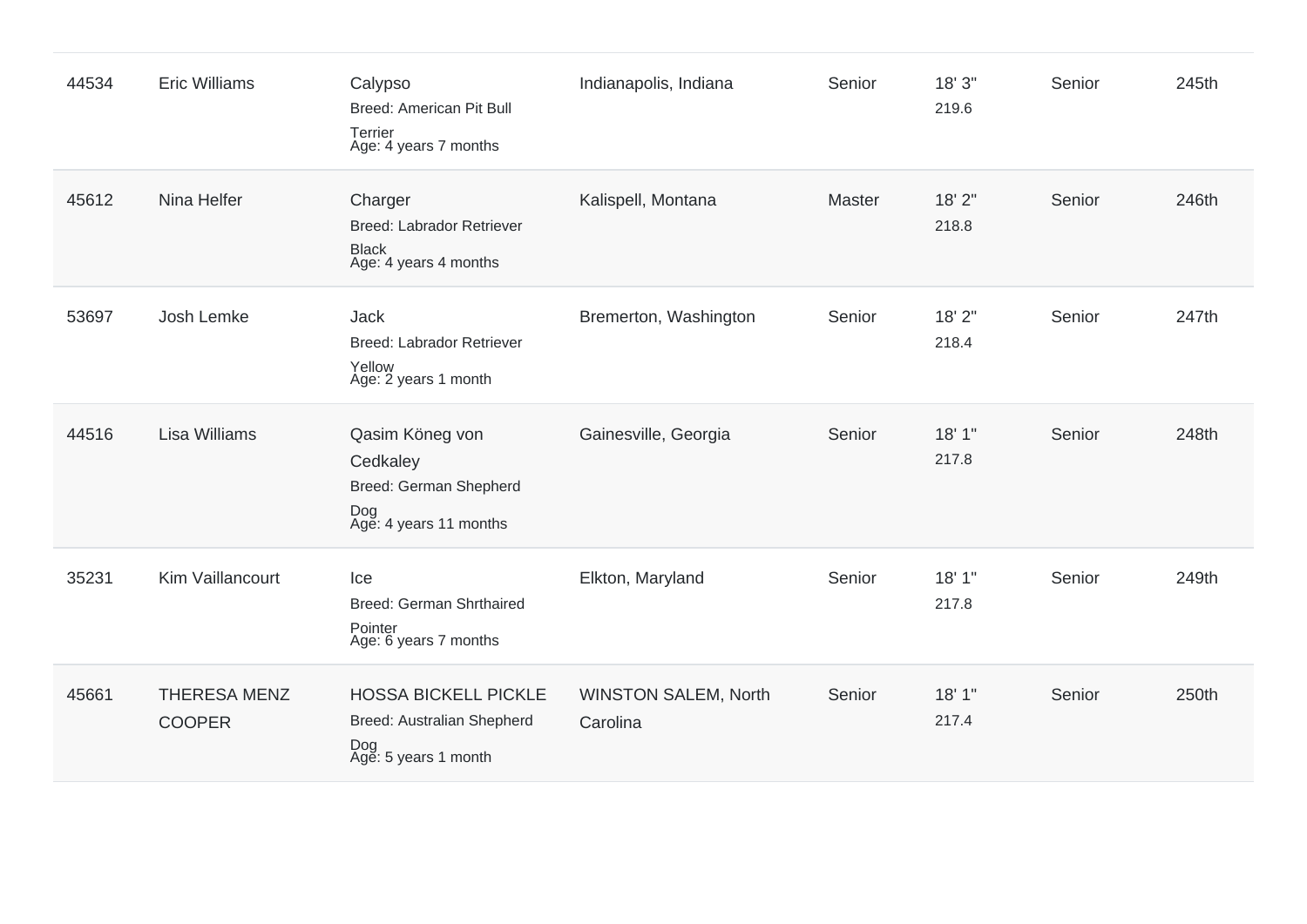| 34519 | <b>Madisyn Cline</b> | <b>Blaze</b><br><b>Breed: Labrador Retriever</b><br>Chocolate<br>Age: 7 years 1 month | Bay City, Michigan     | Senior | 18'1"<br>217.2   | Senior | 251st |
|-------|----------------------|---------------------------------------------------------------------------------------|------------------------|--------|------------------|--------|-------|
| 53669 | <b>Mandy Harris</b>  | <b>Nova</b><br>Breed: Belgian Malinois<br>Age: 5 years 5 months                       | Houston, Texas         | Master | 18'0"<br>216.8   | Senior | 252nd |
| 53119 | <b>Garrett Edick</b> | Hadley<br>Breed: Labrador Retriever<br><b>Black</b><br>Age: 1 year 11 months          | Waterford, New York    | Senior | 18'0"<br>216.2   | Senior | 253rd |
| 51041 | Jennifer Andrews     | Indigo<br><b>Breed: Labrador Retriever</b><br>Yellow<br>Age: 2 years 10 months        | Jacobus, Pennsylvania  | Senior | 18'0"<br>216.2   | Senior | 254th |
| 51833 | Jace Engelstad       | Sasha<br>Breed: Belgian Malinois<br>Age: 8 years 9 months                             | Mandan, North Dakota   | Master | 17' 11"<br>215.6 | Senior | 255th |
| 28523 | Molly Johnson        | Bella X-1<br><b>Breed: Labrador Retriever</b><br>Chocolate<br>Age: 8 years 3 weeks    | Nampa, Idaho           | Master | 17' 11"<br>215.4 | Senior | 256th |
| 30534 | <b>Melanie Lake</b>  | Nala<br>Breed: Mixed<br>Age: 9 years 2 months                                         | Graham, North Carolina | Senior | 17' 11"<br>215.2 | Senior | 257th |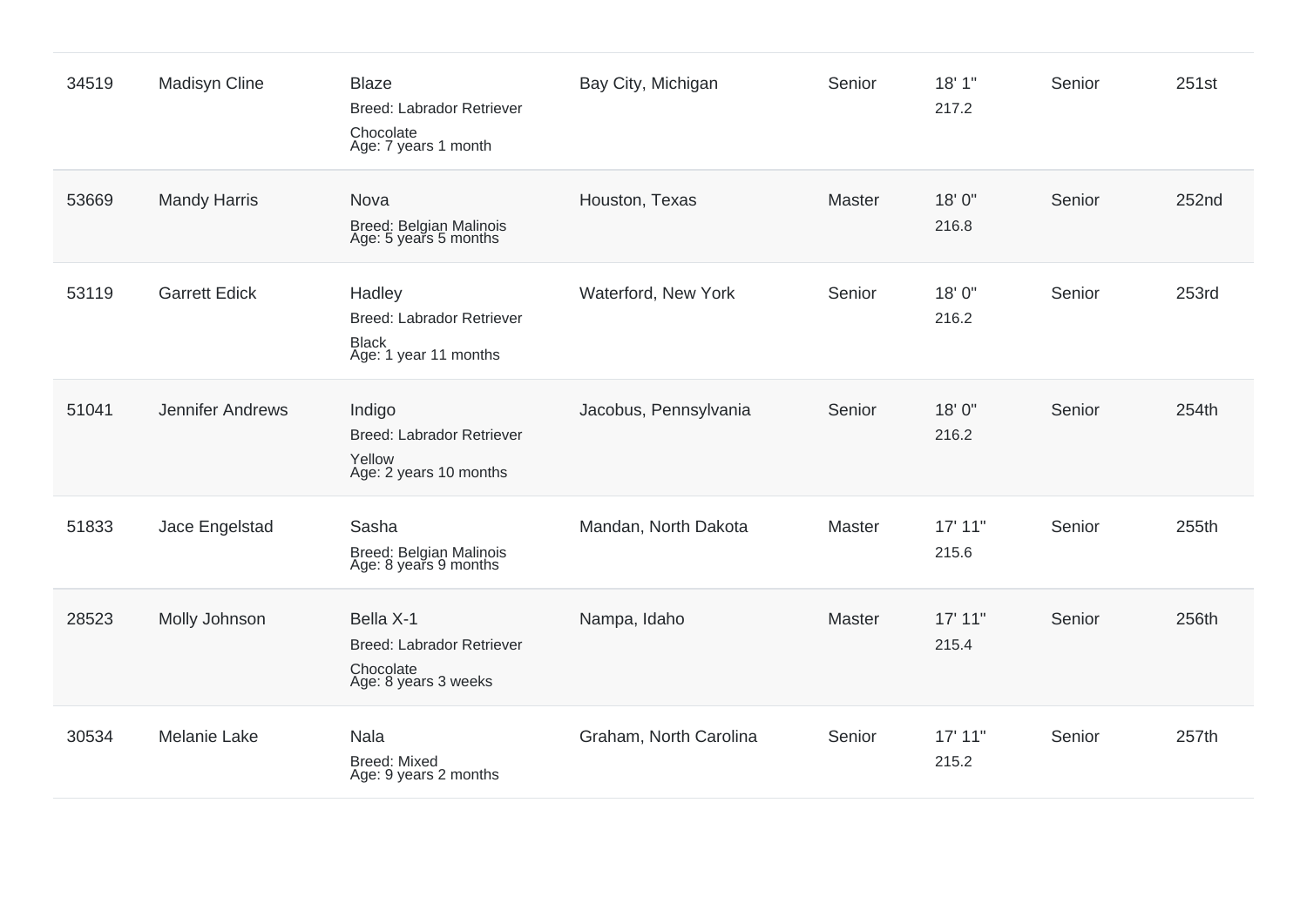| 53525 | <b>Robert Downey</b>   | Kai<br>Breed: Australian Cattle Dog<br>Age: 3 years 4 months                      | Sellersville, Pennsylvania | Senior | 17' 11"<br>215   | Senior | 258th |
|-------|------------------------|-----------------------------------------------------------------------------------|----------------------------|--------|------------------|--------|-------|
| 50355 | Amber King             | Teddy<br><b>Breed: Labrador Retriever</b><br>Chocolate<br>Age: 4 years 3 months   | Fort Collins, Colorado     | Senior | 17' 10"<br>214   | Senior | 259th |
| 45264 | <b>Jane Griess</b>     | Pippa<br><b>Breed: Labrador Retriever</b><br><b>Black</b><br>Age: 5 years 1 month | Greenback, Tennessee       | Senior | 17' 9"<br>213.4  | Senior | 260th |
| 46861 | <b>Charlotte Blake</b> | <b>MC's Salty</b><br><b>Breed: Mixed</b><br>Age: 4 years 1 week                   | Franklin, Tennessee        | Senior | 17' 8''<br>212.2 | Senior | 261st |
| 51682 | <b>Patricia Friend</b> | <b>SPYDER</b><br><b>Breed: Mixed</b><br>Age: 3 years 1 week                       | Adrian, Missouri           | Senior | 17' 8''<br>212.2 | Senior | 262nd |
| 40080 | <b>MELANIE SMITH</b>   | Price<br>Breed: Golden Retriever<br>Age: 6 years 5 months                         | COON RAPIDS, Minnesota     | Senior | 17' 8''<br>212.2 | Senior | 263rd |
| 27124 | Lindsay Boersma        | <b>Stanley</b><br><b>Breed: Mixed</b><br>Age: 9 years 2 weeks                     | Bloomington, Indiana       | Senior | 17' 8''<br>212   | Senior | 264th |
| 52007 | Laura Slusher          | <b>Bug</b><br><b>Breed: Mixed</b><br>Age: 3 years 7 months                        | West Lafayette, Indiana    | Senior | 17'7''<br>211.6  | Senior | 265th |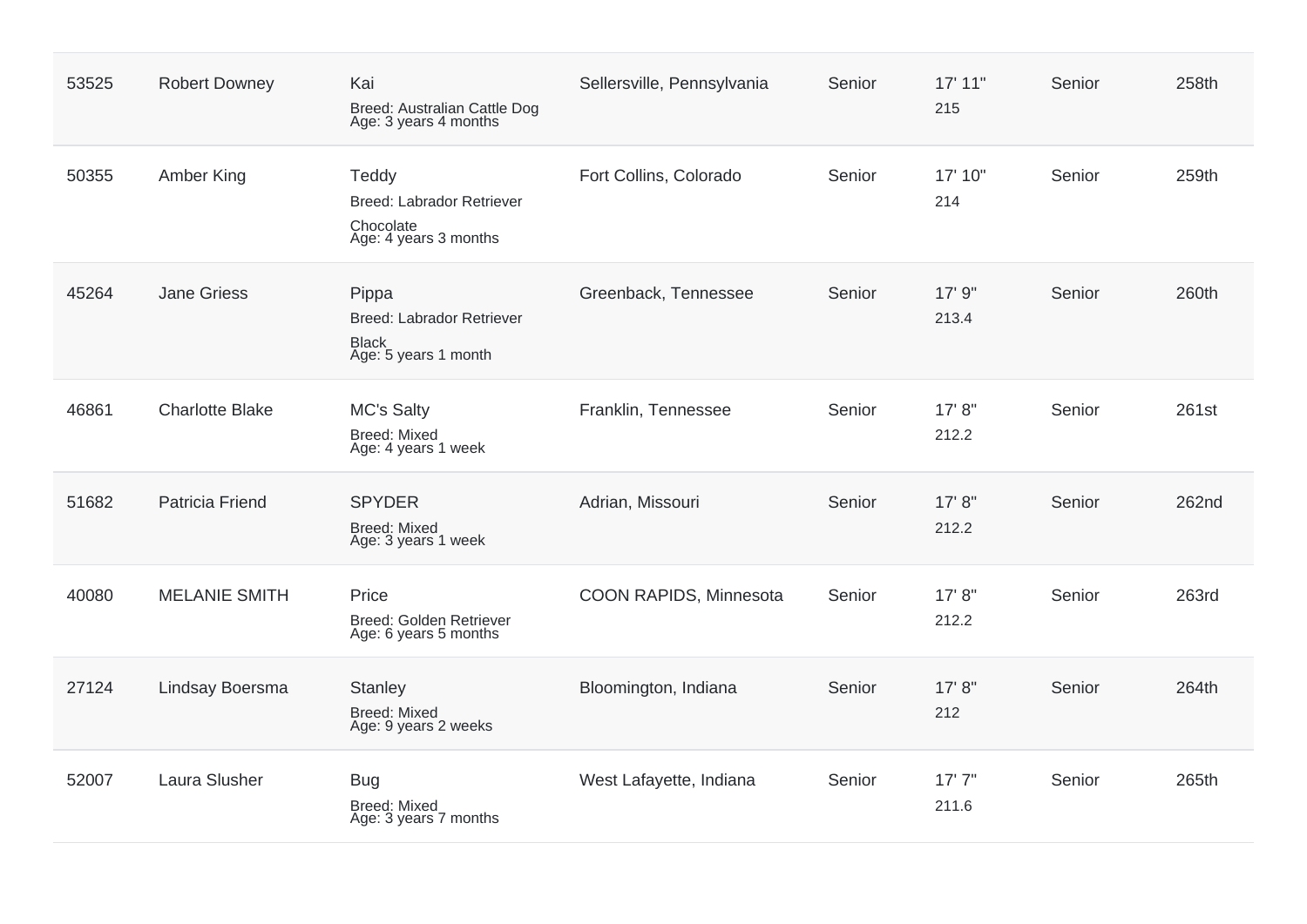| 27634 | <b>Christa Carter</b> | Chevie<br>Breed: Australian Shepherd<br>Dog<br>Age: 11 years 6 months          | Rising Sun, Maryland  | Master | 17'7''<br>211.6 | Senior | 266th |
|-------|-----------------------|--------------------------------------------------------------------------------|-----------------------|--------|-----------------|--------|-------|
| 51993 | christina Eichorst    | Tara<br>Breed: Labrador Retriever<br><b>Black</b><br>Age: 2 years 7 months     | braselton, Georgia    | Senior | 17'7''<br>211.4 | Senior | 267th |
| 22799 | Linda Torson          | Ziva<br>Breed: Belgian Malinois<br>Age: 10 years 1 week                        | Doylestown, Ohio      | Senior | 17'7''<br>211.4 | Senior | 268th |
| 52252 | Josh Lemke            | Charlie<br><b>Breed: Labrador Retriever</b><br>Yellow<br>Age: 4 years 6 months | Bremerton, Washington | Senior | 17'7''<br>211.4 | Senior | 269th |
| 51418 | Jennifer cirincione   | Perla<br><b>Breed: English Springer</b><br>Spaniel<br>Age: 2 years 8 months    | Glen allen, Virginia  | Senior | 17'7''<br>211   | Senior | 270th |
| 55793 | Jonathan Stewart      | Zoar<br>Breed: Belgian Malinois<br>Age: 8 months 1 week                        | Knoxville, Tennessee  | Senior | 17' 6"<br>210.8 | Senior | 271st |
| 52696 | <b>Emaree Nester</b>  | Scrabble<br><b>Breed: Mixed</b><br>Age: 11 years 5 months                      | Overland Park, Kansas | Senior | 17' 6"<br>210.6 | Senior | 272nd |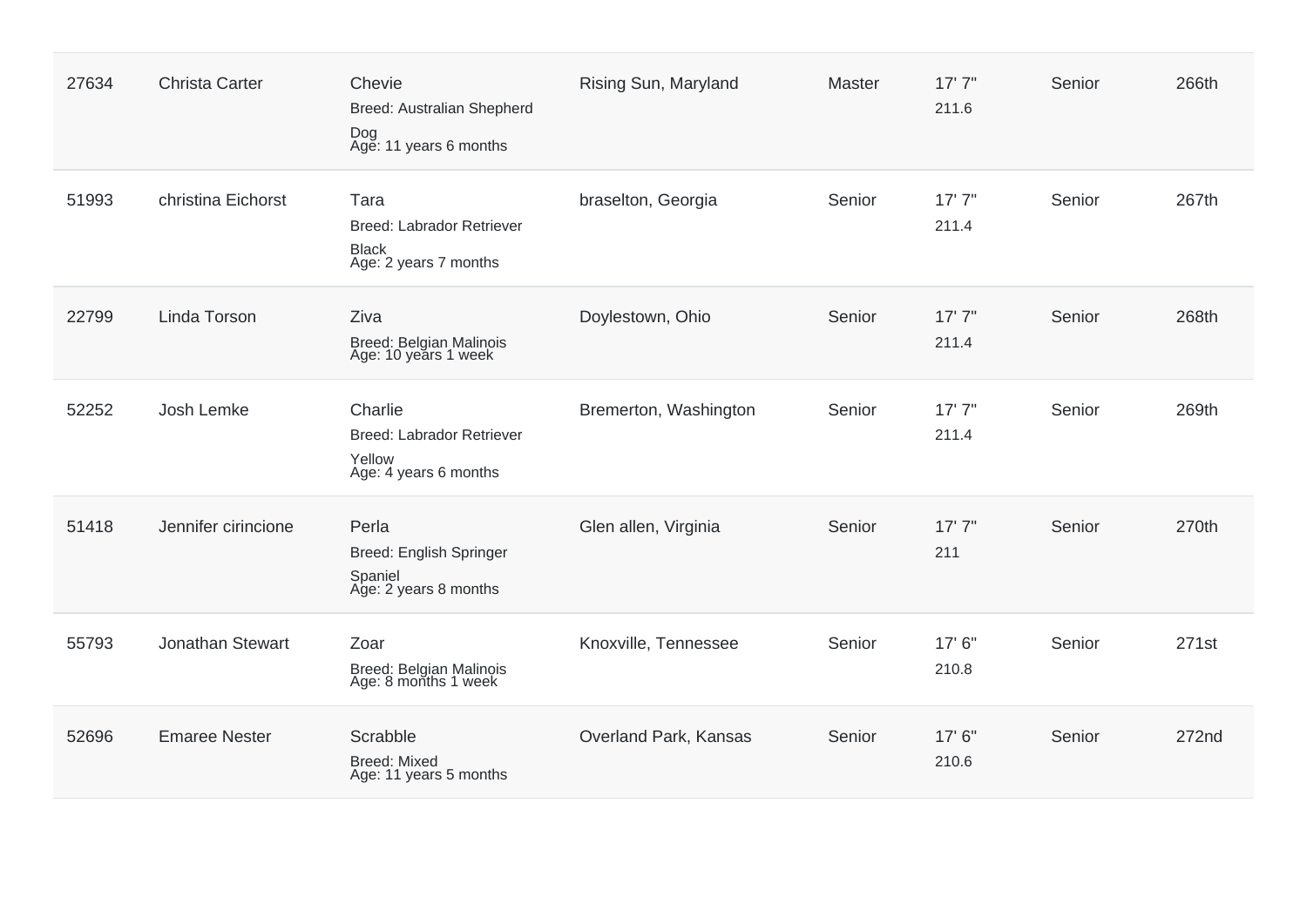| 53514 | <b>Bridget Hilburn</b> | Nemo<br><b>Breed: Golden Retriever</b><br>Age: 4 years 7 months                     | Atoka, Oklahoma            | Senior | 17'5''<br>209.6 | Senior | 273rd |
|-------|------------------------|-------------------------------------------------------------------------------------|----------------------------|--------|-----------------|--------|-------|
| 26845 | <b>Karman Williams</b> | Hinkle<br><b>Breed: Labrador Retriever</b><br>Yellow<br>Age: 8 years 6 months       | Indianapolis, Indiana      | Senior | 17'5''<br>209.4 | Senior | 274th |
| 42111 | <b>Kaity Ross</b>      | Max<br>Breed: German Shrthaired<br>Pointer<br>Age: 7 years 10 months                | Ravenswood, West Virginia  | Master | 17'5''<br>209.2 | Senior | 275th |
| 44668 | Jennifer Belle         | Urban<br><b>Breed: Labrador Retriever</b><br>Yellow<br>Age: 4 years 5 months        | Knoxville, Tennessee       | Senior | 17' 4"<br>208.8 | Senior | 276th |
| 51607 | <b>Jillian Rogers</b>  | Taiga<br><b>Breed: Border Collie</b><br>Age: 2 years 10 months                      | Waterford, New York        | Senior | 17' 4"<br>208.6 | Senior | 277th |
| 46673 | Dawn Strawn            | Hoax<br>Breed: Dutch Shepherd<br>Age: 4 years 6 months                              | Theresa, New York          | Senior | 17' 4"<br>208.4 | Senior | 278th |
| 51405 | Alice Wrenn            | <b>MAGGIE</b><br><b>Breed: Labrador Retriever</b><br>Yellow<br>Age: 7 years 1 month | Burlington, North Carolina | Senior | 17'3''<br>207.8 | Senior | 279th |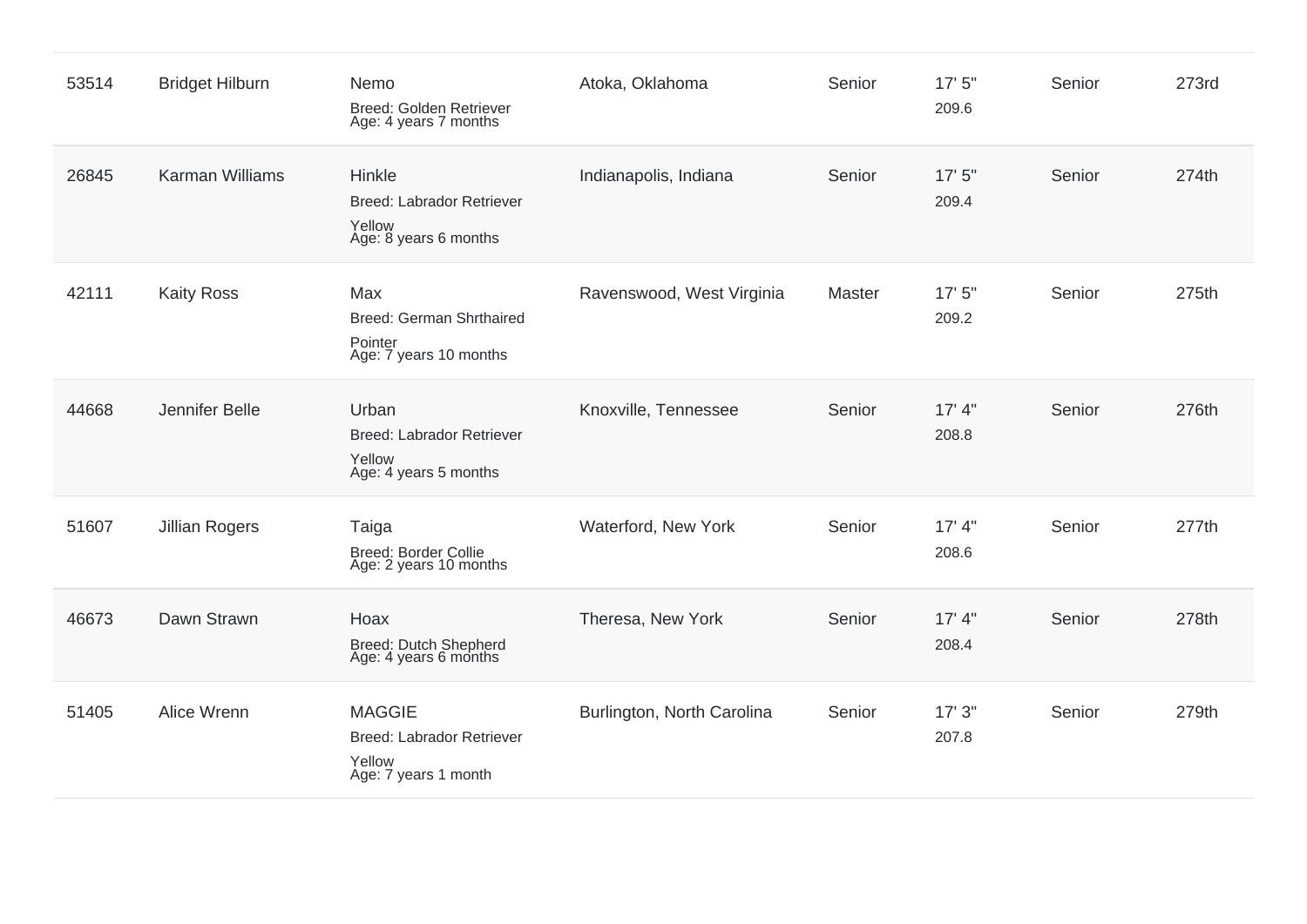| 40809 | <b>Michael McGrew</b>  | Jaxx<br><b>Breed: Dutch Shepherd</b><br>Age: 6 years 9 months                  | Niota, Tennessee         | Master | 17'3''<br>207.6   | Senior | 280th |
|-------|------------------------|--------------------------------------------------------------------------------|--------------------------|--------|-------------------|--------|-------|
| 51459 | Morgan Syring          | Surge<br><b>Breed: Mixed</b><br>Age: 3 years 1 week                            | Louisa, Virginia         | Senior | 17'3''<br>207.4   | Senior | 281st |
| 37817 | Ann Kuest              | Nelson<br><b>Breed: Labrador Retriever</b><br>Yellow<br>Age: 8 years 5 months  | Glen Rock, Pennsylvania  | Senior | $17'$ 2"<br>206.8 | Senior | 282nd |
| 53764 | <b>Faith Crawforth</b> | <b>Bennett</b><br>Breed: Labrador Retriever<br>Yellow<br>Age: 4 years 9 months | Manhattan, Kansas        | Senior | 17'2"<br>206.6    | Senior | 283rd |
| 46075 | Payton King            | Jemma<br>Breed: Labrador Retriever<br><b>Black</b><br>Age: 6 years 11 months   | Fort Collins, Colorado   | Senior | 17'2"<br>206.4    | Senior | 284th |
| 55002 | Hollie Wolanski        | Daisy<br>Breed: American Pit Bull<br>Terrier<br>Age: 4 years 4 months          | Oriskany Falls, New York | Senior | $17'$ 2"<br>206.4 | Senior | 285th |
| 54280 | <b>Creig Menard</b>    | Ezz Jett<br><b>Breed: Border Collie</b><br>Age: 1 year 4 months                | Abbeville, Louisiana     | Senior | 17'2''<br>206.2   | Senior | 286th |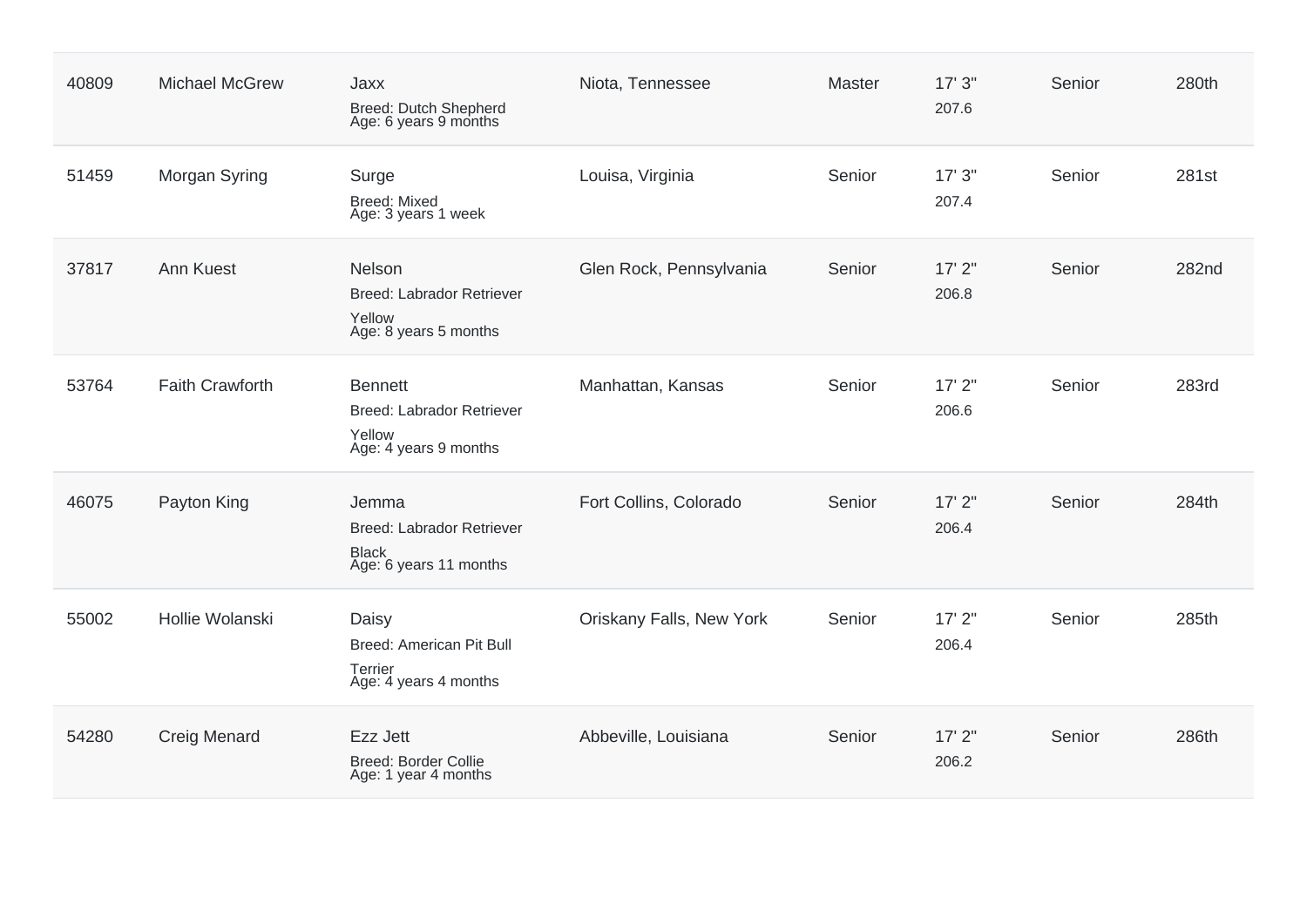| 52378 | Jackie Jutte             | <b>Stryker</b><br>Breed: Border Collie<br>Age: 1 year 9 months                      | Celina, Ohio               | Senior | $17'$ $2"$<br>206.2 | Senior | 287th |
|-------|--------------------------|-------------------------------------------------------------------------------------|----------------------------|--------|---------------------|--------|-------|
| 55519 | <b>Elizabeth Spencer</b> | Tuna<br>Breed: German Shepherd<br>Dog<br>Age: 3 years 5 months                      | Denver, Colorado           | Senior | 17'1''<br>205.6     | Senior | 288th |
| 52371 | <b>Lizzy Felton</b>      | Hadley<br><b>Breed: Labrador Retriever</b><br><b>Black</b><br>Age: 1 year 11 months | <b>WATERFORD, New York</b> | Senior | 17'1''<br>205.6     | Senior | 289th |
| 52739 | <b>Breanna Bartlett</b>  | Rosie<br><b>Breed: Mixed</b><br>Age: 3 years 3 months                               | Kearney, Missouri          | Senior | 17'1''<br>205.2     | Senior | 290th |
| 48748 | Robin Cooney             | Teddy<br>Breed: Australian Shepherd<br>Dog<br>Age: 4 years 4 months                 | Gansevoort, New York       | Senior | 17'1''<br>205       | Senior | 291st |
| 38965 | Maggie Devenpeck         | RhapscallionKJH<br>Breed: Border Collie<br>Age: 6 years 2 months                    | Albany, New York           | Senior | 17' 0"<br>204.4     | Senior | 292nd |
| 27457 | Rebecca Kuether          | Jaeger<br><b>Breed: German Wirehaired</b><br>Pointer<br>Age: 9 years 3 weeks        | Neenah, Wisconsin          | Senior | 16' 11"<br>203.4    | Senior | 293rd |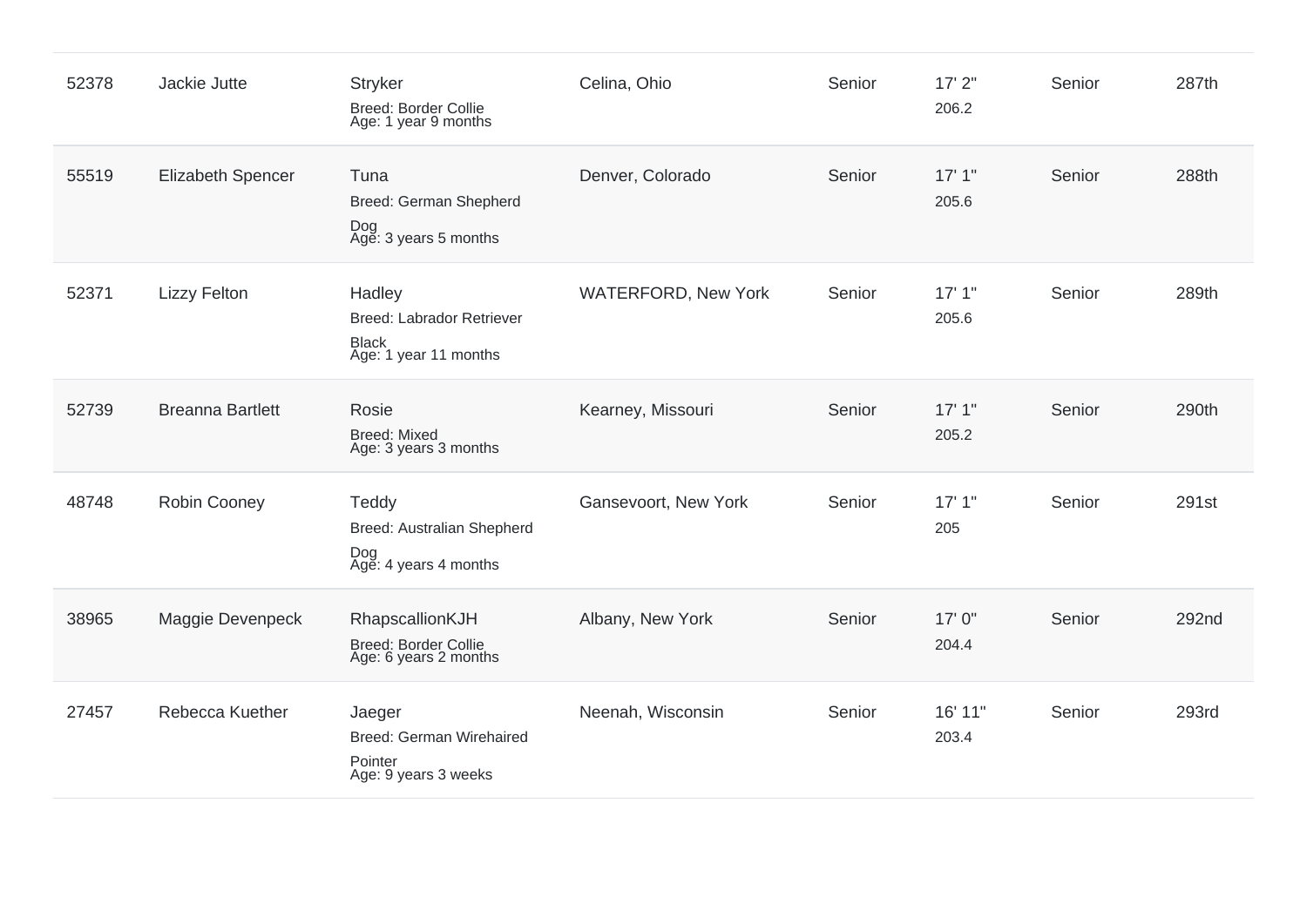| 52263 | Kayla Wolff              | Harley<br>Breed: Golden Retriever<br>Age: 4 years 6 months                    | Burlington, North Dakota | Senior | 16' 11"<br>203.2 | Senior | 294th |
|-------|--------------------------|-------------------------------------------------------------------------------|--------------------------|--------|------------------|--------|-------|
| 35823 | Sandy Brady              | <b>Neo</b><br>Breed: Belgian Malinois<br>Age: 8 years 1 month                 | FT Lupton, Colorado      | Senior | 16' 10"<br>202.8 | Senior | 295th |
| 52735 | Sara Bailey              | Tank<br>Breed: Labrador Retriever<br><b>Black</b><br>Age: 1 year 8 months     | Middletown, Delaware     | Senior | 16' 10"<br>202.8 | Senior | 296th |
| 47054 | Kelsie Burza             | Kugel<br><b>Breed: Labrador Retriever</b><br>Yellow<br>Age: 5 years 11 months | Braddock, North Dakota   | Senior | 16' 10"<br>202.4 | Senior | 297th |
| 53005 | <b>Christine Forbush</b> | Renegade<br><b>Breed: Mixed</b><br>Age: 1 year 6 months                       | Elyria, Ohio             | Senior | 16' 9"<br>201.8  | Senior | 298th |
| 55124 | Jen Pursley              | Synn<br>Breed: Belgian Malinois<br>Age: 1 year 3 months                       | Manhattan, Kansas        |        | 16' 9"<br>201.8  | Senior | 299th |
| 52388 | Jim Zelasko              | Jaxxie<br>Breed: Labrador Retriever<br><b>Black</b><br>Age: 2 years 3 months  | North Royalton, Ohio     | Senior | 16' 9"<br>201    | Senior | 300th |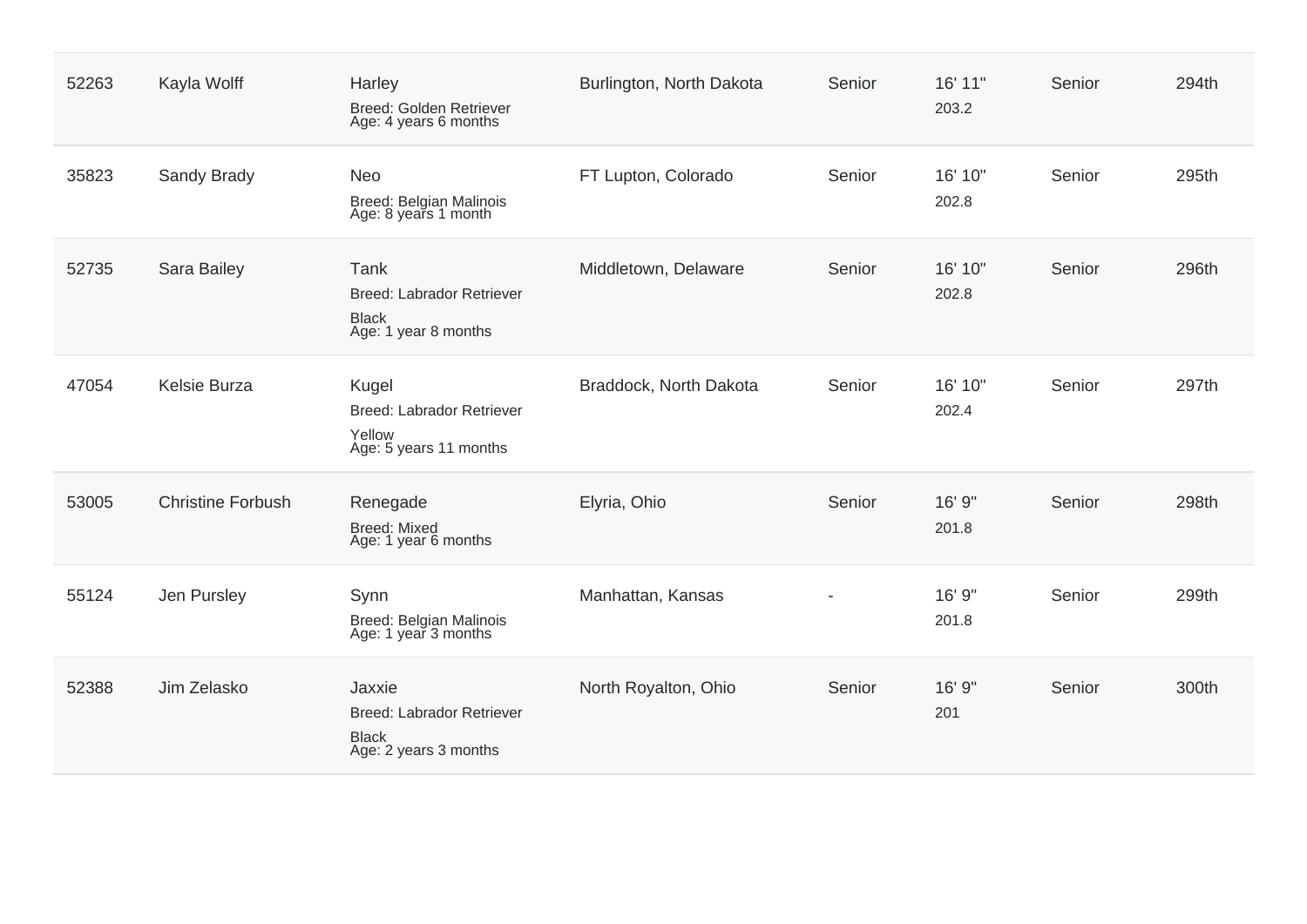| 49872 | Yvonne Kempenich                | <b>Brie</b><br>Breed: German Shrthaired<br>Pointer<br>Age: 3 years 9 months | Randall, Minnesota               | Senior | 16' 8"<br>200.6 | Senior | 301st |
|-------|---------------------------------|-----------------------------------------------------------------------------|----------------------------------|--------|-----------------|--------|-------|
| 52104 | Sheena van den<br>Bergh         | <b>BOOMERANG!</b><br><b>Breed: Mixed</b><br>Age: 2 years 8 months           | West Flamborough, Ontario        | Senior | 16' 8"<br>200.6 | Senior | 302nd |
| 46698 | <b>Evan Beatty</b>              | Cash<br><b>Breed: Mixed</b><br>Age: 12 years 11 months                      | Hershey, Pennsylvania            | Senior | 16' 8"<br>200.4 | Senior | 303rd |
| 33100 | Morgan Syring                   | <b>Tygo</b><br>Breed: Dutch Shepherd<br>Age: 7 years 6 months               | Louisa, Virginia                 | Master | 16' 8"<br>200.4 | Senior | 304th |
| 53165 | Alice Titova                    | Krampus<br>Breed: Mudi<br>Age: 1 year 9 months                              | Ballston Lake, New York          | Senior | 16' 7"<br>199.8 | Senior | 305th |
| 24395 | <b>MATTHEW</b><br><b>COOPER</b> | <b>INDY</b><br>Breed: Australian Shepherd<br>Dog<br>Age: 11 years 9 months  | Winston Salem, North<br>Carolina | Senior | 16' 6"<br>198.6 | Senior | 306th |
| 54176 | <b>Peyton DeMasters</b>         | Remi<br>Breed: Labrador Retriever<br>Chocolate<br>Age: 2 years 2 months     | Vine Grove, Kentucky             | Senior | 16' 6"<br>198.6 | Senior | 307th |
| 50808 | Kimberly Ryan                   | Lillie<br>Breed: Belgian Malinois<br>Age: 5 years 4 months                  | Elkton, Maryland                 | Senior | 16' 6"<br>198.6 | Senior | 308th |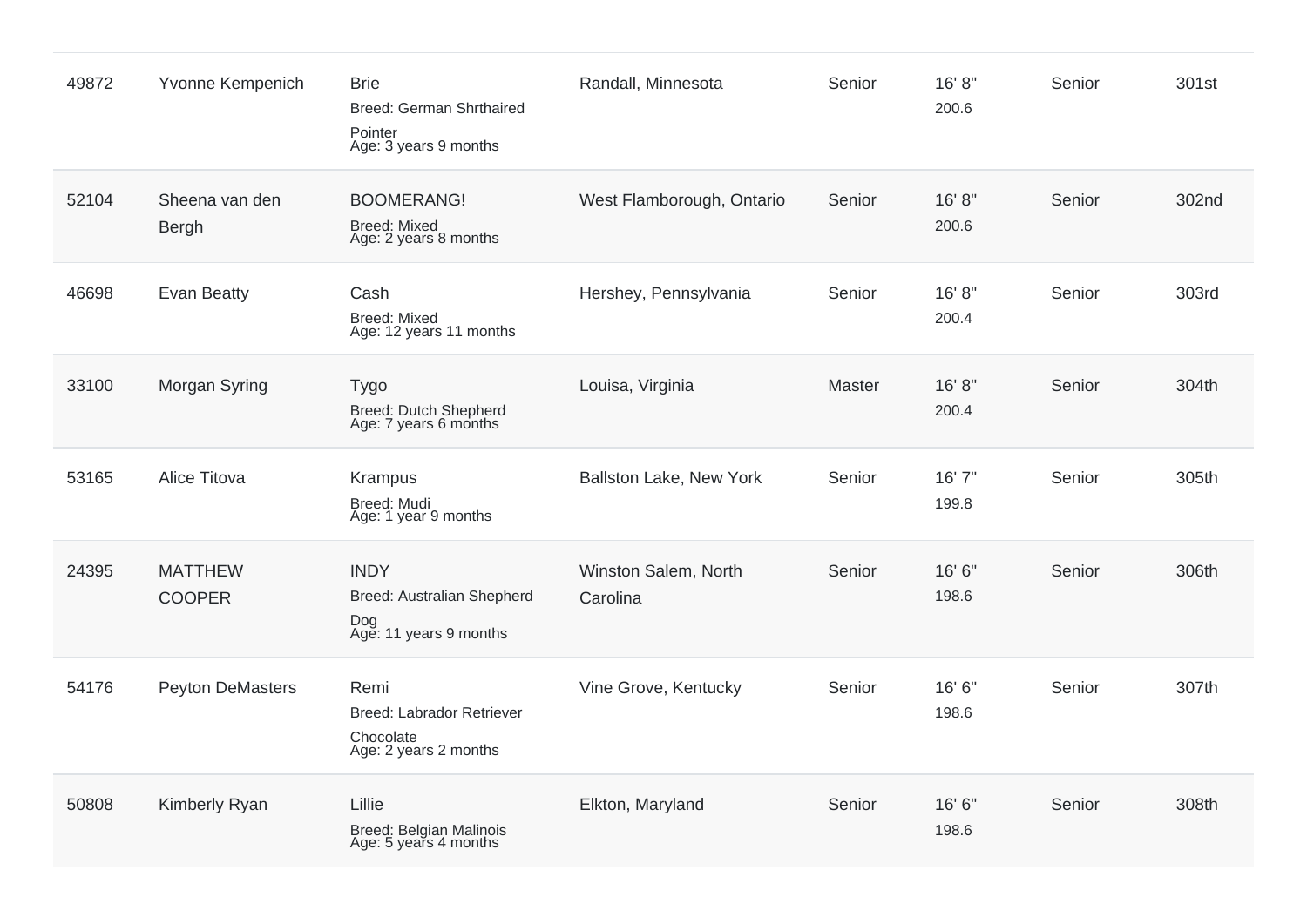| 31139 | <b>Tim Bowman</b>       | <b>Baxter</b><br><b>Breed: Golden Retriever</b><br>Age: 8 years 9 months                   | Southampton,<br>Massachusetts      | Senior | 16' 6"<br>198.6 | Senior | 309th |
|-------|-------------------------|--------------------------------------------------------------------------------------------|------------------------------------|--------|-----------------|--------|-------|
| 55382 | Pamela Myers            | <b>Skipper</b><br><b>Breed: Labrador Retriever</b><br>Yellow<br>Age: 6 years 1 month       | Lexington, North Carolina          | Senior | 16' 6"<br>198.4 | Senior | 310th |
| 52350 | Lesley Cochran-<br>Timm | <b>Barkley</b><br>Breed: Golden Retriever<br>Age: 1 year 10 months                         | Greenback, Tennessee               | Senior | 16' 6"<br>198.4 | Senior | 311th |
| 43465 | Dean Peck               | <b>Millie</b><br><b>Breed: Labrador Retriever</b><br><b>Black</b><br>Age: 4 years 8 months | Bonney Lake, Washington            | Senior | 16' 6"<br>198.4 | Senior | 312th |
| 54454 | <b>JANICE SOPKO</b>     | Archie<br><b>Breed: Labrador Retriever</b><br>Chocolate<br>Age: 1 year 9 months            | <b>EAST GREENBUSH, New</b><br>York | Senior | 16' 6"<br>198   | Senior | 313th |
| 47085 | <b>Cassie Swift</b>     | Kai<br>Breed: Chesapeake Bay<br>Retriever<br>Age: 4 years 2 months                         | Plain City, Utah                   | Senior | 16' 6"<br>198   | Senior | 314th |
| 23775 | Dean Peck               | Charlie<br><b>Breed: Labrador Retriever</b><br>Yellow<br>Age: 10 years 20 hours            | Bonney Lake, Washington            | Senior | 16' 6"<br>198   | Senior | 315th |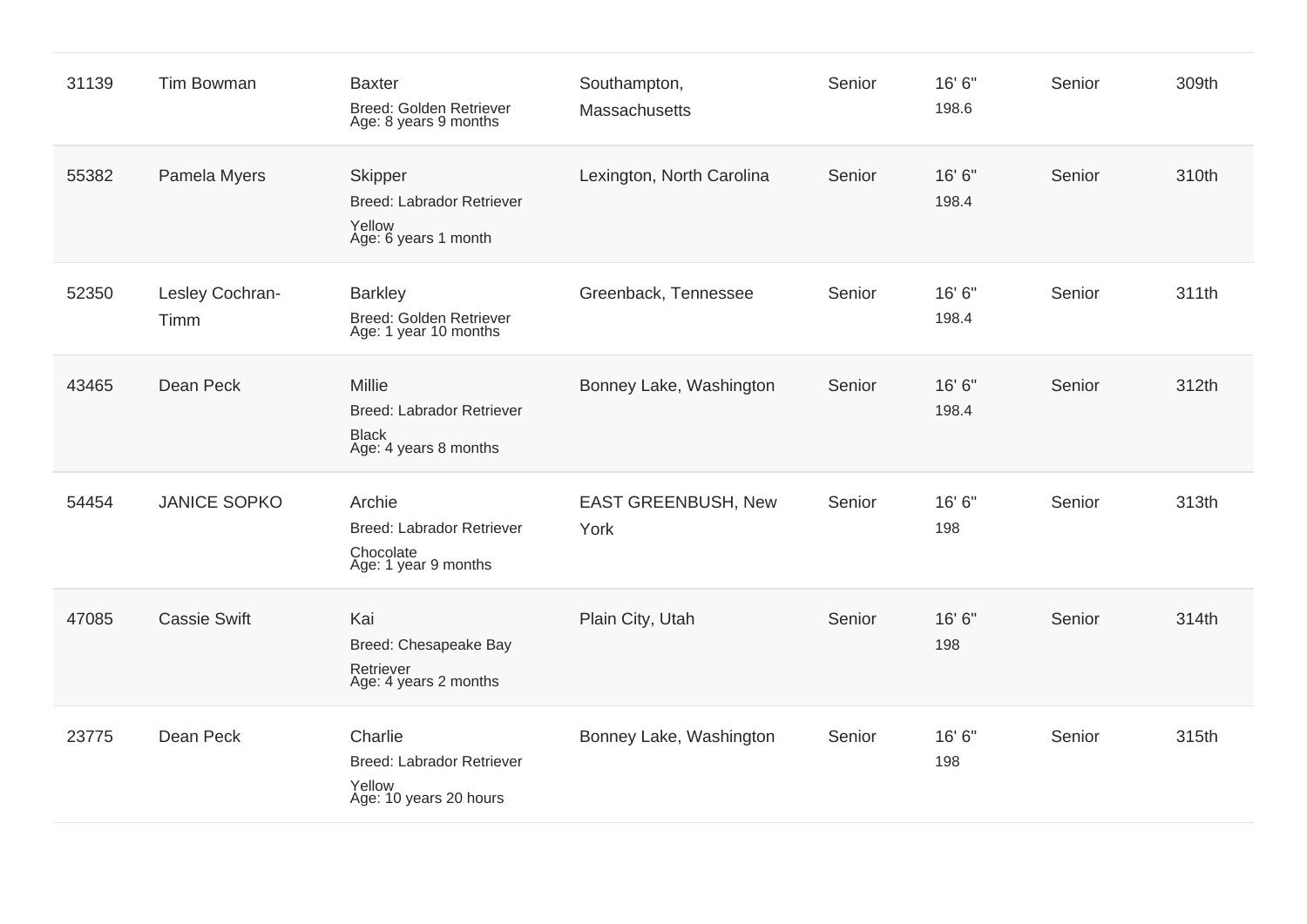| 47684 | <b>Jeff Matti</b>    | Juno<br>Breed: Belgian Malinois<br>Age: 3 years 11 months                        | Longmont, Colorado                | Senior | 16' 5"<br>197.6 | Senior | 316th |
|-------|----------------------|----------------------------------------------------------------------------------|-----------------------------------|--------|-----------------|--------|-------|
| 56346 | <b>Taylor Bauch</b>  | <b>Myles</b><br>Breed: Labrador Retriever<br>Yellow<br>Age: 7 years 2 months     | Spooner, Wisconsin                | Senior | 16' 5"<br>197.6 | Senior | 317th |
| 25672 | <b>Bryan Landers</b> | Thunder<br><b>Breed: Labrador Retriever</b><br>Chocolate<br>Age: 9 years 1 month | Washington, Oklahoma              | Senior | 16' 5"<br>197   | Senior | 318th |
| 34640 | <b>William Ward</b>  | Sadie<br>Breed: Labrador Retriever<br><b>Black</b><br>Age: 9 years 1 month       | Schuylkill Haven,<br>Pennsylvania | Senior | 16' 4"<br>196.4 | Senior | 319th |
| 52688 | James Hansen         | Dee Dee<br><b>Breed: Mixed</b><br>Age: 3 years 5 months                          | Winston-Salem, North<br>Carolina  |        | 16' 4"<br>196.2 | Senior | 320th |
| 44742 | Ken Ross             | Max<br><b>Breed: German Shrthaired</b><br>Pointer<br>Age: 7 years 10 months      | Ravenswood, West Virginia         | Master | 16' 4"<br>196   | Senior | 321st |
| 32472 | Jenny Beadling       | Lager<br>Breed: German Shrthaired<br>Pointer<br>Age: 10 years 1 month            | Medford Lakes, New Jersey         | Master | 16'3''<br>195.8 | Senior | 322nd |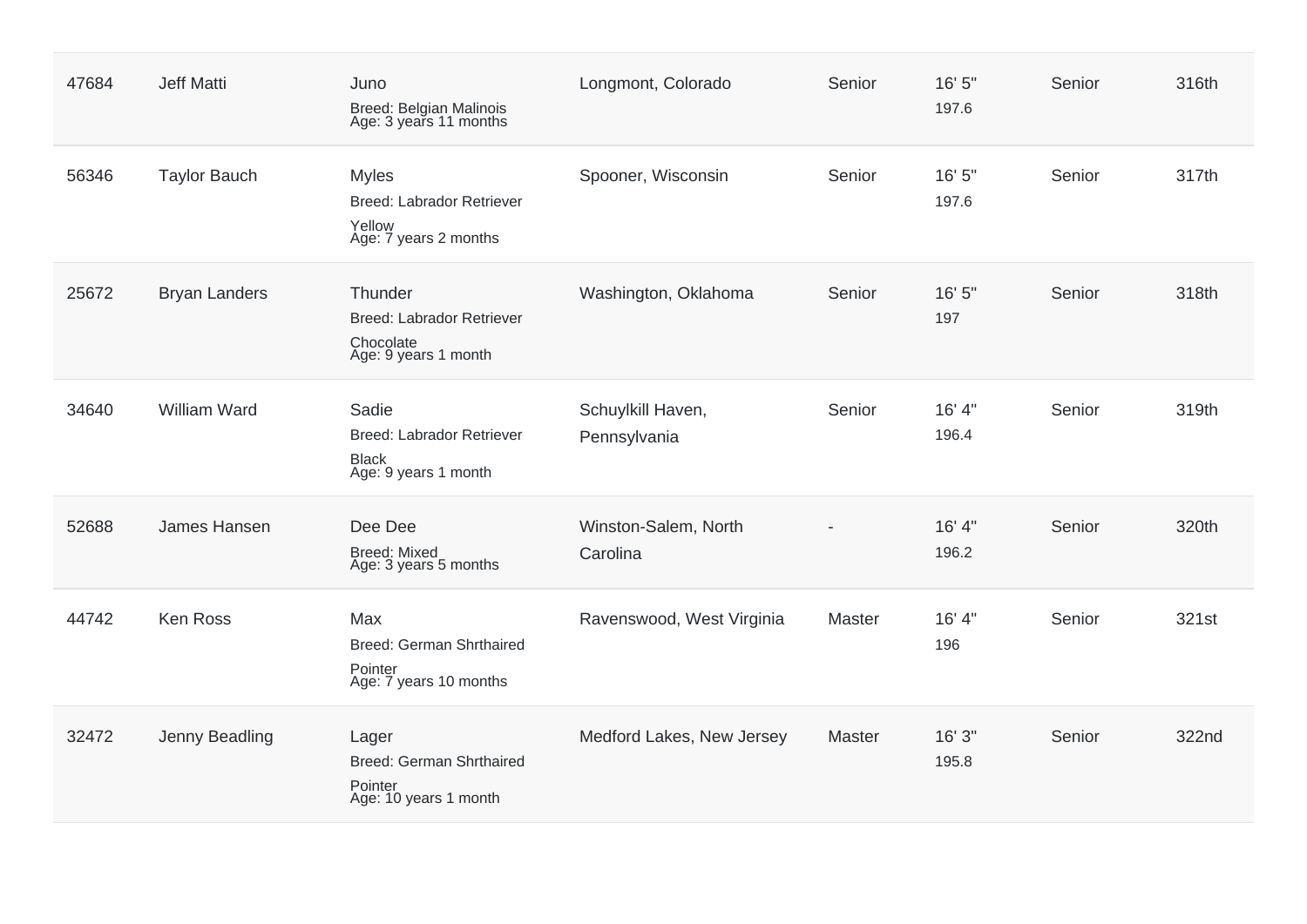| 39055 | Karen Bowman           | Beau<br>Breed: Golden Retriever<br>Age: 5 years 7 months                       | Southampton,<br>Massachusetts | Senior                   | 16'3''<br>195.6 | Senior | 323rd |
|-------|------------------------|--------------------------------------------------------------------------------|-------------------------------|--------------------------|-----------------|--------|-------|
| 43567 | <b>Rachel Smith</b>    | Inga<br><b>Breed: Mixed</b><br>Age: 11 years 2 days                            | Timberlake, North Carolina    | Senior                   | 16'3''<br>195.6 | Senior | 324th |
| 47597 | <b>Teresa Hastings</b> | Halo<br>Breed: German Shepherd<br>Dog<br>Age: 3 years 9 months                 | Bishopville, Maryland         | Senior                   | 16' 3"<br>195.6 | Senior | 325th |
| 38414 | Kaye Noble             | Tank<br><b>Breed: Labrador Retriever</b><br>Yellow<br>Age: 5 years 10 months   | Mascot, Tennessee             | Senior                   | 16'3''<br>195.2 | Senior | 326th |
| 55862 | <b>Sally Price</b>     | Jack<br><b>Breed: Labrador Retriever</b><br>Chocolate<br>Age: 7 months 4 weeks | Mt. Pleasant, South Carolina  | $\overline{\phantom{a}}$ | 16' 1"<br>193.2 | Senior | 327th |
| 25407 | <b>Teresa Hastings</b> | Linen<br><b>Breed: Labrador Retriever</b><br>Yellow<br>Age: 9 years 3 months   | Bishopville, Maryland         | Senior                   | 16' 0"<br>192.8 | Senior | 328th |
| 37490 | christina Eichorst     | <b>GEMMA</b><br>Breed: Labrador Retriever<br>Yellow<br>Age: 6 years 8 months   | braselton, Georgia            | Senior                   | 16' 0"<br>192.2 | Senior | 329th |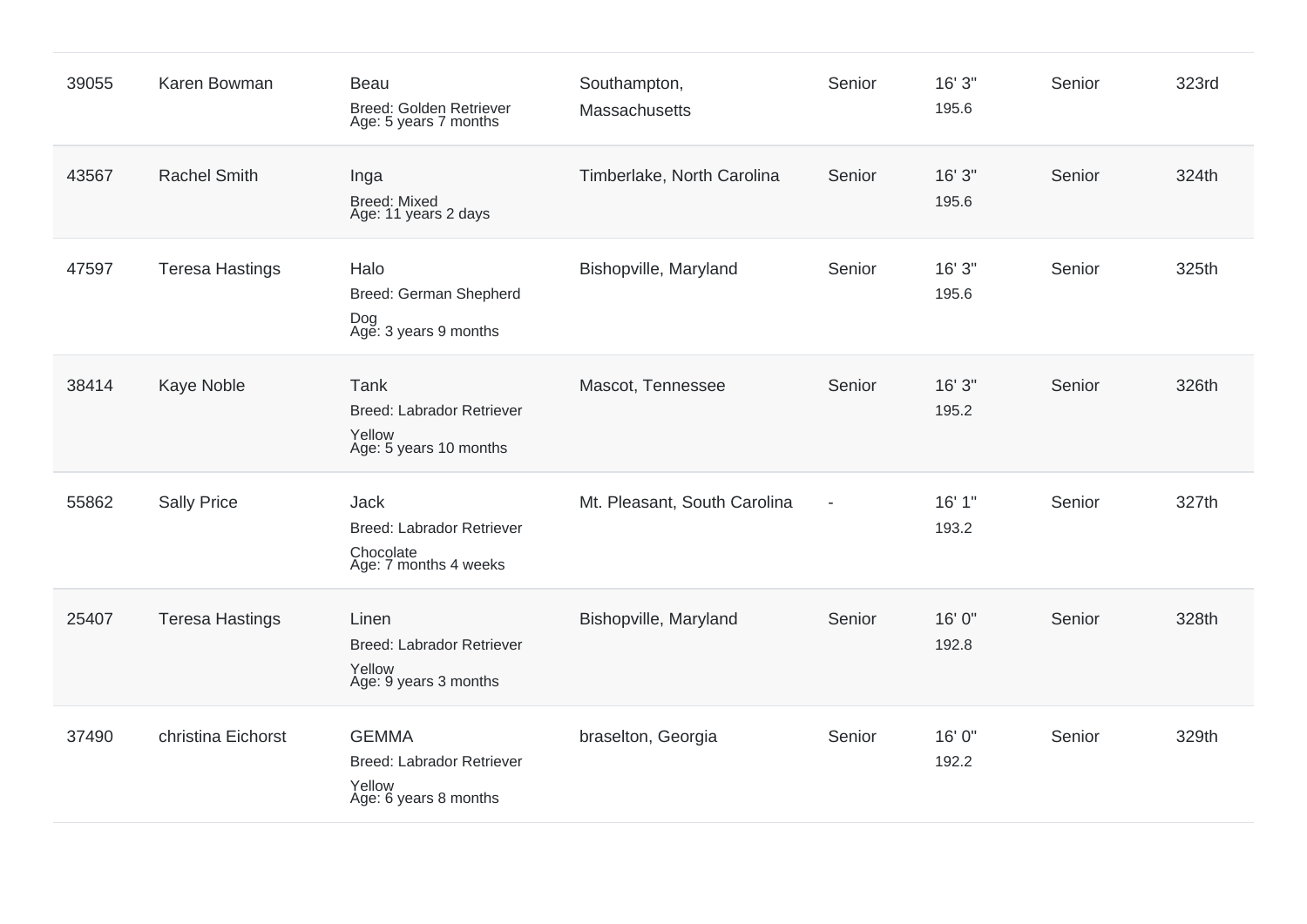| 25125 | Molly Johnson     | Air Maddie<br><b>Breed: Labrador Retriever</b><br>Chocolate<br>Age: 9 years 10 months  | Nampa, Idaho                      | Senior | 15' 11"<br>191.8 | Senior | 330th |
|-------|-------------------|----------------------------------------------------------------------------------------|-----------------------------------|--------|------------------|--------|-------|
| 51857 | Jessica Sherman   | <b>Nykie</b><br>Breed: Labrador Retriever<br>Chocolate<br>Age: 2 years 4 months        | Sharon Springs, New York          | Senior | 15' 11"<br>191.8 | Senior | 331st |
| 20329 | Laura Holena      | <b>Nico</b><br><b>Breed: Labrador Retriever</b><br>Chocolate<br>Age: 10 years 5 months | Laflin, Pennsylvania              | Senior | 15' 11"<br>191.6 | Senior | 332nd |
| 52025 | <b>Rich Weiss</b> | Colby<br><b>Breed: Labrador Retriever</b><br>Yellow<br>Age: 3 years 6 days             | Plymouth, Vermont                 | Senior | 15' 11"<br>191.2 | Senior | 333rd |
| 55109 | Lex Hansen        | <b>Juliette Parker</b><br><b>Breed: Mixed</b><br>Age: 1 year 5 months                  | Winston- Salem, North<br>Carolina |        | 15' 11"<br>191   | Senior | 334th |
| 51139 | Seth Lothspeich   | Mac<br><b>Breed: Labrador Retriever</b><br>Yellow<br>Age: 3 years 1 month              | Bismarck, North Dakota            | Senior | 15' 10"<br>190.6 | Senior | 335th |
| 53769 | Maddie sartori    | rocco<br><b>Breed: Labrador Retriever</b><br><b>Black</b><br>Age: 1 year 8 months      | millerton, New York               | Senior | 15' 10"<br>190.2 | Senior | 336th |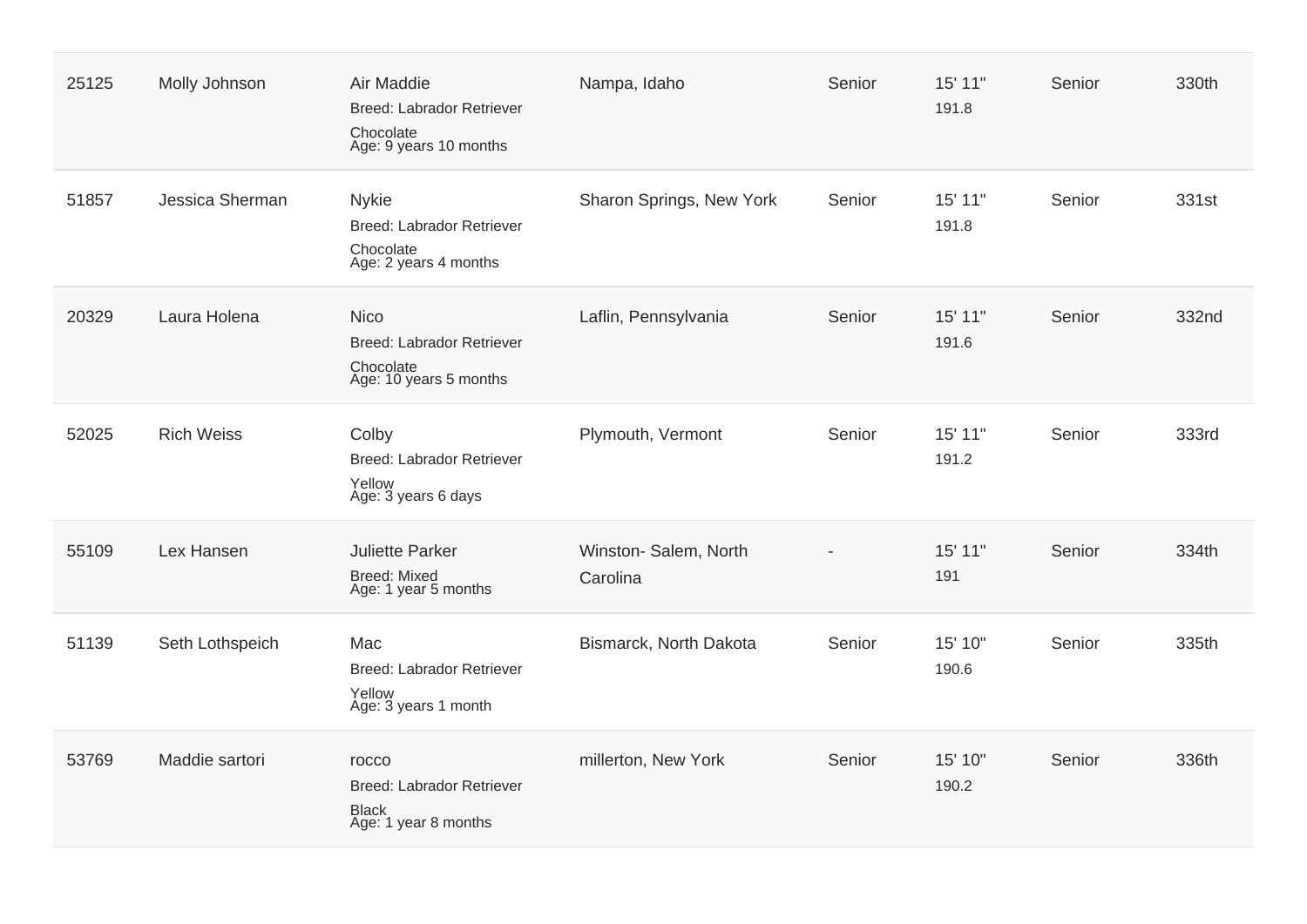| 53402 | Sarah Orear            | Oliver<br><b>Breed: Golden Retriever</b><br>Age: 3 years 1 month                | Lexington, Kentucky              | Senior | 15' 9"<br>189.6 | Senior | 337th |
|-------|------------------------|---------------------------------------------------------------------------------|----------------------------------|--------|-----------------|--------|-------|
| 55108 | Lex Hansen             | <b>Azul Shotti</b><br><b>Breed: Mixed</b><br>Age: 3 years 7 months              | Winston-Salem, North<br>Carolina | Senior | 15' 8"<br>188.4 | Senior | 338th |
| 48935 | Lindsay Boersma        | Lidstrom<br><b>Breed: Labrador Retriever</b><br>Yellow<br>Age: 3 years 6 months | Bloomington, Indiana             | Senior | 15' 7"<br>187.8 | Senior | 339th |
| 52115 | <b>Charlotte Blake</b> | Rodeo<br><b>Breed: Mixed</b><br>Age: 2 years 4 months                           | Franklin, Tennessee              | Senior | 15'7''<br>187.4 | Senior | 340th |
| 33041 | <b>Beth Nicholson</b>  | Instigator<br>Breed: Belgian Malinois<br>Age: 7 years 5 months                  | Phoenix, Arizona                 | Senior | 15' 7"<br>187.4 | Senior | 341st |
| 51791 | <b>Jess Rush</b>       | <b>Baeric</b><br>Breed: German Shepherd<br>Dog<br>Age: 2 years 5 months         | Grain Valley, Missouri           | Senior | 15' 7"<br>187.2 | Senior | 342nd |
| 52224 | Kat Morton             | Scout<br><b>Breed: Labrador Retriever</b><br>Yellow<br>Age: 2 years 7 months    | Minot, North Dakota              | Senior | 15' 6"<br>186.8 | Senior | 343rd |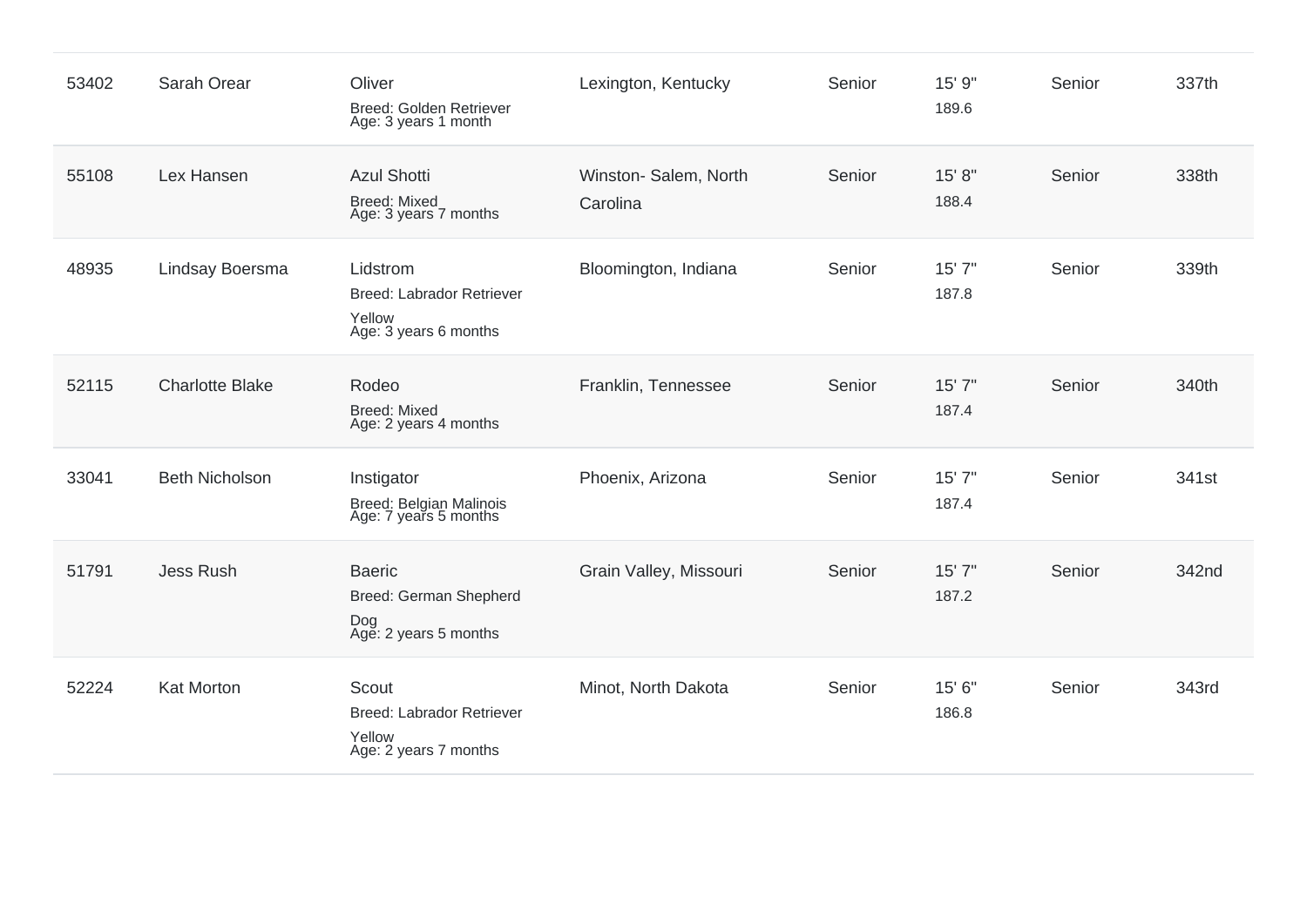| 24865 | <b>Linda Weaver</b>                    | Austin<br><b>Breed: Labrador Retriever</b><br><b>Black</b><br>Age: 12 years 5 months | Independence, Missouri                  | Senior | 15' 6"<br>186.4 | Senior | 344th |
|-------|----------------------------------------|--------------------------------------------------------------------------------------|-----------------------------------------|--------|-----------------|--------|-------|
| 41356 | <b>Brooke Shannon</b>                  | <b>Dallas</b><br><b>Breed: Border Collie</b><br>Age: 10 years 1 week                 | Knoxville, Tennessee                    | Senior | 15' 6"<br>186.2 | Senior | 345th |
| 27942 | <b>Carol Preston</b>                   | <b>Bishop</b><br><b>Breed: Labrador Retriever</b><br>Yellow<br>Age: 8 years 9 months | Bothell, Washington                     | Senior | 15' 6"<br>186.2 | Senior | 346th |
| 43191 | <b>Holly Roberts</b>                   | Sully<br>Breed: Boykin Spaniel<br>Age: 4 years 11 months                             | Summerville, South Carolina             | Senior | 15' 6"<br>186.2 | Senior | 347th |
| 34621 | <b>Bernadette</b><br><b>Balderston</b> | Mr. Wilson<br>Breed: Labrador Retriever<br>Yellow<br>Age: 6 years 7 months           | Boiling Springs Lake, North<br>Carolina | Senior | 15' 6"<br>186   | Senior | 348th |
| 54666 | Kristin Abdelnour                      | Teague<br>Breed: Border Collie<br>Age: 4 years 4 months                              | Cohoes, New York                        | Junior | 15'5''<br>185.8 | Senior | 349th |
| 22587 | <b>Beth Nicholson</b>                  | Repo<br>Breed: Belgian Malinois<br>Age: 10 years 4 months                            | Phoenix, Arizona                        | Senior | 15'5''<br>185   | Senior | 350th |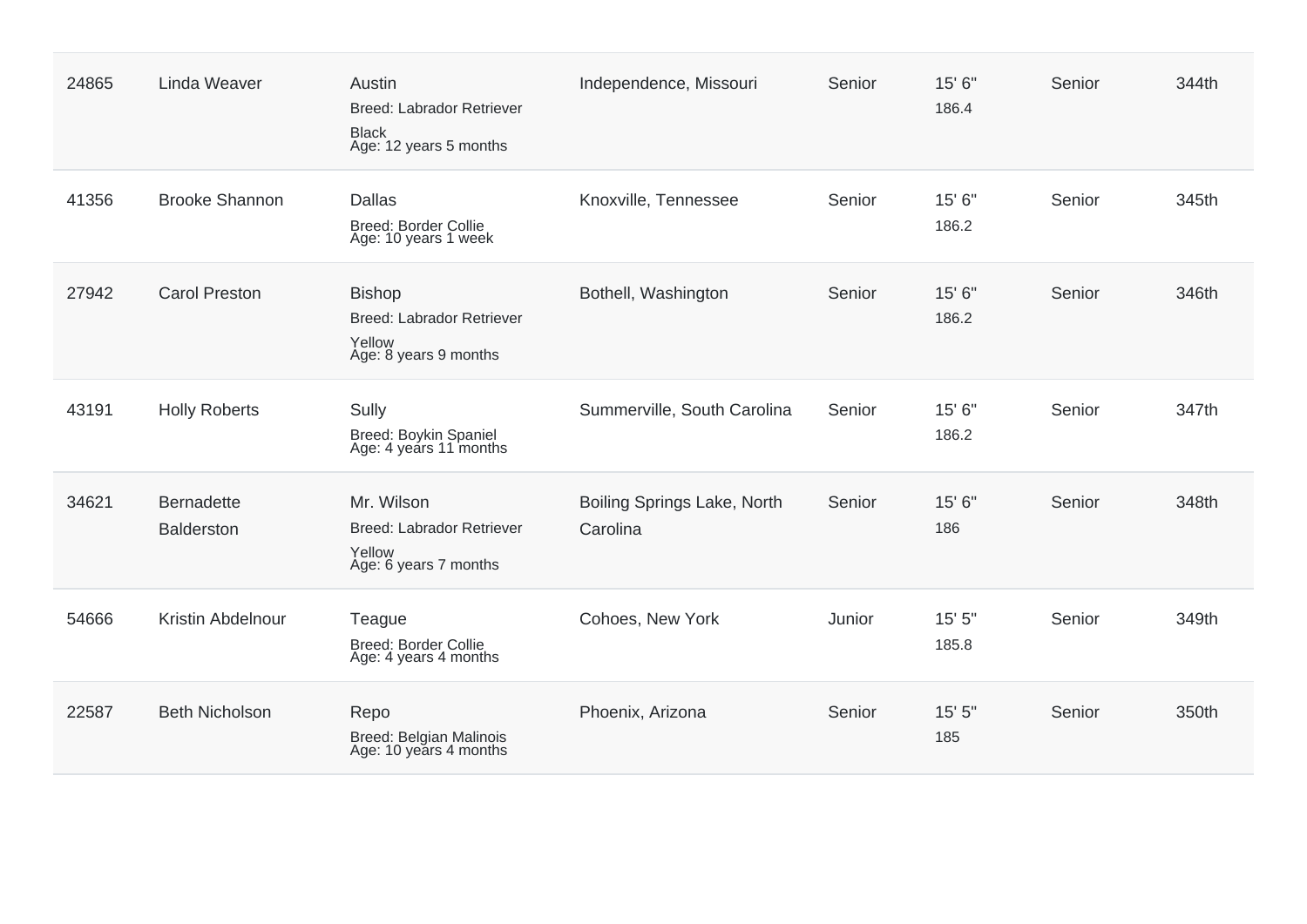| 56069 | <b>Lynnette Morris</b> | Ellie<br>Breed: Labrador Retriever<br>Chocolate<br>Age: 9 months 3 weeks           | Tipton, Indiana             | $\blacksquare$ | 15' 5"<br>185   | Senior | 351st |
|-------|------------------------|------------------------------------------------------------------------------------|-----------------------------|----------------|-----------------|--------|-------|
| 39858 | Sarah Maleski          | Freyja<br>Breed: Australian Shepherd<br>Dog<br>Age: 6 years 3 months               | West Mifflin, Pennsylvania  | Junior         | 15' 4"<br>184.6 | Senior | 352nd |
| 47397 | <b>Trisha McGahhey</b> | Rosey<br><b>Breed: Labrador Retriever</b><br><b>Black</b><br>Age: 11 years 1 month | Vineland, New Jersey        | Senior         | 15'3''<br>183.4 | Senior | 353rd |
| 52928 | <b>Ebonie Lewis</b>    | Hades<br>Breed: Belgian Malinois<br>Age: 2 years 5 months                          | <b>HOLTSVILLE, New York</b> | Junior         | 15' 3"<br>183.2 | Senior | 354th |
| 41830 | Maggie Devenpeck       | Causing A Ruckus<br><b>Breed: Border Collie</b><br>Age: 8 years 5 months           | Albany, New York            | Senior         | 15'3''<br>183.2 | Senior | 355th |
| 55000 | Scott Loyd             | Thor<br><b>Breed: Standard Poodle</b><br>Age: 2 years 10 months                    | Bakersfield, California     | Junior         | 15' 2"<br>182.6 | Senior | 356th |
| 49174 | Jess Rush              | Daisy<br>Breed: American Pit Bull<br>Terrier<br>Age: 5 years 3 months              | Grain Valley, Missouri      | Senior         | 15' 2"<br>182.4 | Senior | 357th |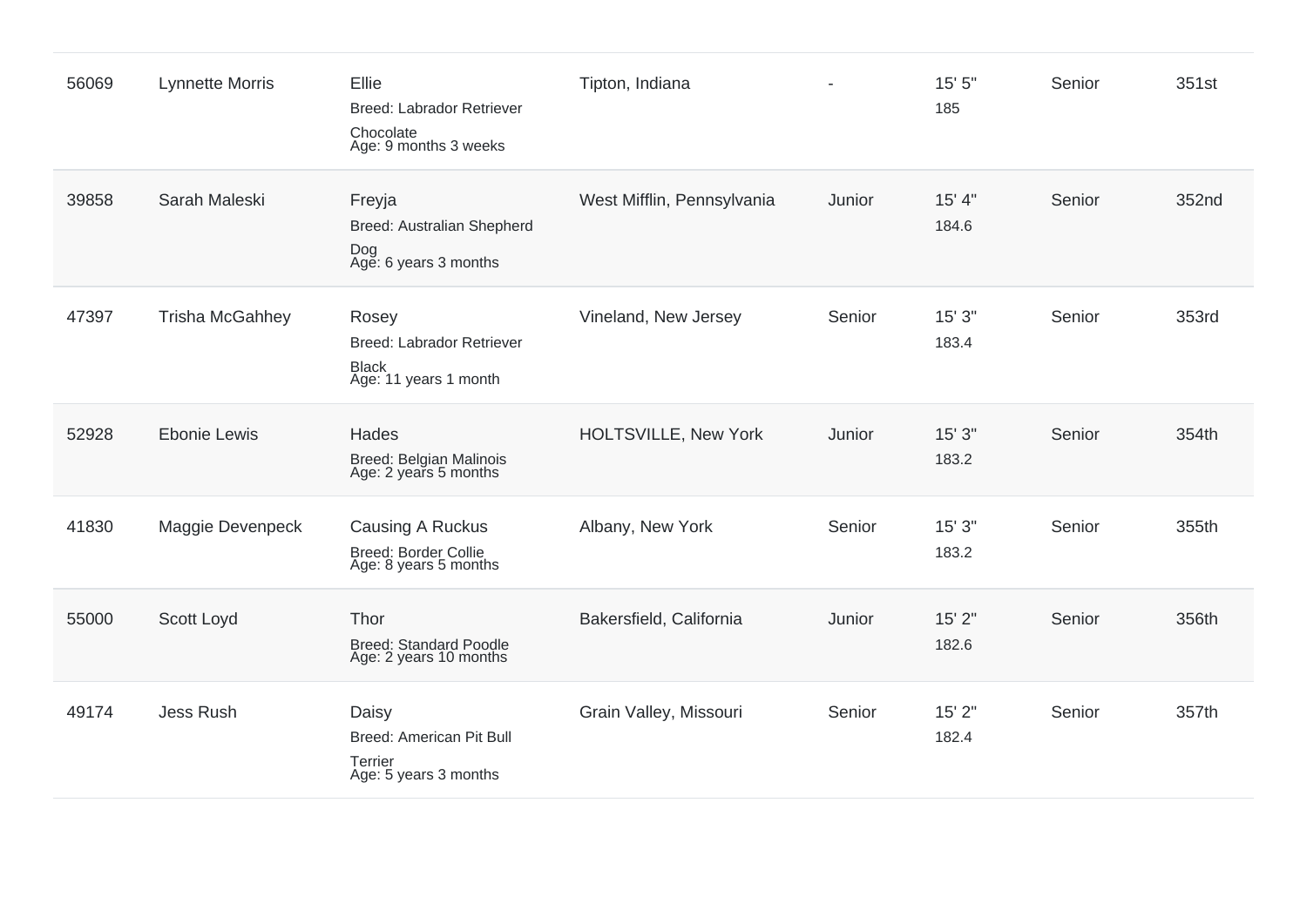| 48722 | Jim Zelasko           | Kedzzie<br><b>Breed: Labrador Retriever</b><br><b>Black</b><br>Age: 3 years 5 months | North Royalton, Ohio               | Senior | 15'2"<br>182.4   | Senior | 358th |
|-------|-----------------------|--------------------------------------------------------------------------------------|------------------------------------|--------|------------------|--------|-------|
| 23393 | Debra Mittelsteadt    | Snap<br>Breed: Chesapeake Bay<br>Retriever<br>Age: 10 years 5 months                 | Monroe, North Carolina             | Senior | 15'2"<br>182.4   | Senior | 359th |
| 26241 | Perry Collier         | Rex<br>Breed: Chesapeake Bay<br>Retriever<br>Age: 11 years 3 months                  | Escondido, California              | Master | 15'2"<br>182.2   | Senior | 360th |
| 54548 | Sheena Andrew         | <b>Tilly</b><br><b>Breed: Labrador Retriever</b><br>Yellow<br>Age: 1 year 3 months   | Bridgeville, Delaware              |        | 15' 0"<br>180.8  | Senior | 361st |
| 46335 | Laurie Jorgensen      | Gracie<br>Breed: English Springer<br>Spaniel<br>Age: 7 years 11 months               | Stedman, North Carolina            | Senior | 15' 0"<br>180.8  | Senior | 362nd |
| 24948 | <b>Brian Beadling</b> | Cello<br>Breed: German Shrthaired<br>Pointer<br>Age: 11 years 3 months               | Medford Lakes, New Jersey          | Senior | 15' 0"<br>180    | Senior | 363rd |
| 51537 | <b>Butch Maxwell</b>  | Gator<br><b>Breed: Mixed</b><br>Age: 2 years 7 months                                | <b>EAST GREENBUSH, New</b><br>York | Senior | 14' 11"<br>179.8 |        | 364th |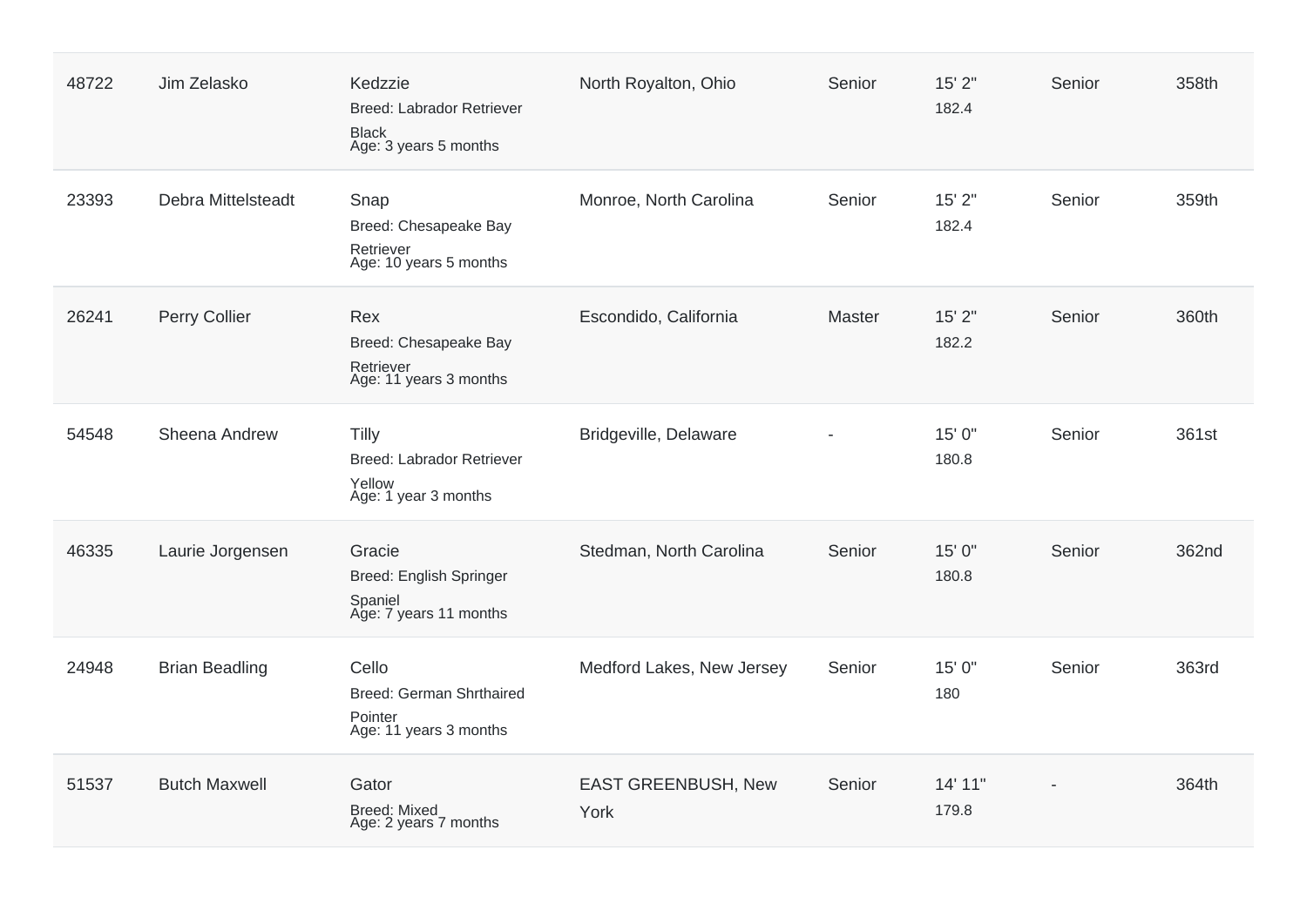| 53890 | Jess Rush               | Dax<br>Breed: German Shepherd<br>Dog<br>Age: 1 year 4 months                                | Grain Valley, Missouri     | Junior | 14' 11"<br>179.2 |        | 365th |
|-------|-------------------------|---------------------------------------------------------------------------------------------|----------------------------|--------|------------------|--------|-------|
| 48035 | Maren Bell Jones        | Mamba<br>Breed: Belgian Malinois<br>Age: 8 years 10 months                                  | Columbia, Missouri         | Senior | 14' 11"<br>179.2 |        | 366th |
| 43629 | Sara Bailey             | <b>Russell</b><br><b>Breed: Labrador Retriever</b><br><b>Black</b><br>Age: 5 years 9 months | Middletown, Delaware       | Senior | 14' 10"<br>178.6 | Junior | 367th |
| 44024 | <b>Tammy Montgomery</b> | <b>Skeeter Bug</b><br>Breed: Belgian Malinois<br>Age: 5 years 3 months                      | Liberty Hill, Texas        | Junior | 14' 10"<br>178.2 | Junior | 368th |
| 48020 | Leigh Pridemore         | Castiel<br>Breed: German Shepherd<br>Dog<br>Age: 4 years 6 months                           | Louisville, Kentucky       | Senior | 14' 10"<br>178   | Junior | 369th |
| 48773 | Sarah Maleski           | Fletcher<br>Breed: Australian Shepherd<br>Dog<br>Age: 5 years 2 months                      | West Mifflin, Pennsylvania | Senior | 14' 9"<br>177.4  | Junior | 370th |
| 38893 | Jonathan Stewart        | Uma German<br>Breed: German Shepherd<br>Dog<br>Age: 6 years 7 months                        | Knoxville, Tennessee       | Senior | 14' 9"<br>177.2  | Junior | 371st |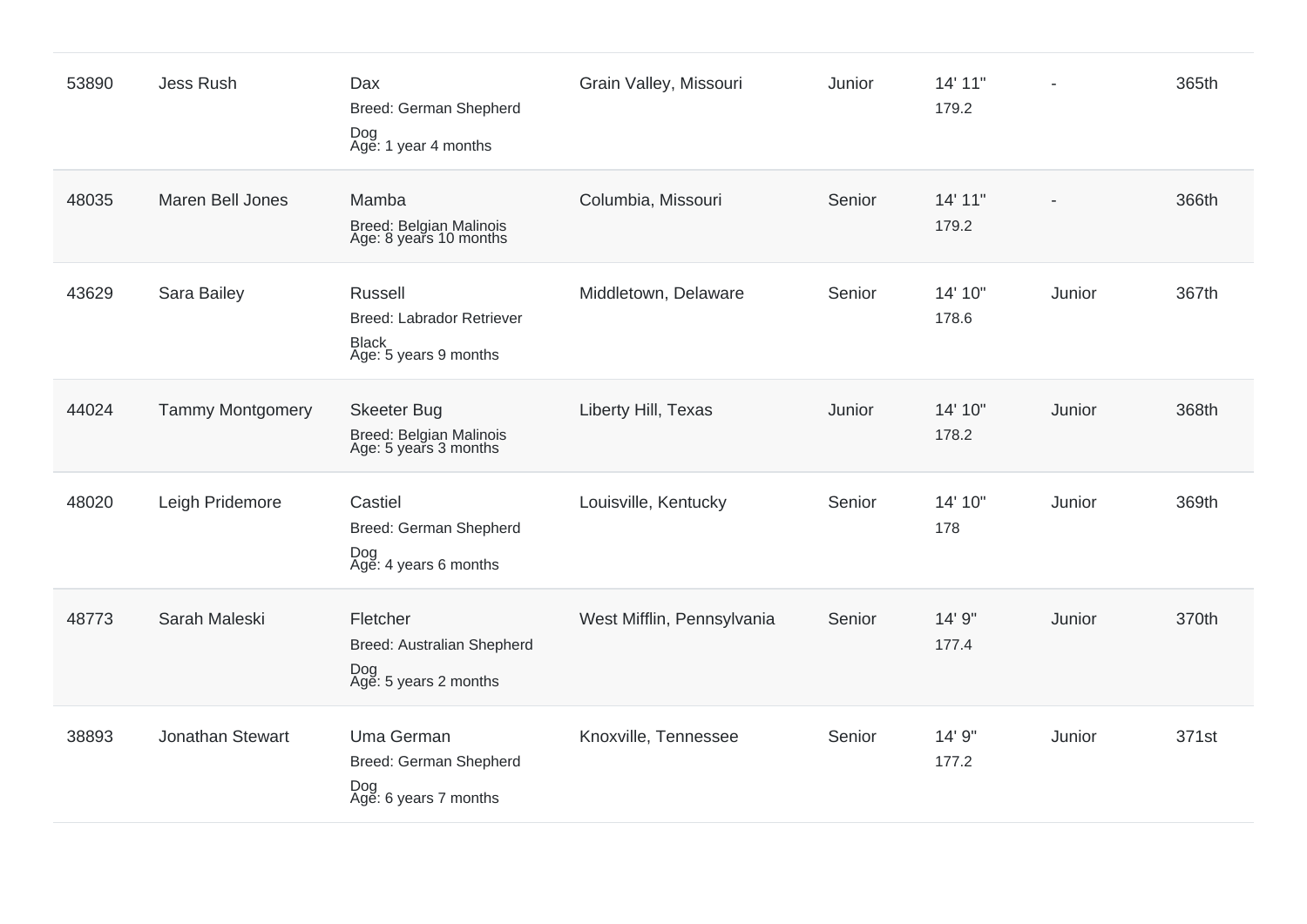| 52165 | <b>Brian Maxson</b>    | Jasper<br>Breed: Labrador Retriever<br>Yellow<br>Age: 5 years 11 months          | Durham, North Carolina       | Junior | 14' 9"<br>177    | Junior | 372nd |
|-------|------------------------|----------------------------------------------------------------------------------|------------------------------|--------|------------------|--------|-------|
| 53906 | <b>Heather Coulis</b>  | Daisy<br><b>Breed: Flat Coated Retriever</b><br>Age: 4 years 2 months            | Brunswick, Ohio              | Junior | 14' 8''<br>176.4 | Junior | 373rd |
| 39835 | <b>Brian McGahhey</b>  | Gunner<br>Breed: Labrador Retriever<br><b>Black</b><br>Age: 6 years 7 months     | Millville, New Jersey        | Senior | 14' 6"<br>174.6  | Junior | 374th |
| 46964 | <b>Alison Mitchell</b> | Shyne<br><b>Breed: Border Collie</b><br>Age: 7 years 7 months                    | Hillsborough, North Carolina | Junior | 14' 6"<br>174    | Junior | 375th |
| 28576 | <b>Brianna Schwing</b> | <b>Bailey</b><br>Breed: Labrador Retriever<br>Chocolate<br>Age: 8 years 6 months | Cape Coral, Florida          | Senior | 14' 6"<br>174    | Junior | 376th |
| 25645 | Angie Sunderland       | <b>Bug</b><br><b>Breed: Mixed</b><br>Age: 9 years 6 months                       | Hesperia, California         | Senior | 14'5''<br>173.6  | Junior | 377th |
| 52465 | <b>Jeff Hacker</b>     | Uzi<br>Breed: Belgian Malinois<br>Age: 1 year 10 months                          | Bloomington, Indiana         | Senior | 14'5''<br>173    | Junior | 378th |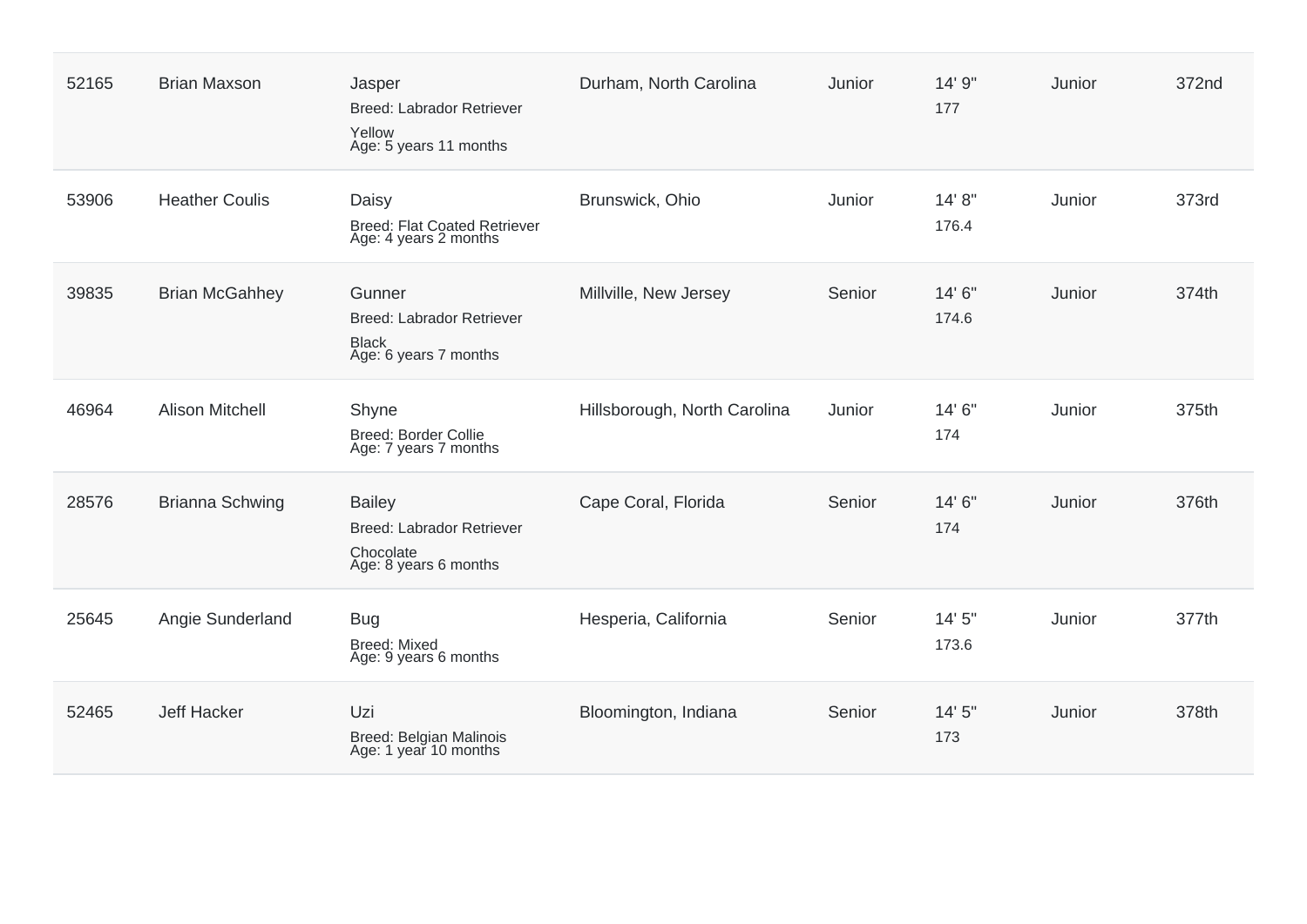| 55516 | Thomas James                  | Reggie<br><b>Breed: Labrador Retriever</b><br>Yellow<br>Age: 6 months 3 weeks       | Liberty, Texas                     | Junior | 14' 4''<br>172.8 | Junior | 379th |
|-------|-------------------------------|-------------------------------------------------------------------------------------|------------------------------------|--------|------------------|--------|-------|
| 38632 | Janene Kasarda                | Razor<br>Breed: Smooth Fox Terrier<br>Age: 6 years 7 months                         | Harveys Lake, Pennsylvania         | Junior | 14' 4''<br>172.6 | Junior | 380th |
| 34715 | Linda McCollum                | Mully<br><b>Breed: Labrador Retriever</b><br><b>Black</b><br>Age: 9 years 2 months  | Milton, Delaware                   | Senior | 14' 4''<br>172.6 | Junior | 381st |
| 53212 | meredith scheetz-<br>atkinson | Redmond<br><b>Breed: Labrador Retriever</b><br><b>Black</b><br>Age: 1 year 7 months | Knoxville, Tennessee               | Junior | 14'3''<br>171.6  | Junior | 382nd |
| 50292 | <b>Susan Miller</b>           | Ruger<br><b>Breed: Labrador Retriever</b><br>Chocolate<br>Age: 4 years 2 months     | Jackson Springs, North<br>Carolina | Junior | 14'3''<br>171.4  | Junior | 383rd |
| 46820 | Momi Ford                     | <b>Norbert</b><br>Breed: Mixed<br>Age: 7 years 7 months                             | Bloomington, Indiana               | Senior | 14'3''<br>171.2  | Junior | 384th |
| 55313 | Peyten Morton                 | Scout<br>Breed: Labrador Retriever<br>Yellow<br>Age: 2 years 7 months               | minot, North Dakota                | Junior | 14'2''<br>170.6  | Junior | 385th |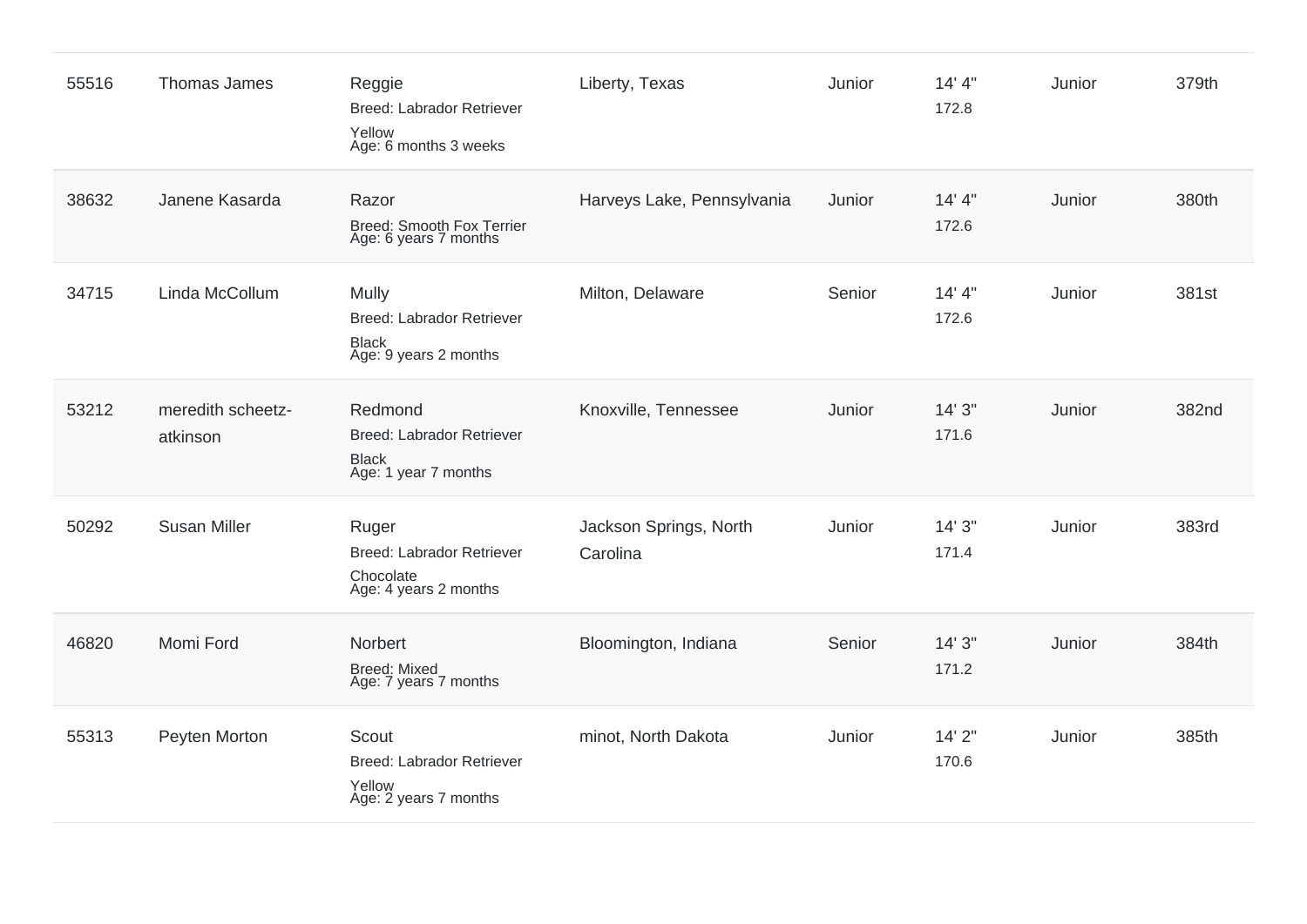| 55001 | Hollie Wolanski         | Dozer<br><b>Breed: American Bully</b><br>Age: 6 years 3 months                   | Oriskany Falls, New York    | Junior | 14'2''<br>170.4 | Junior | 386th |
|-------|-------------------------|----------------------------------------------------------------------------------|-----------------------------|--------|-----------------|--------|-------|
| 52157 | Gina Chapman            | Mackenzie<br>Breed: Golden Retriever<br>Age: 2 years 5 months                    | Spartanburg, South Carolina | Senior | 14'2''<br>170   | Junior | 387th |
| 52383 | Ana Zarate              | Charlie<br>Breed: Labradoodle<br>Age: 6 years 2 months                           | Prairieville, Louisiana     | Junior | 14'1''<br>169.8 | Junior | 388th |
| 53739 | Skylar Brinkman         | <b>Stoic</b><br><b>Breed: Mixed</b><br>Age: 3 years 8 months                     | Gaines, Michigan            | Senior | 14'1''<br>169.4 | Junior | 389th |
| 46995 | <b>Brianna Fair</b>     | Wesson<br>Breed: German Shepherd<br>Dog<br>Age: 5 years 4 months                 | Lebanon, Pennsylvania       | Senior | 14'1''<br>169.4 | Junior | 390th |
| 19466 | Lynn Taylor             | Radar<br><b>Breed: Labrador Retriever</b><br>Chocolate<br>Age: 11 years 2 months | Milford, Michigan           | Senior | 14' 0"<br>168.2 | Junior | 391st |
| 56343 | <b>Breanna Bartlett</b> | <b>Siren</b><br>Breed: German Shepherd<br>Dog<br>Age: 11 months 4 days           | Kearney, Missouri           | Junior | 14' 0"<br>168.2 | Junior | 392nd |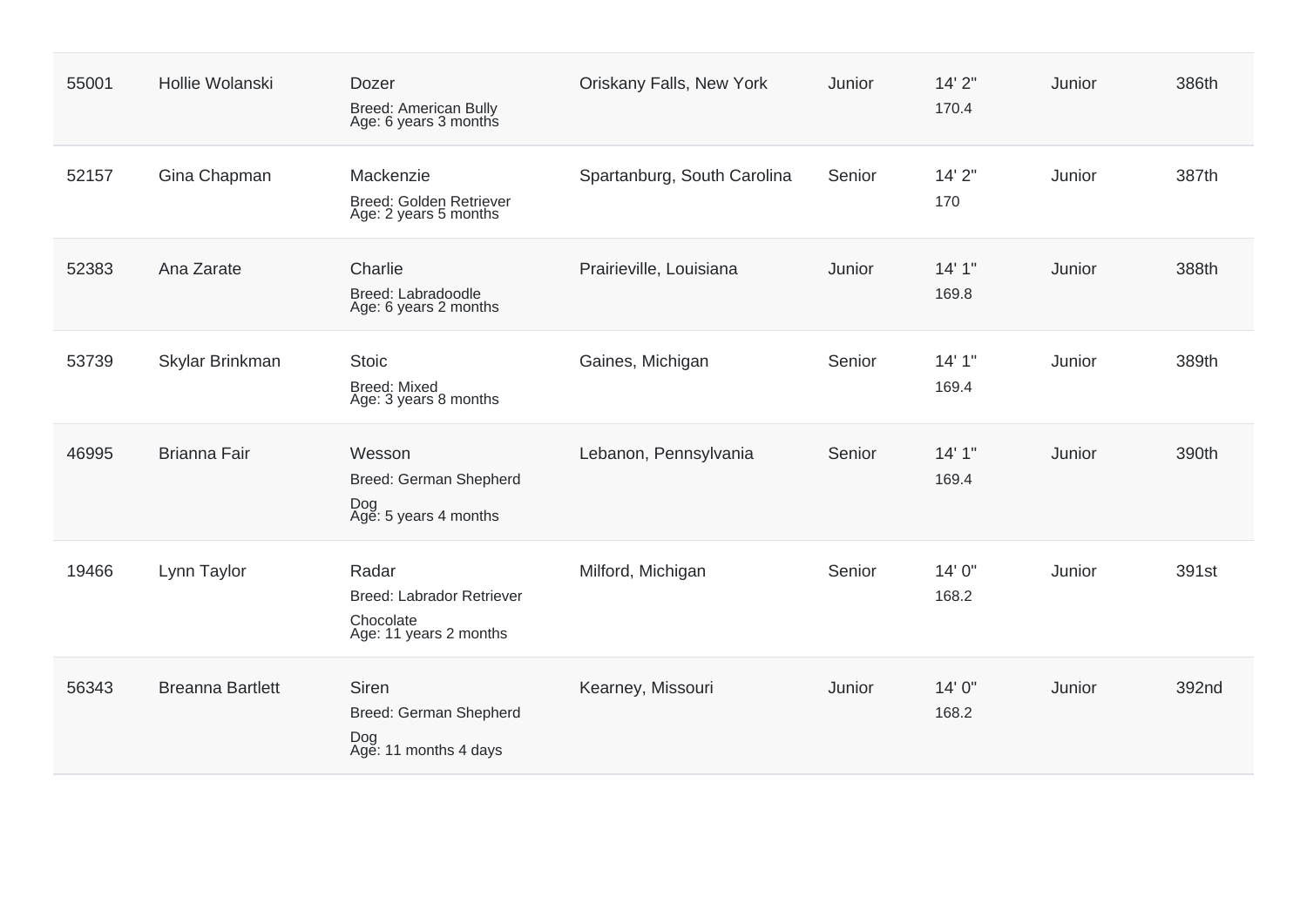| 41517 | Mary Crawford         | Rosie<br><b>Breed: Labrador Retriever</b><br>Yellow<br>Age: 5 years 4 months                     | Hampstead, Maryland    | Junior | 13' 11"<br>167.8 | Junior | 393rd |
|-------|-----------------------|--------------------------------------------------------------------------------------------------|------------------------|--------|------------------|--------|-------|
| 41908 | <b>Beth Nicholson</b> | <b>Cyber Attack</b><br><b>Breed: Border Collie</b><br>Age: 5 years 3 months                      | Phoenix, Arizona       | Junior | 13' 11"<br>167.6 | Junior | 394th |
| 33338 | Jennifer Andrews      | <b>Beauty Girl</b><br><b>Breed: Labrador Retriever</b><br><b>Black</b><br>Age: 10 years 4 months | Jacobus, Pennsylvania  | Junior | 13' 11"<br>167.4 | Junior | 395th |
| 26364 | Casey Henderson       | <b>Blue</b><br>Breed: Australian Shepherd<br>Dog<br>Age: 11 years 2 months                       | Elwood, Indiana        | Senior | 13' 11"<br>167   | Junior | 396th |
| 44130 | <b>Timothy Lake</b>   | Allura<br><b>Breed: Mixed</b><br>Age: 6 years 8 months                                           | Graham, North Carolina | Senior | 13' 10"<br>166.2 | Junior | 397th |
| 46840 | Janet Whipker         | Jazzy<br><b>Breed: Mixed</b><br>Age: 4 years 9 months                                            | Penrose, Colorado      | Senior | 13' 9"<br>165.8  | Junior | 398th |
| 54791 | Bryan John            | Griz<br><b>Breed: Labrador Retriever</b><br>Chocolate<br>Age: 1 year 11 months                   | York, Pennsylvania     | Junior | 13' 8"<br>164.8  | Junior | 399th |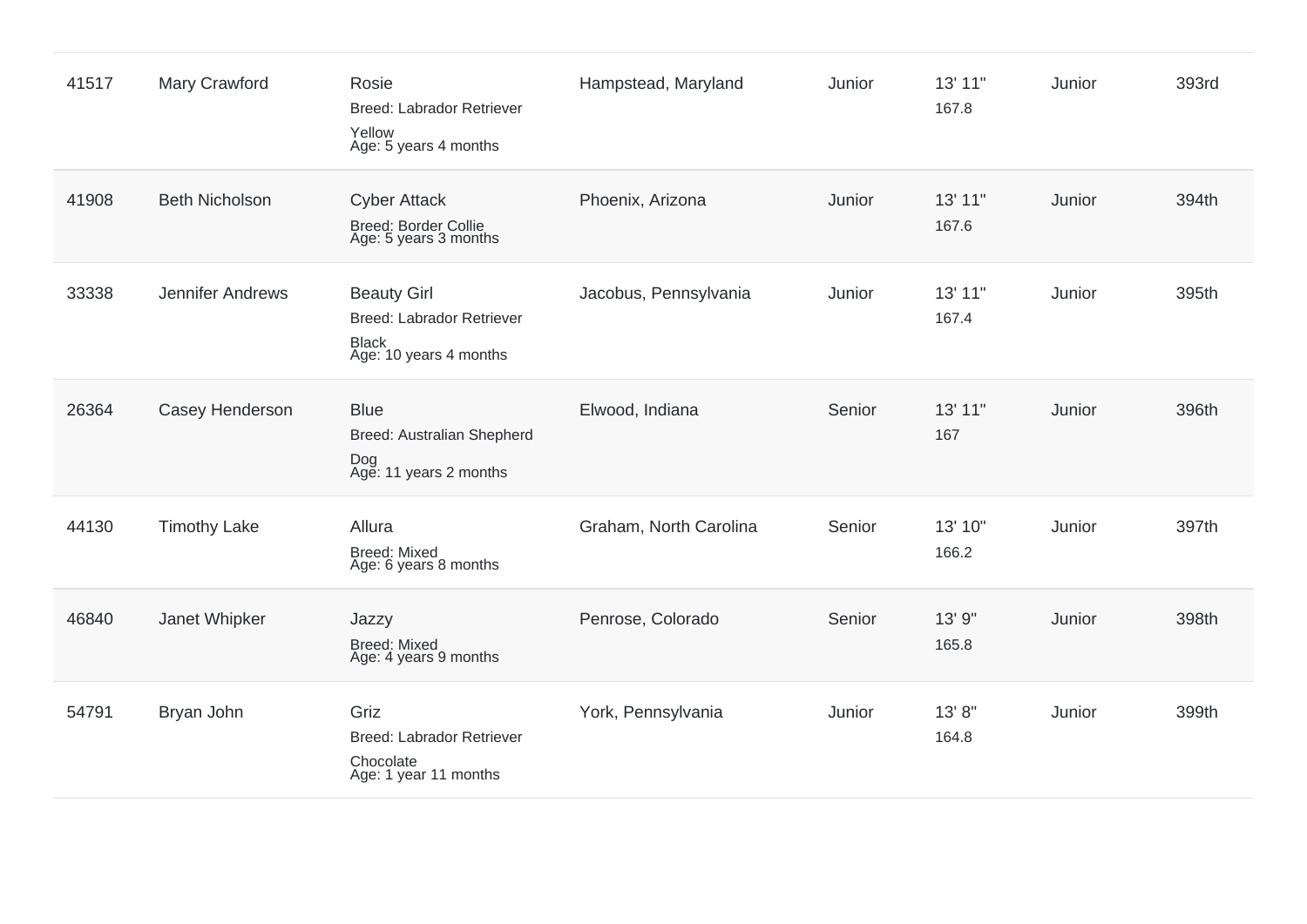| 53789 | Kathy Durham         | Charlee<br><b>Breed: Golden Retriever</b><br>Age: 7 years 2 months               | Lyman, South Carolina      | Junior | 13'7''<br>163.4 | Junior | 400th             |
|-------|----------------------|----------------------------------------------------------------------------------|----------------------------|--------|-----------------|--------|-------------------|
| 53115 | <b>Rachael Folik</b> | Remington<br>Breed: Springer Spaniel<br>Age: 2 years 2 months                    | Chicago, Illinois          | Junior | 13'7''<br>163.2 | Junior | 401 <sub>st</sub> |
| 39529 | <b>Trevor Chase</b>  | Jasmine<br>Breed: German Shrthaired<br>Pointer<br>Age: 6 years 6 days            | Coral Springs, Florida     | Senior | 13'7''<br>163.2 | Junior | 402nd             |
| 23840 | <b>Kerri Flores</b>  | Stetson<br>Breed: Australian Shepherd<br>Dog<br>Age: 13 years 1 month            | Needville, Texas           | Junior | 13'7''<br>163   | Junior | 403rd             |
| 52625 | <b>Hannah Brown</b>  | Sydney<br><b>Breed: Labrador Retriever</b><br>Chocolate<br>Age: 4 years 4 months | Fredericksburg, Virginia   | Junior | 13'7''<br>163   | Junior | 404th             |
| 52159 | <b>Nancy Price</b>   | Oakley<br>Breed: Labrador Retriever<br><b>Black</b><br>Age: 2 years 1 month      | Charlotte, North Carolina  | Junior | 13'7''<br>163   | Junior | 405th             |
| 49367 | Amber French         | Emma Grace<br>Breed: Golden Retriever<br>Age: 3 years 5 months                   | Hedgesville, West Virginia | Junior | 13'6"<br>162.8  | Junior | 406th             |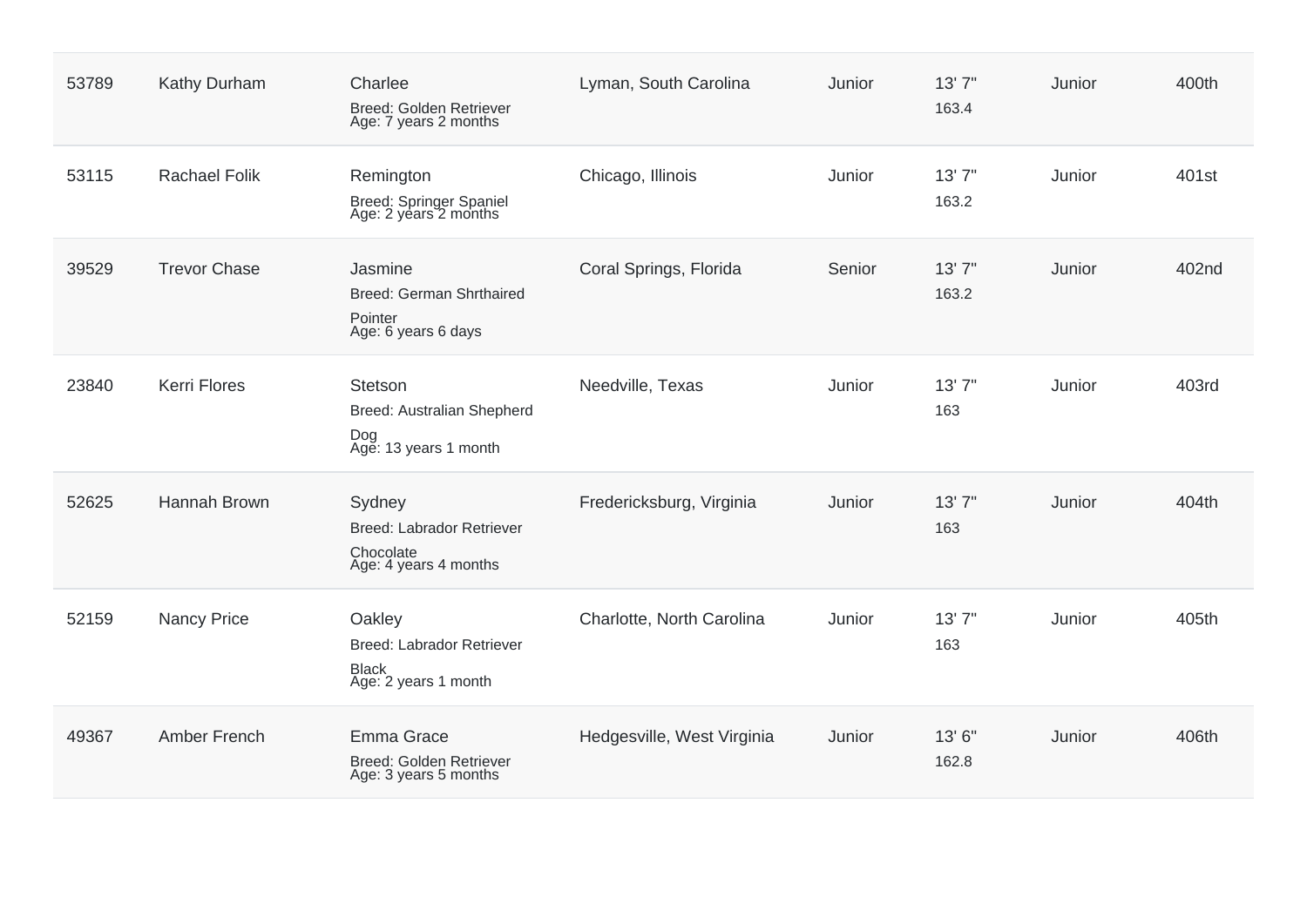| 25800 | <b>Michael March</b> | <b>Maverick</b><br><b>Breed: Labrador Retriever</b><br><b>Black</b><br>Age: 9 years 3 months | Watertown, New York    | Senior | 13' 6"<br>162.6  | Junior | 407th |
|-------|----------------------|----------------------------------------------------------------------------------------------|------------------------|--------|------------------|--------|-------|
| 51723 | Nicole Sickler       | Tank<br>Breed: German Shepherd<br>Dog<br>Age: 4 years 2 months                               | Minot, North Dakota    | Junior | 13' 5"<br>161    | Junior | 408th |
| 51484 | Cindy King           | Arlo<br><b>Breed: Labrador Retriever</b><br><b>Black</b><br>Age: 2 years 9 months            | Worton, Maryland       | Junior | 13' 4"<br>160.2  | Junior | 409th |
| 25549 | Laurie Welch         | <b>Mattie</b><br><b>Breed: Labrador Retriever</b><br>Chocolate<br>Age: 12 years 5 months     | Friendswood, Texas     | Junior | 13' 4''<br>160.2 | Junior | 410th |
| 52769 | Megan Barnard        | Roxy<br><b>Breed: Mixed</b><br>Age: 8 years 8 months                                         | Essexville, Michigan   | Junior | 13' 4"<br>160    | Junior | 411th |
| 36825 | <b>Melanie Lake</b>  | Allura<br><b>Breed: Mixed</b><br>Age: 6 years 8 months                                       | Graham, North Carolina | Junior | 13'3''<br>159.6  | Junior | 412th |
| 35474 | <b>Rinn Siegrist</b> | Reesie<br>Breed: Labrador Retriever<br>Chocolate<br>Age: 12 years 1 month                    | Massanutten, Virginia  | Junior | 13'3''<br>159.6  | Junior | 413th |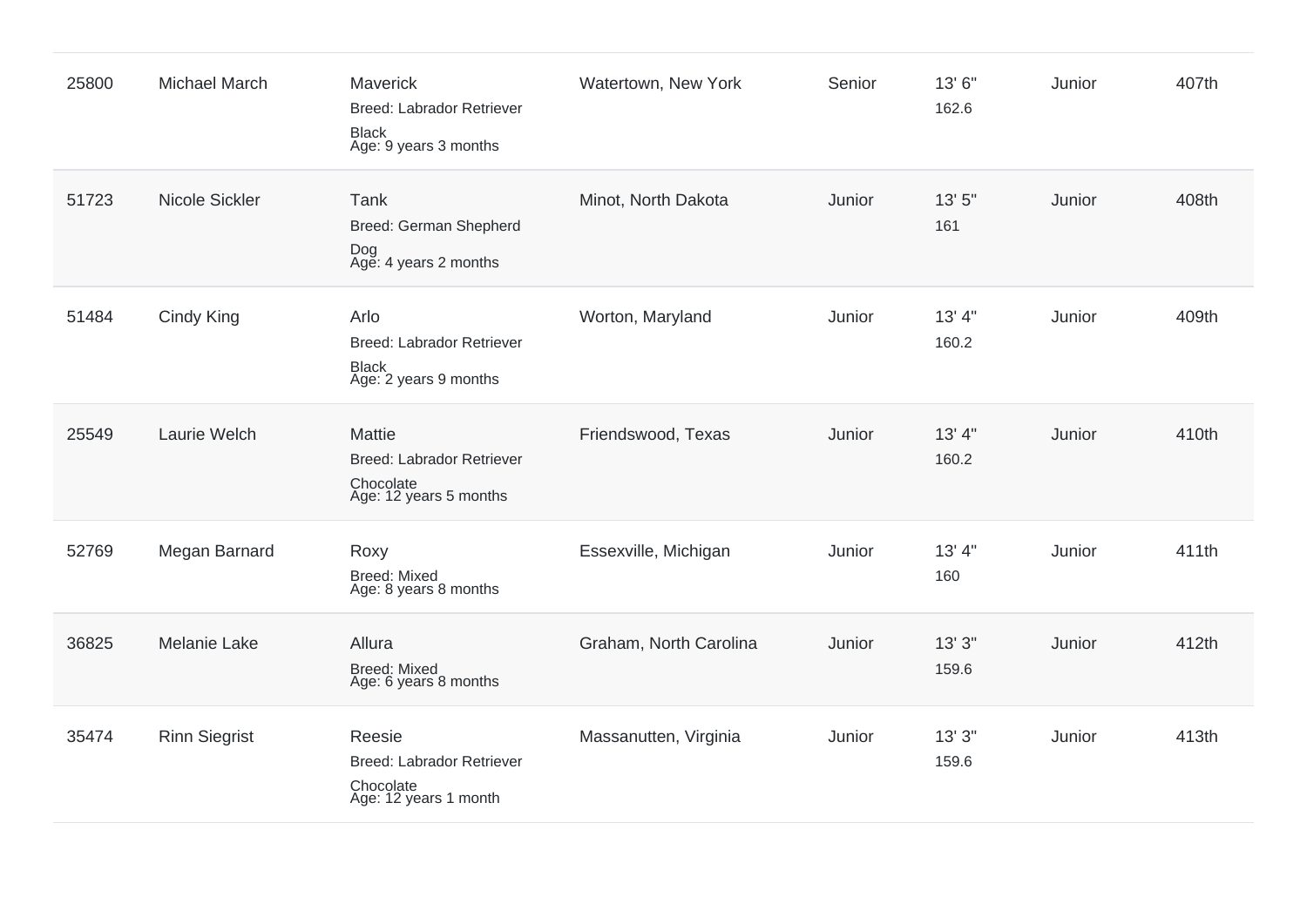| 27664 | <b>Cassie Swift</b>      | Maleki<br>Breed: Belgian Malinois<br>Age: 8 years 4 months                   | Plain City, Utah          | Senior | 13'3''<br>159   | Junior | 414th |
|-------|--------------------------|------------------------------------------------------------------------------|---------------------------|--------|-----------------|--------|-------|
| 49179 | <b>Kaity Ross</b>        | Duffy<br>Breed: Whippet<br>Age: 4 years 1 month                              | Ravenswood, West Virginia | Junior | 13'2"<br>158.4  | Junior | 415th |
| 51477 | <b>Michelle Dudley</b>   | Syri<br>Breed: Belgian Malinois<br>Age: 6 years 2 months                     | Ellicott City, Maryland   | Junior | 13'2"<br>158.2  | Junior | 416th |
| 43422 | Julie Berkshire          | Copper<br>Breed: Australian Shepherd<br>Dog<br>Age: 7 years 6 months         | Austin, Texas             | Senior | 13' 2"<br>158   | Junior | 417th |
| 25594 | Vicki Tighe              | Reason<br><b>Breed: Labrador Retriever</b><br>Yellow<br>Age: 9 years 1 month | North Fort Myers, Florida | Junior | 13'2"<br>158    | Junior | 418th |
| 50014 | jim baker                | Smoke<br>Breed: Labrador Retriever<br>Chocolate<br>Age: 3 years 6 months     | Frederick, Maryland       | Junior | 13'1"<br>157.8  | Junior | 419th |
| 28551 | Filomena Diaz<br>Johnson | Jeter<br><b>Breed: Mixed</b><br>Age: 8 years 1 month                         | Rockville, Utah           | Senior | 13' 0"<br>156.8 | Junior | 420th |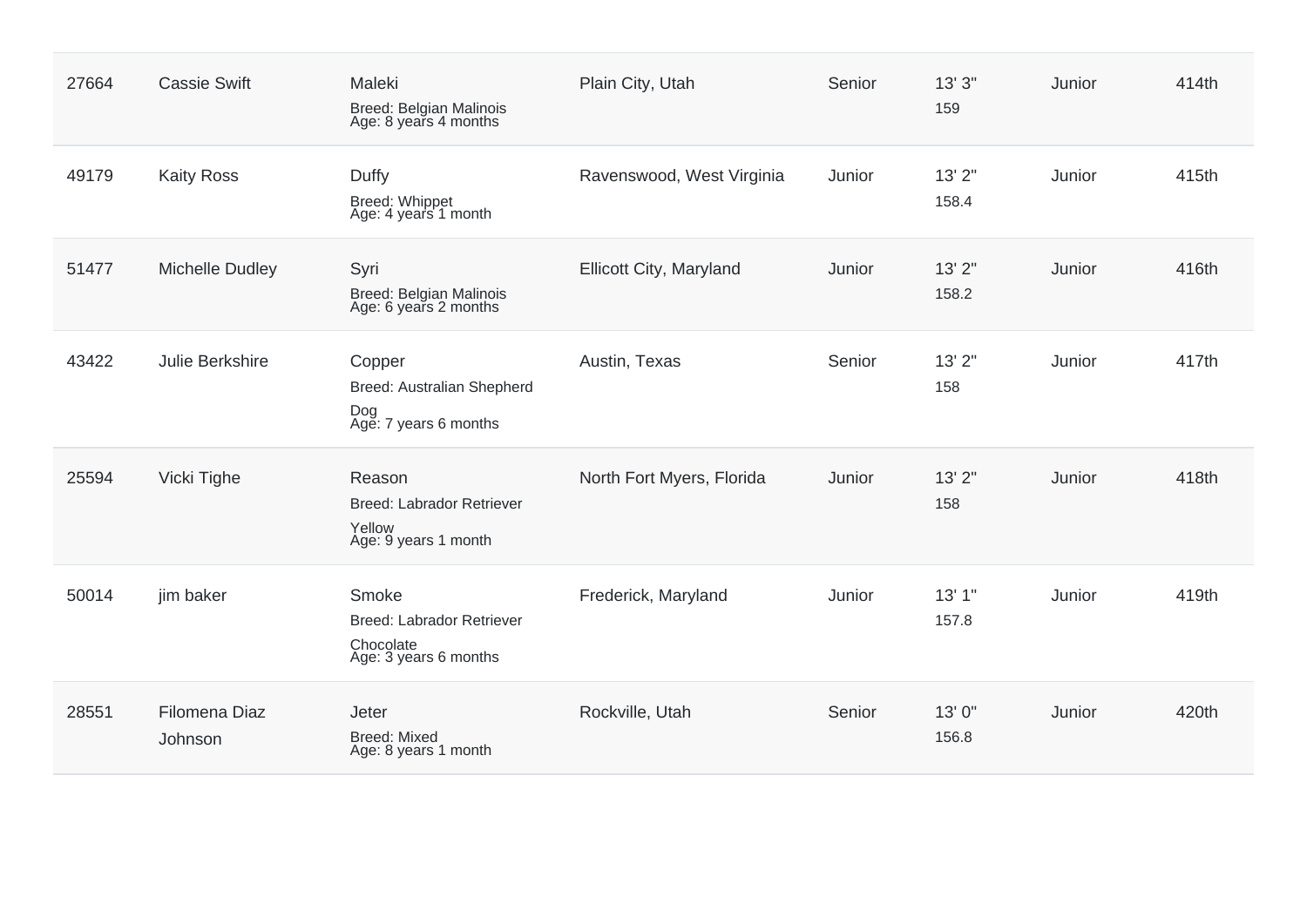| 51436 | Cassie Terranova      | Radar<br>Breed: German Shepherd<br>Dog<br>Age: 4 years 4 months                     | Winder, Georgia              | Senior         | 13' 0"<br>156.6  | Junior | 421st |
|-------|-----------------------|-------------------------------------------------------------------------------------|------------------------------|----------------|------------------|--------|-------|
| 46533 | Regan Baird           | Eli<br>Breed: German Shrthaired<br>Pointer<br>Age: 4 years 6 months                 | Medford Lakes, New Jersey    | Junior         | 13'0"<br>156.4   | Junior | 422nd |
| 47226 | <b>Holly Roberts</b>  | <b>SOLO</b><br>Breed: Australian Shepherd<br>Dog<br>Age: 4 years 8 months           | Summerville, South Carolina  | Junior         | 13' 0"<br>156    | Junior | 423rd |
| 44492 | <b>Sally Price</b>    | Lizzie<br><b>Breed: Labrador Retriever</b><br>Yellow<br>Age: 6 years 1 week         | Mt. Pleasant, South Carolina | Junior         | 12' 11"<br>155   | Junior | 424th |
| 53745 | <b>Taylor Fiedler</b> | Annie Oakley<br><b>Breed: German Shrthaired</b><br>Pointer<br>Age: 3 years 5 months | Valley city, North Dakota    | $\overline{a}$ | 12' 11"<br>155   | Junior | 425th |
| 49819 | <b>Terry Haugen</b>   | Gus<br><b>Breed: Labrador Retriever</b><br><b>Black</b><br>Age: 4 years 7 months    | Bellevue, Nebraska           | Senior         | 12' 10"<br>154.4 | Junior | 426th |
| 55941 | <b>Katrina Winsor</b> | Ash<br>Breed: Icelandic Sheepdog<br>Age: 1 year 6 months                            | Flanders, New York           | Junior         | 12' 9"<br>153    | Junior | 427th |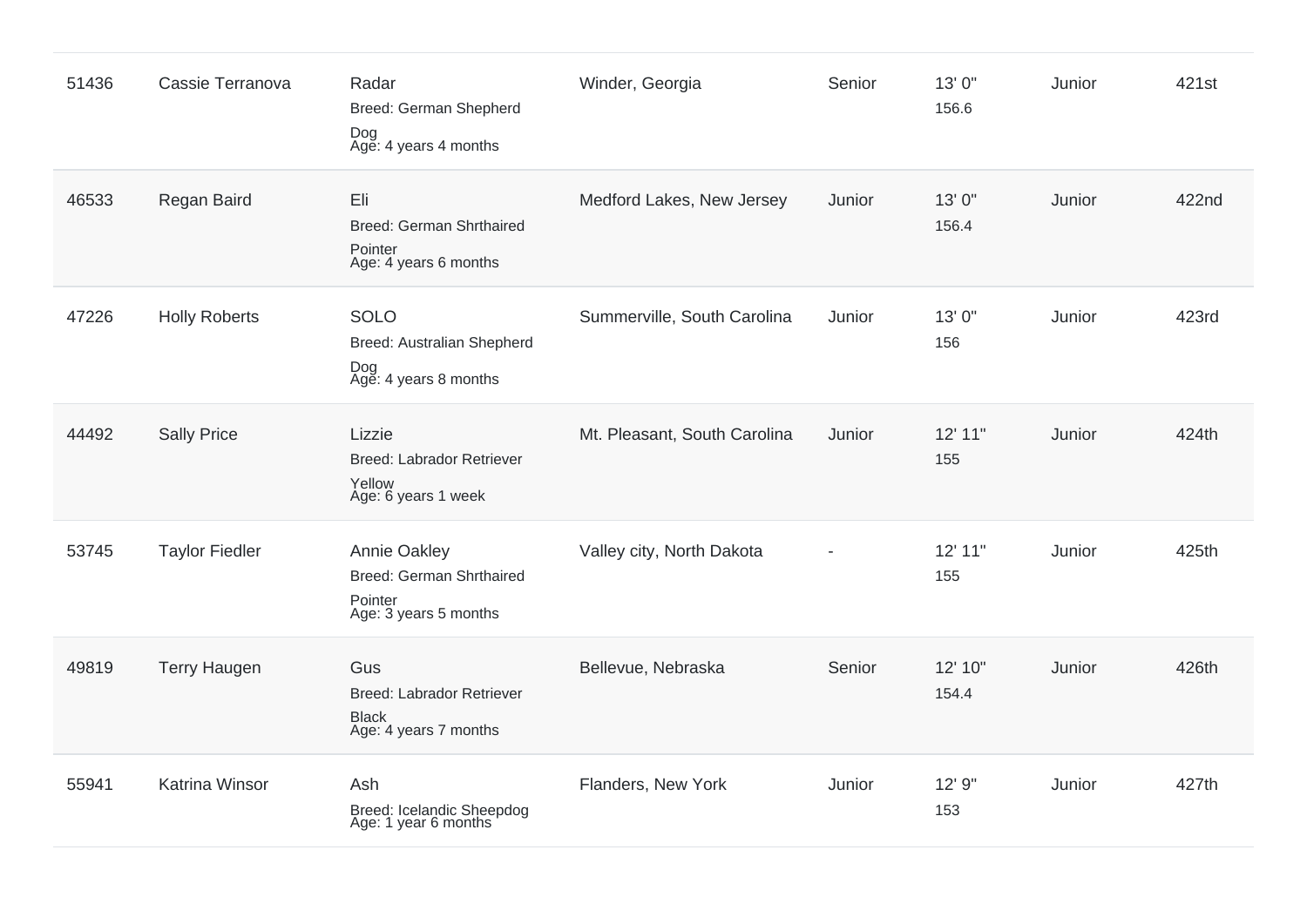| 53829 | Ann Kuest          | Willie<br><b>Breed: Labrador Retriever</b><br><b>Black</b><br>Age: 1 year 6 months   | Glen Rock, Pennsylvania | Junior | 12' 8''<br>152.6  | Junior | 428th |
|-------|--------------------|--------------------------------------------------------------------------------------|-------------------------|--------|-------------------|--------|-------|
| 32042 | Jacob Salisbury    | Maverick<br><b>Breed: Mixed</b><br>Age: 7 years 4 months                             | Ashland, Kentucky       | Junior | 12' 8''<br>152    | Junior | 429th |
| 47766 | Meaghan Arpe       | Monster<br><b>Breed: Jack Russell</b><br>Age: 8 years 8 months                       | Liberty, North Carolina | Junior | 12'7''<br>151.2   | Junior | 430th |
| 42844 | <b>Evan Beatty</b> | <b>River</b><br><b>Breed: Mixed</b><br>Age: 10 years 5 months                        | Hershey, Pennsylvania   | Junior | 12'7''<br>151     | Junior | 431st |
| 52334 | Carrie Vosburg     | Arie<br>Breed: Dutch Shepherd<br>Age: 1 year 10 months                               | Severn, Maryland        | Junior | 12'5''<br>149.8   | Junior | 432nd |
| 43779 | Allisyn Ypma       | Charlie<br>Breed: Golden Retriever<br>Age: 6 years 1 month                           | Kalispell, Montana      | Senior | 12'5''<br>149.4   | Junior | 433rd |
| 55297 | <b>Kristin Kay</b> | Cash<br><b>Breed: Mixed</b><br>Age: 5 years 6 days                                   | Gardner, Kansas         | Junior | $12'$ 4"<br>148.2 | Junior | 434th |
| 31648 | Nancy Akin         | Peaches<br><b>Breed: Labrador Retriever</b><br><b>Black</b><br>Age: 7 years 5 months | Lakeland, Florida       | Junior | $12'$ 4"<br>148   | Junior | 435th |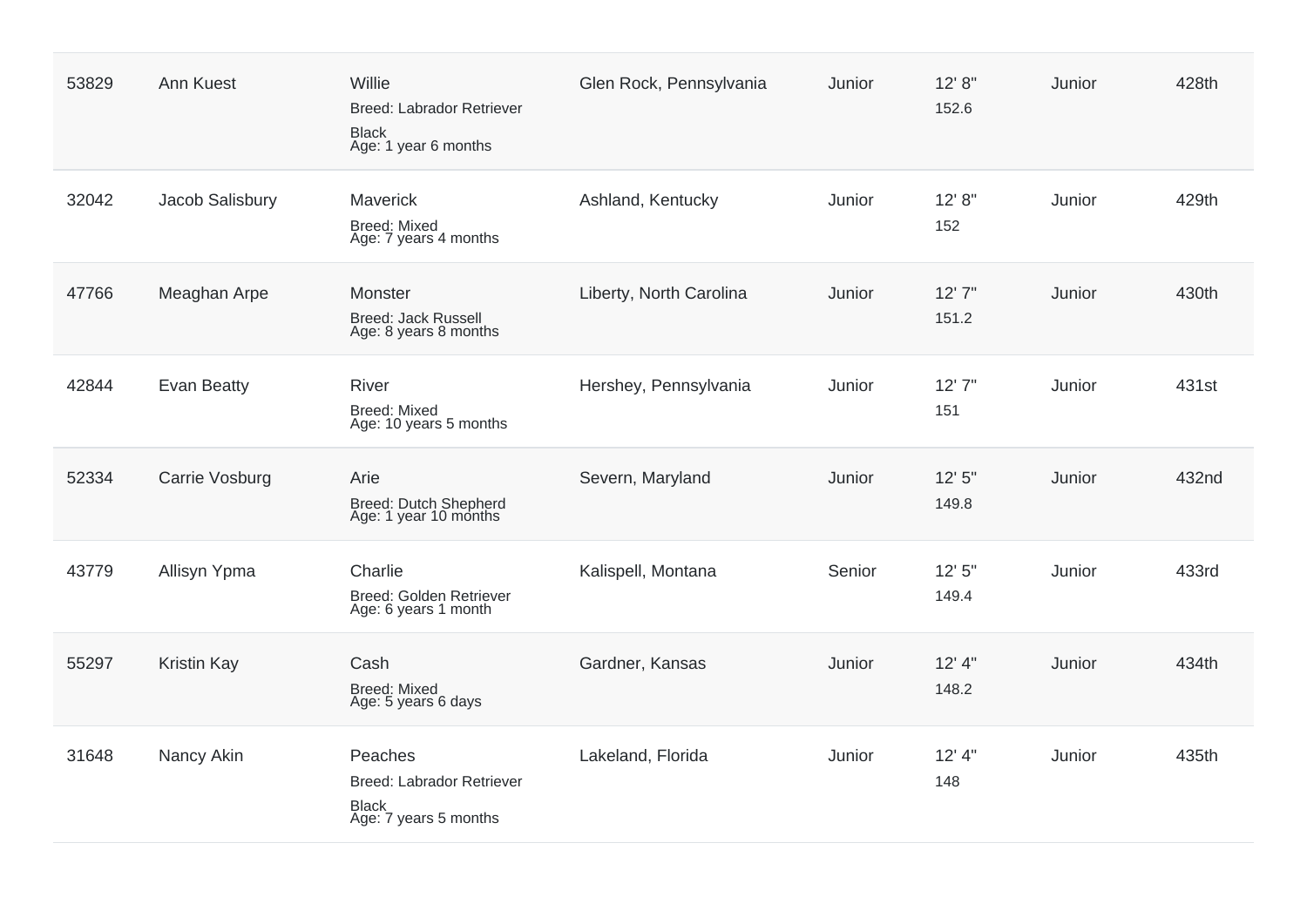| 46290 | <b>Kerri Flores</b>     | Havok<br><b>Breed: Mixed</b><br>Age: 4 years 4 months                             | Needville, Texas          | Junior | 12'3''<br>147.4 | Junior | 436th             |
|-------|-------------------------|-----------------------------------------------------------------------------------|---------------------------|--------|-----------------|--------|-------------------|
| 24751 | Sarah Spinler           | Cali<br>Breed: Spanish Water Dog<br>Age: 10 years 5 months                        | Downingtown, Pennsylvania | Junior | 12'3''<br>147.2 | Junior | 437th             |
| 51979 | Stephanie Rinaldi       | Xander<br>Breed: Border Collie<br>Age: 5 years 1 month                            | Clinton, Ohio             | Junior | 12'3''<br>147   | Junior | 438th             |
| 53318 | Cindy Kos               | Eli Baird<br>Breed: German Shrthaired<br>Pointer<br>Age: 4 years 6 months         | Medford Lakes, New Jersey | Junior | 12'1''<br>145.8 | Junior | 439th             |
| 39644 | Jill Gagliardo          | Zephyr<br>Breed: Chesapeake Bay<br>Retriever<br>Age: 8 years 4 months             | Seattle, Washington       | Senior | 12' 0"<br>144.6 | Junior | 440th             |
| 27566 | <b>Melissa Phillips</b> | Lexi<br><b>Breed: Labrador Retriever</b><br><b>Black</b><br>Age: 9 years 7 months | Morgantown, Pennsylvania  | Junior | 12' 0"<br>144.6 | Junior | 441 <sub>st</sub> |
| 55401 | <b>Beth Nicholson</b>   | Malware<br>Breed: Belgian Malinois<br>Age: 1 year 5 days                          | Phoenix, Arizona          | Novice | 11'11"<br>143.2 | Junior | 442nd             |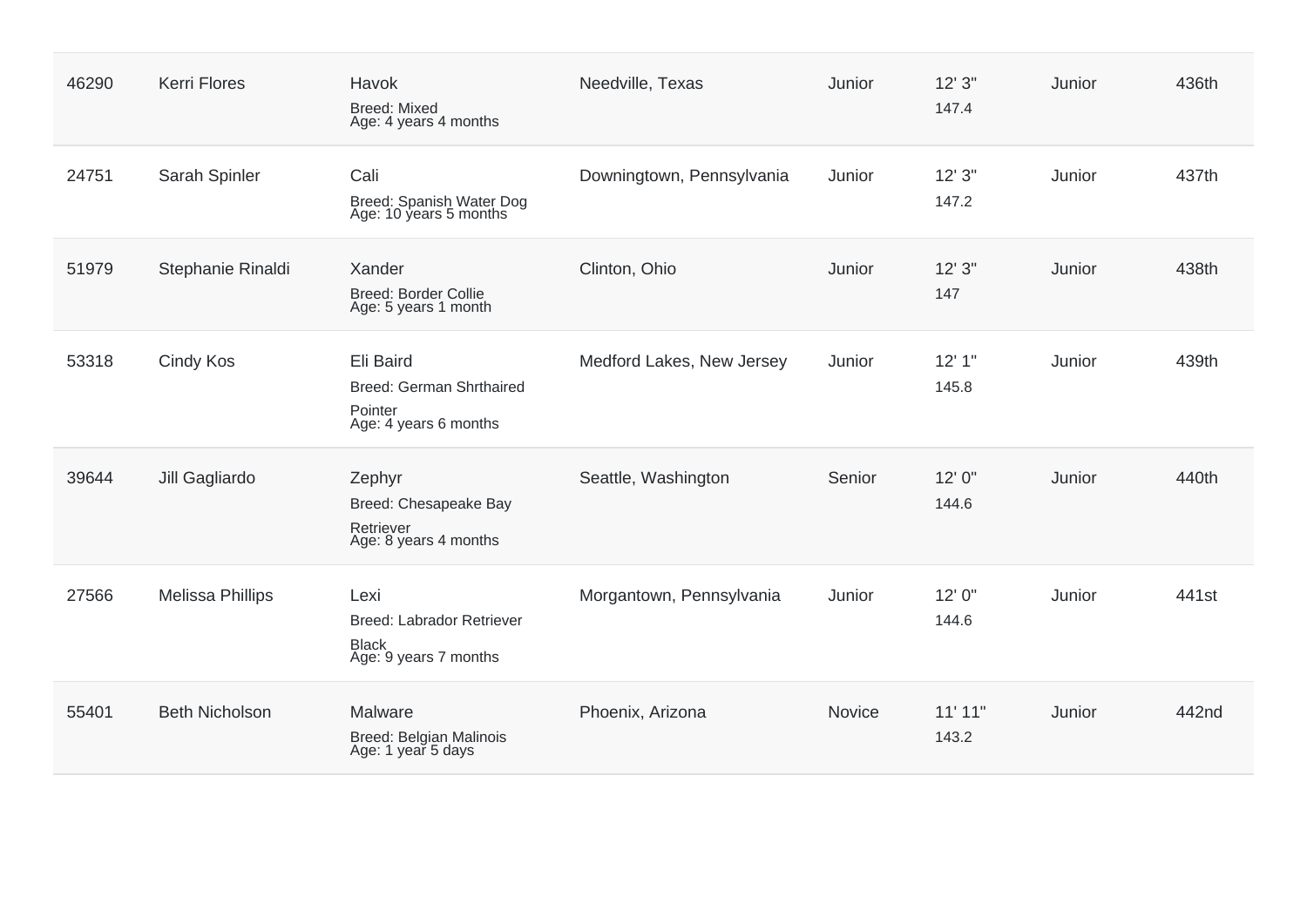| 46850 | <b>Rachael Lehrl</b>  | Raleigh<br><b>Breed: English Springer</b><br>Spaniel<br>Age: 4 years 10 months        | Sparks, Maryland        | Junior | 11' 10"<br>142.6 | Junior | 443rd |
|-------|-----------------------|---------------------------------------------------------------------------------------|-------------------------|--------|------------------|--------|-------|
| 22907 | <b>Elaine Salazar</b> | <b>Tucker</b><br><b>Breed: Labrador Retriever</b><br>Yellow<br>Age: 9 years 10 months | Middletown, Delaware    | Junior | 11' 10"<br>142.2 | Junior | 444th |
| 24642 | Linda Mintzas         | <b>Tucker</b><br>Breed: Golden Retriever<br>Age: 10 years 7 months                    | London, Ontario         | Senior | 11'9''<br>141.8  | Junior | 445th |
| 43023 | Jena Williams         | Maxx<br><b>Breed: Other</b><br>Age: 6 years 9 months                                  | Bakersfield, California | Junior | 11'9''<br>141.6  | Junior | 446th |
| 46089 | <b>Kitty Pursley</b>  | Sera<br>Breed: Belgian Malinois<br>Age: 9 years 5 months                              | Manhattan, Kansas       | Junior | 11'9''<br>141.4  | Junior | 447th |
| 55624 | Raena Lorio           | <b>Skye</b><br><b>Breed: Border Collie</b><br>Age: 2 years 2 months                   | Monroe, Washington      | Junior | 11'8''<br>140.2  | Junior | 448th |
| 34616 | <b>Kim Krause</b>     | Rosey<br><b>Breed: Labrador Retriever</b><br><b>Black</b><br>Age: 10 years 2 months   | Bennington, Vermont     | Senior | 11' 8''<br>140   | Junior | 449th |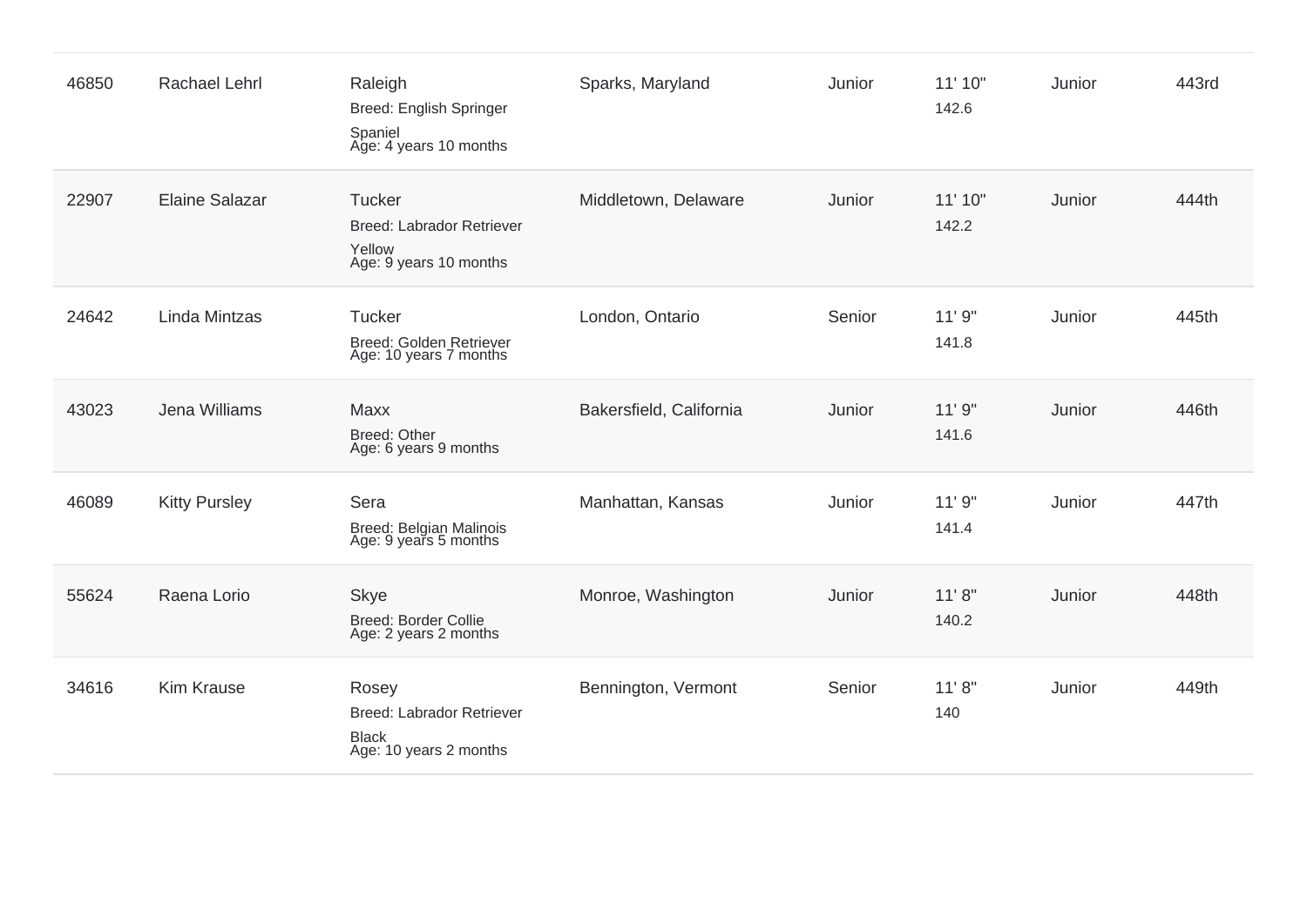| 5892  | <b>Eric Williams</b> | Montana<br>Breed: Labrador Retriever<br>Chocolate<br>Age: 14 years 2 months        | Indianapolis, Indiana            | Master | 11'7''<br>139.4 | Junior | 450th |
|-------|----------------------|------------------------------------------------------------------------------------|----------------------------------|--------|-----------------|--------|-------|
| 51533 | Cody Reneau          | Amber<br>Breed: Boykin Spaniel<br>Age: 2 years 11 months                           | Dandridge, Tennessee             | Junior | 11'5''<br>137.6 | Junior | 451st |
| 53331 | Justin Burcham       | Miller<br>Breed: Australian Shepherd<br>Dog<br>Age: 9 years 7 months               | Fuquay Varina, North<br>Carolina |        | 11'5''<br>137   | Junior | 452nd |
| 53398 | Rebecca Kuether      | <b>Bauer</b><br><b>Breed: Labrador Retriever</b><br>Yellow<br>Age: 1 year 5 months | Neenah, Wisconsin                | Junior | 11'4"<br>136    | Junior | 453rd |
| 54970 | Meghan Wilcox        | Sawyer<br>Breed: Australian Shepherd<br>Dog<br>Age: 4 years 6 months               | Whitsett, North Carolina         | Junior | 11'3''<br>135.8 | Junior | 454th |
| 21890 | <b>Cassie Swift</b>  | Maui<br>Breed: Chesapeake Bay<br>Retriever<br>Age: 12 years 4 months               | Plain City, Utah                 | Master | 11'1"<br>133.6  | Junior | 455th |
| 49449 | Tanya Lauscher       | Reka<br>Breed: Golden Retriever<br>Age: 3 years 10 months                          | Cheyenne, Wyoming                | Junior | 11'1"<br>133.4  | Junior | 456th |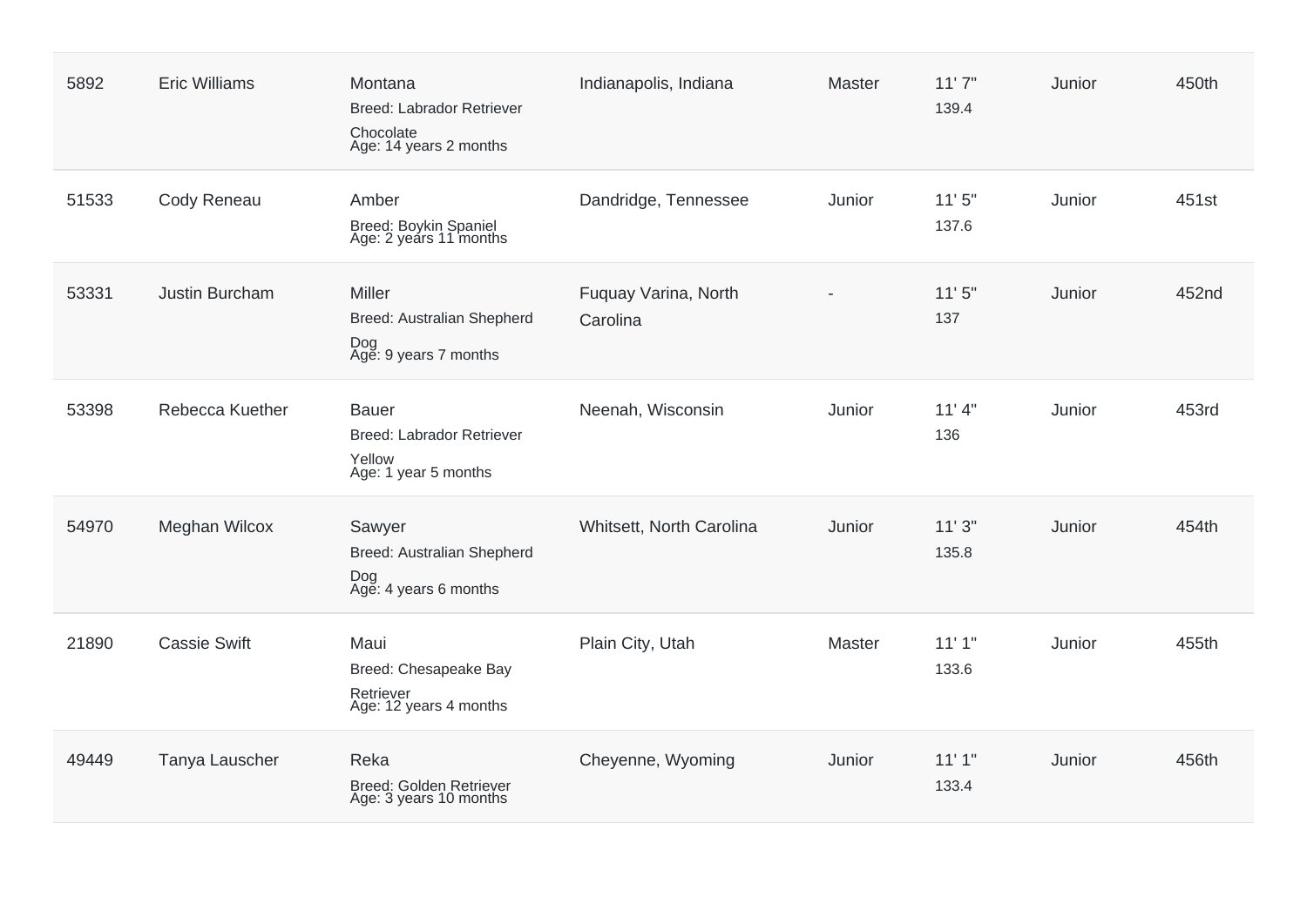| 46821 | Momi Ford              | <b>Bugg</b><br><b>Breed: Mixed</b><br>Age: 7 years 7 months                         | Bloomington, Indiana     | Junior | 11'0''<br>132.4 | Junior | 457th |
|-------|------------------------|-------------------------------------------------------------------------------------|--------------------------|--------|-----------------|--------|-------|
| 36467 | Kayla Wolff            | <b>Bailey</b><br>Breed: Golden Retriever<br>Age: 8 years 1 month                    | Burlington, North Dakota | Junior | 11'0''<br>132.4 | Junior | 458th |
| 8059  | Thomas James           | <b>Buddy</b><br><b>Breed: Labrador Retriever</b><br>Yellow<br>Age: 13 years 1 month | Liberty, Texas           | Junior | 11'0''<br>132.2 | Junior | 459th |
| 55569 | Leigh Pridemore        | Dean<br>Breed: Australian Cattle Dog<br>Age: 1 year 2 weeks                         | Louisville, Kentucky     | Junior | 10' 10"<br>130  | Junior | 460th |
| 55551 | <b>Desiree Mahoney</b> | Shane<br>Breed: Golden Retriever<br>Age: 1 year 1 month                             | Poughkeepsie, New York   |        | 10' 10"<br>130  | Junior | 461st |
| 21996 | Beth Baumann           | Harley<br><b>Breed: Labrador Retriever</b><br><b>Black</b><br>Age: 13 years 4 weeks | Saint Peter, Minnesota   | Junior | 10' 9"<br>129.6 | Junior | 462nd |
| 54868 | Sadie Harding          | Grace<br><b>Breed: Labrador Retriever</b><br><b>Black</b><br>Age: 2 years 4 months  | Wade, North Carolina     |        | 10' 9"<br>129.4 | Junior | 463rd |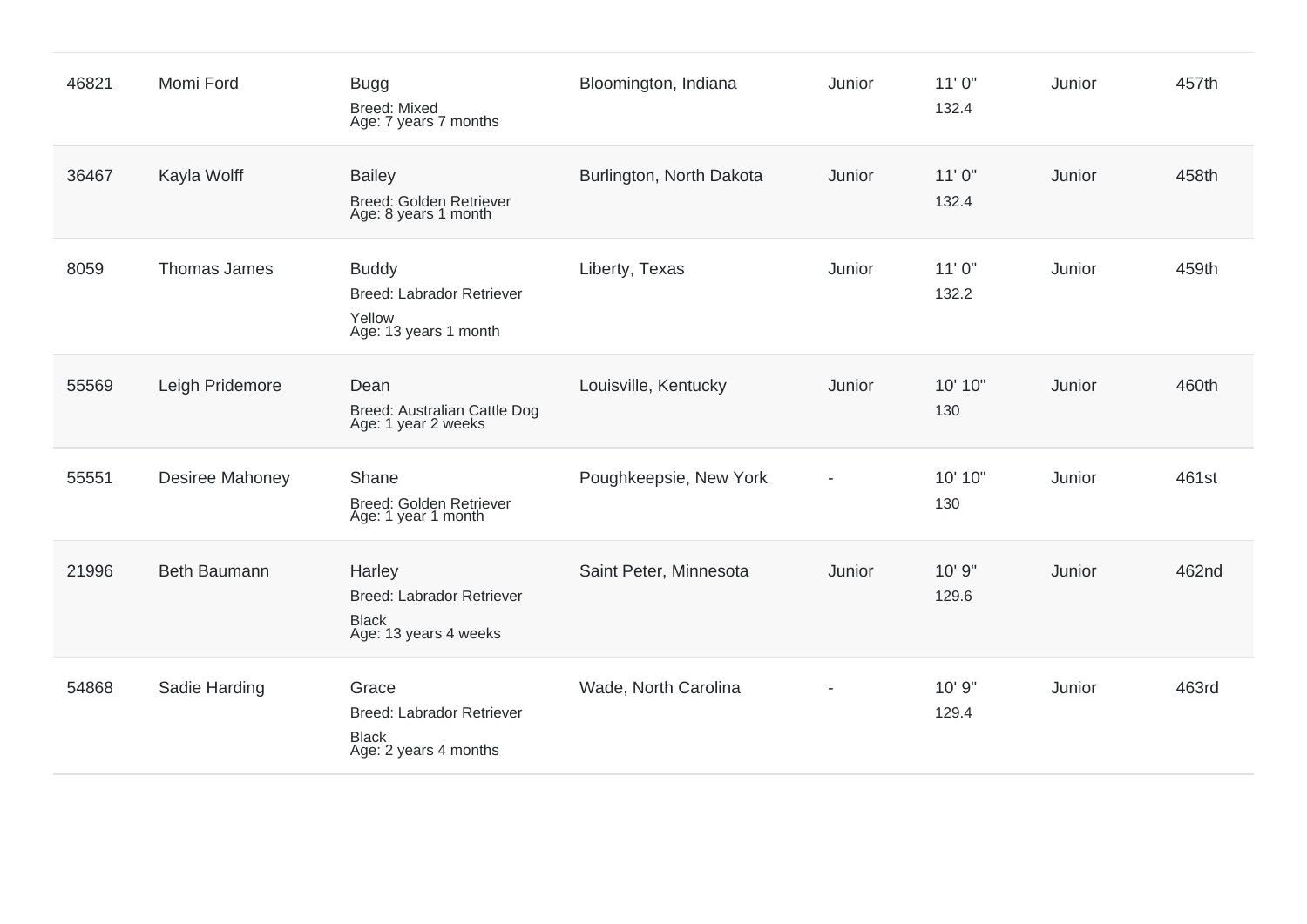| 52792 | <b>Bridget Ward</b> | Winifred<br>Breed: Labrador Retriever<br>Chocolate<br>Age: 2 years 6 months        | Schuylkill haven,<br>Pennsylvania | Junior | 10' 8''<br>128.8 | Junior | 464th |
|-------|---------------------|------------------------------------------------------------------------------------|-----------------------------------|--------|------------------|--------|-------|
| 33498 | Kim O'Connor        | Teagan<br>Breed: Labrador Retriever<br>Yellow<br>Age: 7 years 7 months             | Virginia beach, Virginia          | Junior | 10' 8''<br>128.6 | Junior | 465th |
| 45814 | Kayla Wolff         | <b>Boston</b><br>Breed: Golden Retriever<br>Age: 4 years 6 months                  | Burlington, North Dakota          | Junior | 10' 8''<br>128.4 | Junior | 466th |
| 54985 | Mary Crawford       | Ash<br>Breed: Labrador Retriever<br>Yellow<br>Age: 3 years 10 months               | Hampstead, Maryland               |        | 10'6"<br>126.4   | Junior | 467th |
| 32492 | Rhonda Taylor       | Tara<br><b>Breed: Labrador Retriever</b><br><b>Black</b><br>Age: 12 years 3 months | Conestoga, Pennsylvania           | Junior | 10'5''<br>125.4  | Junior | 468th |
| 51578 | <b>Alice Titova</b> | <b>Klaus</b><br>Breed: Belgian Sheepdog<br>Age: 3 years 6 months                   | Ballston Lake, New York           | Novice | 10' 4"<br>124.6  | Junior | 469th |
| 55045 | Chris King          | Pixie<br><b>Breed: Labrador Retriever</b><br>Yellow<br>Age: 1 year 2 weeks         | Fort Collins, Colorado            |        | 10'3''<br>123.4  | Junior | 470th |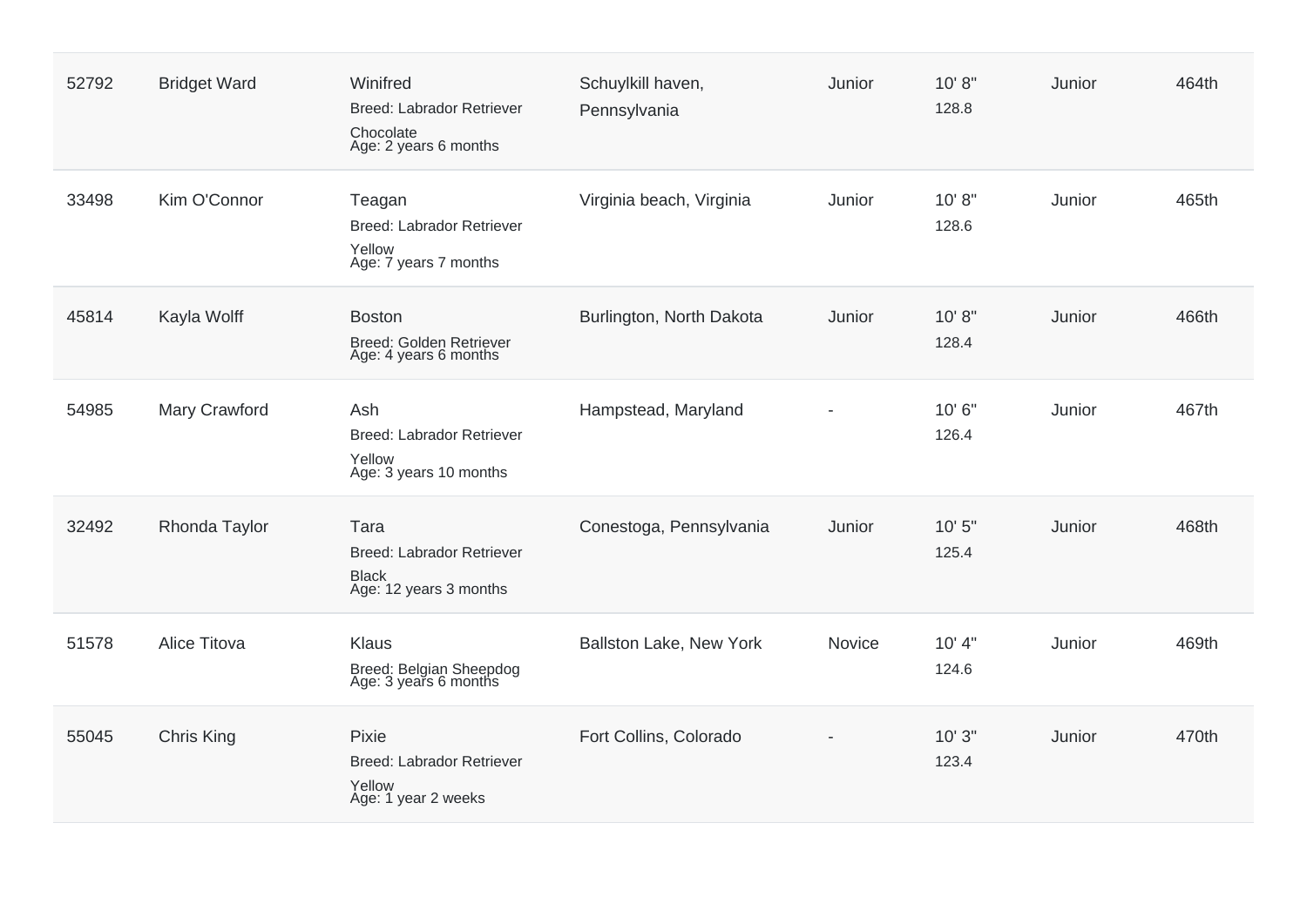| 51717 | Nancy Harrison          | <b>Tyree</b><br><b>Breed: Miniature American</b><br>Shepherd<br>Age: 4 years 2 months | Hillsborough, North Carolina | Junior        | 10'3''<br>123.2 | Junior        | 471st |
|-------|-------------------------|---------------------------------------------------------------------------------------|------------------------------|---------------|-----------------|---------------|-------|
| 53153 | <b>Trisha McGahhey</b>  | Dean Winchester<br>Breed: Labrador Retriever<br><b>Black</b><br>Age: 1 year 6 months  | Vineland, New Jersey         | Novice        | 10'1"<br>121.2  | Junior        | 472nd |
| 54226 | Jane Fox                | Doc<br><b>Breed: Labrador Retriever</b><br>Yellow<br>Age: 1 year 4 months             | Dublin, Ohio                 | Novice        | 9' 8''<br>116.8 | Novice        | 473rd |
| 46867 | <b>Courtney Markson</b> | George<br><b>Breed: Labrador Retriever</b><br><b>Black</b><br>Age: 4 years 4 months   | Westerlo, New York           | Junior        | 9' 8''<br>116   | <b>Novice</b> | 474th |
| 52969 | <b>Gabe Oberley</b>     | <b>Natsu</b><br><b>Breed: Border Collie</b><br>Age: 4 years 1 month                   | Pittsburgh, Pennsylvania     | Novice        | 9' 8''<br>116   | Novice        | 475th |
| 35312 | <b>Katrina Winsor</b>   | Peanut<br><b>Breed: Labrador Retriever</b><br><b>Black</b><br>Age: 11 years 8 months  | Flanders, New York           | Junior        | 9'7''<br>115.2  | Novice        | 476th |
| 55944 | Kaitie Uebelhoer        | <b>Maris</b><br><b>Breed: Cocker Spaniel</b><br>Age: 3 years 1 week                   | Charleston, South Carolina   | <b>Novice</b> | 9'3''<br>111.8  | Novice        | 477th |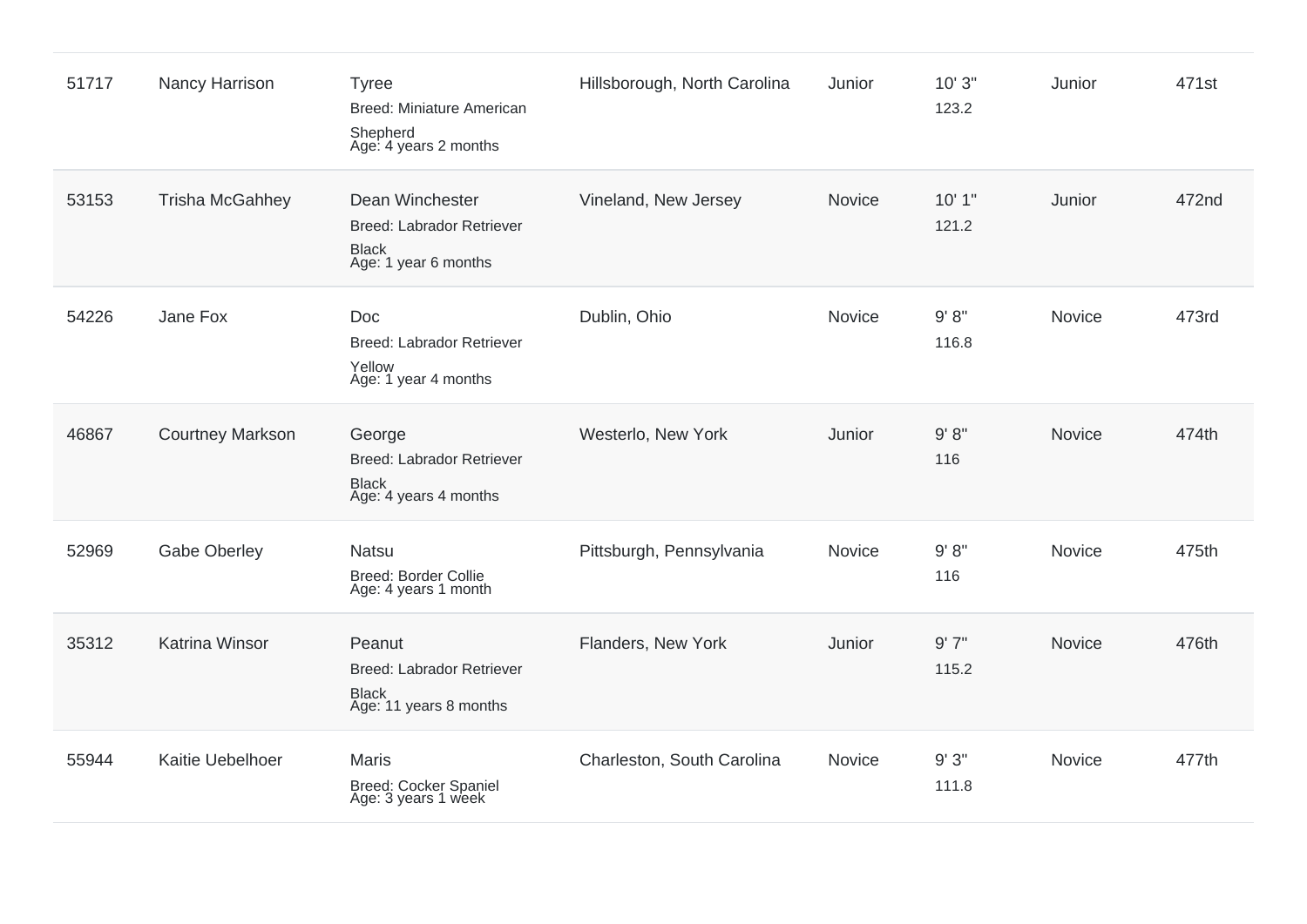| 49175 | <b>Jess Rush</b>         | Saige<br>Breed: German Shepherd<br>Dog<br>Age: 6 years 8 months                  | Grain Valley, Missouri | Junior        | 9'3''<br>111.4  | <b>Novice</b> | 478th |
|-------|--------------------------|----------------------------------------------------------------------------------|------------------------|---------------|-----------------|---------------|-------|
| 52146 | Nicole Sickler           | Justice<br><b>Breed: Mixed</b><br>Age: 7 years 11 months                         | Minot, North Dakota    | Novice        | 9'3''<br>111    | <b>Novice</b> | 479th |
| 52145 | Jonathan Stewart         | <b>Sheza Flirt</b><br>Breed: Australian Shepherd<br>Dog<br>Age: 2 years 7 months | Knoxville, Tennessee   | Novice        | 9'2"<br>110     | Novice        | 480th |
| 46651 | Teresa Hodges-<br>Reeves | Symba<br>Breed: Golden Retriever<br>Age: 5 years 5 months                        | Medina, Ohio           | Novice        | 9'1"<br>109.4   | <b>Novice</b> | 481st |
| 47302 | Sue Sunderland           | Abracadabra<br>Breed: Labrador Retriever<br>Yellow<br>Age: 5 years 10 months     | Hesperia, California   | Novice        | 9'0''<br>108.2  | Novice        | 482nd |
| 49648 | Jenna Hemphill           | Everett<br><b>Breed: Mixed</b><br>Age: 6 years 10 months                         | Shoreline, Washington  | Novice        | 8'11"<br>107    | Novice        | 483rd |
| 52284 | <b>Russell ZIEGLER</b>   | Luna<br>Breed: Mixed<br>Age: 2 years 7 months                                    | Mandan, North Dakota   | Novice        | 8' 10"<br>106.8 | Novice        | 484th |
| 56292 | Anastasia Mueller        | Harlow<br>Breed: Golden Retriever<br>Age: 4 years 10 months                      | Centertown, Missouri   | <b>Novice</b> | 8'9''<br>105.8  | <b>Novice</b> | 485th |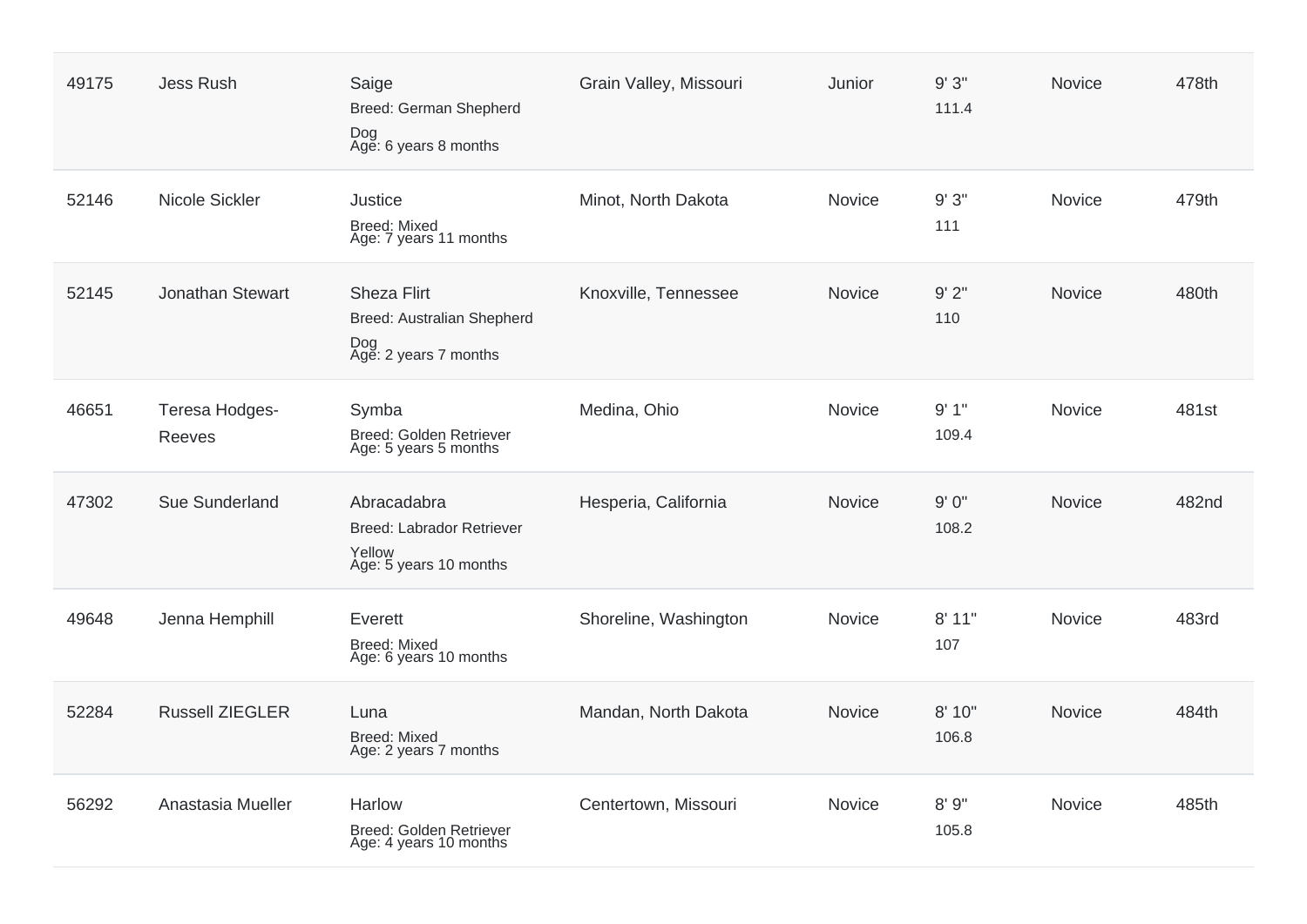| 52112 | <b>April Reish</b>    | <b>Morales</b><br>Breed: Labrador Retriever<br>Yellow<br>Age: 2 years 7 months | Etters, Pennsylvania         | <b>Novice</b> | 8'7''<br>103.8 | <b>Novice</b> | 486th |
|-------|-----------------------|--------------------------------------------------------------------------------|------------------------------|---------------|----------------|---------------|-------|
| 51938 | Kim O'Connor          | <b>Tiny Timber</b><br><b>Breed: Mixed</b><br>Age: 2 years 5 months             | Virginia beach, Virginia     | <b>Novice</b> | 8'7''<br>103.2 | <b>Novice</b> | 487th |
| 51608 | <b>Jillian Rogers</b> | Indigo<br><b>Breed: Mixed</b><br>Age: 3 years 7 months                         | Waterford, New York          | Novice        | 8'7''<br>103.2 | Novice        | 488th |
| 11441 | <b>Rita Story</b>     | <b>Clubber Lee</b><br><b>Breed: Mixed</b><br>Age: 13 years 10 months           | Athens, Georgia              | Master        | 8'6''<br>102.2 | Novice        | 489th |
| 4382  | Jim Zelasko           | Hallie<br>Breed: Labrador Retriever<br>Yellow<br>Age: 14 years 6 months        | North Royalton, Ohio         | Junior        | 8'5''<br>101   | Novice        | 490th |
| 49674 | Sarah Spinler         | Indigo<br>Breed: Spanish Water Dog<br>Age: 4 years 2 weeks                     | Downingtown, Pennsylvania    | Novice        | 8'5''<br>101   | Novice        | 491st |
| 46633 | <b>Cassie Hancock</b> | Currituck<br>Breed: German Shepherd<br>Dog<br>Age: 4 years 6 months            | Hillsborough, North Carolina | Novice        | 8' 4"<br>100.8 | Novice        | 492nd |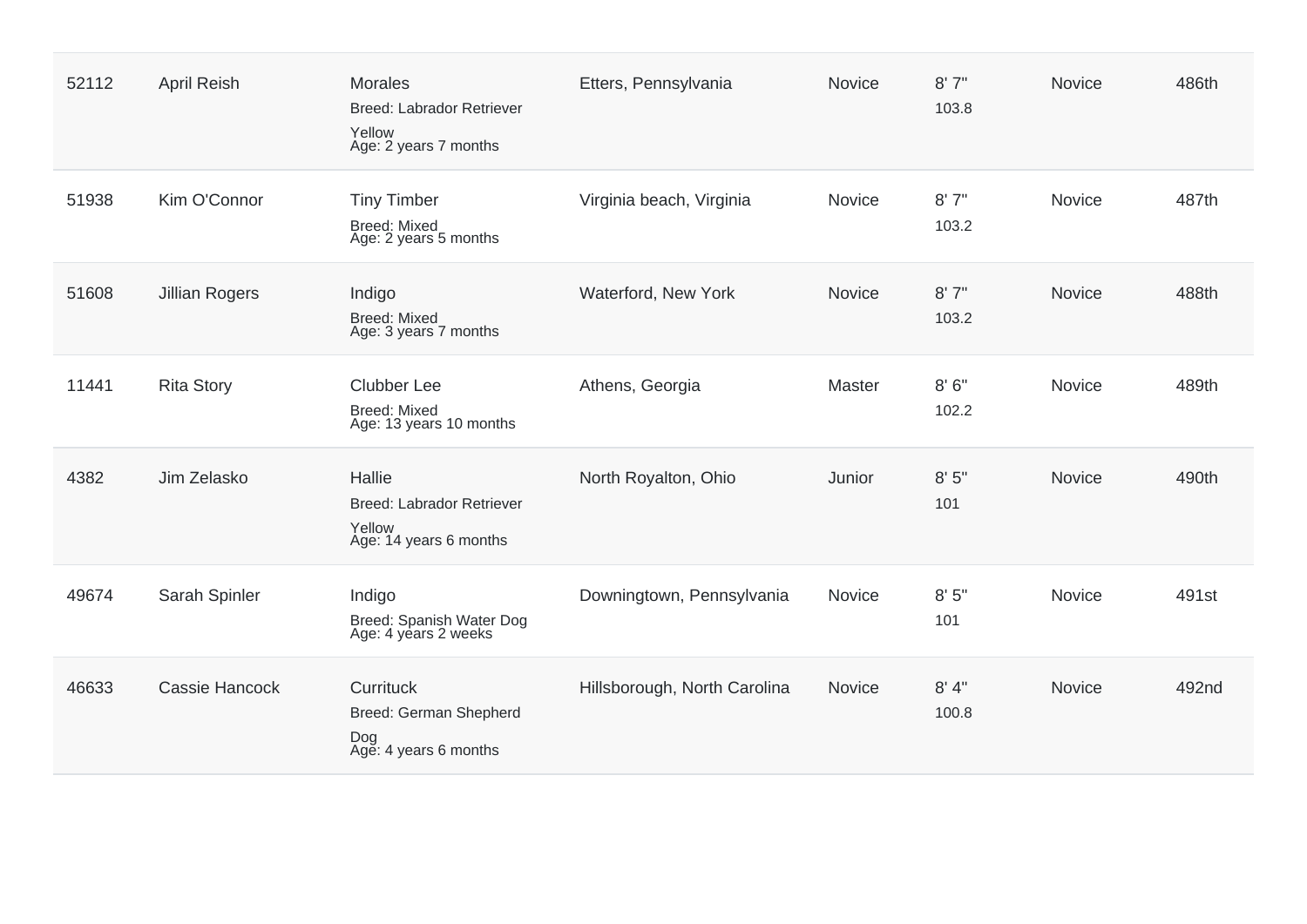| 55242 | <b>Trisha Biffert</b> | <b>Riley</b><br><b>Breed: Labrador Retriever</b><br><b>Black</b><br>Age: 1 year 7 months | Mandan, North Dakota    | Novice | 8'0"<br>96.6   | Novice        | 493rd |
|-------|-----------------------|------------------------------------------------------------------------------------------|-------------------------|--------|----------------|---------------|-------|
| 49661 | <b>Beth Lowenthal</b> | Nuri<br><b>Breed: Mixed</b><br>Age: 4 years 7 months                                     | Laurel, Maryland        | Novice | 7' 10"<br>94   | Novice        | 494th |
| 27838 | Jennifer Alcozer      | Snap<br>Breed: Chesapeake Bay<br>Retriever<br>Age: 10 years 5 months                     | monroe, North Carolina  | Junior | 7' 10"<br>94   | Novice        | 495th |
| 56211 | Marissa Abram         | Chukker<br>Breed: German Shepherd<br>Dog<br>Age: 4 years 1 month                         | New Albany, Ohio        | Novice | 7'9''<br>93.2  | Novice        | 496th |
| 34286 | Jen Bertolina         | <b>Bailey</b><br>Breed: Golden Retriever<br>Age: 6 years 10 months                       | Taylorsville, Utah      | Junior | 7' 8''<br>92.8 | Novice        | 497th |
| 54483 | <b>Mandy Harris</b>   | Allie<br>Breed: Belgian Malinois<br>Age: 1 year 9 months                                 | Houston, Texas          | Novice | 7' 8''<br>92.6 | Novice        | 498th |
| 52408 | <b>Paralee Smith</b>  | Artie<br>Breed: Whippet<br>Age: 1 year 9 months                                          | Raleigh, North Carolina | Novice | 7' 8''<br>92.4 | Novice        | 499th |
| 51826 | <b>Heather Coulis</b> | Mesa<br>Breed: Flat Coated Retriever<br>Age: 4 years 11 months                           | Brunswick, Ohio         | Novice | 7' 4''<br>88   | <b>Novice</b> | 500th |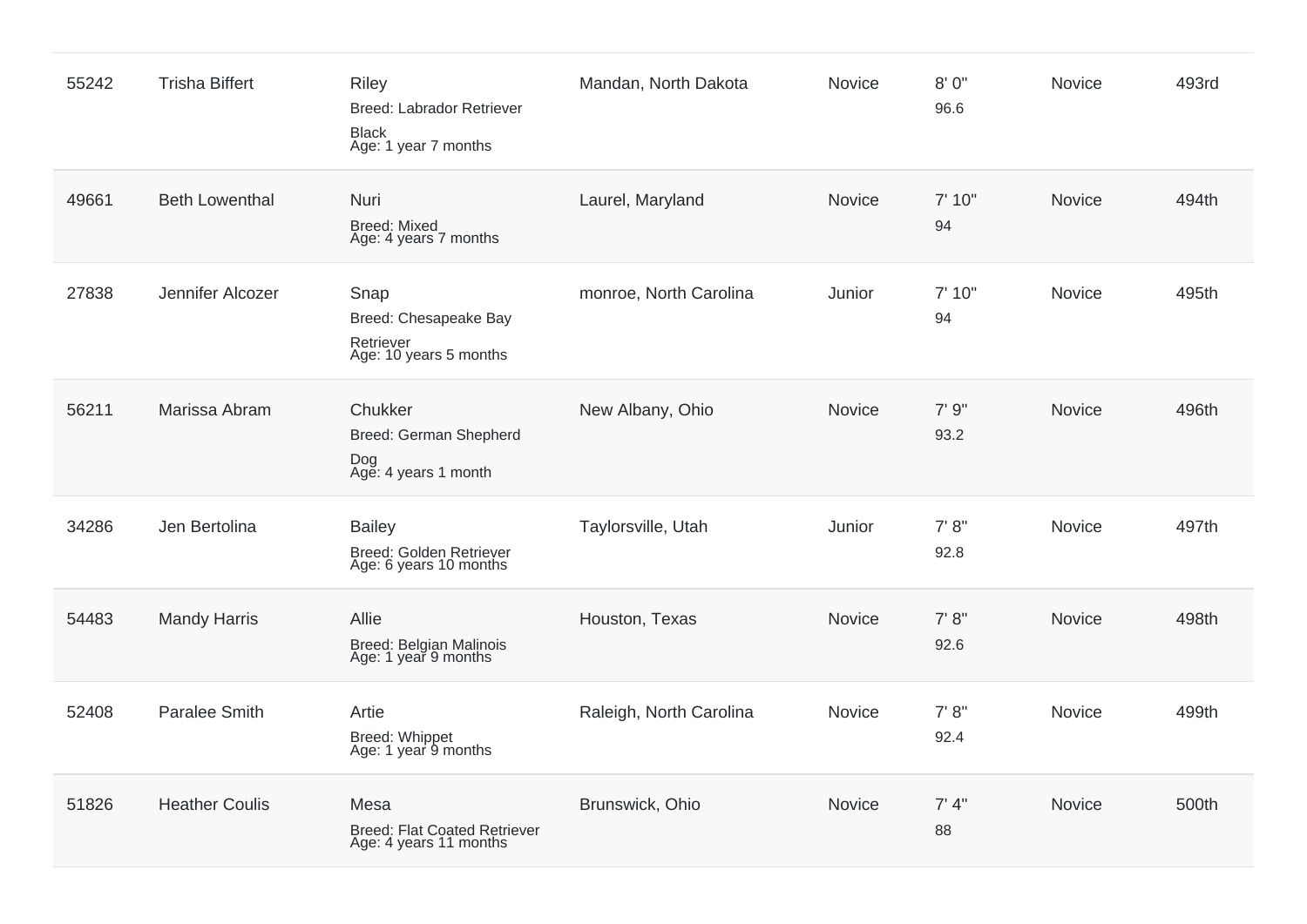| 38280 | Jen Bertolina       | <b>Brooklyn</b><br>Breed: Golden Retriever<br>Age: 5 years 10 months               | Taylorsville, Utah         | Novice | 7'3''<br>87.4  | Novice        | 501st |
|-------|---------------------|------------------------------------------------------------------------------------|----------------------------|--------|----------------|---------------|-------|
| 55305 | Mariah Andersen     | Rooster<br><b>Breed: Labrador Retriever</b><br>Chocolate<br>Age: 11 months 3 weeks | Wisner, Nebraska           | Novice | 7'2''<br>86.8  | Novice        | 502nd |
| 51462 | <b>Kerri Flores</b> | <b>Badoo</b><br><b>Breed: Mixed</b><br>Age: 7 years 1 week                         | Needville, Texas           | Novice | 7'2''<br>86.6  | Novice        | 503rd |
| 53595 | <b>Cindy Kos</b>    | Ella<br><b>Breed: German Shrthaired</b><br>Pointer<br>Age: 3 years 6 months        | Medford Lakes, New Jersey  | Novice | 7'1''<br>85.8  | Novice        | 504th |
| 55814 | Erika Bottom        | <b>Rip</b><br><b>Breed: Mixed</b><br>Age: 11 months 4 weeks                        | Danville, Kentucky         | Novice | 6' 10"<br>82.2 | <b>Novice</b> | 505th |
| 55959 | John Vaillancourt   | Leo<br><b>Breed: Labrador Retriever</b><br>Yellow<br>Age: 1 year 11 months         | Elkton, Maryland           | Novice | 6'7''<br>79.2  | Novice        | 506th |
| 54611 | <b>Rachel Gokel</b> | Panda<br><b>Breed: Mixed</b><br>Age: 9 years 6 months                              | Vanceboro, North Carolina  | Novice | 6'5''<br>77.6  | Novice        | 507th |
| 52850 | Kathy McGowan       | Milly<br><b>Breed: Mixed</b><br>Age: 2 years 2 months                              | Snowmass village, Colorado | Novice | 5'7''<br>67.4  | Novice        | 508th |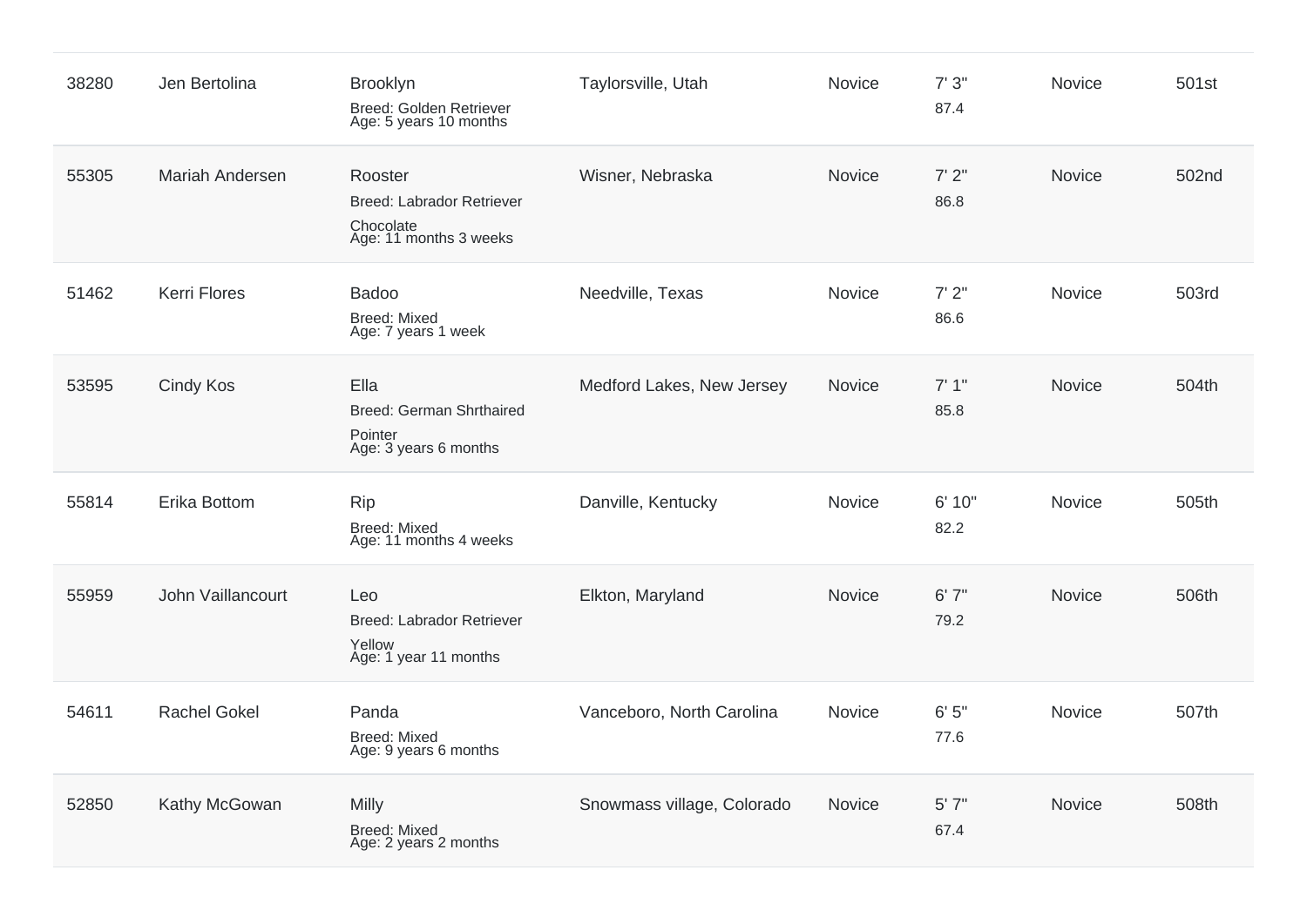| 55908 | <b>Sydney Reeves</b>    | Neo<br><b>Breed: Boston Terrier</b><br>Age: 2 years 4 months           | Medina, Ohio         | Novice | 5'3''<br>63.2  | Novice        | 509th |
|-------|-------------------------|------------------------------------------------------------------------|----------------------|--------|----------------|---------------|-------|
| 53178 | Lisa Williams           | Cinder<br>Breed: German Shepherd<br>Dog<br>Age: 9 years 10 months      | Gainesville, Georgia | Novice | 4' 10"<br>58.6 | Novice        | 510th |
| 55518 | <b>Trinity Baughman</b> | Indiana<br>Breed: German Shrthaired<br>Pointer<br>Age: 1 year 5 months | Norman, Oklahoma     | Novice | 3'9''<br>45.8  | <b>Novice</b> | 511th |
| 41502 | Jacob McKee-<br>Gratton | Kayak<br>Breed: Golden Retriever<br>Age: 9 years 1 week                | Arlington, Vermont   | Novice | 2'1''<br>25.4  | Novice        | 512th |
| 46831 | <b>Ginger McBride</b>   | <b>Drift</b><br>Breed: German Shepherd<br>Dog<br>Age: 4 years 6 months | Louisville, Kentucky | Novice | 1'7''<br>19    | Novice        | 513th |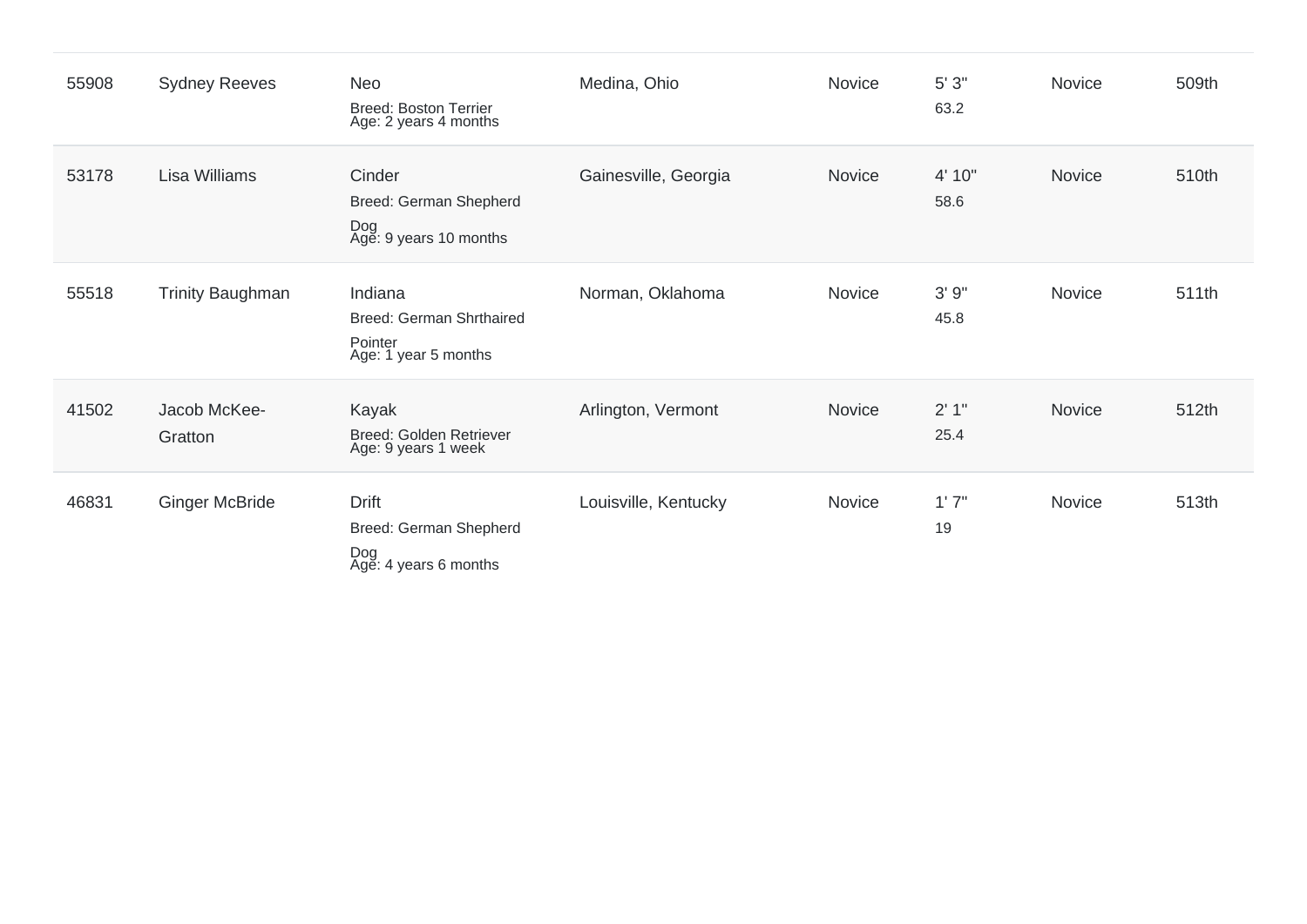## **2022 DockDogs Worldwide (SR)**

| ID    | <b>Handler</b>       | <b>Dog</b>                                                            | <b>Location</b>       | <b>Title</b> | Average            | Average<br><b>Title</b> | <b>Rank</b>     |
|-------|----------------------|-----------------------------------------------------------------------|-----------------------|--------------|--------------------|-------------------------|-----------------|
| 40304 | Laurel Behnke        | Sounders<br>Breed: Whippet<br>Age: 7 years 2 months                   | Rochester, Washington | Sonic        | 3.954sec<br>3.9537 | Sonic                   | 1st             |
| 35740 | <b>Sydney Mackey</b> | Spitfire<br>Breed: Whippet<br>Age: 9 years 7 months                   | Olympia, Washington   | Sonic        | 4.060sec<br>4.0597 | Sonic                   | 2 <sub>nd</sub> |
| 51667 | Crystal McClaran     | <b>MC's RoseZilla</b><br><b>Breed: Mixed</b><br>Age: 2 years 5 months | Cape Coral, Florida   | Sonic        | 4.221sec<br>4.221  | Sonic                   | 3rd             |
| 52289 | Crystal McClaran     | <b>GRONK</b><br>Breed: Belgian Malinois<br>Age: 2 years 1 month       | Cape Coral, Florida   | Sonic        | 4.337sec<br>4.3367 | Sonic                   | 4th             |
| 51664 | Crystal McClaran     | MC's Pancho<br><b>Breed: Mixed</b><br>Age: 2 years 5 months           | Cape Coral, Florida   | Sonic        | 4.391sec<br>4.3913 | Sonic                   | 5th             |
| 38445 | Becky Johnson        | Heathen<br><b>Breed: Mixed</b><br>Age: 5 years 10 months              | Arlington, Washington | Sonic        | 4.559sec<br>4.559  | Sonic                   | 6th             |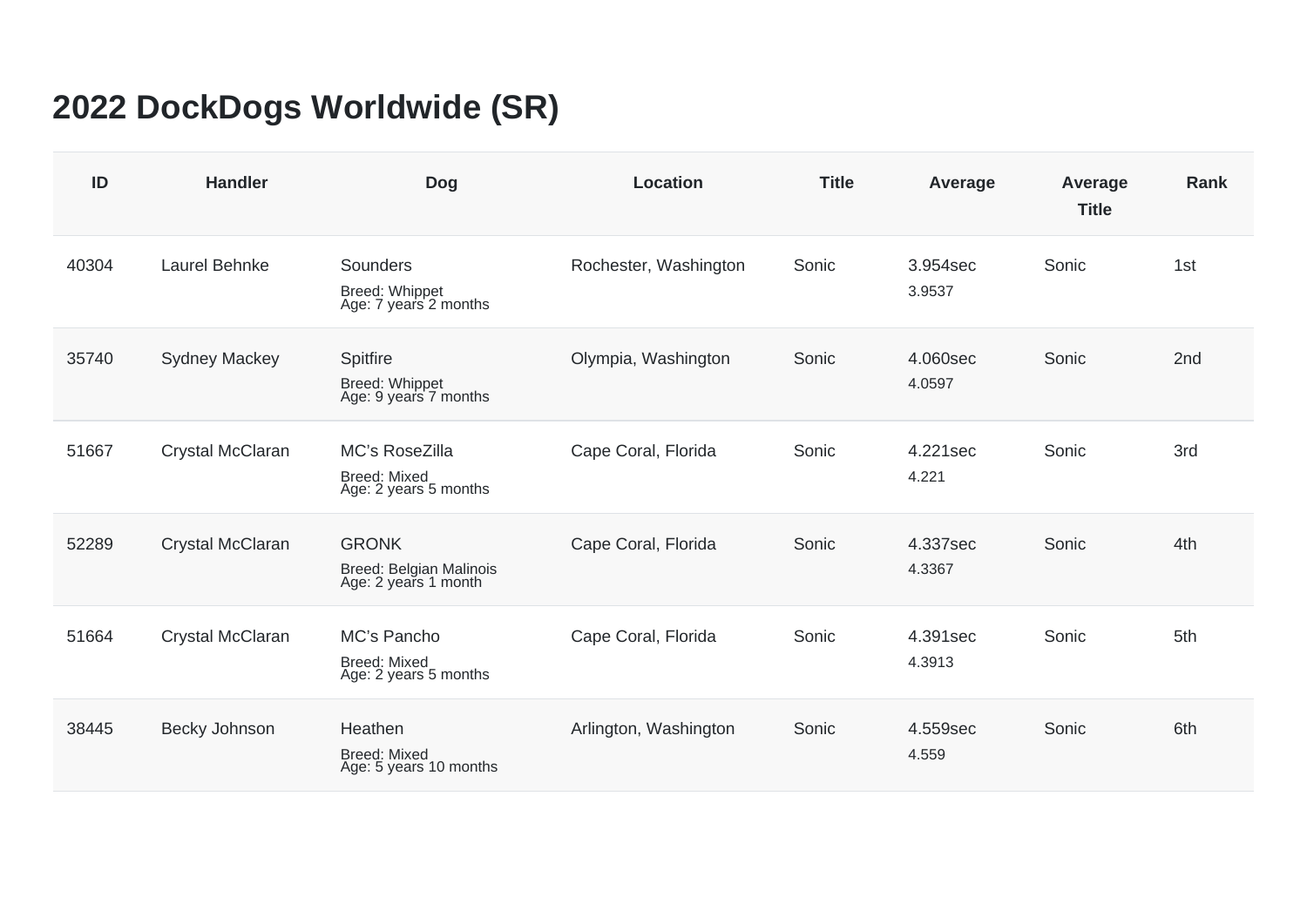| 43593 | <b>Sydney Mackey</b> | Microburst<br><b>Breed: Mixed</b><br>Age: 4 years 8 months       | Olympia, Washington   | Sonic | 4.722sec<br>4.7217 | Sonic | 7th  |
|-------|----------------------|------------------------------------------------------------------|-----------------------|-------|--------------------|-------|------|
| 52128 | <b>Bret Geller</b>   | Kegger<br>Breed: Whippet<br>Age: 7 years 2 months                | Fallbrook, California | Sonic | 4.854sec<br>4.854  | Sonic | 8th  |
| 36647 | Rachael Brinkman     | Slingshot<br>Breed: Whippet<br>Age: 7 years 5 months             | Gaines, Michigan      | Sonic | 4.961sec<br>4.961  | Sonic | 9th  |
| 51635 | Rachael Brinkman     | vortex<br>Breed: Whippet<br>Age: 4 years 1 month                 | Gaines, Michigan      | Sonic | 5.069sec<br>5.0693 | Sonic | 10th |
| 51457 | Amanda Morrissey     | Vamp<br>Breed: Belgian Malinois<br>Age: 6 years 6 months         | Kansas City, Missouri | Sonic | 5.271sec<br>5.2713 | Sonic | 11th |
| 51665 | Crystal McClaran     | MC's Super Sally<br><b>Breed: Mixed</b><br>Age: 2 years 5 months | Cape Coral, Florida   | Sonic | 5.302sec<br>5.3023 | Sonic | 12th |
| 50152 | Gale Templeton       | <b>Sting</b><br>Breed: Border Collie<br>Age: 3 years 3 months    | Clearfield, Kentucky  | Sonic | 5.326sec<br>5.3257 | Sonic | 13th |
| 51434 | Olivia Jutte         | Sonic<br>Breed: Whippet<br>Age: 3 years 2 weeks                  | Celina, Ohio          | Sonic | 5.340sec<br>5.3397 | Sonic | 14th |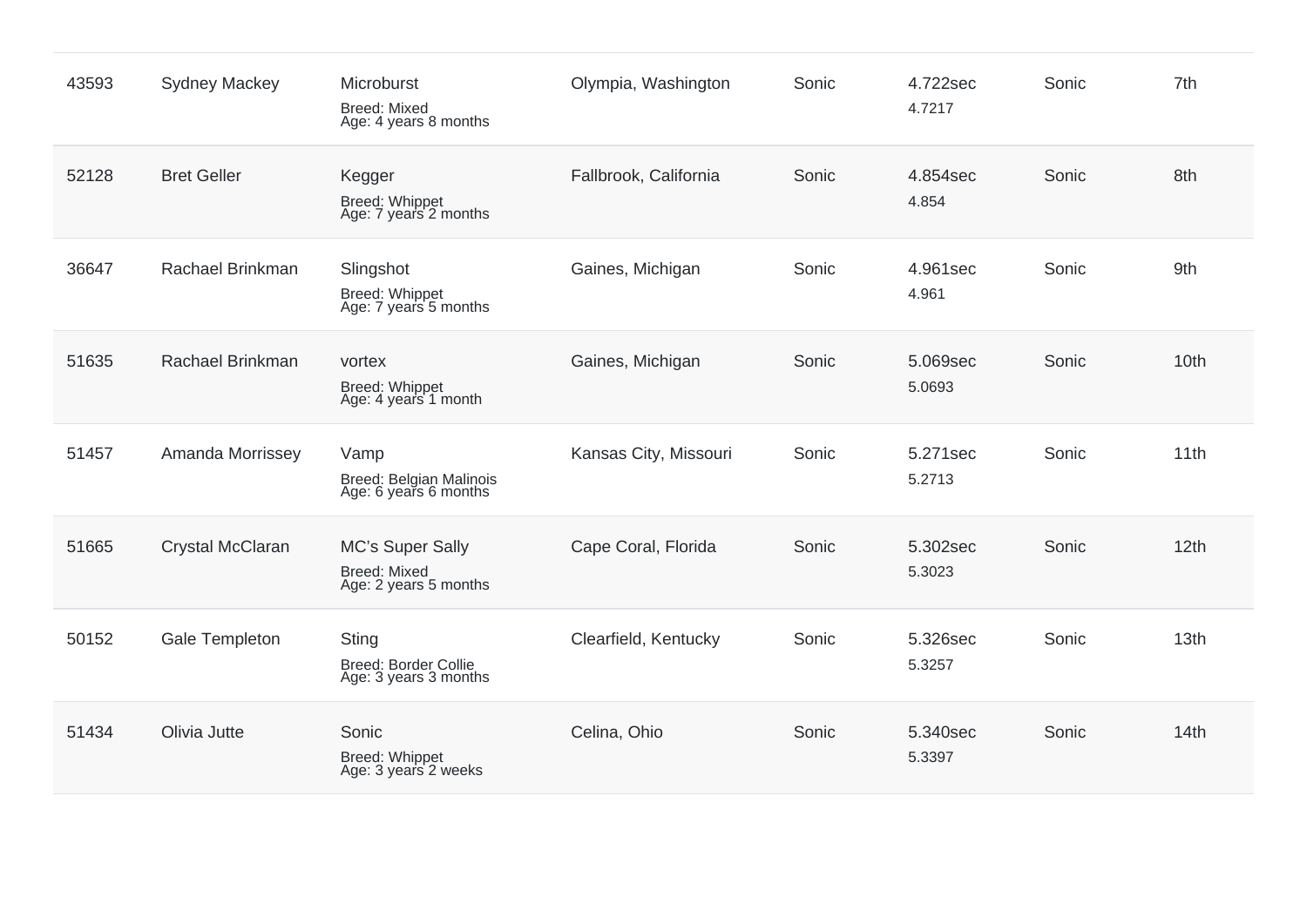| 50352 | <b>Tom Dropik</b>      | Rambo<br><b>Breed: Mixed</b><br>Age: 3 years 3 months                            | New Prague, Minnesota | Sonic | 5.369sec<br>5.3693 | Sonic | 15th             |
|-------|------------------------|----------------------------------------------------------------------------------|-----------------------|-------|--------------------|-------|------------------|
| 37919 | <b>Tom Dropik</b>      | <b>Little Rascal</b><br><b>Breed: Mixed</b><br>Age: 6 years 7 months             | New Prague, Minnesota | Sonic | 5.391sec<br>5.3907 | Sonic | 16th             |
| 48614 | <b>Kimberly Nygard</b> | Jango<br><b>Breed: Border Collie</b><br>Age: 4 years 1 month                     | Rockton, Illinois     | Sonic | 5.397sec<br>5.3967 | Sonic | 17th             |
| 32753 | <b>Matthew Bohn</b>    | <b>Kratos</b><br>Breed: Belgian Malinois<br>Age: 7 years 4 months                | Beavercreek, Ohio     | Sonic | 5.464sec<br>5.4637 | Sonic | 18th             |
| 35622 | <b>Katie Priebe</b>    | Tucker<br><b>Breed: Labrador Retriever</b><br>Yellow<br>Age: 6 years 10 months   | Oakdale, Minnesota    | Sonic | 5.506sec<br>5.506  | Sonic | 19th             |
| 43934 | <b>Charlotte Blake</b> | Wicked<br><b>Breed: Mixed</b><br>Age: 5 years 8 months                           | Franklin, Tennessee   | Sonic | 5.534sec<br>5.5337 | Sonic | 20th             |
| 44534 | <b>Eric Williams</b>   | Calypso<br><b>Breed: American Pit Bull</b><br>Terrier<br>Age: 4 years 7 months   | Indianapolis, Indiana | Sonic | 5.547sec<br>5.5467 | Sonic | 21st             |
| 47922 | Brianna Baughman       | Ace<br><b>Breed: Labrador Retriever</b><br><b>Black</b><br>Age: 5 years 6 months | Norman, Oklahoma      | Sonic | 5.557sec<br>5.557  | Sonic | 22 <sub>nd</sub> |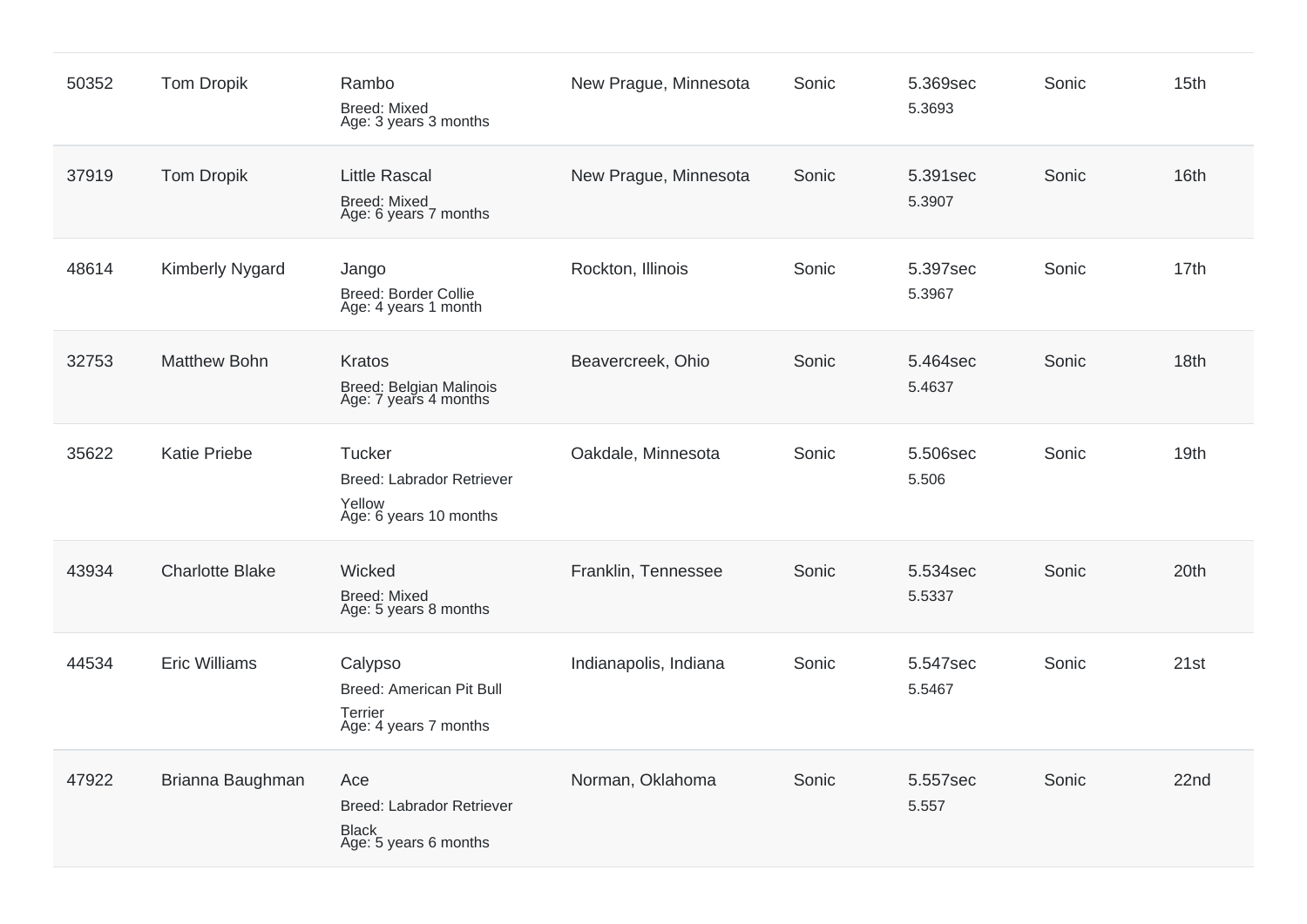| 46672 | <b>Melissa Ness</b>  | Katniss<br><b>Breed: Mixed</b><br>Age: 5 years 6 months                         | Ramona, California           | Sonic | 5.647sec<br>5.6473 | Sonic | 23rd |
|-------|----------------------|---------------------------------------------------------------------------------|------------------------------|-------|--------------------|-------|------|
| 35153 | <b>Bret Geller</b>   | Flirt<br><b>Breed: Belgian Malinois</b><br>Age: 6 years 6 months                | Fallbrook, California        | Sonic | 5.661sec<br>5.661  | Sonic | 24th |
| 49505 | <b>Justin Daniel</b> | <b>Duke</b><br>Breed: Belgian Malinois<br>Age: 5 years 1 month                  | Severn, Maryland             | Sonic | 5.661sec<br>5.6613 | Sonic | 25th |
| 52026 | <b>Arika Nester</b>  | Cinder<br>Breed: Whippet<br>Age: 2 years 10 months                              | Overland Park, Kansas        | Sonic | 5.692sec<br>5.6917 | Sonic | 26th |
| 45897 | Cindy Morgan         | Roux<br><b>Breed: Labrador Retriever</b><br>Chocolate<br>Age: 5 years 1 month   | Walker, Louisiana            | Sonic | 5.712sec<br>5.7123 | Sonic | 27th |
| 38573 | Gale Templeton       | <b>Clint Sheepwood</b><br><b>Breed: Border Collie</b><br>Age: 5 years 10 months | Clearfield, Kentucky         | Sonic | 5.729sec<br>5.7293 | Sonic | 28th |
| 52347 | Jennifer Belle       | Rogue<br><b>Breed: Labrador Retriever</b><br>Yellow<br>Age: 1 year 9 months     | Knoxville, Tennessee         | Sonic | 5.813sec<br>5.8127 | Sonic | 29th |
| 44974 | <b>Tessa Guttman</b> | Milo<br><b>Breed: Labrador Retriever</b><br>Chocolate<br>Age: 4 years 7 months  | Coatesville,<br>Pennsylvania | Sonic | 5.816sec<br>5.816  | Sonic | 30th |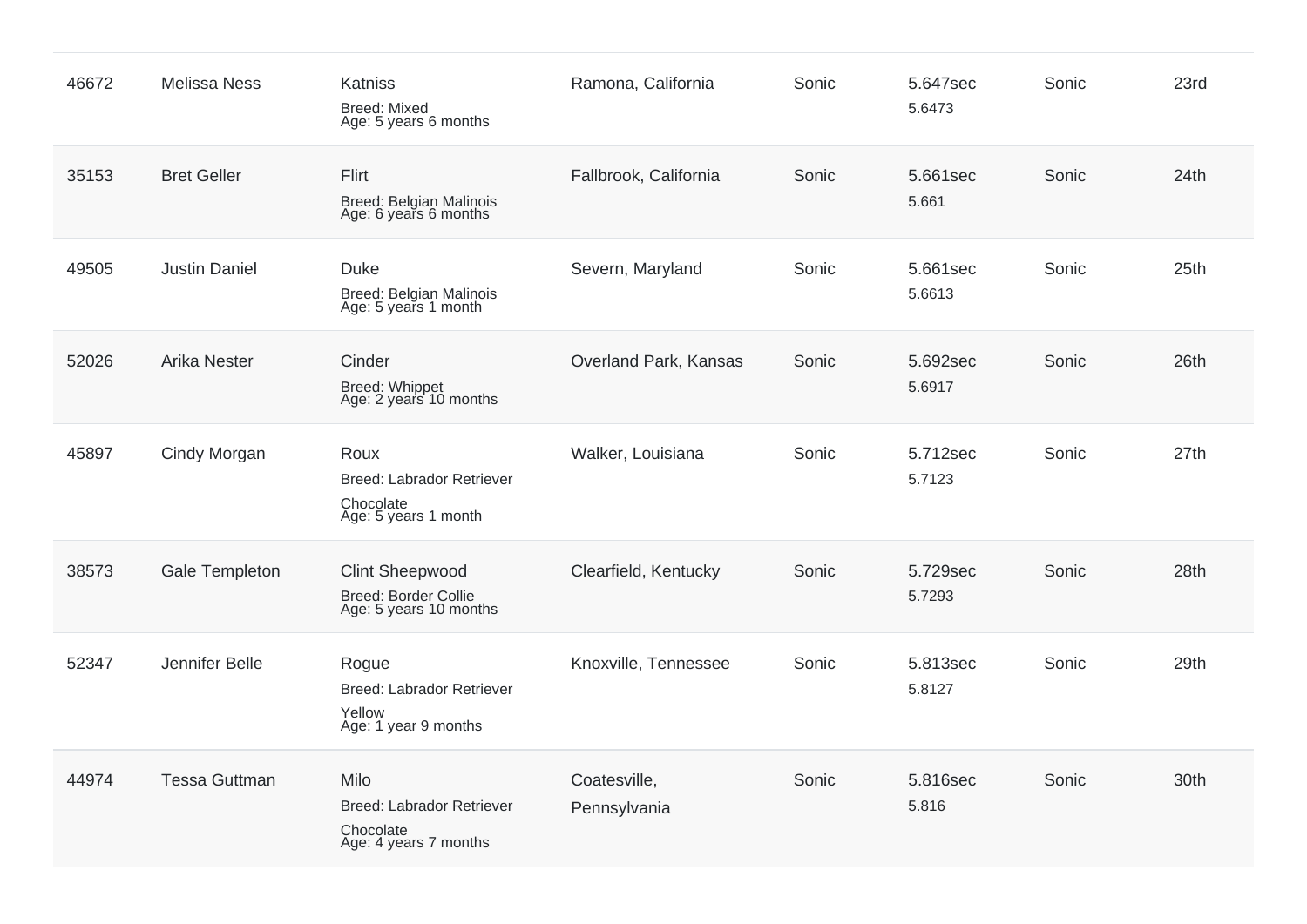| 51406 | Kristin Kay             | Nola<br><b>Breed: Mixed</b><br>Age: 4 years 3 months                                 | Gardner, Kansas              | Nitro        | 5.827sec<br>5.8273 | Sonic | 31st |
|-------|-------------------------|--------------------------------------------------------------------------------------|------------------------------|--------------|--------------------|-------|------|
| 51725 | Jamie Dukovac           | Zoltar<br><b>Breed: Belgian Malinois</b><br>Age: 3 years 5 months                    | Maryville, Tennessee         | Sonic        | 5.837sec<br>5.837  | Sonic | 32nd |
| 44516 | <b>Lisa Williams</b>    | Qasim Köneg von<br>Cedkaley<br>Breed: German Shepherd Dog<br>Age: 4 years 11 months  | Gainesville, Georgia         | <b>Nitro</b> | 5.847sec<br>5.8473 | Sonic | 33rd |
| 51593 | Wendi Chapman           | <b>Dublin</b><br>Breed: Labrador Retriever<br><b>Black</b><br>Age: 2 years 5 months  | Honey Brook,<br>Pennsylvania | Sonic        | 5.854sec<br>5.8537 | Sonic | 34th |
| 52209 | Nicole Besterman        | Katsuki<br>Breed: Border Collie<br>Age: 1 year 11 months                             | Verona, Pennsylvania         | Sonic        | 5.883sec<br>5.8833 | Sonic | 35th |
| 45612 | Nina Helfer             | Charger<br><b>Breed: Labrador Retriever</b><br><b>Black</b><br>Age: 4 years 4 months | Kalispell, Montana           | Sonic        | 5.884sec<br>5.884  | Sonic | 36th |
| 40208 | <b>Broderick Dicken</b> | Aria<br><b>Breed: Mixed</b><br>Age: 6 years 8 months                                 | Hiawatha, Iowa               | Sonic        | 5.973sec<br>5.9733 | Sonic | 37th |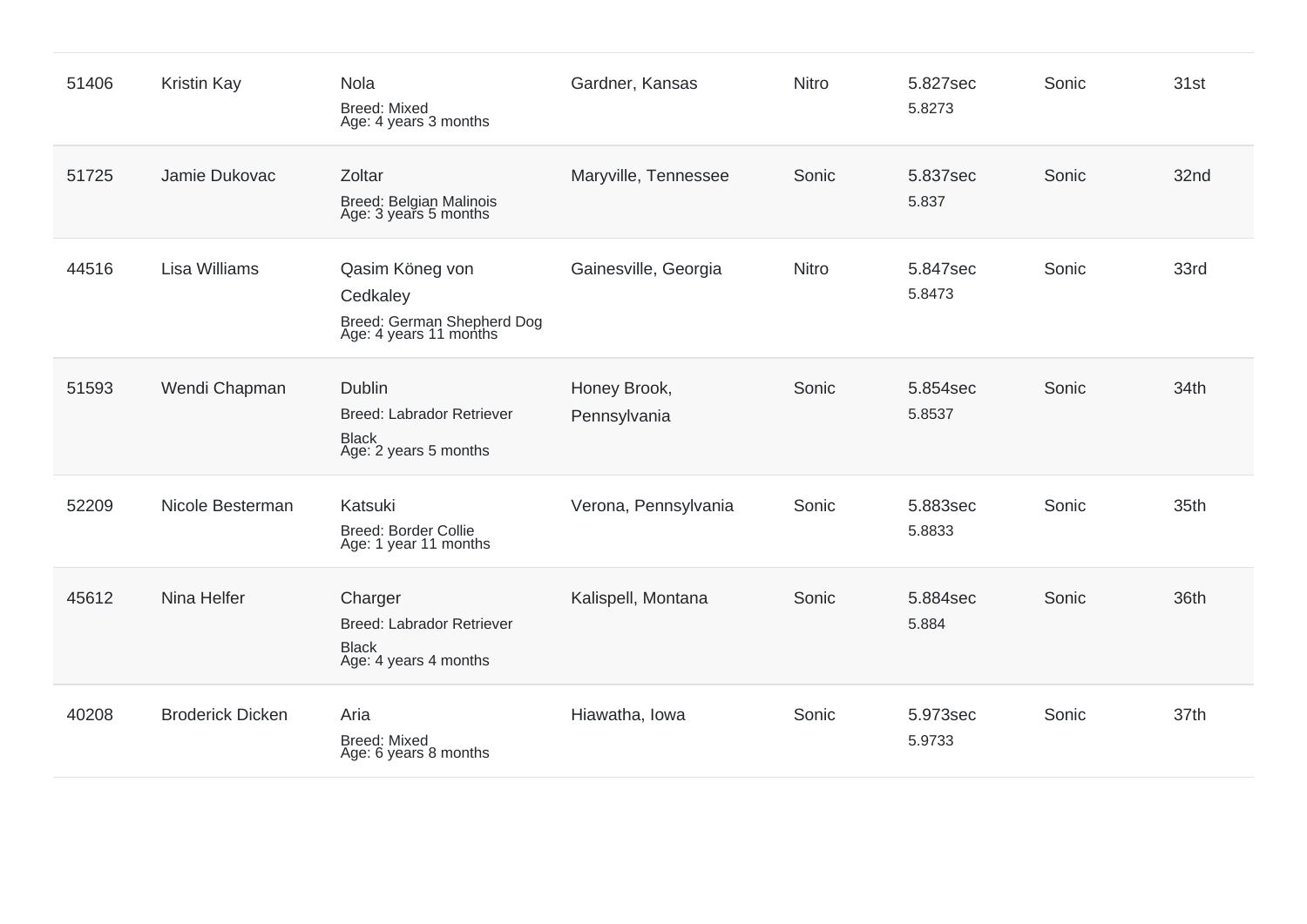| 46550 | Debra Feller             | Raylan<br><b>Breed: Border Collie</b><br>Age: 4 years 2 months                        | ridgeland, South Carolina     | Sonic        | 5.982sec<br>5.9823 | Sonic        | 38th             |
|-------|--------------------------|---------------------------------------------------------------------------------------|-------------------------------|--------------|--------------------|--------------|------------------|
| 49725 | Michelle Dudley          | Zara<br>Breed: Belgian Malinois<br>Age: 4 years 4 months                              | Ellicott City, Maryland       | Sonic        | 6.103sec<br>6.1027 | Nitro        | 39th             |
| 55063 | <b>Wayne Snoderly</b>    | Dooley<br><b>Breed: Labrador Retriever</b><br><b>Black</b><br>Age: 1 year 6 months    | Milwaukie, Oregon             |              | 6.119sec<br>6.1193 | Nitro        | 40th             |
| 33624 | <b>Brianna Samuelson</b> | Mocha<br><b>Breed: Labrador Retriever</b><br>Chocolate<br>Age: 6 years 11 months      | Saint Peter, Minnesota        | Sonic        | 6.125sec<br>6.1247 | Nitro        | 41 <sub>st</sub> |
| 51472 | <b>Barbara Smitz</b>     | Trapper<br><b>Breed: Labrador Retriever</b><br>Yellow<br>Age: 2 years 10 months       | Berlin, Maryland              | <b>Nitro</b> | 6.137sec<br>6.1367 | <b>Nitro</b> | 42nd             |
| 34129 | <b>Wayne Snoderly</b>    | Jake<br><b>Breed: Labrador Retriever</b><br><b>Black</b><br>Age: 7 years 1 month      | Milwaukie, Oregon             | Sonic        | 6.140sec<br>6.1403 | Nitro        | 43rd             |
| 42411 | Kaitie Uebelhoer         | Jon Snow<br><b>Breed: Labrador Retriever</b><br><b>Black</b><br>Age: 5 years 2 months | Charleston, South<br>Carolina | <b>Nitro</b> | 6.149sec<br>6.149  | <b>Nitro</b> | 44th             |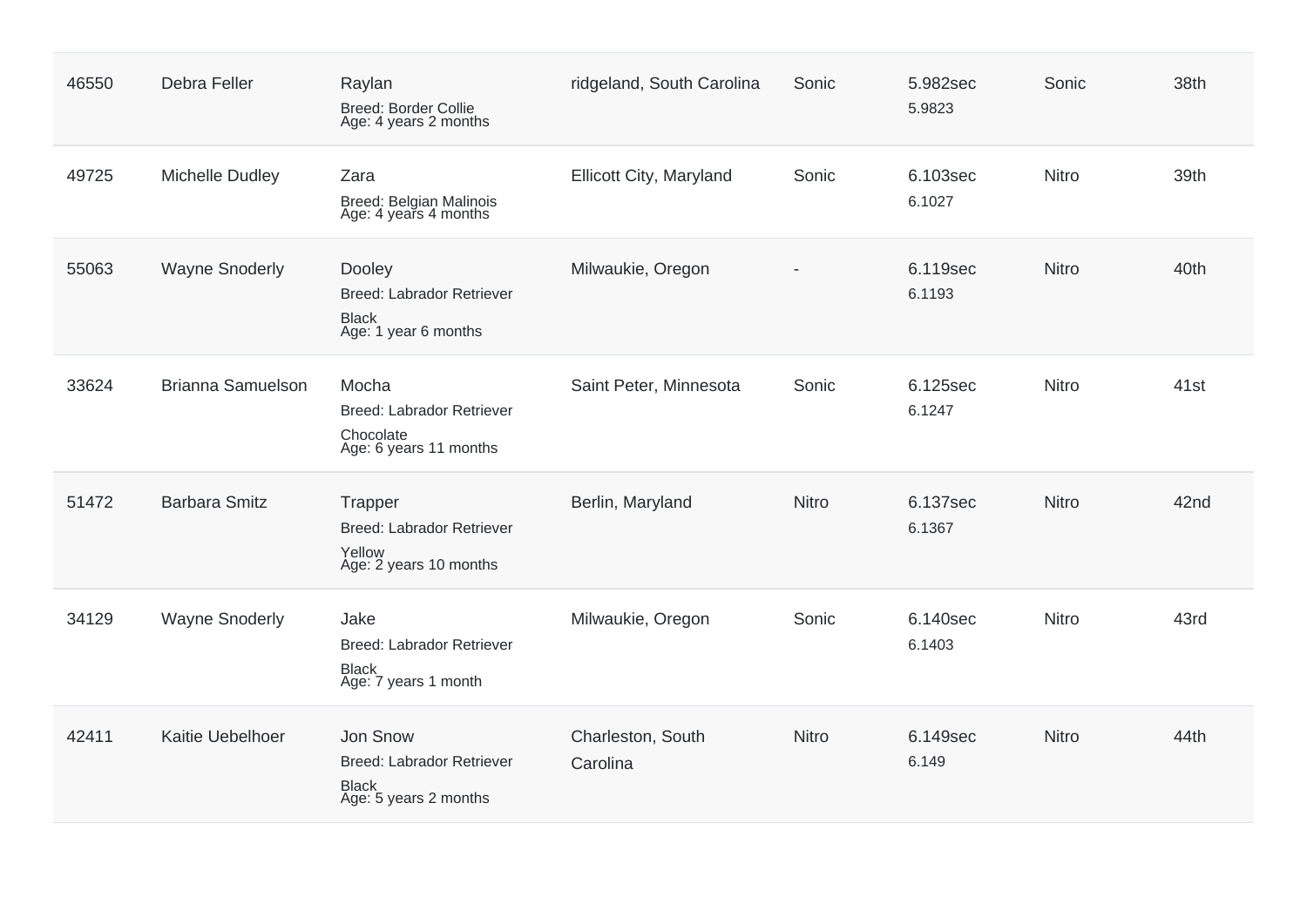| 42632 | <b>Katie Priebe</b>     | <b>Dually</b><br><b>Breed: Labrador Retriever</b><br>Yellow<br>Age: 5 years 2 months       | Oakdale, Minnesota           | Sonic        | 6.163sec<br>6.1633 | Nitro        | 45th |
|-------|-------------------------|--------------------------------------------------------------------------------------------|------------------------------|--------------|--------------------|--------------|------|
| 46759 | <b>Gary Duke</b>        | Spicoli<br><b>Breed: Mixed</b><br>Age: 4 years 5 months                                    | Brooksville, Florida         | Nitro        | 6.170sec<br>6.1697 | Nitro        | 46th |
| 39006 | <b>Tamra Spink</b>      | <b>Gold Bullion</b><br><b>Breed: Labrador Retriever</b><br>Yellow<br>Age: 6 years 7 months | Hamilton, Virginia           | <b>Nitro</b> | 6.182sec<br>6.1823 | Nitro        | 47th |
| 48001 | Lennie Williams         | <b>Trixie</b><br><b>Breed: Labrador Retriever</b><br>Chocolate<br>Age: 5 years 1 week      | Anacortes, Washington        | <b>Nitro</b> | 6.200sec<br>6.2003 | Nitro        | 48th |
| 52355 | <b>Tracy Burlingame</b> | <b>DRIFT</b><br><b>Breed: Labrador Retriever</b><br>Yellow<br>Age: 1 year 11 months        | Parker, Colorado             | Nitro        | 6.211sec<br>6.2107 | Nitro        | 49th |
| 51816 | Jeff Lundeby            | Indy<br><b>Breed: Labrador Retriever</b><br>Yellow<br>Age: 2 years 8 months                | Grand Forks, North<br>Dakota | Nitro        | 6.211sec<br>6.2113 | <b>Nitro</b> | 50th |
| 49504 | Jimmy Colvin            | Ryder<br><b>Breed: Labrador Retriever</b><br>Yellow<br>Age: 4 years 8 months               | Vinton, Virginia             | Nitro        | 6.254sec<br>6.2543 | Nitro        | 51st |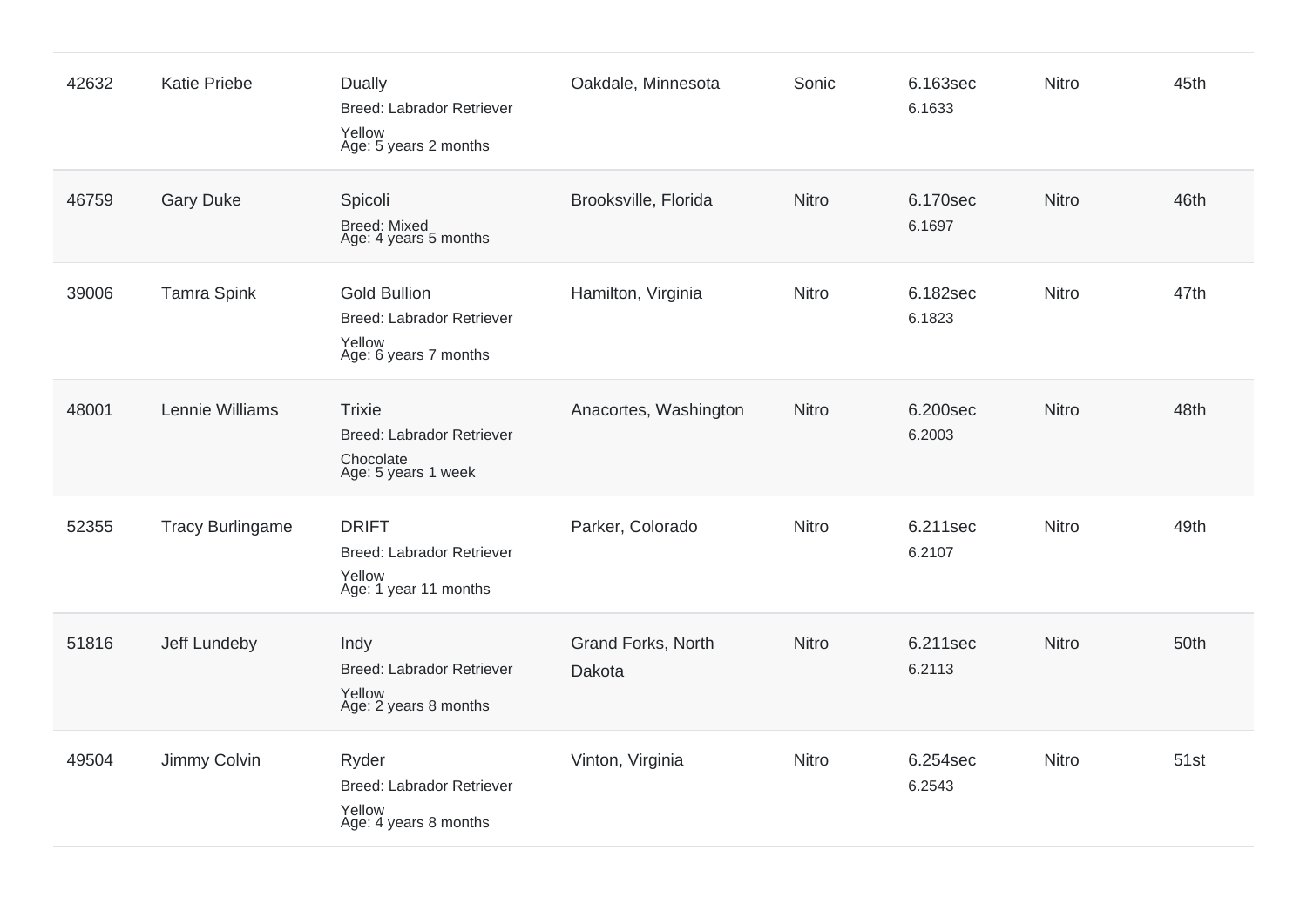| 51388 | <b>Michael Kaliban</b>      | Hawk<br><b>Breed: Labrador Retriever</b><br><b>Black</b><br>Age: 2 years 11 months | Fenton, Missouri                | <b>Nitro</b> | 6.270sec<br>6.2697 | <b>Nitro</b> | 52nd |
|-------|-----------------------------|------------------------------------------------------------------------------------|---------------------------------|--------------|--------------------|--------------|------|
| 50310 | <b>Timothy Lake</b>         | Earnhardt<br><b>Breed: Mixed</b><br>Age: 3 years 3 months                          | Graham, North Carolina          | <b>Nitro</b> | 6.276sec<br>6.2763 | <b>Nitro</b> | 53rd |
| 42938 | Seth Lothspeich             | Crosby<br><b>Breed: Labrador Retriever</b><br>Yellow<br>Age: 5 years 2 months      | Bismarck, North Dakota          | Sonic        | 6.304sec<br>6.3037 | <b>Nitro</b> | 54th |
| 50113 | Linda Torson                | Zulu<br>Breed: Belgian Malinois<br>Age: 4 years 1 month                            | Doylestown, Ohio                | <b>Nitro</b> | 6.305sec<br>6.305  | Nitro        | 55th |
| 51965 | <b>Ellie Cole</b>           | Indy<br>Breed: Golden Retriever<br>Age: 3 years 6 months                           | Overland Park, Kansas           | <b>Nitro</b> | 6.366sec<br>6.3657 | <b>Nitro</b> | 56th |
| 53391 | Dan McCarthy                | <b>Midas</b><br>Breed: Dutch Shepherd<br>Age: 3 years 6 months                     | Centenial, Colorado             |              | 6.367sec<br>6.3673 | <b>Nitro</b> | 57th |
| 31746 | Jennifer Bale-<br>O'Connell | Chili<br>Breed: Belgian Malinois<br>Age: 8 years 2 months                          | Cary, North Carolina            | <b>Nitro</b> | 6.375sec<br>6.375  | <b>Nitro</b> | 58th |
| 48677 | Cassie Hancock              | Klepto<br>Breed: Belgian Malinois<br>Age: 5 years 2 months                         | Hillsborough, North<br>Carolina | <b>Nitro</b> | 6.380sec<br>6.3803 | <b>Nitro</b> | 59th |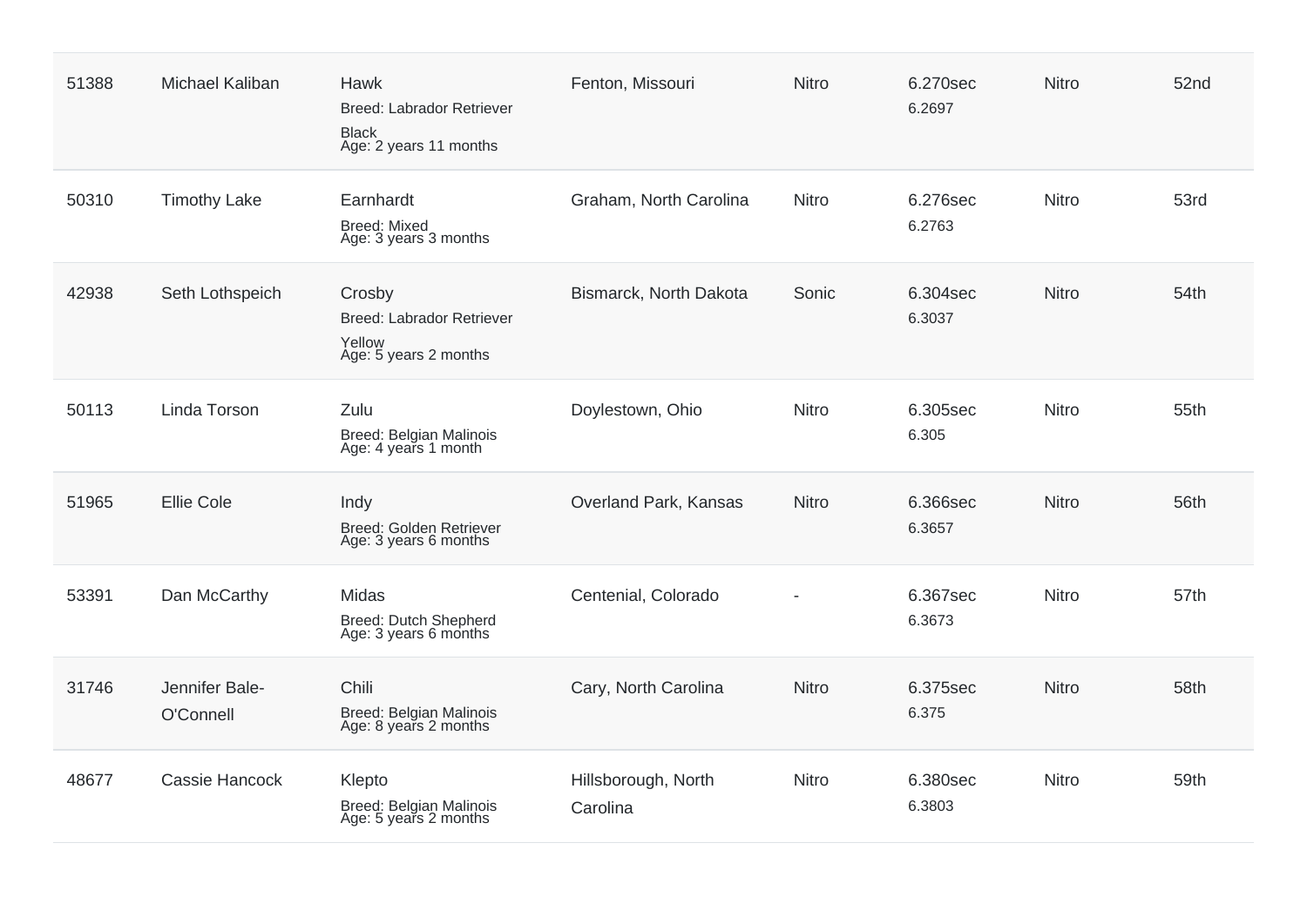| 51410 | Kathy Phelan               | Erin<br><b>Breed: Labrador Retriever</b><br><b>Black</b><br>Age: 2 years 9 months    | Oak Island, North<br>Carolina | <b>Nitro</b> | 6.395sec<br>6.3953 | Nitro        | 60th |
|-------|----------------------------|--------------------------------------------------------------------------------------|-------------------------------|--------------|--------------------|--------------|------|
| 43299 | <b>Laura Dillon Pitzer</b> | Jarvis<br>Breed: Belgian Malinois<br>Age: 7 years 1 week                             | Florissant, Colorado          | <b>Nitro</b> | 6.397sec<br>6.397  | <b>Nitro</b> | 61st |
| 43819 | Olivia Jutte               | Finn<br><b>Breed: Labrador Retriever</b><br><b>Black</b><br>Age: 4 years 10 months   | Celina, Ohio                  | Nitro        | 6.419sec<br>6.419  | Nitro        | 62nd |
| 50244 | <b>Melanie Lake</b>        | Earnhardt<br><b>Breed: Mixed</b><br>Age: 3 years 3 months                            | Graham, North Carolina        | Nitro        | 6.424sec<br>6.4237 | Nitro        | 63rd |
| 45613 | <b>Bill Helfer</b>         | Trooper<br><b>Breed: Labrador Retriever</b><br><b>Black</b><br>Age: 4 years 4 months | Kalispell, Montana            | <b>Nitro</b> | 6.454sec<br>6.454  | Nitro        | 64th |
| 51491 | <b>JULIE DAVIS</b>         | Rocky<br><b>Breed: Mixed</b><br>Age: 3 years 6 months                                | MIDDLETON, New<br>Hampshire   | <b>Nitro</b> | 6.460sec<br>6.46   | Nitro        | 65th |
| 37527 | Jerry Jutte                | Jackson<br>Breed: English Lab<br>Age: 8 years 2 months                               | Celina, Ohio                  | Nitro        | 6.463sec<br>6.463  | Nitro        | 66th |
| 33100 | Morgan Syring              | <b>Tygo</b><br>Breed: Dutch Shepherd<br>Age: 7 years 6 months                        | Louisa, Virginia              | Sonic        | 6.481sec<br>6.4807 | Nitro        | 67th |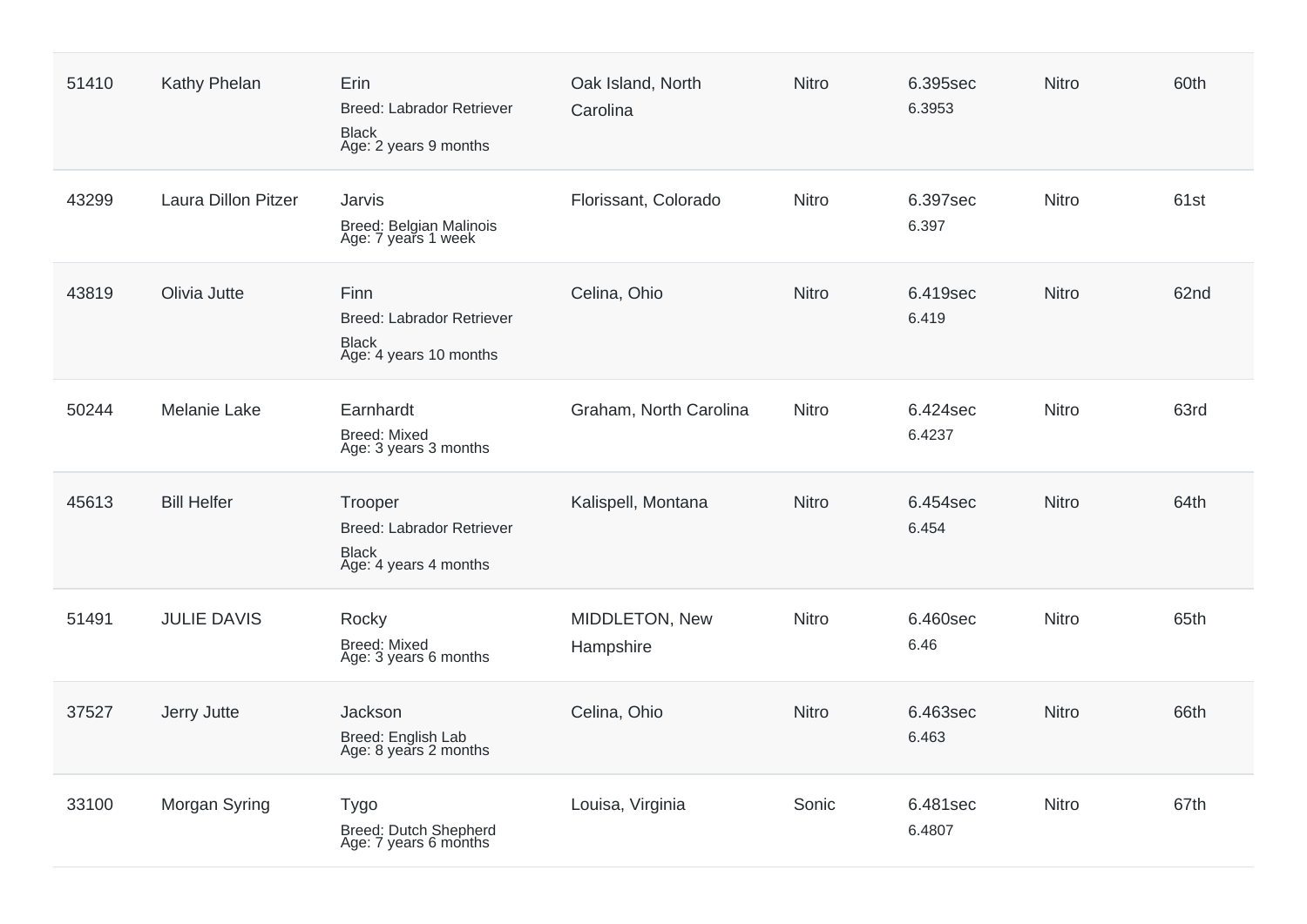| 38679 | Cassie Hancock        | Caper<br><b>Breed: Belgian Malinois</b><br>Age: 8 years 3 weeks              | Hillsborough, North<br>Carolina | <b>Nitro</b> | 6.497sec<br>6.4967 | <b>Nitro</b> | 68th             |
|-------|-----------------------|------------------------------------------------------------------------------|---------------------------------|--------------|--------------------|--------------|------------------|
| 51535 | Carrie Vosburg        | Colt<br><b>Breed: Belgian Malinois</b><br>Age: 4 years 4 weeks               | Severn, Maryland                | <b>Nitro</b> | 6.500sec<br>6.4997 | Nitro        | 69th             |
| 42771 | Carrie Vosburg        | <b>Dax</b><br>Breed: Belgian Malinois<br>Age: 5 years 6 months               | Severn, Maryland                | <b>Nitro</b> | 6.502sec<br>6.5017 | <b>Nitro</b> | 70th             |
| 45397 | <b>Mike Neely</b>     | Jet<br><b>Breed: Labrador Retriever</b><br>Yellow<br>Age: 4 years 9 months   | Lakeville, Minnesota            | <b>Nitro</b> | 6.504sec<br>6.5037 | <b>Nitro</b> | 71 <sub>st</sub> |
| 51405 | Alice Wrenn           | <b>MAGGIE</b><br>Breed: Labrador Retriever<br>Yellow<br>Age: 7 years 1 month | Burlington, North<br>Carolina   | Turbo        | 6.529sec<br>6.5293 | <b>Nitro</b> | 72nd             |
| 42952 | <b>Sherry Daniels</b> | Malcolm<br><b>Breed: Belgian Malinois</b><br>Age: 5 years 4 months           | Colorado Springs,<br>Colorado   | Nitro        | 6.535sec<br>6.5347 | Nitro        | 73rd             |
| 50355 | Amber King            | Teddy<br>Breed: Labrador Retriever<br>Chocolate<br>Age: 4 years 3 months     | Fort Collins, Colorado          | <b>Nitro</b> | 6.547sec<br>6.547  | <b>Nitro</b> | 74th             |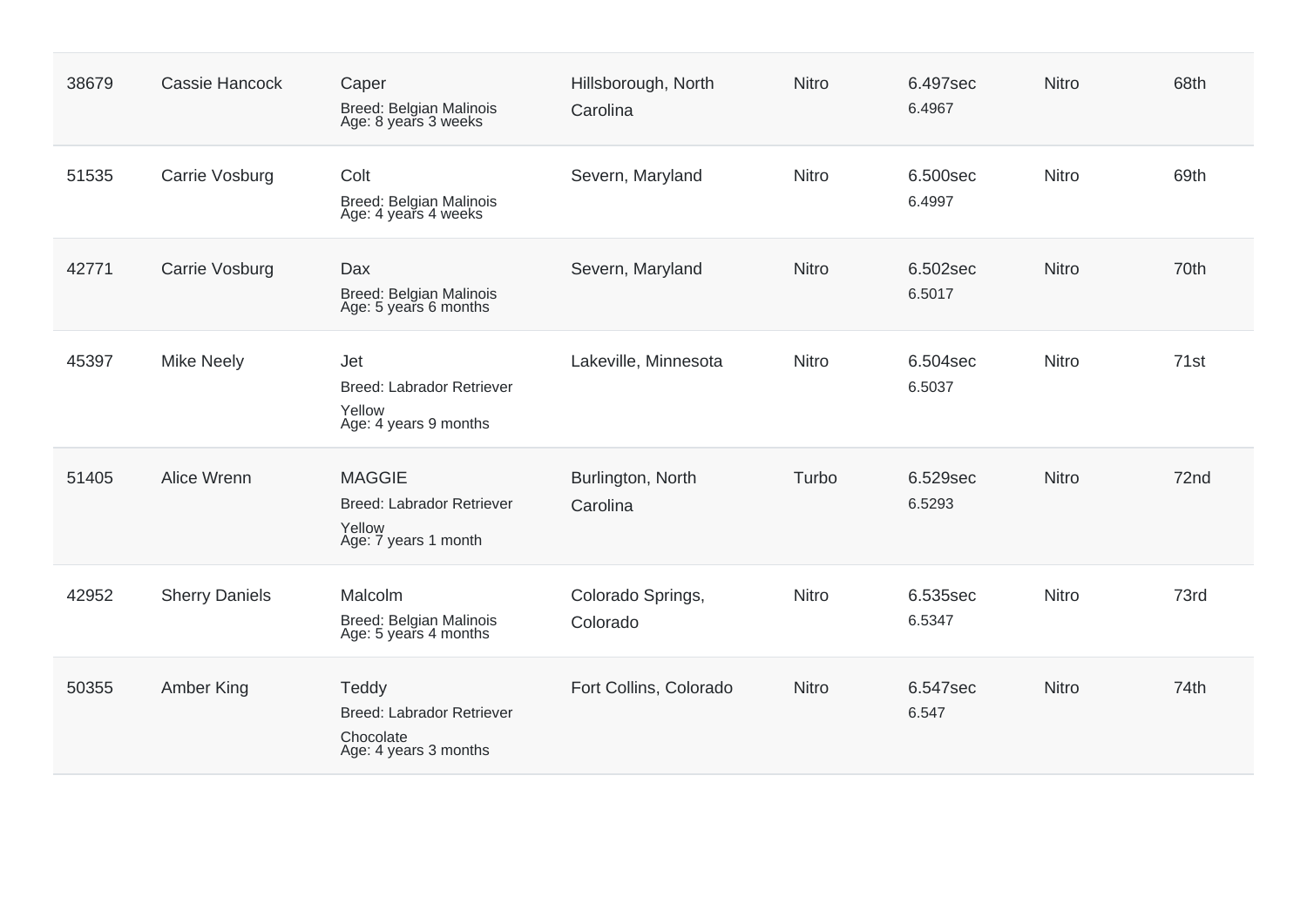| 27560 | <b>Erin Bailey</b>   | Casco<br><b>Breed: Labrador Retriever</b><br>Black<br>Age: 8 years 10 months        | Westport Island, Maine        | <b>Nitro</b> | 6.575sec<br>6.5753 | Nitro        | 75th |
|-------|----------------------|-------------------------------------------------------------------------------------|-------------------------------|--------------|--------------------|--------------|------|
| 51553 | <b>Bryan Landers</b> | <b>Berk</b><br><b>Breed: Labrador Retriever</b><br>Yellow<br>Age: 3 years 5 months  | Washington, Oklahoma          | <b>Nitro</b> | 6.577sec<br>6.5773 | Nitro        | 76th |
| 52443 | <b>Julie Brauns</b>  | Rogue<br><b>Breed: Labrador Retriever</b><br>Yellow<br>Age: 2 years 9 months        | Federal Way,<br>Washington    | Nitro        | 6.590sec<br>6.5903 | Nitro        | 77th |
| 39613 | Megan Townsend       | <b>RANGER</b><br><b>Breed: Labrador Retriever</b><br>Black<br>Age: 6 years 2 weeks  | DeSoto, Missouri              | <b>Nitro</b> | 6.607sec<br>6.6073 | <b>Nitro</b> | 78th |
| 42043 | Kathy McGowan        | Paisley<br><b>Breed: Australian Shepherd</b><br>Dog<br>Age: 8 years 5 months        | Snowmass village,<br>Colorado | <b>Nitro</b> | 6.610sec<br>6.61   | Nitro        | 79th |
| 37490 | christina Eichorst   | <b>GEMMA</b><br><b>Breed: Labrador Retriever</b><br>Yellow<br>Age: 6 years 8 months | braselton, Georgia            | <b>Nitro</b> | 6.652sec<br>6.652  | <b>Nitro</b> | 80th |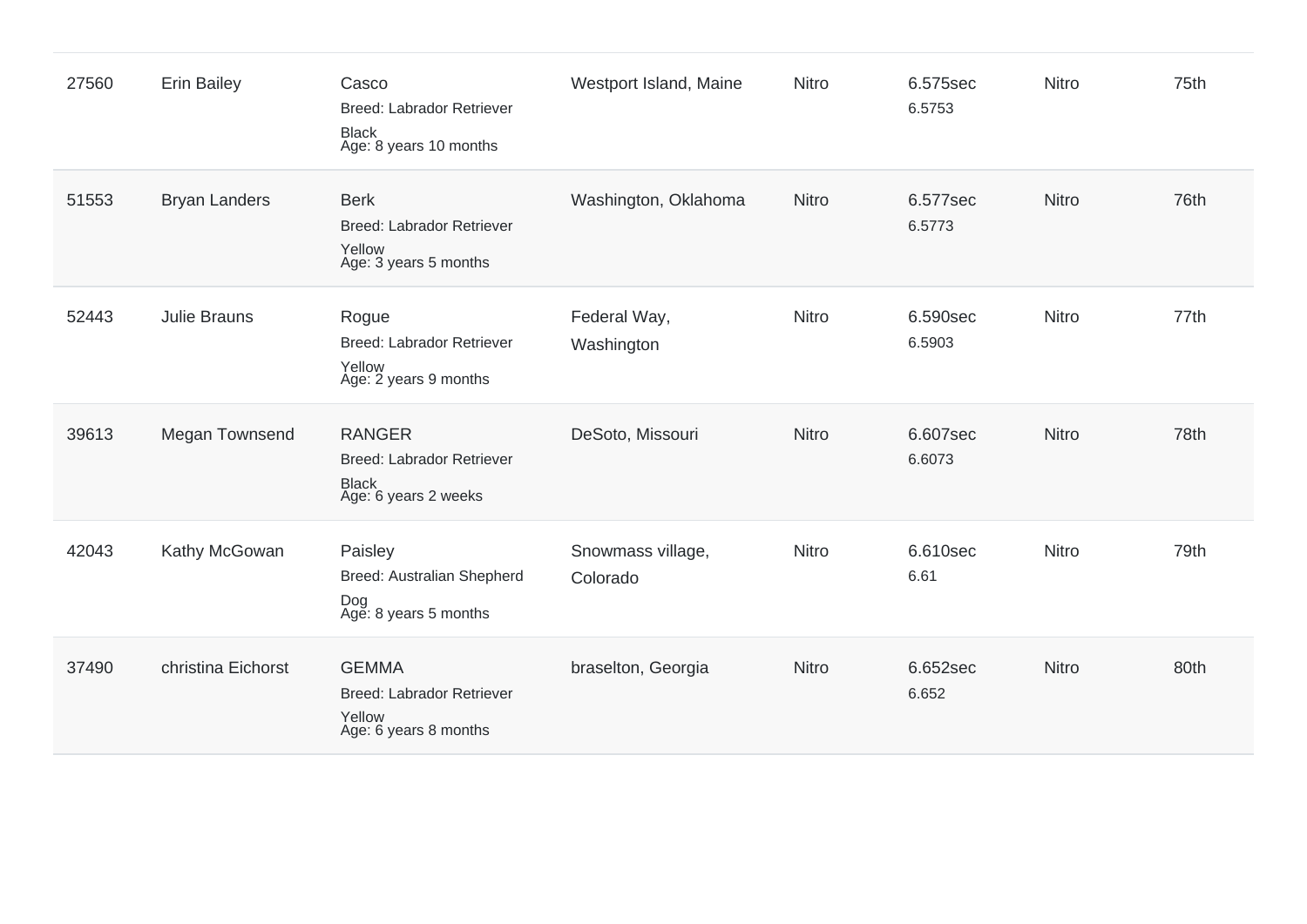| 47823 | Jasmine King       | Loki<br>Breed: Labrador Retriever<br>Chocolate<br>Age: 4 years 5 months                | Fort Collins, Colorado  | <b>Nitro</b> | 6.657sec<br>6.6573 | Nitro        | 81st |
|-------|--------------------|----------------------------------------------------------------------------------------|-------------------------|--------------|--------------------|--------------|------|
| 33715 | Hannah Wolf        | <b>Skye</b><br><b>Breed: Labrador Retriever</b><br>Chocolate<br>Age: 6 years 11 months | Knoxville, Tennessee    | <b>Nitro</b> | 6.658sec<br>6.6577 | Nitro        | 82nd |
| 51459 | Morgan Syring      | Surge<br><b>Breed: Mixed</b><br>Age: 3 years 1 week                                    | Louisa, Virginia        | <b>Nitro</b> | 6.660sec<br>6.6603 | Nitro        | 83rd |
| 42053 | Lee Hall           | Mad Max<br><b>Breed: Labrador Retriever</b><br><b>Black</b><br>Age: 6 years 8 months   | Bardstown, Kentucky     | Sonic        | 6.665sec<br>6.6647 | Nitro        | 84th |
| 52154 | <b>Bruce Moser</b> | Rambo<br><b>Breed: Labrador Retriever</b><br>Yellow<br>Age: 4 years 1 month            | Concord, North Carolina | Nitro        | 6.678sec<br>6.6777 | <b>Nitro</b> | 85th |
| 52536 | <b>Sue Calvert</b> | Magnum<br><b>Breed: Labrador Retriever</b><br><b>Black</b><br>Age: 2 years 9 months    | Roseburg, Oregon        | Nitro        | 6.682sec<br>6.682  | Nitro        | 86th |
| 43421 | <b>Hal Everett</b> | Minnie Cooper<br><b>Breed: Labrador Retriever</b><br>Chocolate<br>Age: 5 years 4 weeks | Poulsbo, Washington     | Sonic        | 6.704sec<br>6.7037 | <b>Nitro</b> | 87th |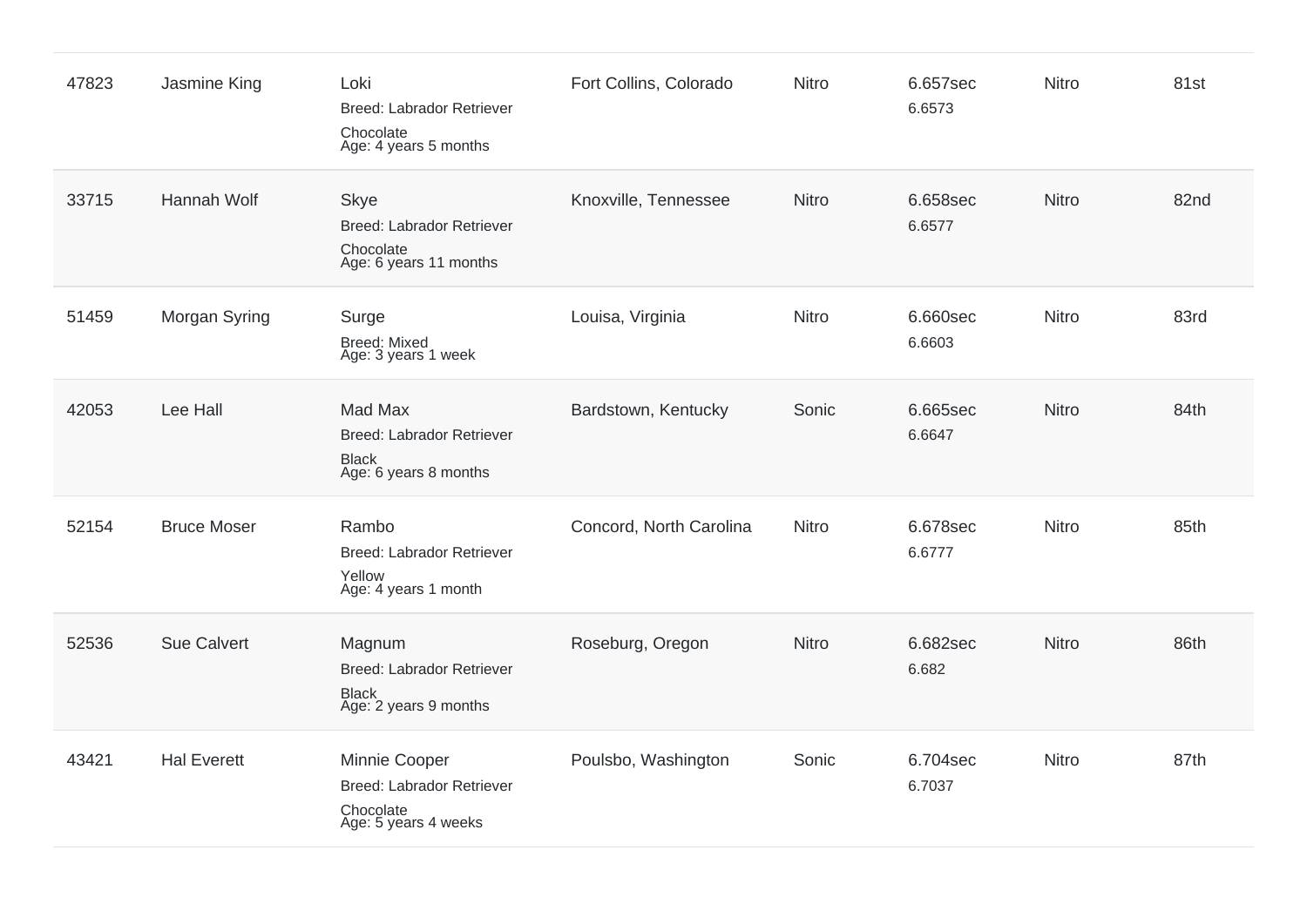| 49203 | Jamie Franzen                          | Tesla<br><b>Breed: Labrador Retriever</b><br><b>Black</b><br>Age: 4 years 4 months           | Puyallup, Washington                    |              | 6.704sec<br>6.7037 | <b>Nitro</b> | 88th |
|-------|----------------------------------------|----------------------------------------------------------------------------------------------|-----------------------------------------|--------------|--------------------|--------------|------|
| 42247 | Nicole Mueller                         | <b>Brody Silver Cypher</b><br>Breed: Labrador Retriever<br>Chocolate<br>Age: 6 years 1 month | Germantown, Wisconsin                   | <b>Nitro</b> | 6.724sec<br>6.7237 | <b>Nitro</b> | 89th |
| 52339 | <b>Bethany Toates</b>                  | Josie<br>Breed: Australian Cattle Dog<br>Age: 2 years 3 months                               | Kansas City, Missouri                   | Turbo        | 6.729sec<br>6.729  | Nitro        | 90th |
| 44174 | <b>Justin Daniel</b>                   | Scout<br>Breed: Belgian Malinois<br>Age: 6 years 11 months                                   | Severn, Maryland                        | <b>Nitro</b> | 6.734sec<br>6.734  | <b>Nitro</b> | 91st |
| 38776 | Seth Carlson                           | Andi<br><b>Breed: Labrador Retriever</b><br><b>Black</b><br>Age: 6 years 2 months            | Tacoma, Washington                      | <b>Nitro</b> | 6.739sec<br>6.739  | <b>Nitro</b> | 92nd |
| 51432 | Patty Ypya                             | Allison<br>Breed: Australian Cattle Dog<br>Age: 3 years 6 months                             | Versailles, Missouri                    | <b>Nitro</b> | 6.757sec<br>6.757  | Nitro        | 93rd |
| 52107 | <b>Bernadette</b><br><b>Balderston</b> | Sir Finnley Finnegan<br><b>Breed: Labrador Retriever</b><br>Yellow<br>Age: 2 years 3 months  | Boiling Springs Lake,<br>North Carolina | <b>Nitro</b> | 6.757sec<br>6.7573 | Nitro        | 94th |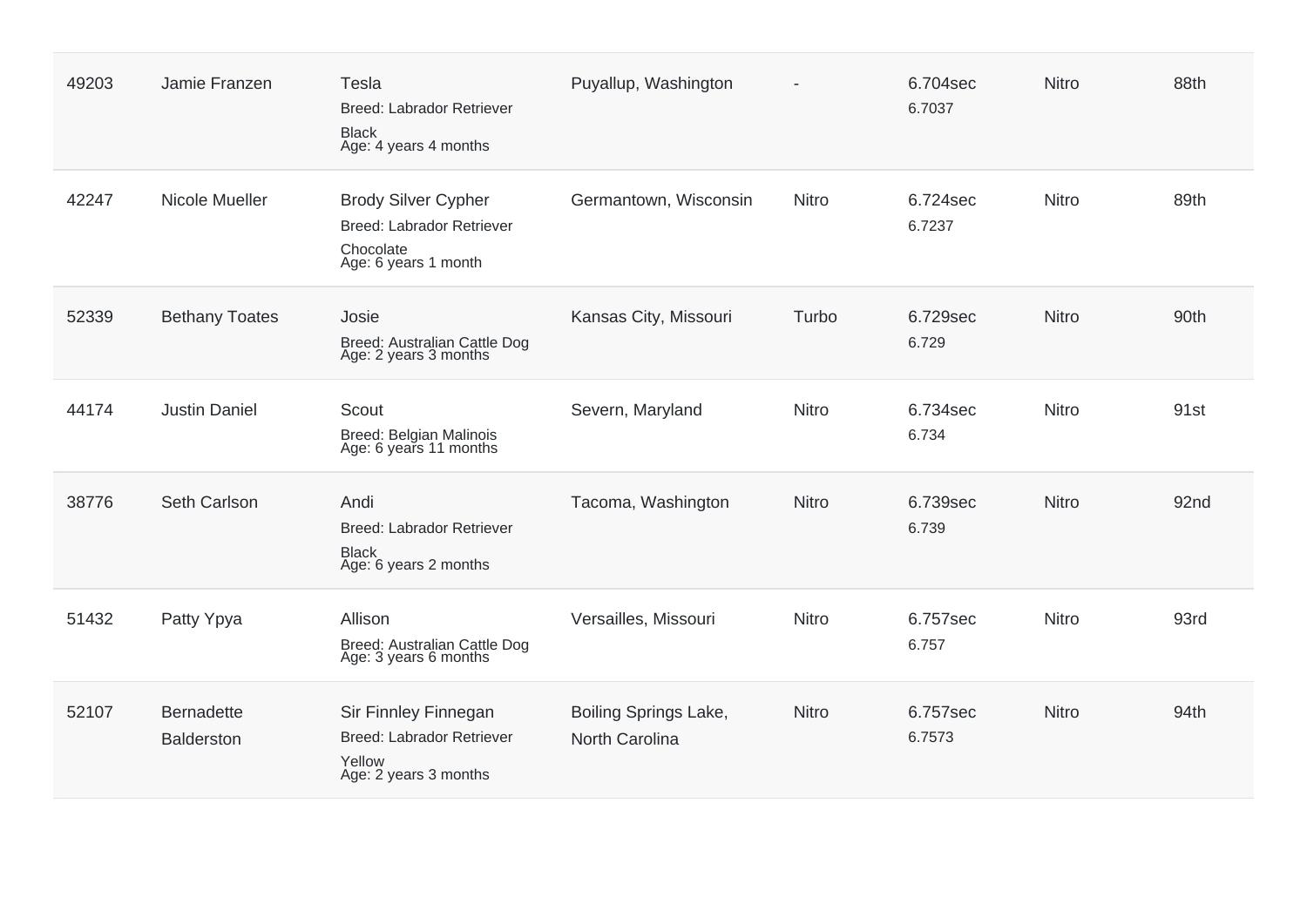| 52445 | <b>Olivia Ripley</b> | Leia<br><b>Breed: Mixed</b><br>Age: 1 year 10 months                                    | Mill Creek, Washington       | ÷,           | 6.762sec<br>6.762  | Nitro        | 95th  |
|-------|----------------------|-----------------------------------------------------------------------------------------|------------------------------|--------------|--------------------|--------------|-------|
| 51642 | Andrea Wilson        | Memphis<br><b>Breed: Labrador Retriever</b><br>Yellow<br>Age: 3 years 5 months          | Wakeman, Ohio                | <b>Nitro</b> | 6.764sec<br>6.764  | <b>Nitro</b> | 96th  |
| 36673 | Amanda Morrissey     | Annie<br><b>Breed: American Pit Bull</b><br>Terrier<br>Age: 7 years 2 months            | Kansas City, Missouri        | Nitro        | 6.776sec<br>6.7763 | Nitro        | 97th  |
| 41879 | Barbara Henderson    | Tarmac<br><b>Breed: Mixed</b><br>Age: 5 years 7 months                                  | Escondido, California        | <b>Nitro</b> | 6.777sec<br>6.7773 | <b>Nitro</b> | 98th  |
| 29819 | <b>Robert Hurley</b> | <b>Buddy Love</b><br>Breed: Labrador Retriever<br><b>Black</b><br>Age: 9 years 3 months | Concord, North Carolina      | Nitro        | 6.789sec<br>6.7887 | Nitro        | 99th  |
| 51149 | Joe Harris           | <b>Nash</b><br>Breed: Belgian Malinois<br>Age: 4 years 1 week                           | Houston, Texas               | <b>Nitro</b> | 6.816sec<br>6.8157 | Nitro        | 100th |
| 45297 | Jakob Chapman        | Callie<br><b>Breed: Labrador Retriever</b><br>Chocolate<br>Age: 4 years 8 months        | Honey Brook,<br>Pennsylvania | <b>Nitro</b> | 6.832sec<br>6.8317 | Nitro        | 101st |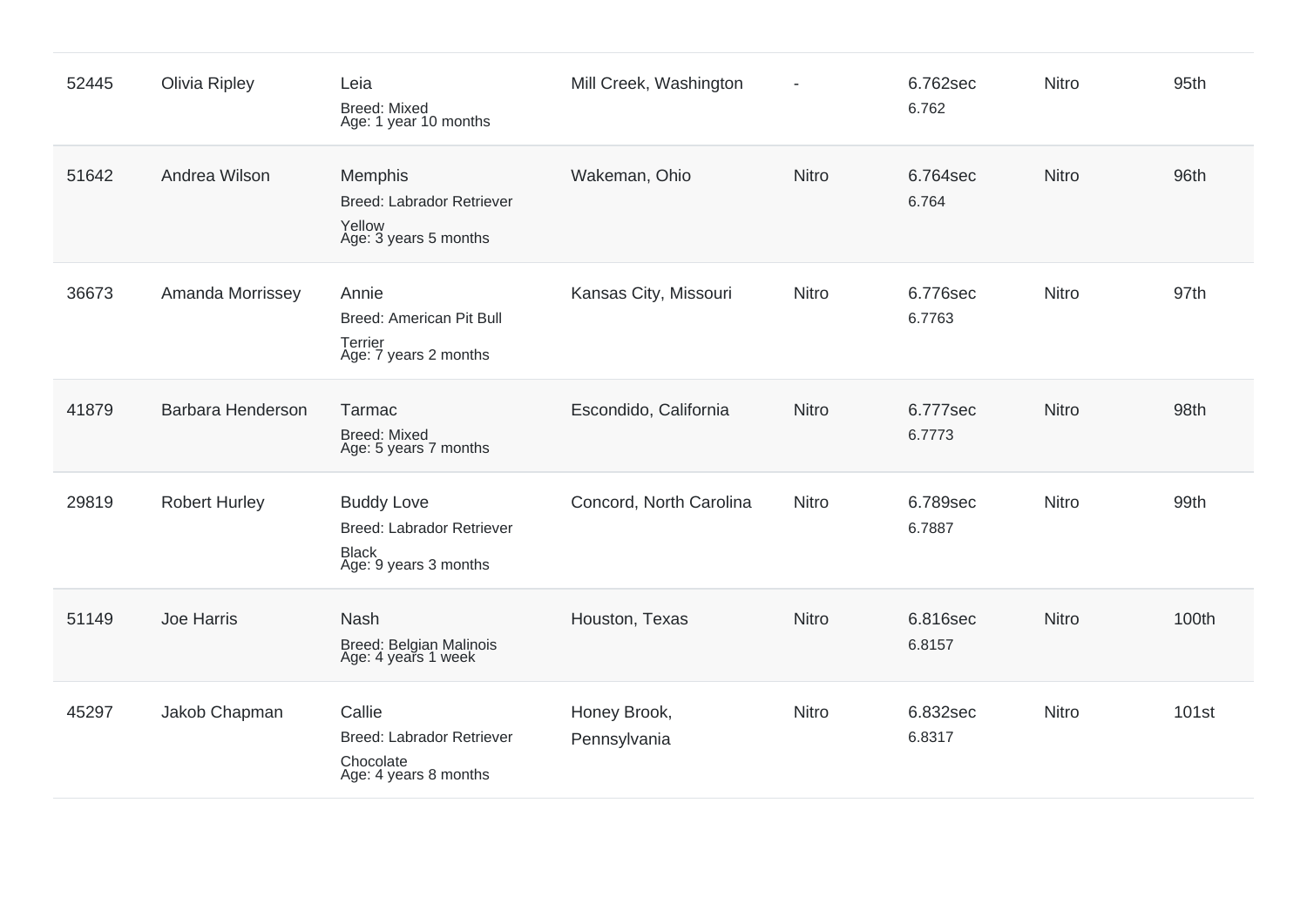| 36998 | <b>Tom Howell</b>      | <b>Duchess</b><br><b>Breed: Labrador Retriever</b><br>Yellow<br>Age: 6 years 5 months | Mount Pleasant, South<br>Carolina | <b>Nitro</b> | 6.832sec<br>6.832  | <b>Nitro</b> | 102nd        |
|-------|------------------------|---------------------------------------------------------------------------------------|-----------------------------------|--------------|--------------------|--------------|--------------|
| 25594 | Vicki Tighe            | Reason<br><b>Breed: Labrador Retriever</b><br>Yellow<br>Age: 9 years 1 month          | North Fort Myers, Florida         | <b>Nitro</b> | 6.849sec<br>6.849  | Nitro        | <b>103rd</b> |
| 45896 | <b>Michael French</b>  | Rangeley<br>Breed: Golden Retriever<br>Age: 4 years 10 months                         | Hedgesville, West<br>Virginia     | <b>Nitro</b> | 6.854sec<br>6.8537 | Nitro        | 104th        |
| 52720 | <b>Brian Galligan</b>  | Xero<br>Breed: Belgian Malinois<br>Age: 6 years 7 months                              | Proctorville, Ohio                | <b>Nitro</b> | 6.858sec<br>6.8583 | <b>Nitro</b> | 105th        |
| 33989 | Laurie Uebelhoer       | Ella<br><b>Breed: Labrador Retriever</b><br>Yellow<br>Age: 6 years 8 months           | Ridgeland, South<br>Carolina      | <b>Nitro</b> | 6.873sec<br>6.8733 | Nitro        | 106th        |
| 51093 | Jane Fox               | Scarlet<br><b>Breed: Labrador Retriever</b><br><b>Black</b><br>Age: 4 years 1 month   | Dublin, Ohio                      | <b>Nitro</b> | 6.878sec<br>6.8783 | <b>Nitro</b> | 107th        |
| 24315 | Sharon Lynch-<br>Davis | Maise<br><b>Breed: Labrador Retriever</b><br>Yellow<br>Age: 10 years 7 months         | Washington,<br>Massachusetts      | <b>Nitro</b> | 6.896sec<br>6.896  | Nitro        | 108th        |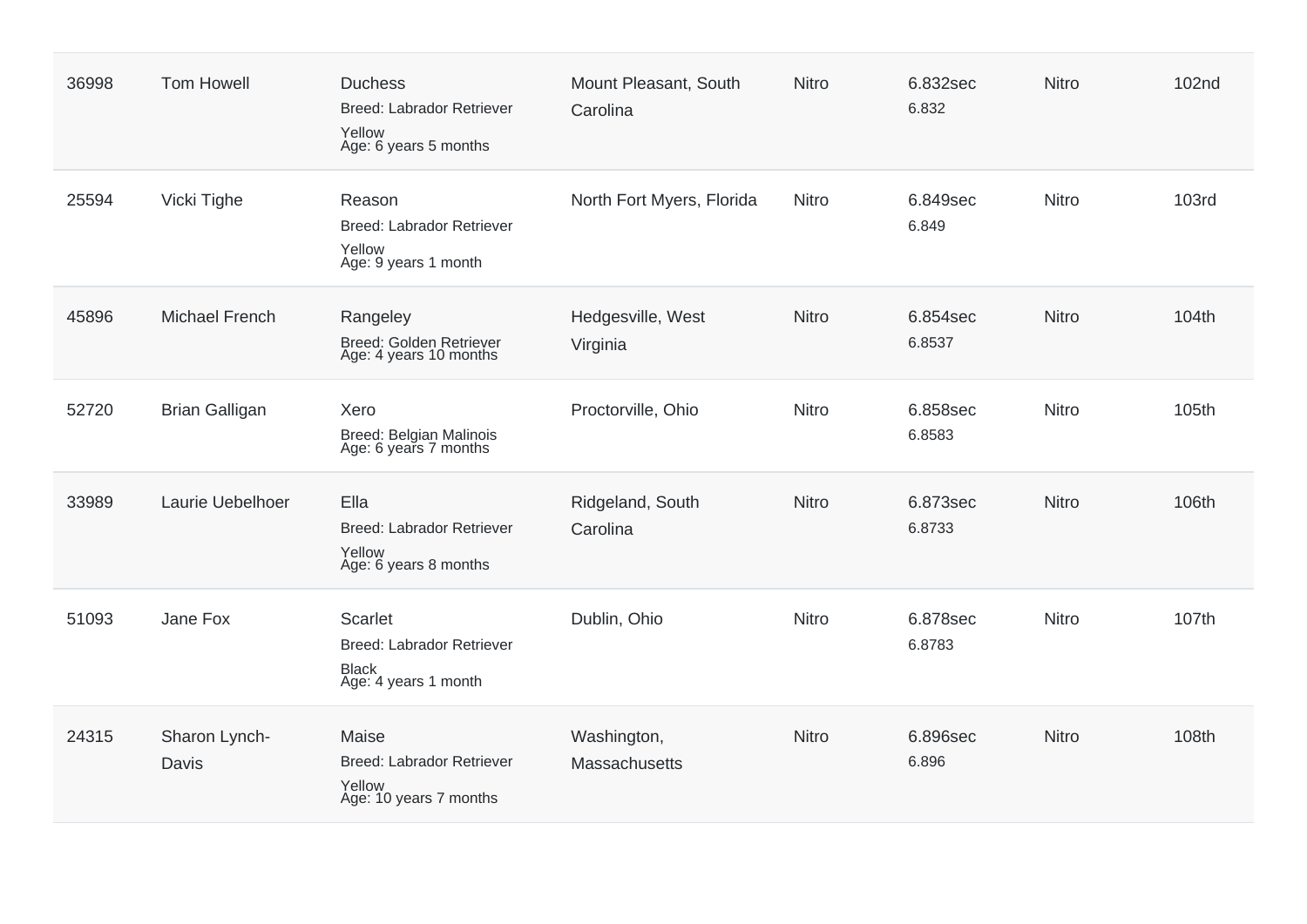| 42361 | <b>Susan Miller</b>   | Kali<br>Breed: Labrador Retriever<br><b>Black</b><br>Age: 5 years 2 months           | Jackson Springs, North<br>Carolina | <b>Nitro</b> | 6.925sec<br>6.9247 | Nitro        | 109th |
|-------|-----------------------|--------------------------------------------------------------------------------------|------------------------------------|--------------|--------------------|--------------|-------|
| 52038 | <b>Trent Steele</b>   | Camille<br>Breed: Belgian Malinois<br>Age: 2 years 3 months                          | Powell, Tennessee                  | <b>Nitro</b> | 6.936sec<br>6.936  | Nitro        | 110th |
| 46643 | <b>Tammy Pruitt</b>   | Gabby<br><b>Breed: Border Collie</b><br>Age: 7 years 10 months                       | Hillsboro, Ohio                    | Nitro        | 6.940sec<br>6.9403 | Nitro        | 111th |
| 50155 | <b>Robert Hurley</b>  | Rambo<br><b>Breed: Labrador Retriever</b><br>Yellow<br>Age: 4 years 1 month          | Concord, North Carolina            | <b>Nitro</b> | 6.982sec<br>6.982  | <b>Nitro</b> | 112th |
| 53372 | <b>Tamra Spink</b>    | Chunk O' Change<br>Breed: Labrador Retriever<br><b>Black</b><br>Age: 1 year 4 months | Hamilton, Virginia                 |              | 6.986sec<br>6.9857 | Nitro        | 113th |
| 38893 | Jonathan Stewart      | Uma German<br>Breed: German Shepherd Dog<br>Age: 6 years 7 months                    | Knoxville, Tennessee               | Turbo        | 7.012sec<br>7.0123 | Turbo        | 114th |
| 22799 | Linda Torson          | Ziva<br>Breed: Belgian Malinois<br>Age: 10 years 1 week                              | Doylestown, Ohio                   | <b>Nitro</b> | 7.013sec<br>7.013  | Turbo        | 115th |
| 40809 | <b>Michael McGrew</b> | Jaxx<br>Breed: Dutch Shepherd<br>Age: 6 years 9 months                               | Niota, Tennessee                   | <b>Nitro</b> | 7.029sec<br>7.0287 | Turbo        | 116th |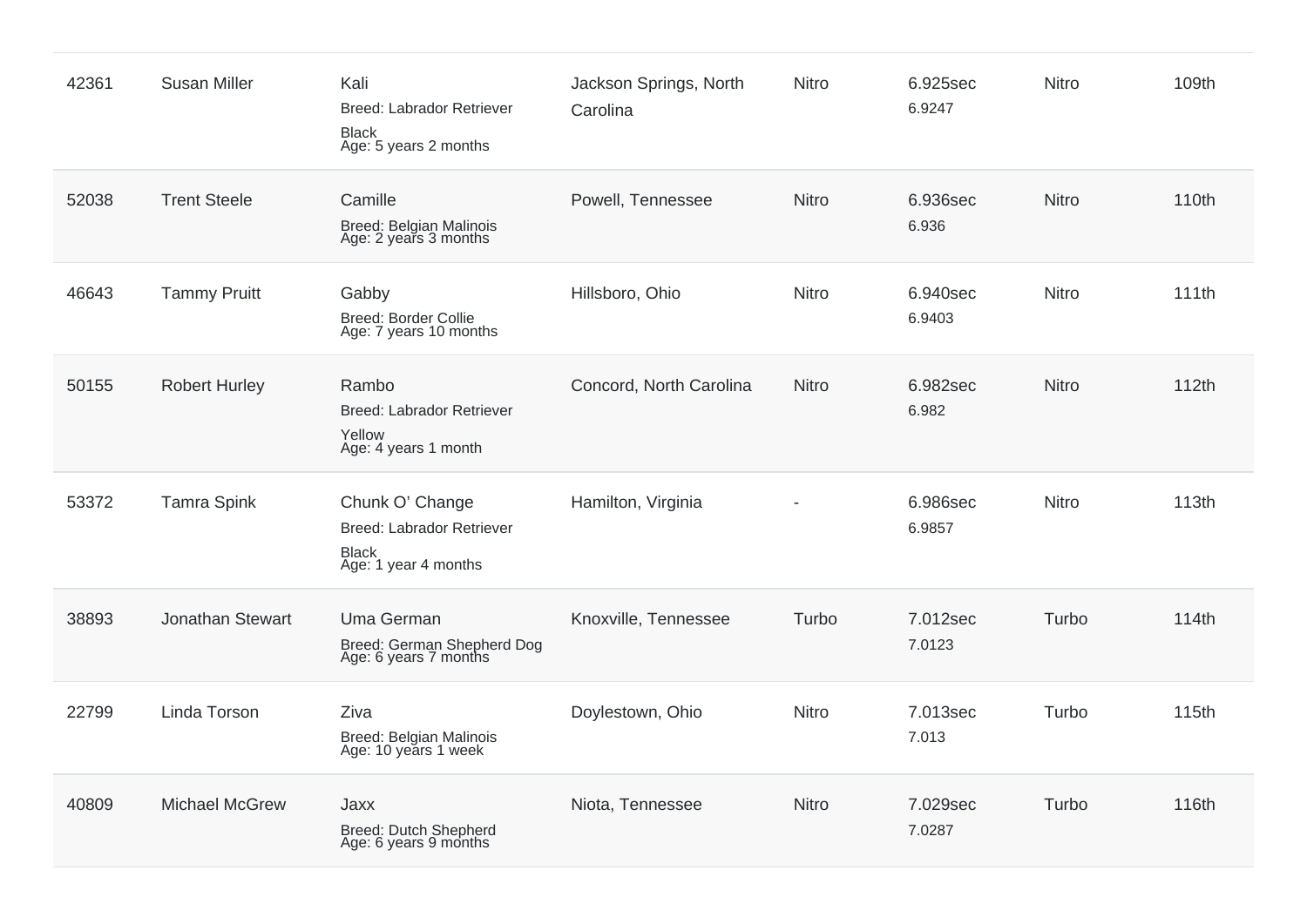| 43362 | Kayla Wolff                     | <b>Bentley</b><br>Breed: Golden Retriever<br>Age: 6 years 10 months                      | Burlington, North Dakota         | Turbo        | 7.047sec<br>7.047  | Turbo | 117th        |
|-------|---------------------------------|------------------------------------------------------------------------------------------|----------------------------------|--------------|--------------------|-------|--------------|
| 44668 | Jennifer Belle                  | Urban<br><b>Breed: Labrador Retriever</b><br>Yellow<br>Age: 4 years 5 months             | Knoxville, Tennessee             | <b>Nitro</b> | 7.054sec<br>7.0543 | Turbo | 118th        |
| 27423 | <b>Lisa Harwell</b>             | <b>Riley</b><br><b>Breed: Labrador Retriever</b><br>Chocolate<br>Age: 9 years 11 months  | Hastings, Minnesota              | Turbo        | 7.061sec<br>7.0607 | Turbo | 119th        |
| 46665 | <b>MATTHEW</b><br><b>COOPER</b> | <b>HOSSA BICKELL PICKLE</b><br>Breed: Australian Shepherd<br>Dog<br>Age: 5 years 1 month | Winston Salem, North<br>Carolina | Turbo        | 7.062sec<br>7.0623 | Turbo | 120th        |
| 42977 | Maggie Bogdanski                | Leo<br>Breed: Australian Shepherd<br>Dog<br>Age: 4 years 11 months                       | Mebane, North Carolina           | Nitro        | 7.068sec<br>7.0677 | Turbo | 121st        |
| 46315 | <b>Beth Baumann</b>             | Max<br><b>Breed: Labrador Retriever</b><br><b>Black</b><br>Age: 9 years 8 months         | Saint Peter, Minnesota           | Turbo        | 7.081sec<br>7.081  | Turbo | <b>122nd</b> |
| 47202 | <b>Lillian Hollars</b>          | Colt<br><b>Breed: Labrador Retriever</b><br>Yellow<br>Age: 3 years 10 months             | Mebane, North Carolina           | Turbo        | 7.092sec<br>7.0917 | Turbo | <b>123rd</b> |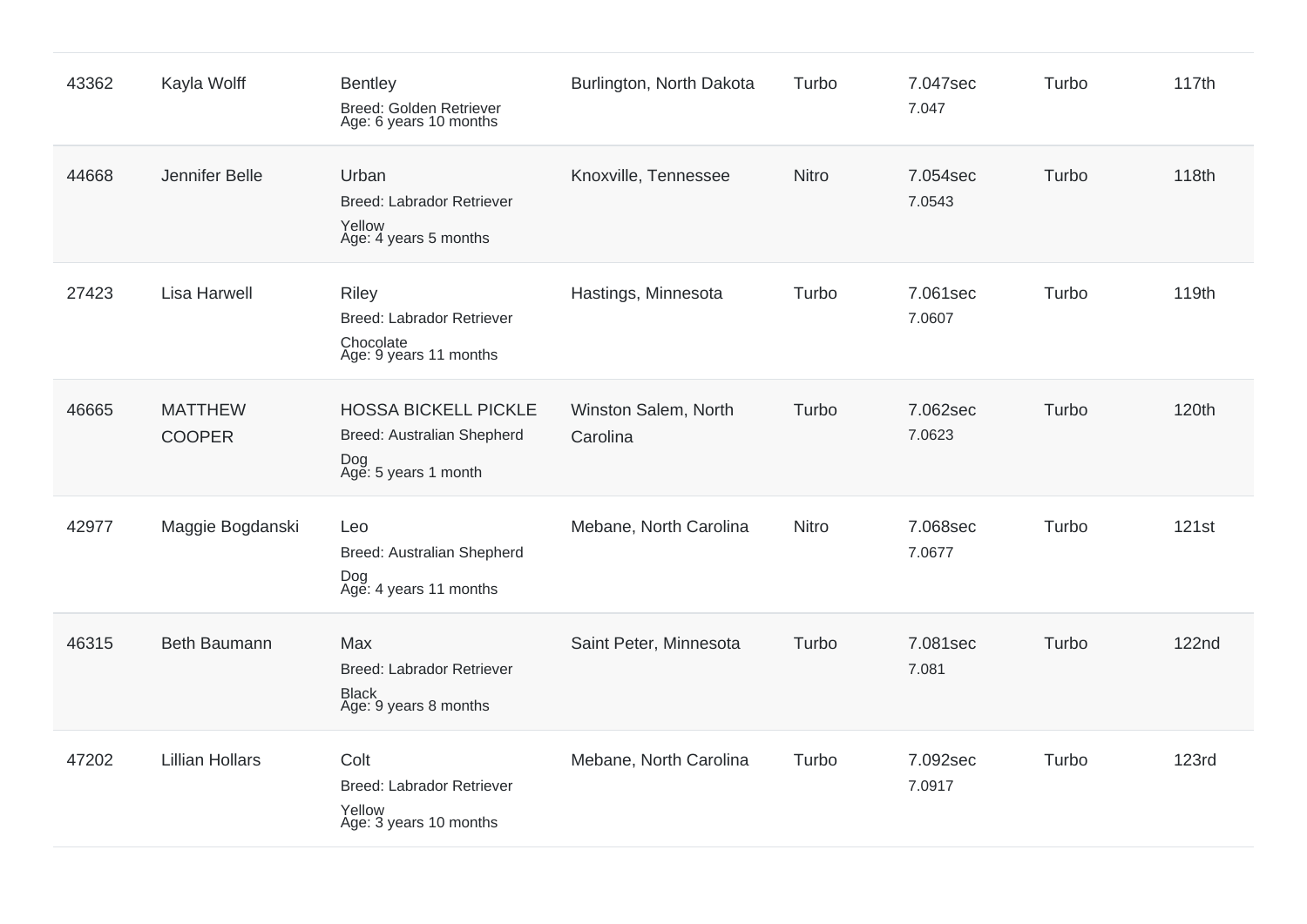| 47696 | Ron Lauscher                           | Jaeger the Bomb<br>Breed: Golden Retriever<br>Age: 5 years 8 months                                | Cheyenne, Wyoming                       | Turbo        | 7.092sec<br>7.092  | Turbo | 124th |
|-------|----------------------------------------|----------------------------------------------------------------------------------------------------|-----------------------------------------|--------------|--------------------|-------|-------|
| 44421 | <b>Bernadette</b><br><b>Balderston</b> | <b>Rudy Ruettiger</b><br><b>Breed: Labrador Retriever</b><br><b>Black</b><br>Age: 4 years 6 months | Boiling Springs Lake,<br>North Carolina | <b>Nitro</b> | 7.097sec<br>7.0973 | Turbo | 125th |
| 51677 | <b>Mariah Andersen</b>                 | Grizzly<br><b>Breed: Labrador Retriever</b><br>Chocolate<br>Age: 2 years 11 months                 | Wisner, Nebraska                        | <b>Nitro</b> | 7.098sec<br>7.098  | Turbo | 126th |
| 49034 | <b>Derek Gustafson</b>                 | Finnley<br><b>Breed: Labrador Retriever</b><br>Yellow<br>Age: 3 years 6 months                     | Grand Forks, North<br>Dakota            | Turbo        | 7.106sec<br>7.106  | Turbo | 127th |
| 52097 | Megan Robison                          | Lenny Bruce<br><b>Breed: Mixed</b><br>Age: 2 years 5 months                                        | Baltimore, Maryland                     | Turbo        | 7.120sec<br>7.1203 | Turbo | 128th |
| 52448 | <b>Kimberly Melton</b><br>Hall         | <b>Sheriff</b><br><b>Breed: Labrador Retriever</b><br><b>Black</b><br>Age: 2 years 2 weeks         | Bardstown, Kentucky                     | Turbo        | 7.145sec<br>7.145  | Turbo | 129th |
| 51656 | Jim Czaban                             | Sierra the Drahthador<br>Breed: Other<br>Age: 3 years 8 months                                     | Vienna, Virginia                        | Turbo        | 7.154sec<br>7.1537 | Turbo | 130th |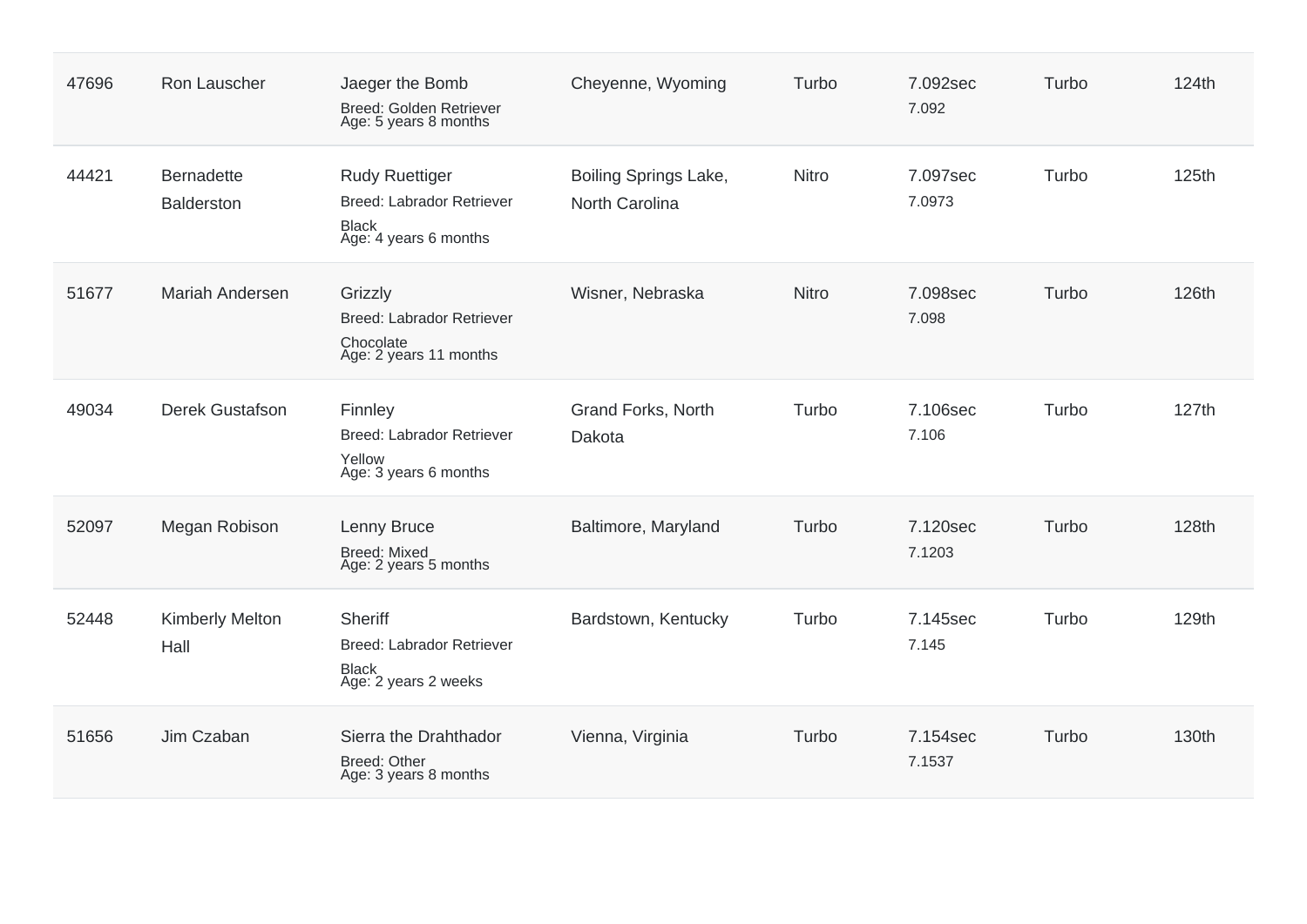| 47838 | Kathy Phelan        | Kiara<br><b>Breed: Labrador Retriever</b><br><b>Black</b><br>Age: 5 years 7 months | Oak Island, North<br>Carolina | Turbo | 7.159sec<br>7.1593 | Turbo | <b>131st</b> |
|-------|---------------------|------------------------------------------------------------------------------------|-------------------------------|-------|--------------------|-------|--------------|
| 52389 | Maggie Bogdanski    | Riot<br>Breed: Border Collie<br>Age: 1 year 9 months                               | Mebane, North Carolina        | Turbo | 7.177sec<br>7.1767 | Turbo | <b>132nd</b> |
| 40172 | Michelle Kane       | Sasha<br><b>Breed: Labrador Retriever</b><br><b>Black</b><br>Age: 6 years 4 months | Virginia Beach, Virginia      | Nitro | 7.182sec<br>7.182  | Turbo | <b>133rd</b> |
| 46671 | Lynn Taylor         | Edge<br><b>Breed: Labrador Retriever</b><br><b>Black</b><br>Age: 4 years 4 months  | Milford, Michigan             | Turbo | 7.191sec<br>7.191  | Turbo | 134th        |
| 49819 | <b>Terry Haugen</b> | Gus<br><b>Breed: Labrador Retriever</b><br><b>Black</b><br>Age: 4 years 7 months   | Bellevue, Nebraska            | Nitro | 7.216sec<br>7.216  | Turbo | 135th        |
| 36758 | Kristin Landau      | Philomena<br>Breed: Chesapeake Bay<br>Retriever<br>Age: 7 years 11 months          | Driggs, Idaho                 | Turbo | 7.218sec<br>7.2183 | Turbo | 136th        |
| 26845 | Karman Williams     | Hinkle<br><b>Breed: Labrador Retriever</b><br>Yellow<br>Age: 8 years 6 months      | Indianapolis, Indiana         | Turbo | 7.230sec<br>7.2297 | Turbo | 137th        |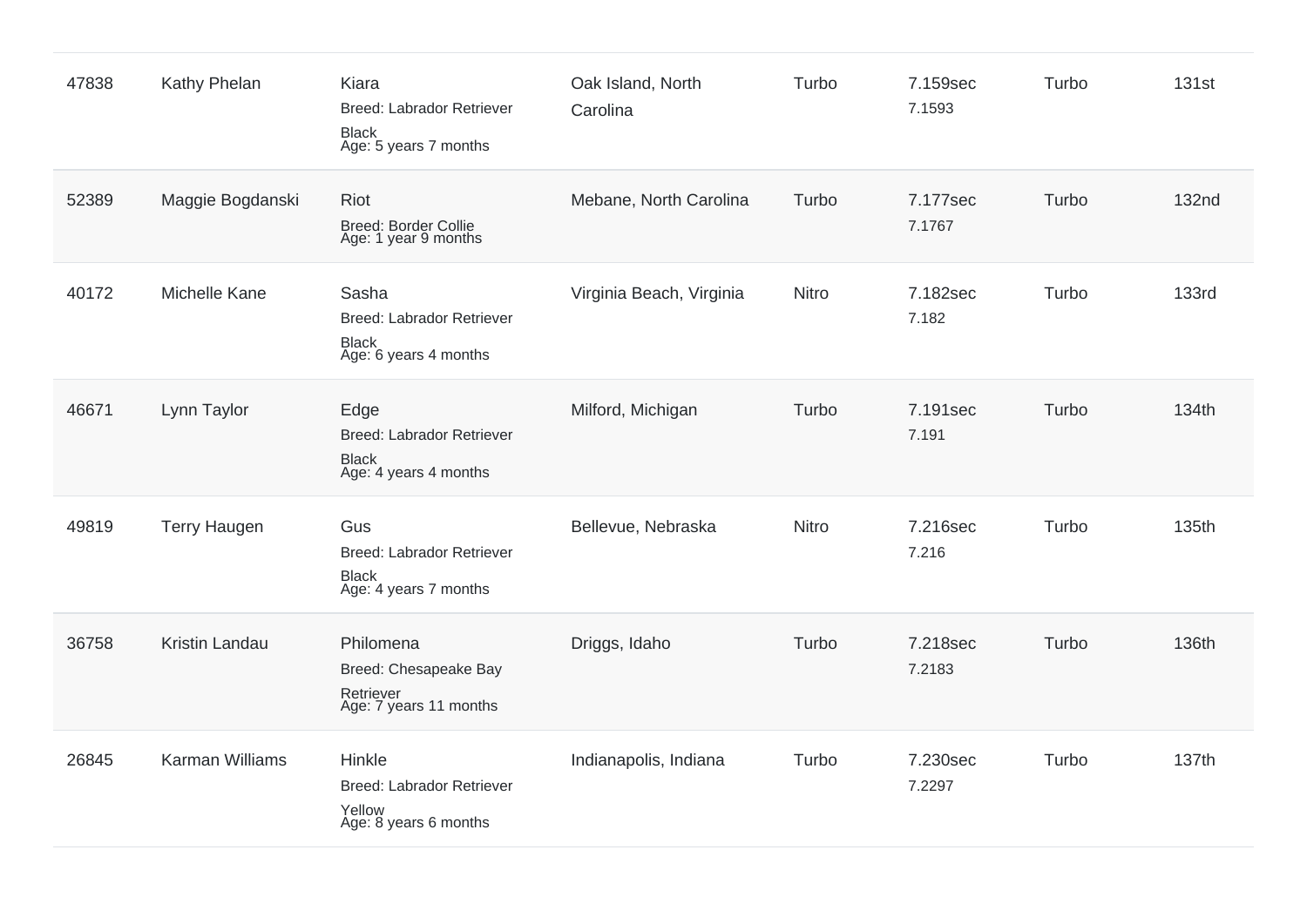| 35487 | Cassie Hancock           | Kander<br><b>Breed: Labrador Retriever</b><br><b>Black</b><br>Age: 6 years 5 months | Hillsborough, North<br>Carolina | <b>Nitro</b> | 7.244sec<br>7.2437 | Turbo | 138th             |
|-------|--------------------------|-------------------------------------------------------------------------------------|---------------------------------|--------------|--------------------|-------|-------------------|
| 43386 | Jewel Schroetter         | Zorra Rojo<br><b>Breed: Labrador Retriever</b><br>Yellow<br>Age: 4 years 11 months  | Wild Rose, Wisconsin            | Turbo        | 7.249sec<br>7.249  | Turbo | 139th             |
| 36939 | <b>Christine Forbush</b> | <b>Molly</b><br><b>Breed: Mixed</b><br>Age: 6 years 6 months                        | Elyria, Ohio                    | Turbo        | 7.289sec<br>7.2893 | Turbo | 140th             |
| 54940 | Emily thompson           | Charm<br>Breed: Chesapeake Bay<br>Retriever<br>Age: 7 years 3 days                  | Indian trail, North<br>Carolina | Turbo        | 7.306sec<br>7.3063 | Turbo | 141 <sub>st</sub> |
| 38071 | Martha Payne             | Jillaroo<br>Breed: Australian Cattle Dog<br>Age: 7 years 3 months                   | Durham, North Carolina          | Turbo        | 7.326sec<br>7.326  | Turbo | 142nd             |
| 44215 | Jeffrey Bailey           | Whiskey<br><b>Breed: Labrador Retriever</b><br>Chocolate<br>Age: 5 years 2 months   | Westport, Maine                 | Turbo        | 7.348sec<br>7.3477 | Turbo | <b>143rd</b>      |
| 37157 | Alisha Voje              | Toby<br><b>Breed: Labrador Retriever</b><br>Yellow<br>Age: 6 years 4 months         | Osnabrock, North Dakota         | <b>Nitro</b> | 7.354sec<br>7.3537 | Turbo | 144th             |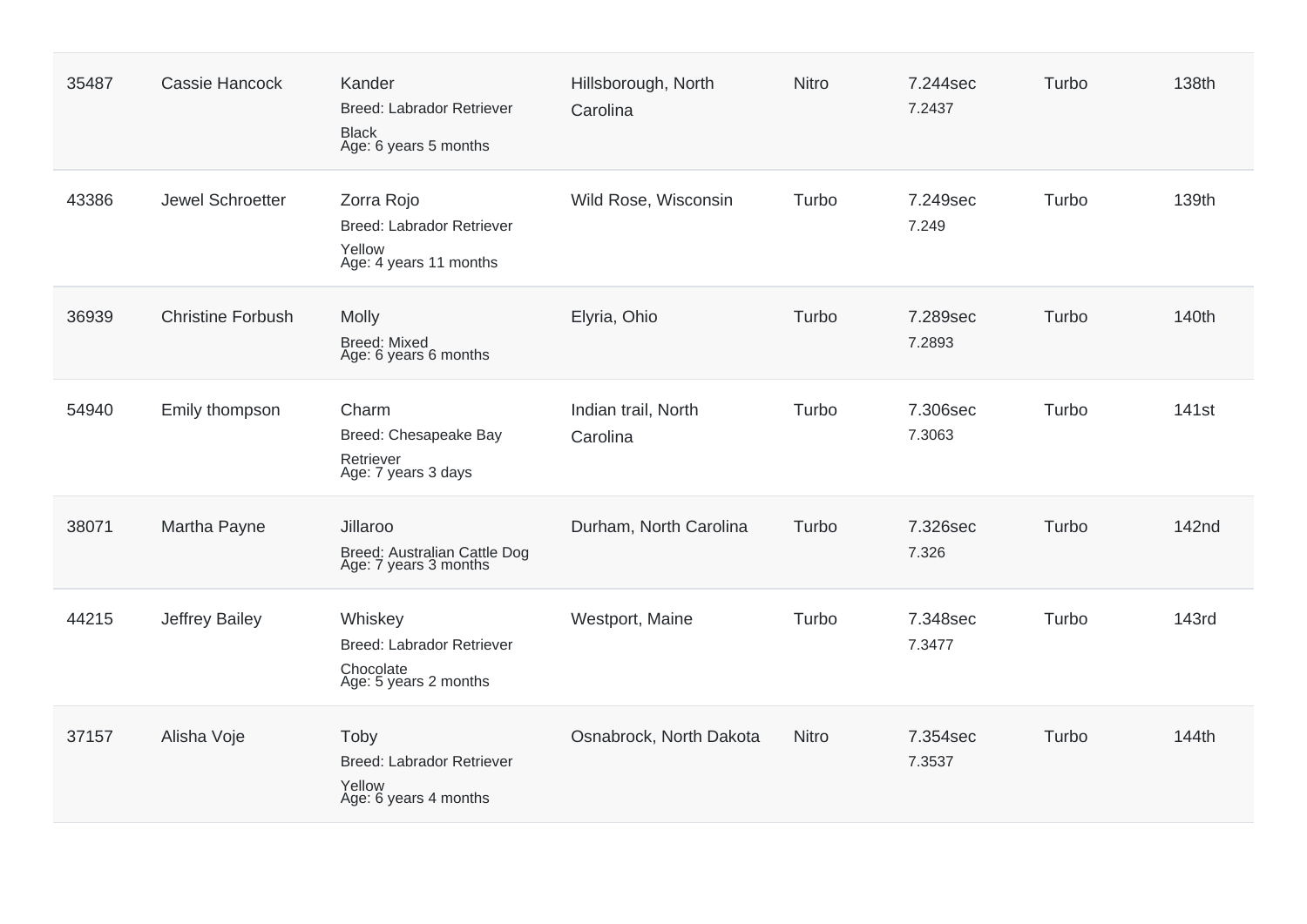| 52371 | <b>Lizzy Felton</b>                  | Hadley<br><b>Breed: Labrador Retriever</b><br><b>Black</b><br>Age: 1 year 11 months | <b>WATERFORD, New York</b>              | Turbo          | 7.367sec<br>7.3667 | Turbo | 145th |
|-------|--------------------------------------|-------------------------------------------------------------------------------------|-----------------------------------------|----------------|--------------------|-------|-------|
| 51996 | <b>Brian Beadling</b>                | Jager<br><b>Breed: German Shrthaired</b><br>Pointer<br>Age: 3 years 10 months       | Medford Lakes, New<br>Jersey            | Turbo          | 7.409sec<br>7.4087 | Turbo | 146th |
| 55297 | <b>Kristin Kay</b>                   | Cash<br><b>Breed: Mixed</b><br>Age: 5 years 6 days                                  | Gardner, Kansas                         | Turbo          | 7.447sec<br>7.4473 | Turbo | 147th |
| 45089 | Alisha Voje                          | Ava<br><b>Breed: Labrador Retriever</b><br><b>Black</b><br>Age: 4 years 9 months    | Osnabrock, North Dakota                 | Turbo          | 7.452sec<br>7.4517 | Turbo | 148th |
| 52712 | <b>Kimberly Melton</b><br>Hall       | <b>Bernie</b><br><b>Breed: Mixed</b><br>Age: 5 years 5 months                       | Bardstown, Kentucky                     | $\blacksquare$ | 7.466sec<br>7.4663 | Turbo | 149th |
| 27071 | Jill Gagliardo                       | <b>Bocce</b><br>Breed: Chesapeake Bay<br>Retriever<br>Age: 8 years 9 months         | Seattle, Washington                     | Turbo          | 7.467sec<br>7.467  | Turbo | 150th |
| 49551 | <b>THERESA MENZ</b><br><b>COOPER</b> | <b>JYN ERSO</b><br>Breed: Border Collie<br>Age: 5 years 2 months                    | <b>WINSTON SALEM,</b><br>North Carolina | Turbo          | 7.483sec<br>7.4827 | Turbo | 151st |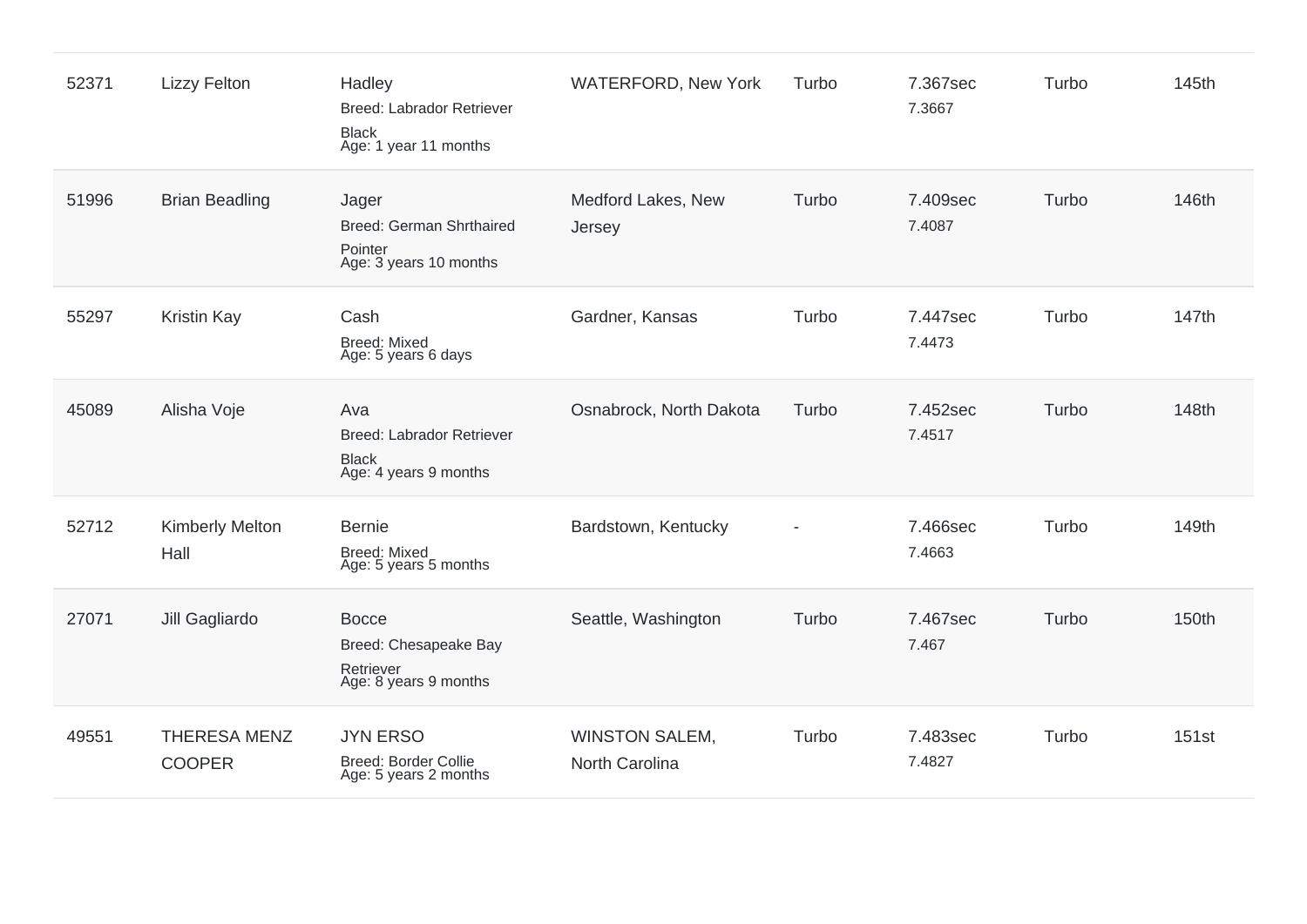| 52007 | <b>Laura Slusher</b>     | <b>Bug</b><br><b>Breed: Mixed</b><br>Age: 3 years 7 months                          | West Lafayette, Indiana | <b>Nitro</b> | 7.483sec<br>7.4827 | Turbo | <b>152nd</b> |
|-------|--------------------------|-------------------------------------------------------------------------------------|-------------------------|--------------|--------------------|-------|--------------|
| 47597 | <b>Teresa Hastings</b>   | Halo<br>Breed: German Shepherd Dog<br>Age: 3 years 9 months                         | Bishopville, Maryland   | Turbo        | 7.519sec<br>7.5193 | Turbo | <b>153rd</b> |
| 36825 | <b>Melanie Lake</b>      | Allura<br><b>Breed: Mixed</b><br>Age: 6 years 8 months                              | Graham, North Carolina  | Turbo        | 7.540sec<br>7.5397 | Turbo | 154th        |
| 51878 | <b>Christine Forbush</b> | zeke<br><b>Breed: Mixed</b><br>Age: 6 years 4 weeks                                 | Elyria, Ohio            | Turbo        | 7.541sec<br>7.5407 | Turbo | 155th        |
| 46075 | Payton King              | Jemma<br><b>Breed: Labrador Retriever</b><br><b>Black</b><br>Age: 6 years 11 months | Fort Collins, Colorado  | Turbo        | 7.562sec<br>7.5617 | Turbo | 156th        |
| 38965 | Maggie Devenpeck         | RhapscallionKJH<br>Breed: Border Collie<br>Age: 6 years 2 months                    | Albany, New York        | <b>Nitro</b> | 7.574sec<br>7.5737 | Turbo | 157th        |
| 52735 | Sara Bailey              | Tank<br><b>Breed: Labrador Retriever</b><br><b>Black</b><br>Age: 1 year 8 months    | Middletown, Delaware    | Turbo        | 7.593sec<br>7.593  | Turbo | 158th        |
| 50555 | Daniel Holder            | Huckleberry<br><b>Breed: Labrador Retriever</b><br>Yellow<br>Age: 5 years 2 months  | Wedowee, Alabama        | Turbo        | 7.641sec<br>7.6413 | Turbo | 159th        |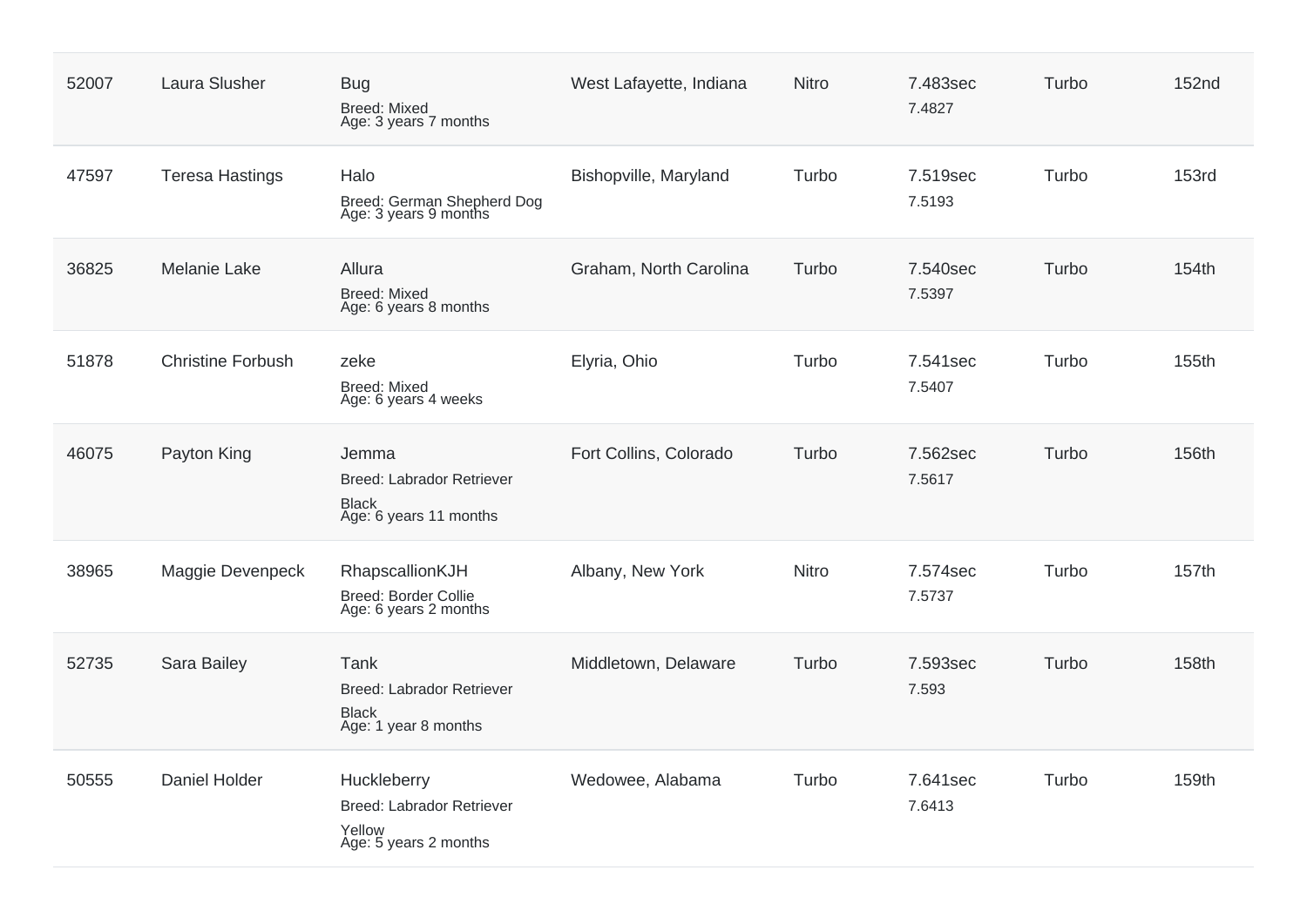| 30534 | Melanie Lake          | <b>Nala</b><br><b>Breed: Mixed</b><br>Age: 9 years 2 months                              | Graham, North Carolina    | Turbo        | 7.660sec<br>7.6597 | Turbo | 160th        |
|-------|-----------------------|------------------------------------------------------------------------------------------|---------------------------|--------------|--------------------|-------|--------------|
| 28546 | <b>Ginger McBride</b> | Siren<br>Breed: Belgian Malinois<br>Age: 8 years 1 month                                 | Louisville, Kentucky      | Turbo        | 7.678sec<br>7.6777 | Turbo | 161st        |
| 25707 | Debra Feller          | Doni<br>Breed: Labrador Retriever<br>Yellow<br>Age: 10 years 5 months                    | ridgeland, South Carolina | <b>Nitro</b> | 7.690sec<br>7.6903 | Turbo | <b>162nd</b> |
| 46840 | Janet Whipker         | Jazzy<br><b>Breed: Mixed</b><br>Age: 4 years 9 months                                    | Penrose, Colorado         | Turbo        | 7.699sec<br>7.6987 | Turbo | <b>163rd</b> |
| 39885 | <b>Taylor Bottom</b>  | Grayson<br><b>Breed: Weimaraner</b><br>Age: 6 years 5 months                             | Perryville, Kentucky      | Turbo        | 7.764sec<br>7.7637 | Turbo | 164th        |
| 47684 | <b>Jeff Matti</b>     | Juno<br>Breed: Belgian Malinois<br>Age: 3 years 11 months                                | Longmont, Colorado        | Turbo        | 7.782sec<br>7.782  | Turbo | 165th        |
| 52976 | Noelle Woodhead       | Huckleberry<br><b>Breed: Labrador Retriever</b><br><b>Black</b><br>Age: 6 years 7 months | Chippewa Lake, Ohio       | Turbo        | 7.802sec<br>7.8023 | Turbo | 166th        |
| 49406 | <b>Jarrod Peek</b>    | Moose<br><b>Breed: Labrador Retriever</b><br>Chocolate<br>Age: 5 years 6 months          | Danville, Kentucky        | Nitro        | 7.816sec<br>7.8163 | Turbo | 167th        |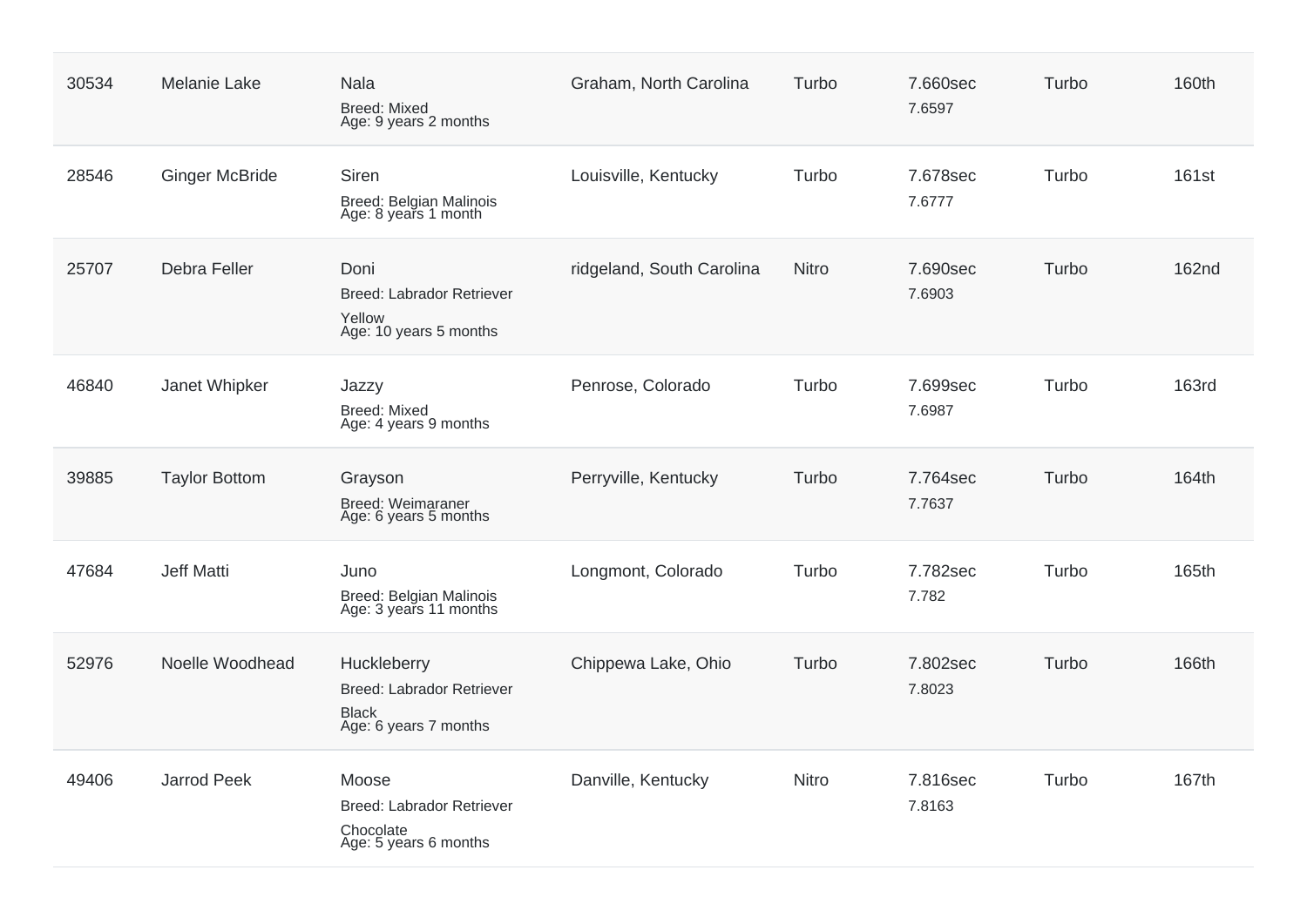| 39820 | Amanda Williams        | Kona<br>Breed: Labrador Retriever<br>Chocolate<br>Age: 6 years 3 months            | Pennsville, New Jersey             | Turbo          | 7.829sec<br>7.8287 | Turbo | 168th             |
|-------|------------------------|------------------------------------------------------------------------------------|------------------------------------|----------------|--------------------|-------|-------------------|
| 48035 | Maren Bell Jones       | Mamba<br>Breed: Belgian Malinois<br>Age: 8 years 10 months                         | Columbia, Missouri                 | <b>Express</b> | 7.852sec<br>7.8517 | Turbo | 169th             |
| 44377 | Amanda Williams        | Raven<br><b>Breed: Labrador Retriever</b><br><b>Black</b><br>Age: 4 years 6 months | Pennsville, New Jersey             | <b>Express</b> | 7.864sec<br>7.864  | Turbo | 170th             |
| 31250 | Shannon Murphy         | Luna<br><b>Breed: Labrador Retriever</b><br><b>Black</b><br>Age: 8 years 10 months | Oshawa, Ontario                    | Turbo          | 7.888sec<br>7.8883 | Turbo | 171 <sub>st</sub> |
| 50292 | <b>Susan Miller</b>    | Ruger<br><b>Breed: Labrador Retriever</b><br>Chocolate<br>Age: 4 years 2 months    | Jackson Springs, North<br>Carolina | Turbo          | 7.891sec<br>7.8907 | Turbo | 172 <sub>nd</sub> |
| 46964 | <b>Alison Mitchell</b> | Shyne<br><b>Breed: Border Collie</b><br>Age: 7 years 7 months                      | Hillsborough, North<br>Carolina    | Turbo          | 7.914sec<br>7.9143 | Turbo | <b>173rd</b>      |
| 27994 | <b>Timothy Lake</b>    | <b>Nala</b><br><b>Breed: Mixed</b><br>Age: 9 years 2 months                        | Graham, North Carolina             | Turbo          | 7.924sec<br>7.924  | Turbo | 174th             |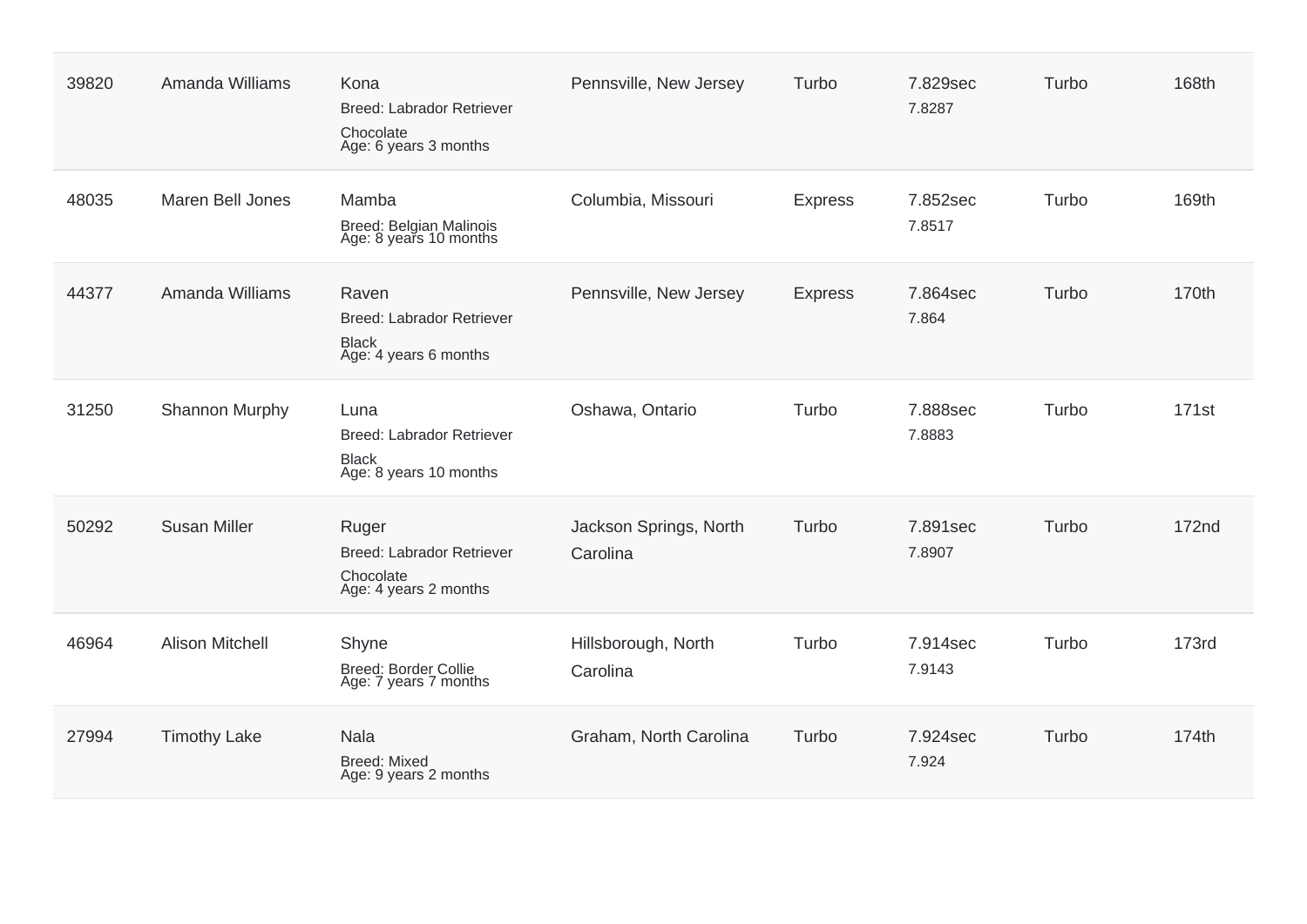| 50540 | <b>Barbara March</b>  | <b>Bullet</b><br><b>Breed: Labrador Retriever</b><br>Chocolate<br>Age: 6 years 11 months | Watertown, New York       | Turbo          | 7.969sec<br>7.969  | Turbo          | 175th |
|-------|-----------------------|------------------------------------------------------------------------------------------|---------------------------|----------------|--------------------|----------------|-------|
| 28767 | Jamie Naetzker        | Remington<br><b>Breed: Mixed</b><br>Age: 8 years 3 months                                | Des Moines, Iowa          | Turbo          | 7.981sec<br>7.981  | Turbo          | 176th |
| 42841 | John Mimnall          | Gracie<br><b>Breed: Labrador Retriever</b><br><b>Black</b><br>Age: 5 years 11 months     | Dauphin, Pennsylvania     | <b>Nitro</b>   | 8.033sec<br>8.0333 | <b>Express</b> | 177th |
| 33041 | <b>Beth Nicholson</b> | Instigator<br>Breed: Belgian Malinois<br>Age: 7 years 5 months                           | Phoenix, Arizona          | <b>Express</b> | 8.066sec<br>8.0663 | <b>Express</b> | 178th |
| 52846 | Lynn Haugen           | Hank<br><b>Breed: Labrador Retriever</b><br>Chocolate<br>Age: 1 year 6 months            | Bellevue, Nebraska        | Turbo          | 8.072sec<br>8.072  | <b>Express</b> | 179th |
| 40080 | <b>MELANIE SMITH</b>  | Price<br>Breed: Golden Retriever<br>Age: 6 years 5 months                                | COON RAPIDS,<br>Minnesota | Turbo          | 8.136sec<br>8.1363 | <b>Express</b> | 180th |
| 49872 | Yvonne Kempenich      | <b>Brie</b><br>Breed: German Shrthaired<br>Pointer<br>Age: 3 years 9 months              | Randall, Minnesota        | Turbo          | 8.141sec<br>8.141  | <b>Express</b> | 181st |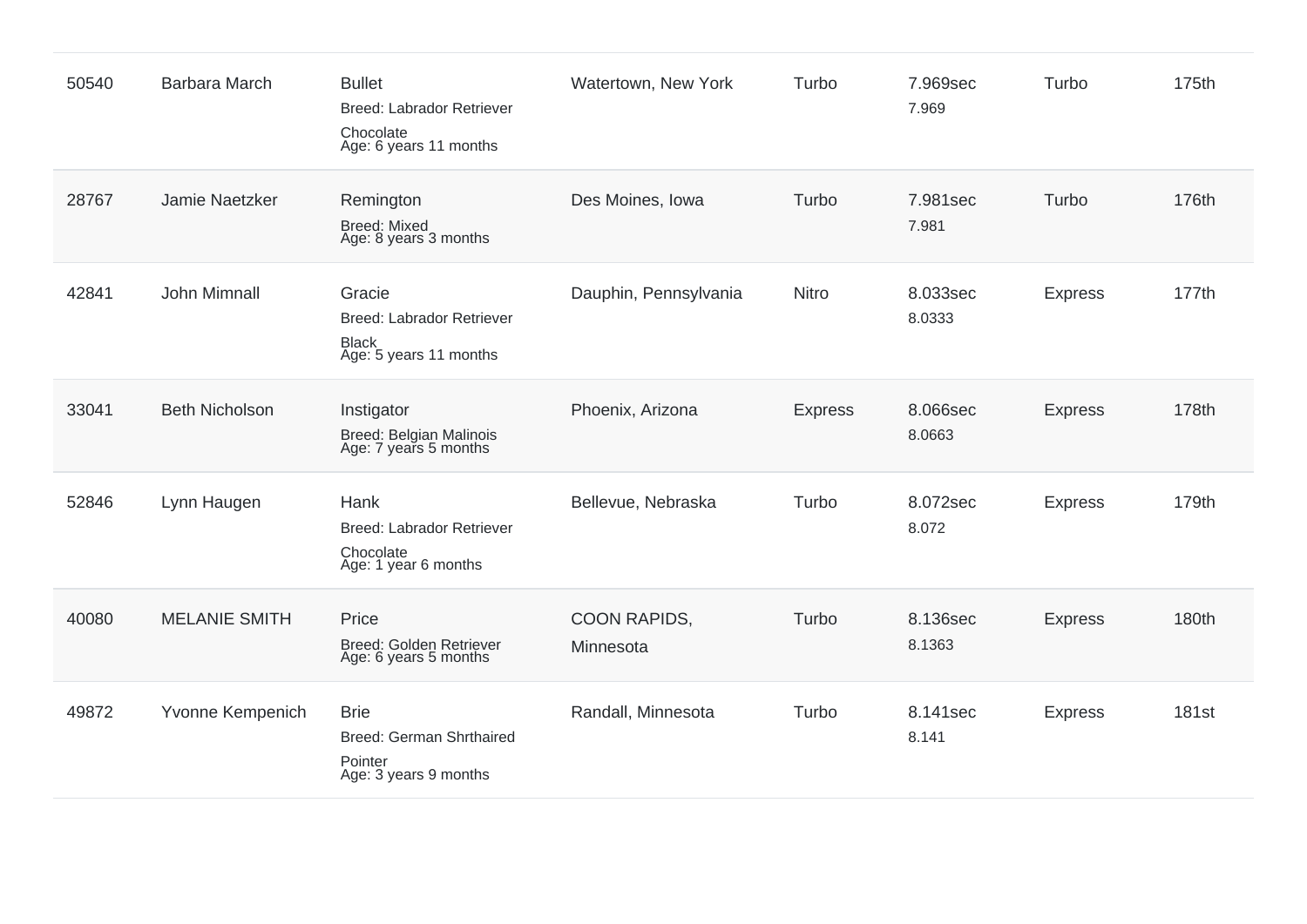| 46820 | Momi Ford              | Norbert<br><b>Breed: Mixed</b><br>Age: 7 years 7 months                              | Bloomington, Indiana            | Turbo          | 8.201sec<br>8.2013 | <b>Express</b> | <b>182nd</b> |
|-------|------------------------|--------------------------------------------------------------------------------------|---------------------------------|----------------|--------------------|----------------|--------------|
| 46318 | <b>Alison Mitchell</b> | Apache<br><b>Breed: Border Collie</b><br>Age: 6 years 5 months                       | Hillsborough, North<br>Carolina | Turbo          | 8.276sec<br>8.2763 | <b>Express</b> | <b>183rd</b> |
| 53864 | Mandi Ell              | Kota<br>Breed: Labrador Retriever<br>Yellow<br>Age: 1 year 6 months                  | Bismarck, North Dakota          | <b>Express</b> | 8.291sec<br>8.2907 | <b>Express</b> | 184th        |
| 47174 | <b>Nancy Price</b>     | <b>Bailey</b><br><b>Breed: Mixed</b><br>Age: 4 years 5 months                        | Charlotte, North Carolina       | Turbo          | 8.302sec<br>8.3023 | <b>Express</b> | 185th        |
| 46341 | Alice Titova           | Percy<br><b>Breed: Mixed</b><br>Age: 7 years 5 months                                | Ballston Lake, New York         | <b>Express</b> | 8.342sec<br>8.3417 | <b>Express</b> | 186th        |
| 52378 | Jackie Jutte           | <b>Stryker</b><br><b>Breed: Border Collie</b><br>Age: 1 year 9 months                | Celina, Ohio                    | Turbo          | 8.389sec<br>8.3887 | <b>Express</b> | 187th        |
| 29056 | Sam Jones              | Jackal<br>Breed: Belgian Malinois<br>Age: 7 years 11 months                          | Columbia, Missouri              | Turbo          | 8.434sec<br>8.4343 | <b>Express</b> | 188th        |
| 48722 | Jim Zelasko            | Kedzzie<br><b>Breed: Labrador Retriever</b><br><b>Black</b><br>Age: 3 years 5 months | North Royalton, Ohio            | <b>Express</b> | 8.629sec<br>8.6287 | <b>Express</b> | 189th        |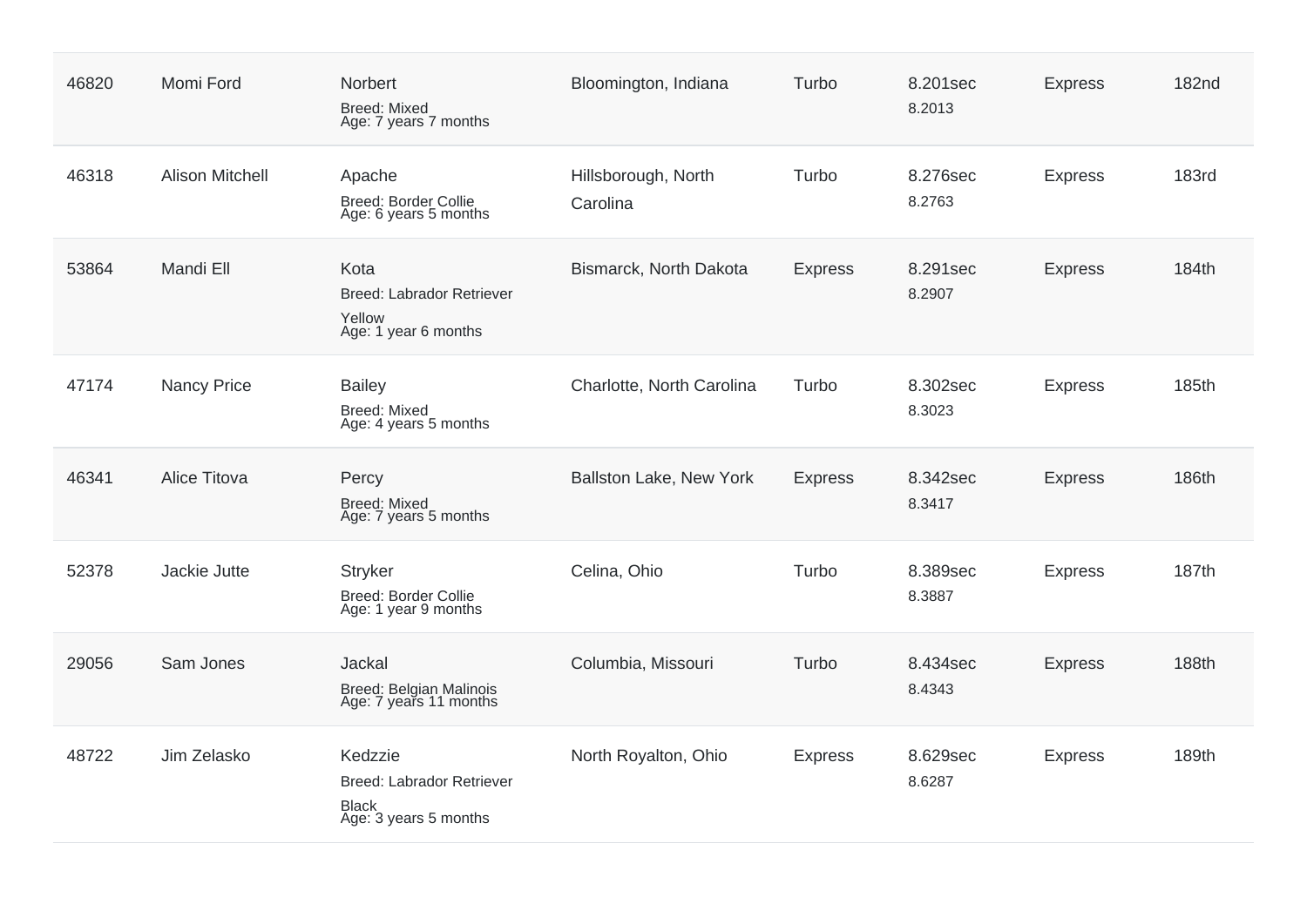| 25672 | <b>Bryan Landers</b>                 | Thunder<br><b>Breed: Labrador Retriever</b><br>Chocolate<br>Age: 9 years 1 month   | Washington, Oklahoma                    | <b>Express</b> | 8.648sec<br>8.6483 | <b>Express</b> | 190th             |
|-------|--------------------------------------|------------------------------------------------------------------------------------|-----------------------------------------|----------------|--------------------|----------------|-------------------|
| 52165 | <b>Brian Maxson</b>                  | Jasper<br>Breed: Labrador Retriever<br>Yellow<br>Age: 5 years 11 months            | Durham, North Carolina                  | <b>Express</b> | 8.699sec<br>8.699  | <b>Express</b> | 191 <sub>st</sub> |
| 47397 | <b>Trisha McGahhey</b>               | Rosey<br><b>Breed: Labrador Retriever</b><br><b>Black</b><br>Age: 11 years 1 month | Vineland, New Jersey                    | <b>Express</b> | 8.760sec<br>8.76   | <b>Express</b> | <b>192nd</b>      |
| 33900 | <b>THERESA MENZ</b><br><b>COOPER</b> | <b>TOEWS</b><br>Breed: Border Collie<br>Age: 7 years 5 months                      | <b>WINSTON SALEM,</b><br>North Carolina | <b>Express</b> | 8.784sec<br>8.7837 | <b>Express</b> | <b>193rd</b>      |
| 41517 | Mary Crawford                        | Rosie<br><b>Breed: Labrador Retriever</b><br>Yellow<br>Age: 5 years 4 months       | Hampstead, Maryland                     | <b>Express</b> | 8.870sec<br>8.8697 | <b>Express</b> | 194th             |
| 39055 | Karen Bowman                         | Beau<br>Breed: Golden Retriever<br>Age: 5 years 7 months                           | Southampton,<br>Massachusetts           | <b>Express</b> | 8.896sec<br>8.8957 | <b>Express</b> | 195th             |
| 53829 | Ann Kuest                            | Willie<br>Breed: Labrador Retriever<br><b>Black</b><br>Age: 1 year 6 months        | Glen Rock, Pennsylvania                 | <b>Express</b> | 8.953sec<br>8.9533 | <b>Express</b> | 196th             |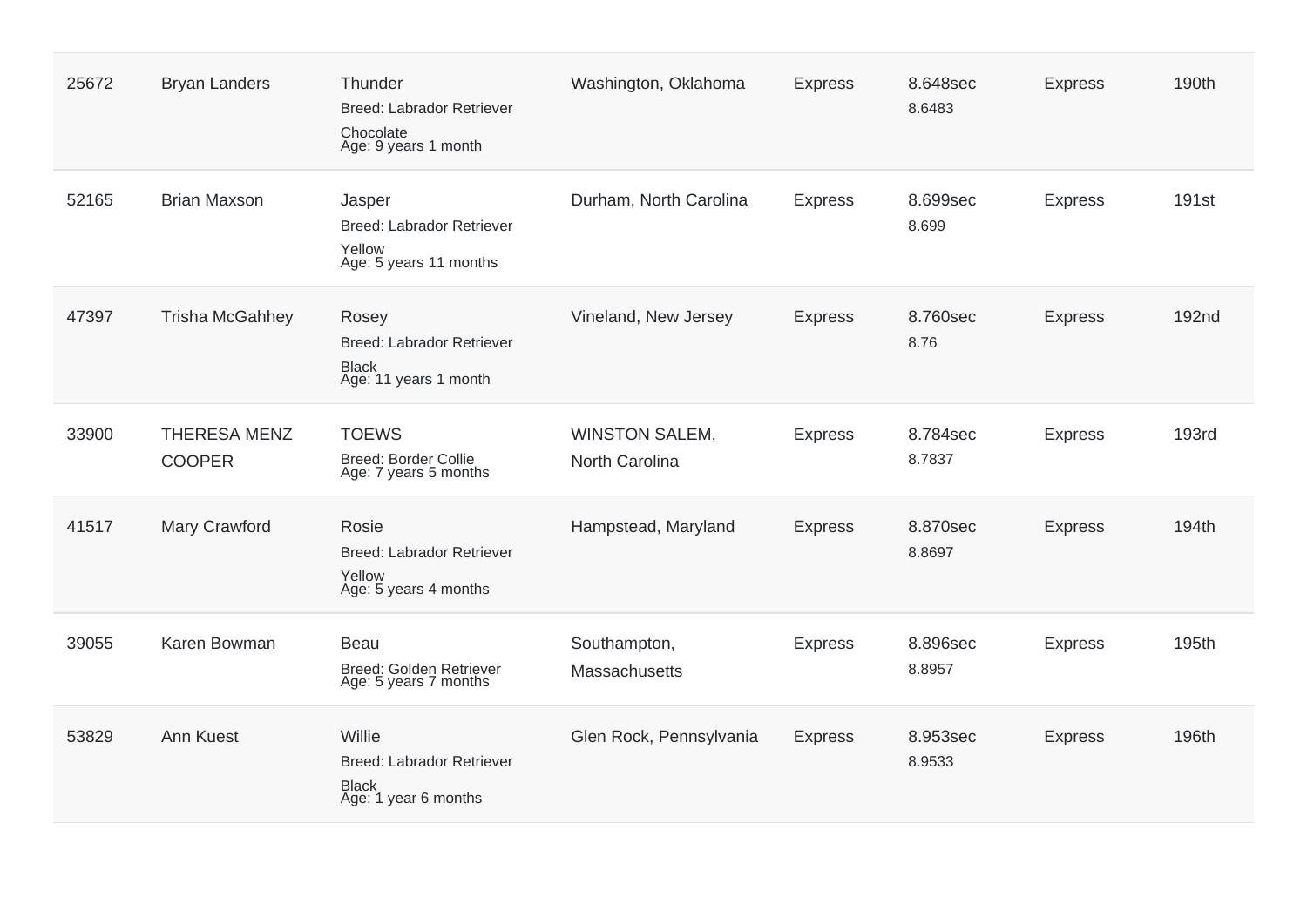| 48773 | Sarah Maleski          | Fletcher<br>Breed: Australian Shepherd<br>Dog<br>Age: 5 years 2 months               | West Mifflin,<br>Pennsylvania | <b>Express</b> | 8.958sec<br>8.9577 | <b>Express</b> | 197th |
|-------|------------------------|--------------------------------------------------------------------------------------|-------------------------------|----------------|--------------------|----------------|-------|
| 27942 | <b>Carol Preston</b>   | <b>Bishop</b><br><b>Breed: Labrador Retriever</b><br>Yellow<br>Age: 8 years 9 months | Bothell, Washington           | <b>Express</b> | 8.986sec<br>8.9863 | <b>Express</b> | 198th |
| 41356 | <b>Brooke Shannon</b>  | <b>Dallas</b><br><b>Breed: Border Collie</b><br>Age: 10 years 1 week                 | Knoxville, Tennessee          | <b>Express</b> | 8.990sec<br>8.99   | <b>Express</b> | 199th |
| 46823 | Laurie Uebelhoer       | Althea May<br>Breed: Labrador Retriever<br>Yellow<br>Age: 4 years 1 month            | Ridgeland, South<br>Carolina  | Turbo          | 9.064sec<br>9.0637 | <b>Express</b> | 200th |
| 46821 | Momi Ford              | <b>Bugg</b><br><b>Breed: Mixed</b><br>Age: 7 years 7 months                          | Bloomington, Indiana          | <b>Express</b> | 9.068sec<br>9.068  | <b>Express</b> | 201st |
| 46089 | <b>Kitty Pursley</b>   | Sera<br>Breed: Belgian Malinois<br>Age: 9 years 5 months                             | Manhattan, Kansas             | <b>Express</b> | 9.142sec<br>9.1423 | <b>Express</b> | 202nd |
| 54419 | <b>Christian Berry</b> | Marlin<br>Breed: Golden Retriever<br>Age: 1 year 6 months                            | Houston, Texas                | <b>Express</b> | 9.266sec<br>9.2663 | <b>Express</b> | 203rd |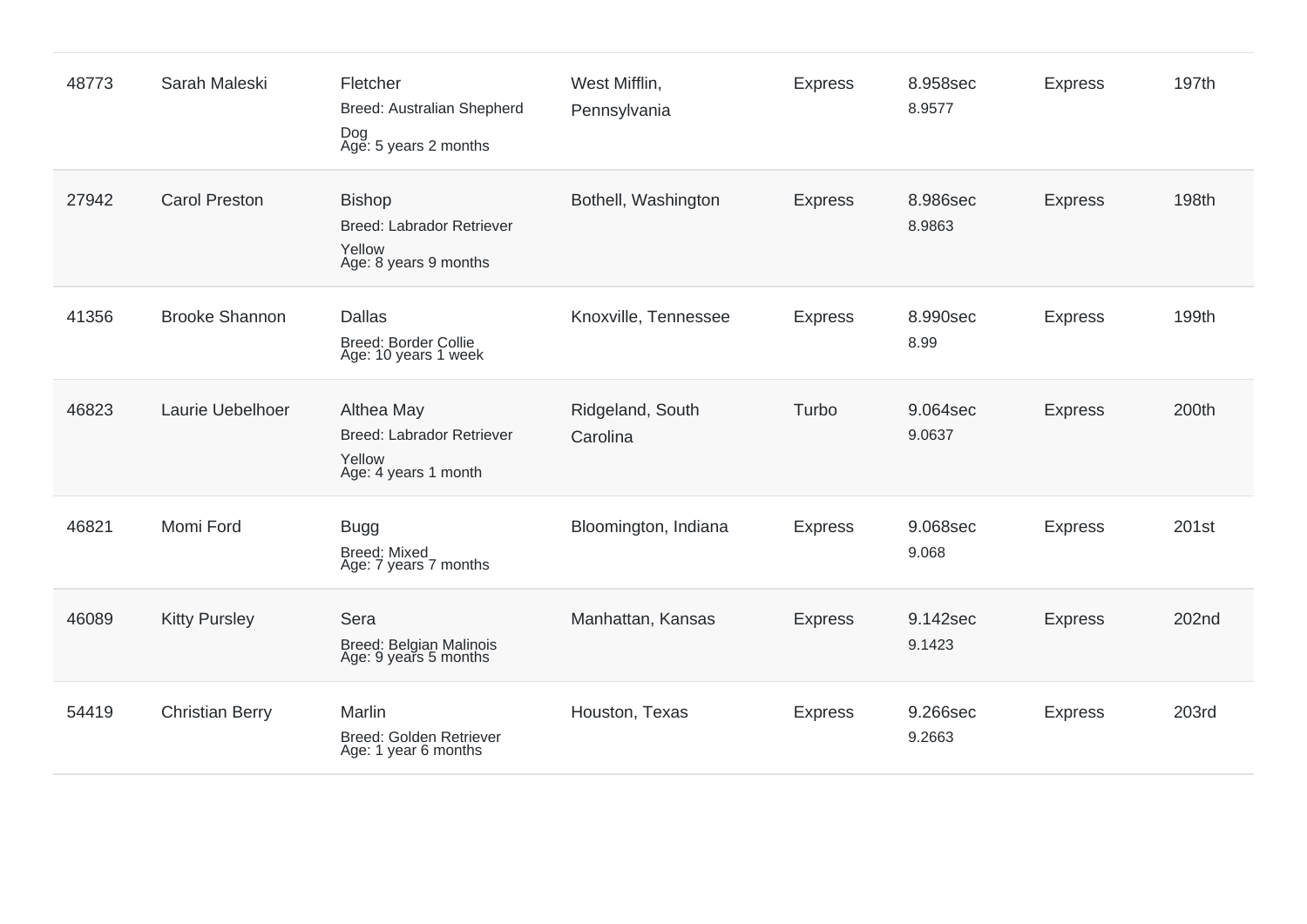| 55516 | Thomas James            | Reggie<br><b>Breed: Labrador Retriever</b><br>Yellow<br>Age: 6 months 3 weeks             | Liberty, Texas              | <b>Express</b> | 9.282sec<br>9.282  | <b>Express</b> | 204th |
|-------|-------------------------|-------------------------------------------------------------------------------------------|-----------------------------|----------------|--------------------|----------------|-------|
| 51436 | Cassie Terranova        | Radar<br>Breed: German Shepherd Dog<br>Age: 4 years 4 months                              | Winder, Georgia             | <b>Express</b> | 9.442sec<br>9.442  | <b>Express</b> | 205th |
| 34715 | Linda McCollum          | <b>Mully</b><br><b>Breed: Labrador Retriever</b><br><b>Black</b><br>Age: 9 years 2 months | Milton, Delaware            | Turbo          | 9.527sec<br>9.5273 | <b>Express</b> | 206th |
| 41830 | Maggie Devenpeck        | Causing A Ruckus<br><b>Breed: Border Collie</b><br>Age: 8 years 5 months                  | Albany, New York            | <b>Express</b> | 9.562sec<br>9.5623 | <b>Express</b> | 207th |
| 33338 | Jennifer Andrews        | <b>Beauty Girl</b><br>Breed: Labrador Retriever<br><b>Black</b><br>Age: 10 years 4 months | Jacobus, Pennsylvania       | <b>Express</b> | 9.863sec<br>9.8627 | <b>Express</b> | 208th |
| 51484 | Cindy King              | Arlo<br><b>Breed: Labrador Retriever</b><br><b>Black</b><br>Age: 2 years 9 months         | Worton, Maryland            | <b>Express</b> | 9.873sec<br>9.873  | <b>Express</b> | 209th |
| 27566 | <b>Melissa Phillips</b> | Lexi<br>Breed: Labrador Retriever<br><b>Black</b><br>Age: 9 years 7 months                | Morgantown,<br>Pennsylvania | <b>Express</b> | 9.917sec<br>9.9167 | <b>Express</b> | 210th |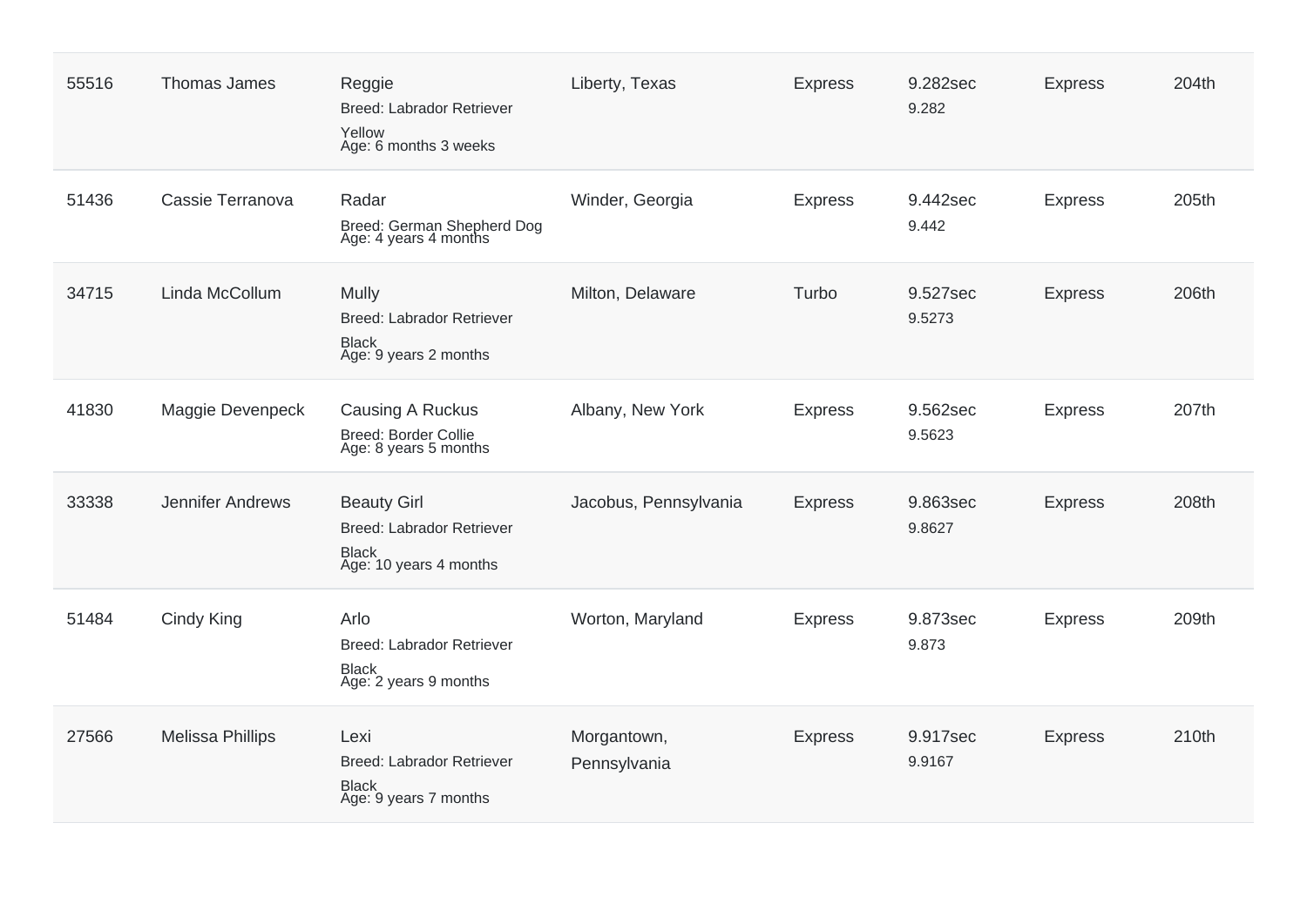| 52404 | Jordan Thompson                      | <b>Newt</b><br>Breed: Border Collie<br>Age: 4 years 3 months                       | Holly Springs, North<br>Carolina        | Turbo          | 10.045sec<br>10.045  | <b>Express</b> | 211th |
|-------|--------------------------------------|------------------------------------------------------------------------------------|-----------------------------------------|----------------|----------------------|----------------|-------|
| 23393 | Debra Mittelsteadt                   | Snap<br>Breed: Chesapeake Bay<br>Retriever<br>Age: 10 years 5 months               | Monroe, North Carolina                  | Turbo          | 10.351sec<br>10.3513 | <b>Express</b> | 212th |
| 52369 | Debra Feller                         | <b>HENRI</b><br><b>Breed: Labrador Retriever</b><br>Yellow<br>Age: 1 year 9 months | ridgeland, South Carolina               | Turbo          | 10.361sec<br>10.3613 | <b>Express</b> | 213th |
| 22587 | <b>Beth Nicholson</b>                | Repo<br>Breed: Belgian Malinois<br>Age: 10 years 4 months                          | Phoenix, Arizona                        | <b>Express</b> | 10.543sec<br>10.5427 | <b>Express</b> | 214th |
| 52162 | <b>THERESA MENZ</b><br><b>COOPER</b> | <b>AHSOKA TANO</b><br>Breed: Australian Shepherd<br>Dog<br>Age: 2 years 3 months   | <b>WINSTON SALEM,</b><br>North Carolina | <b>Express</b> | 10.762sec<br>10.7617 | <b>Express</b> | 215th |
| 43692 | Alex Korab                           | Oscar<br>Breed: Portugese Waterdog<br>Age: 6 years 7 months                        | Leesburg, Virginia                      | <b>Express</b> | 10.895sec<br>10.8947 | <b>Express</b> | 216th |
| 52146 | Nicole Sickler                       | Justice<br><b>Breed: Mixed</b><br>Age: 7 years 11 months                           | Minot, North Dakota                     | <b>Express</b> | 10.935sec<br>10.935  | <b>Express</b> | 217th |
| 55793 | Jonathan Stewart                     | Zoar<br>Breed: Belgian Malinois<br>Age: 8 months 1 week                            | Knoxville, Tennessee                    |                | 11.159sec<br>11.159  | <b>Express</b> | 218th |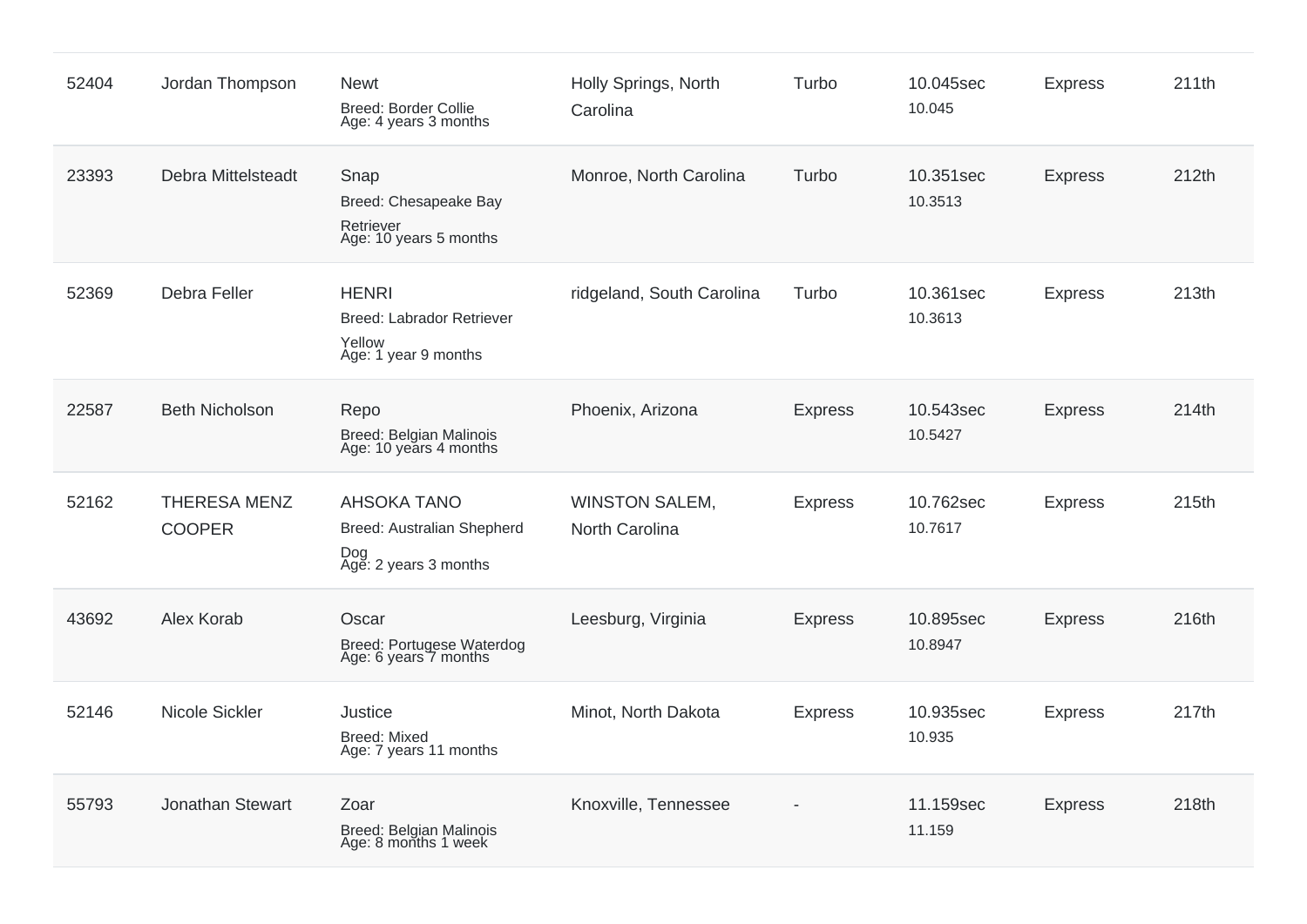| 53152 | <b>Trisha McGahhey</b> | Sammy Winchester<br><b>Breed: Labrador Retriever</b><br><b>Black</b><br>Age: 1 year 6 months | Vineland, New Jersey      | <b>Express</b> | 11.696sec<br>11.6963 | <b>Express</b> | 219th        |
|-------|------------------------|----------------------------------------------------------------------------------------------|---------------------------|----------------|----------------------|----------------|--------------|
| 52159 | <b>Nancy Price</b>     | Oakley<br><b>Breed: Labrador Retriever</b><br><b>Black</b><br>Age: 2 years 1 month           | Charlotte, North Carolina | <b>Express</b> | 11.948sec<br>11.948  | <b>Express</b> | 220th        |
| 25549 | Laurie Welch           | Mattie<br>Breed: Labrador Retriever<br>Chocolate<br>Age: 12 years 5 months                   | Friendswood, Texas        | <b>Express</b> | 12.102sec<br>12.1017 | <b>Express</b> | 221st        |
| 48745 | Robby Wolf             | Kari<br>Breed: Belgian Malinois<br>Age: 5 years 11 months                                    | Huron, Ohio               | <b>Express</b> | 12.490sec<br>12.4903 | <b>Express</b> | 222nd        |
| 39644 | Jill Gagliardo         | Zephyr<br>Breed: Chesapeake Bay<br>Retriever<br>Age: 8 years 4 months                        | Seattle, Washington       | <b>Express</b> | 12.576sec<br>12.576  | <b>Express</b> | <b>223rd</b> |
| 8059  | Thomas James           | <b>Buddy</b><br><b>Breed: Labrador Retriever</b><br>Yellow<br>Age: 13 years 1 month          | Liberty, Texas            | <b>Express</b> | 12.783sec<br>12.7833 | <b>Express</b> | 224th        |
| 52383 | Ana Zarate             | Charlie<br>Breed: Labradoodle<br>Age: 6 years 2 months                                       | Prairieville, Louisiana   | <b>Express</b> | 13.409sec<br>13.4093 | <b>Express</b> | 225th        |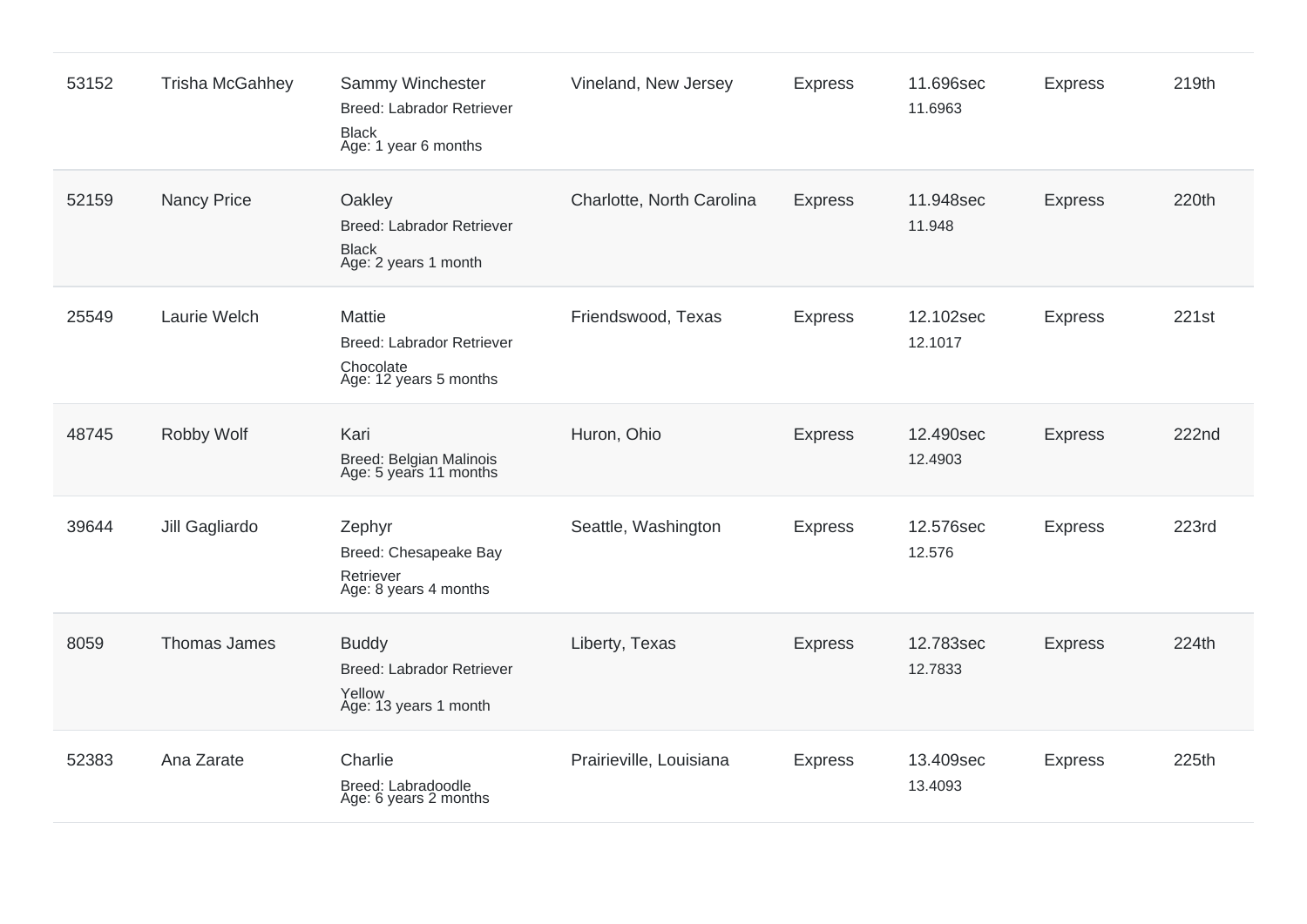| 42844 | Evan Beatty          | <b>River</b><br><b>Breed: Mixed</b><br>Age: 10 years 5 months                         | Hershey, Pennsylvania           | <b>Express</b> | 13.600sec<br>13.5997 | <b>Express</b> | 226th |
|-------|----------------------|---------------------------------------------------------------------------------------|---------------------------------|----------------|----------------------|----------------|-------|
| 44492 | <b>Sally Price</b>   | Lizzie<br>Breed: Labrador Retriever<br>Yellow<br>Age: 6 years 1 week                  | Mt. Pleasant, South<br>Carolina | <b>Express</b> | 13.793sec<br>13.7927 | <b>Express</b> | 227th |
| 51477 | Michelle Dudley      | Syri<br>Breed: Belgian Malinois<br>Age: 6 years 2 months                              | Ellicott City, Maryland         | <b>Express</b> | 14.355sec<br>14.355  | <b>Express</b> | 228th |
| 54878 | <b>Carol Preston</b> | Mackinac<br><b>Breed: Labrador Retriever</b><br><b>Black</b><br>Age: 1 year 10 months | Bothell, Washington             | <b>Express</b> | 14.496sec<br>14.496  | <b>Express</b> | 229th |
| 54280 | Creig Menard         | Ezz Jett<br><b>Breed: Border Collie</b><br>Age: 1 year 4 months                       | Abbeville, Louisiana            | <b>Express</b> | 17.436sec<br>17.436  | <b>Express</b> | 230th |
| 49449 | Tanya Lauscher       | Reka<br>Breed: Golden Retriever<br>Age: 3 years 10 months                             | Cheyenne, Wyoming               | <b>Express</b> | 18.420sec<br>18.42   | <b>Express</b> | 231st |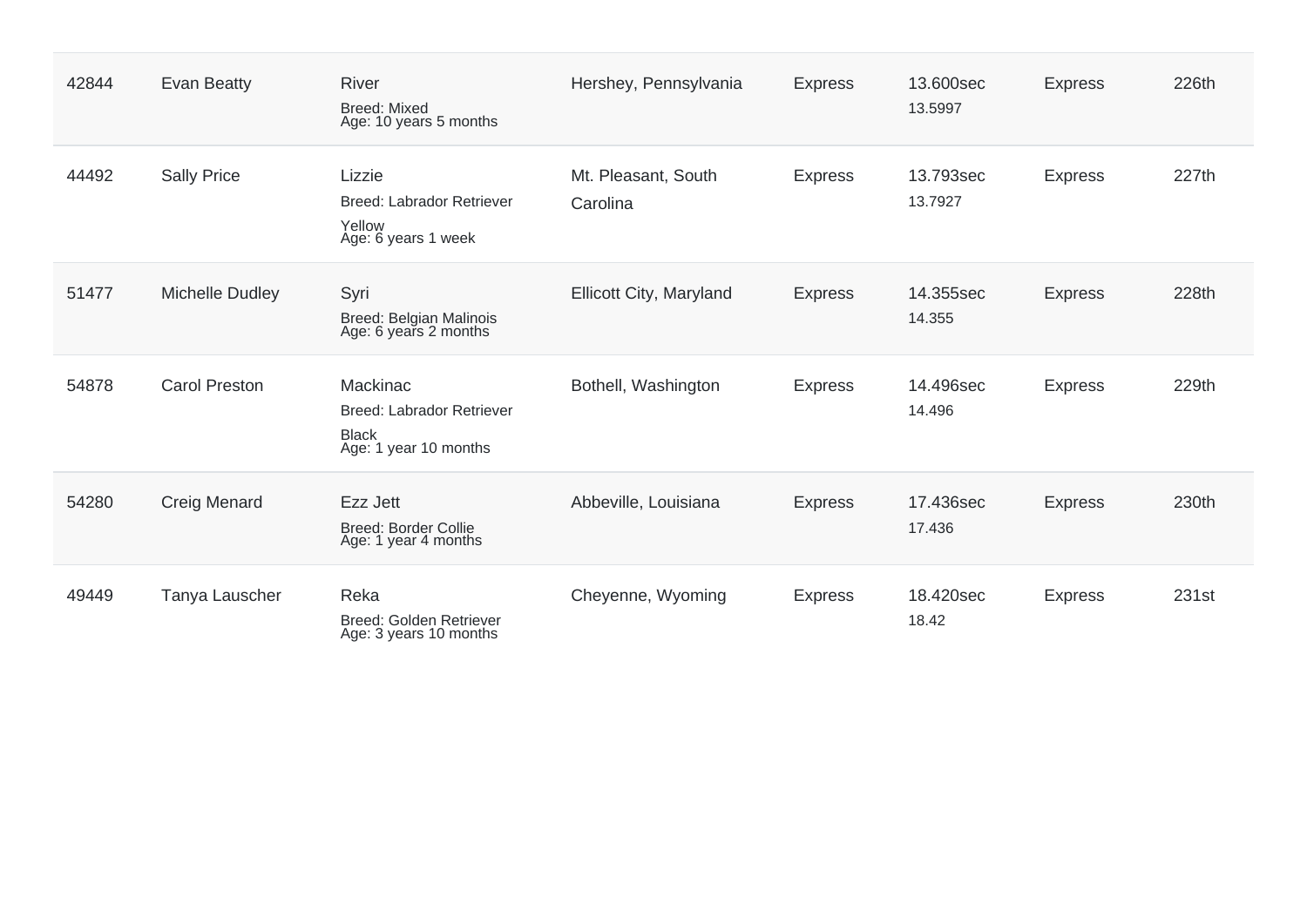## **2022 DockDogs Worldwide (EV)**

| ID    | <b>Handler</b>       | <b>Dog</b>                                                         | <b>Location</b>       | <b>Title</b>  | Average           | Average<br><b>Title</b> | <b>Rank</b> |
|-------|----------------------|--------------------------------------------------------------------|-----------------------|---------------|-------------------|-------------------------|-------------|
| 51667 | Crystal McClaran     | MC's RoseZilla<br><b>Breed: Mixed</b><br>Age: 2 years 5 months     | Cape Coral, Florida   | High<br>Flyer | 8'6''<br>102.6667 | <b>High Flyer</b>       | 1st         |
| 40304 | Laurel Behnke        | Sounders<br>Breed: Whippet<br>Age: 7 years 2 months                | Rochester, Washington | High<br>Flyer | 8'6''<br>102      | <b>High Flyer</b>       | 2nd         |
| 52120 | <b>Melissa Ness</b>  | <b>MC's Falkor</b><br><b>Breed: Mixed</b><br>Age: 2 years 5 months | Ramona, California    | High<br>Flyer | 8'5''<br>101.3333 | <b>High Flyer</b>       | 3rd         |
| 52289 | Crystal McClaran     | <b>GRONK</b><br>Breed: Belgian Malinois<br>Age: 2 years 1 month    | Cape Coral, Florida   | High<br>Flyer | 8'1"<br>97.3333   | <b>High Flyer</b>       | 4th         |
| 51664 | Crystal McClaran     | MC's Pancho<br><b>Breed: Mixed</b><br>Age: 2 years 5 months        | Cape Coral, Florida   | High<br>Flyer | 8'0''<br>96       | <b>High Flyer</b>       | 5th         |
| 35740 | <b>Sydney Mackey</b> | Spitfire<br>Breed: Whippet<br>Age: 9 years 7 months                | Olympia, Washington   | High<br>Flyer | 7' 11"<br>95.3333 | <b>High Flyer</b>       | 6th         |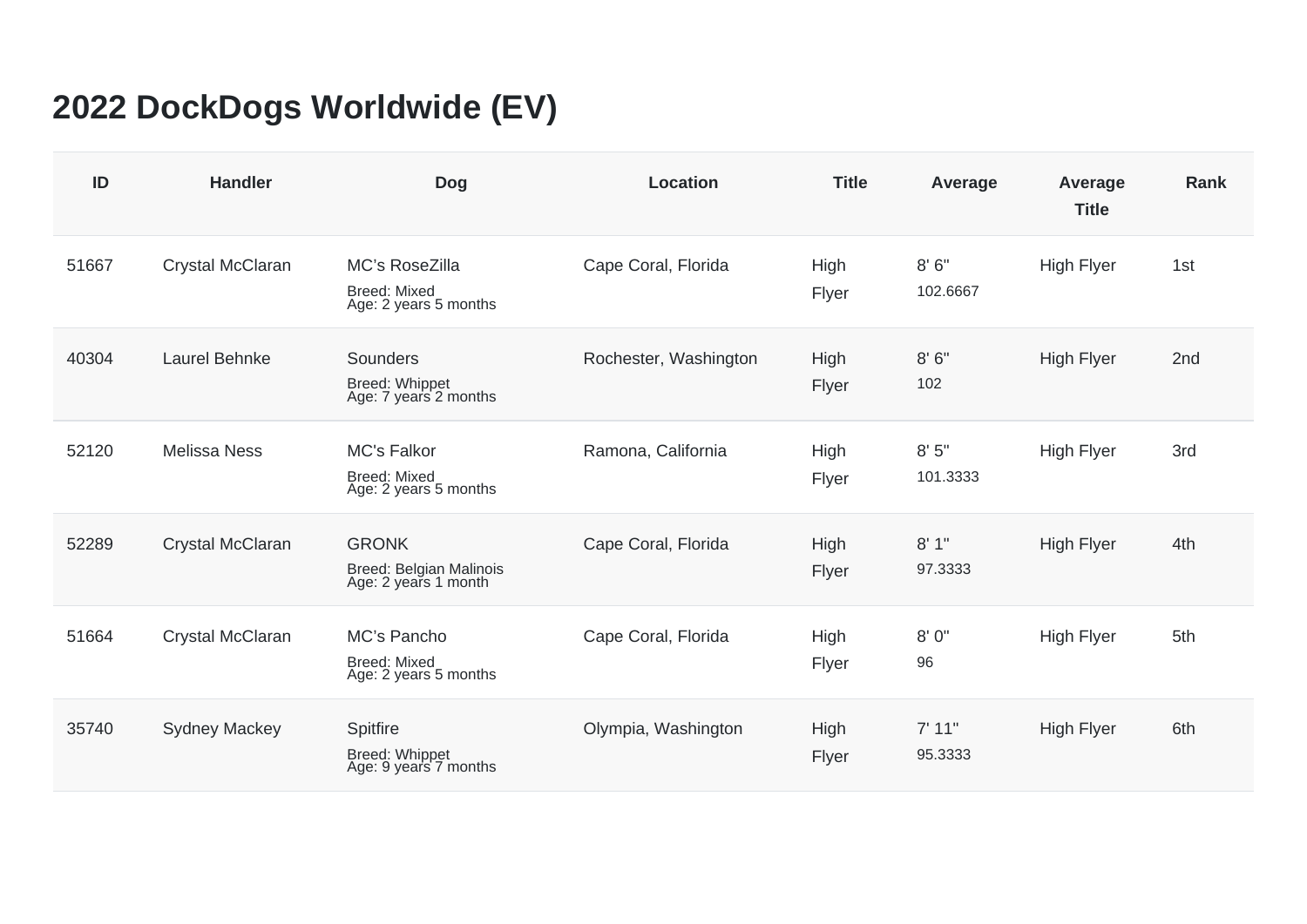| 32753 | <b>Matthew Bohn</b>     | Kratos<br>Breed: Belgian Malinois<br>Age: 7 years 4 months                      | Beavercreek, Ohio         | High<br>Flyer | 7'9''<br>93.3333  | <b>High Flyer</b> | 7th  |
|-------|-------------------------|---------------------------------------------------------------------------------|---------------------------|---------------|-------------------|-------------------|------|
| 52331 | Crystal McClaran        | <b>Frankly Unacceptable</b><br>Breed: Belgian Malinois<br>Age: 1 year 10 months | Cape Coral, Florida       | High<br>Flyer | 7' 8''<br>92.6667 | <b>High Flyer</b> | 8th  |
| 51434 | Olivia Jutte            | Sonic<br>Breed: Whippet<br>Age: 3 years 2 weeks                                 | Celina, Ohio              | High<br>Flyer | 7' 8''<br>92      | <b>High Flyer</b> | 9th  |
| 44974 | <b>Tessa Guttman</b>    | Milo<br>Breed: Labrador Retriever<br>Chocolate<br>Age: 4 years 7 months         | Coatesville, Pennsylvania | High<br>Flyer | 7' 4''<br>88.6667 | <b>High Flyer</b> | 10th |
| 51635 | Rachael Brinkman        | vortex<br>Breed: Whippet<br>Age: 4 years 1 month                                | Gaines, Michigan          | High<br>Flyer | 7' 4''<br>88.6667 | <b>High Flyer</b> | 11th |
| 40208 | <b>Broderick Dicken</b> | Aria<br><b>Breed: Mixed</b><br>Age: 6 years 8 months                            | Hiawatha, Iowa            | High<br>Flyer | 7'2''<br>86.6667  | <b>High Flyer</b> | 12th |
| 36647 | Rachael Brinkman        | Slingshot<br><b>Breed: Whippet</b><br>Age: 7 years 5 months                     | Gaines, Michigan          | High<br>Flyer | 7'2"<br>86.6667   | <b>High Flyer</b> | 13th |
| 51665 | Crystal McClaran        | MC's Super Sally<br><b>Breed: Mixed</b><br>Age: 2 years 5 months                | Cape Coral, Florida       |               | 7'2''<br>86       | <b>High Flyer</b> | 14th |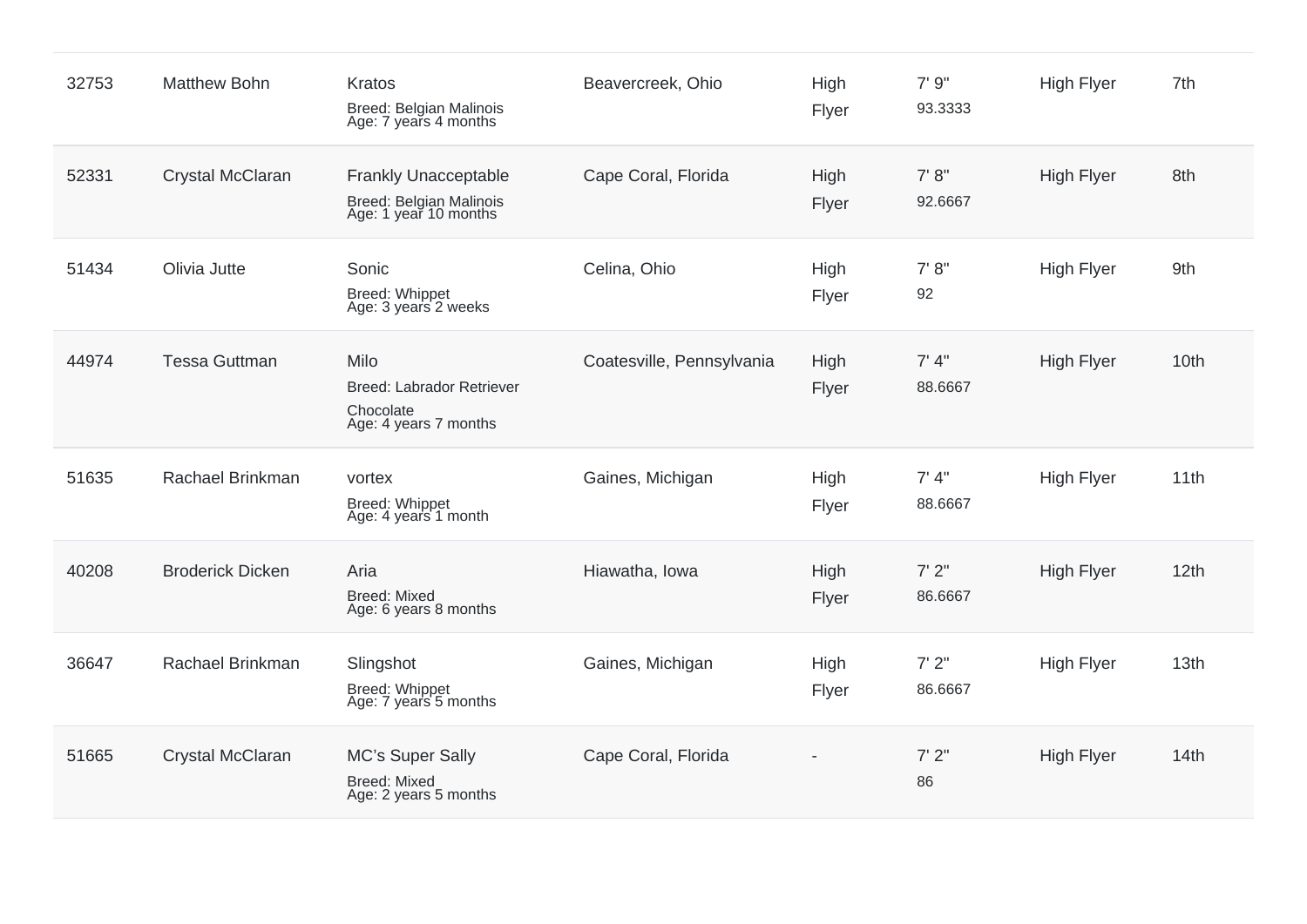| 42411 | Kaitie Uebelhoer    | Jon Snow<br>Breed: Labrador Retriever<br><b>Black</b><br>Age: 5 years 2 months             | Charleston, South<br>Carolina | High<br>Flyer  | 7'2''<br>86       | High Flyer        | 15th |
|-------|---------------------|--------------------------------------------------------------------------------------------|-------------------------------|----------------|-------------------|-------------------|------|
| 50310 | <b>Timothy Lake</b> | Earnhardt<br><b>Breed: Mixed</b><br>Age: 3 years 3 months                                  | Graham, North Carolina        | Top Gun        | 7'1''<br>85.3333  | <b>High Flyer</b> | 16th |
| 49725 | Michelle Dudley     | Zara<br>Breed: Belgian Malinois<br>Age: 4 years 4 months                                   | Ellicott City, Maryland       | Top Gun        | 7'0''<br>84.6667  | <b>High Flyer</b> | 17th |
| 45613 | <b>Bill Helfer</b>  | Trooper<br>Breed: Labrador Retriever<br><b>Black</b><br>Age: 4 years 4 months              | Kalispell, Montana            | Top Gun        | 7'0''<br>84.6667  | High Flyer        | 18th |
| 48316 | Carrie Vosburg      | Prince<br><b>Breed: Belgian Malinois</b><br>Age: 4 years 9 months                          | Severn, Maryland              | Top Gun        | 7'0''<br>84.6667  | <b>High Flyer</b> | 19th |
| 53779 | Crystal McClaran    | Vince LomBrady<br>Breed: Belgian Malinois<br>Age: 1 year 5 months                          | Cape Coral, Florida           |                | 7' 0''<br>84.6667 | <b>High Flyer</b> | 20th |
| 39006 | <b>Tamra Spink</b>  | <b>Gold Bullion</b><br><b>Breed: Labrador Retriever</b><br>Yellow<br>Age: 6 years 7 months | Hamilton, Virginia            | <b>Top Gun</b> | 7' 0"<br>84.6667  | High Flyer        | 21st |
| 32776 | Jen Pursley         | <b>Silas</b><br>Breed: Belgian Malinois<br>Age: 7 years 3 months                           | Manhattan, Kansas             | High<br>Flyer  | 7'0''<br>84       | <b>High Flyer</b> | 22nd |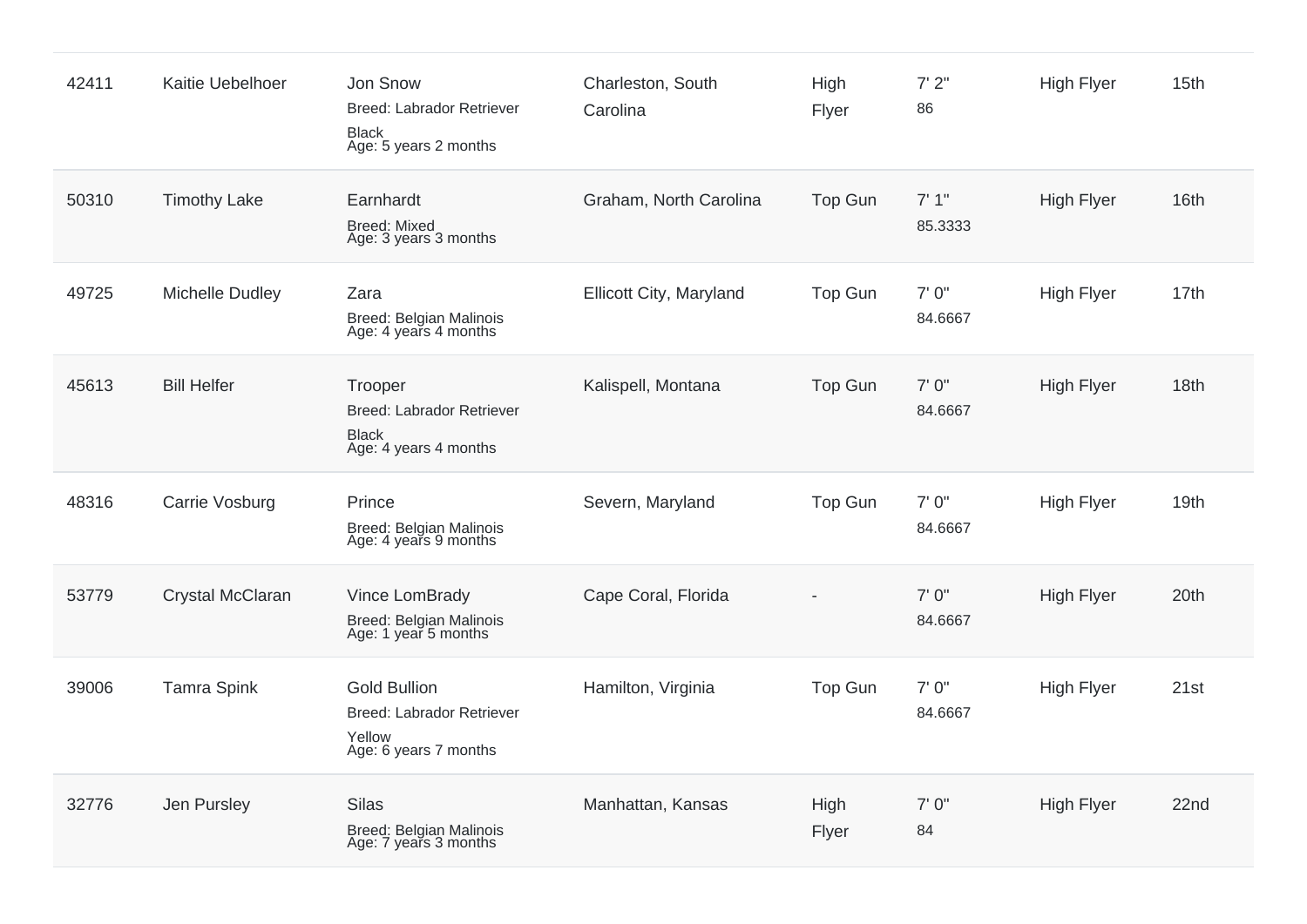| 51725 | Jamie Dukovac         | Zoltar<br>Breed: Belgian Malinois<br>Age: 3 years 5 months                            | Maryville, Tennessee  | <b>Top Gun</b> | 6'11"<br>83.3333  |                | 23rd |
|-------|-----------------------|---------------------------------------------------------------------------------------|-----------------------|----------------|-------------------|----------------|------|
| 35622 | <b>Katie Priebe</b>   | <b>Tucker</b><br><b>Breed: Labrador Retriever</b><br>Yellow<br>Age: 6 years 10 months | Oakdale, Minnesota    | High<br>Flyer  | 6' 10"<br>82.6667 | <b>Top Gun</b> | 24th |
| 51436 | Cassie Terranova      | Radar<br>Breed: German Shepherd Dog<br>Age: 4 years 4 months                          | Winder, Georgia       | Top Gun        | 6' 10"<br>82      | Top Gun        | 25th |
| 45397 | <b>Mike Neely</b>     | Jet<br>Breed: Labrador Retriever<br>Yellow<br>Age: 4 years 9 months                   | Lakeville, Minnesota  | Top Gun        | 6'9''<br>81.3333  | <b>Top Gun</b> | 26th |
| 50113 | Linda Torson          | Zulu<br>Breed: Belgian Malinois<br>Age: 4 years 1 month                               | Doylestown, Ohio      | Top Gun        | 6' 8''<br>80.6667 | <b>Top Gun</b> | 27th |
| 52038 | <b>Trent Steele</b>   | Camille<br>Breed: Belgian Malinois<br>Age: 2 years 3 months                           | Powell, Tennessee     | Top Gun        | 6' 8''<br>80.6667 | Top Gun        | 28th |
| 52720 | <b>Brian Galligan</b> | Xero<br>Breed: Belgian Malinois<br>Age: 6 years 7 months                              | Proctorville, Ohio    | Top Gun        | 6' 8''<br>80      | Top Gun        | 29th |
| 50352 | <b>Tom Dropik</b>     | Rambo<br>Breed: Mixed<br>Age: 3 years 3 months                                        | New Prague, Minnesota | Top Gun        | 6' 8''<br>80      | Top Gun        | 30th |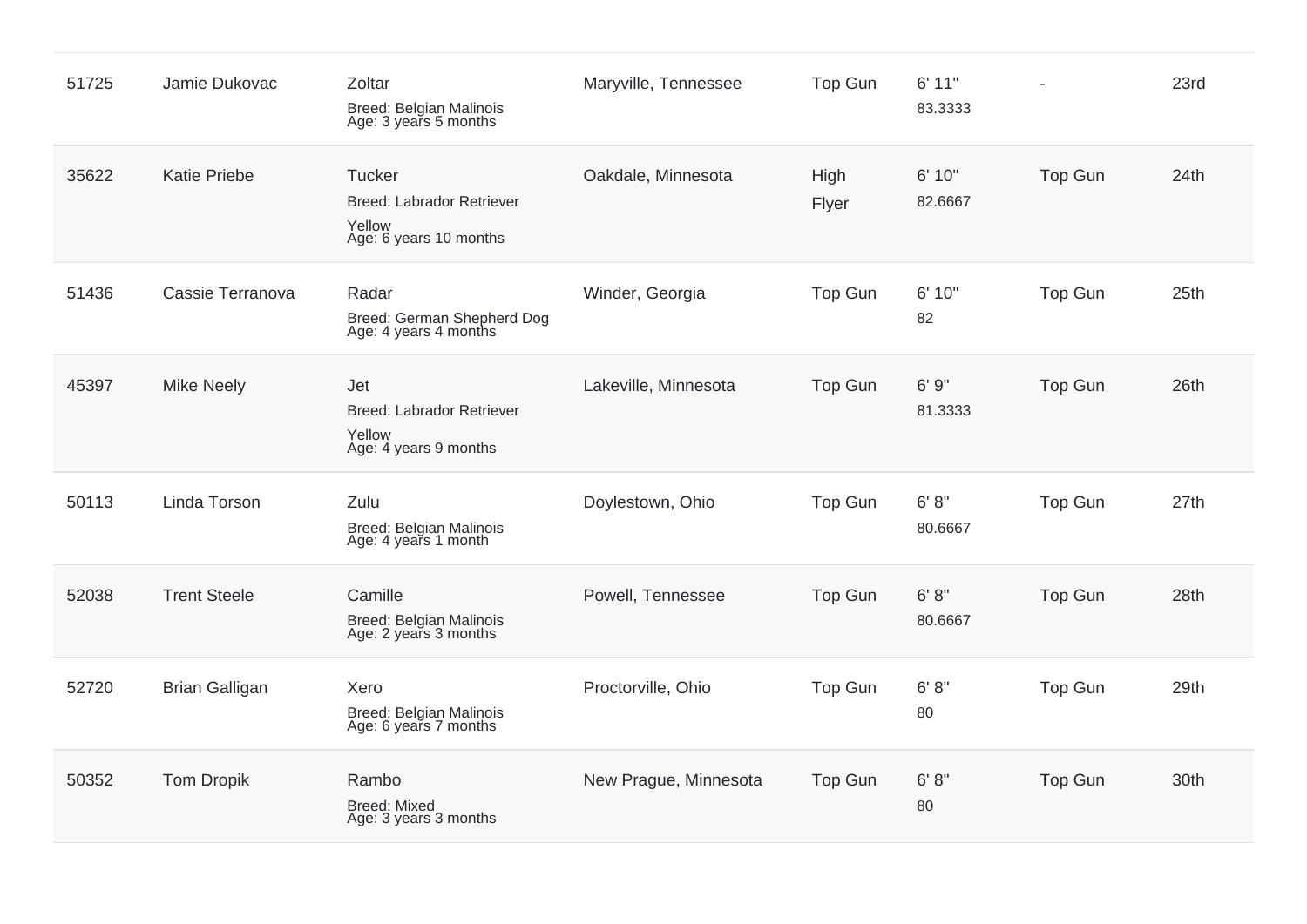| 45897 | Cindy Morgan           | Roux<br>Breed: Labrador Retriever<br>Chocolate<br>Age: 5 years 1 month                       | Walker, Louisiana             | Top Gun        | 6' 8''<br>80      | Top Gun        | 31st |
|-------|------------------------|----------------------------------------------------------------------------------------------|-------------------------------|----------------|-------------------|----------------|------|
| 42952 | <b>Sherry Daniels</b>  | Malcolm<br>Breed: Belgian Malinois<br>Age: 5 years 4 months                                  | Colorado Springs,<br>Colorado | Top Gun        | 6'7''<br>79.3333  | <b>Top Gun</b> | 32nd |
| 51491 | <b>JULIE DAVIS</b>     | Rocky<br><b>Breed: Mixed</b><br>Age: 3 years 6 months                                        | MIDDLETON, New<br>Hampshire   | Top Gun        | 6'7''<br>79.3333  | <b>Top Gun</b> | 33rd |
| 51457 | Amanda Morrissey       | Vamp<br>Breed: Belgian Malinois<br>Age: 6 years 6 months                                     | Kansas City, Missouri         | Top Gun        | 6'7''<br>79.3333  | <b>Top Gun</b> | 34th |
| 42247 | Nicole Mueller         | <b>Brody Silver Cypher</b><br>Breed: Labrador Retriever<br>Chocolate<br>Age: 6 years 1 month | Germantown, Wisconsin         | <b>Top Gun</b> | 6' 6''<br>78.6667 | <b>Top Gun</b> | 35th |
| 43362 | Kayla Wolff            | <b>Bentley</b><br>Breed: Golden Retriever<br>Age: 6 years 10 months                          | Burlington, North Dakota      | Top Gun        | 6' 6''<br>78.6667 | <b>Top Gun</b> | 36th |
| 39885 | <b>Taylor Bottom</b>   | Grayson<br>Breed: Weimaraner<br>Age: 6 years 5 months                                        | Perryville, Kentucky          | Top Gun        | 6' 6''<br>78.6667 | <b>Top Gun</b> | 37th |
| 47597 | <b>Teresa Hastings</b> | Halo<br>Breed: German Shepherd Dog<br>Age: 3 years 9 months                                  | Bishopville, Maryland         | Top Gun        | 6' 6''<br>78      | <b>Top Gun</b> | 38th |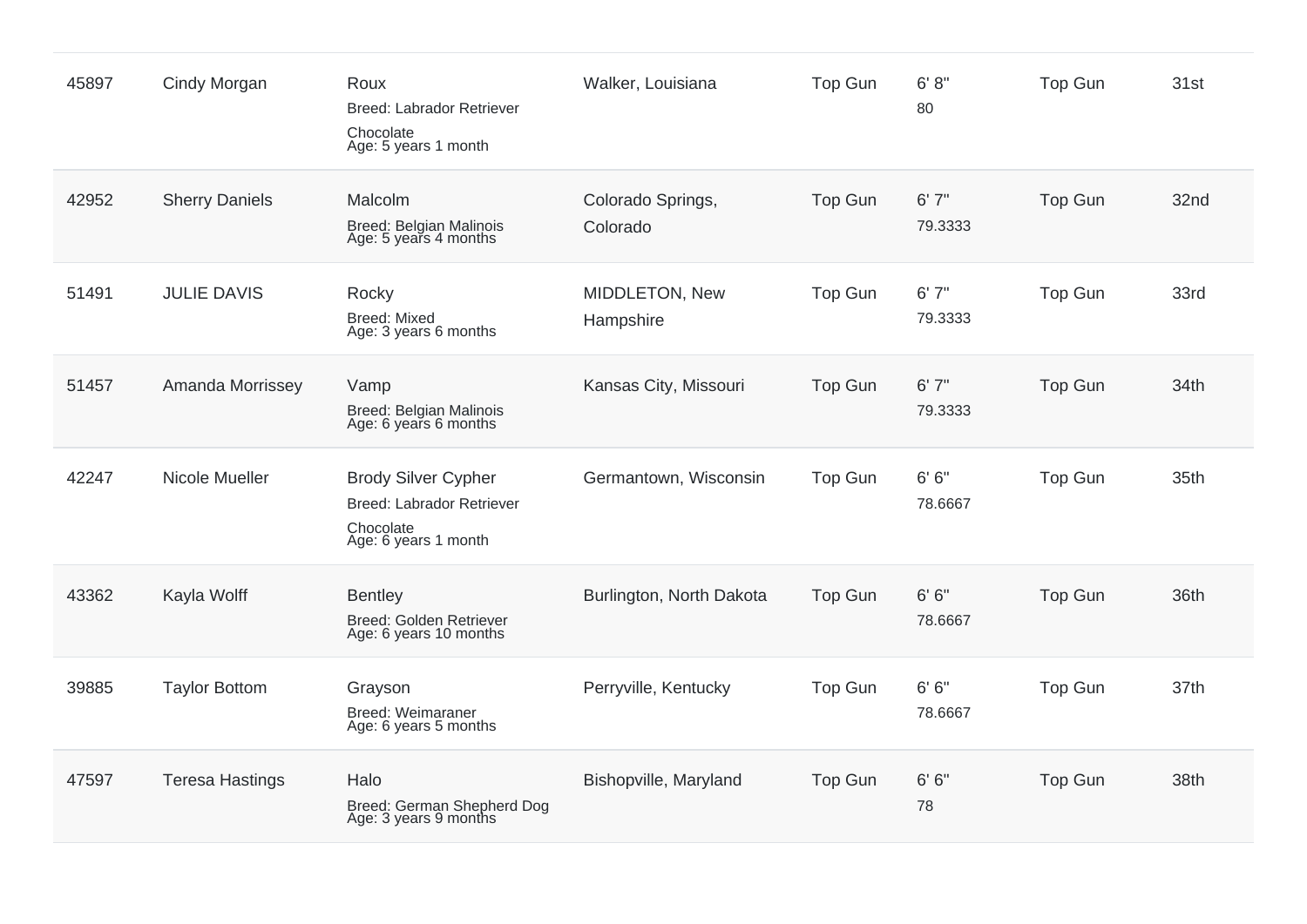| 51459 | Morgan Syring         | Surge<br><b>Breed: Mixed</b><br>Age: 3 years 1 week                              | Louisa, Virginia      | <b>Top Gun</b> | 6' 6''<br>78     | <b>Top Gun</b> | 39th |
|-------|-----------------------|----------------------------------------------------------------------------------|-----------------------|----------------|------------------|----------------|------|
| 47922 | Brianna Baughman      | Ace<br><b>Breed: Labrador Retriever</b><br><b>Black</b><br>Age: 5 years 6 months | Norman, Oklahoma      | <b>Top Gun</b> | 6' 6''<br>78     | <b>Top Gun</b> | 40th |
| 37527 | Jerry Jutte           | Jackson<br>Breed: English Lab<br>Age: 8 years 2 months                           | Celina, Ohio          | Top Gun        | 6' 6''<br>78     | <b>Top Gun</b> | 41st |
| 49504 | Jimmy Colvin          | Ryder<br><b>Breed: Labrador Retriever</b><br>Yellow<br>Age: 4 years 8 months     | Vinton, Virginia      | Top Gun        | 6'5''<br>77.3333 | <b>Top Gun</b> | 42nd |
| 34129 | <b>Wayne Snoderly</b> | Jake<br>Breed: Labrador Retriever<br><b>Black</b><br>Age: 7 years 1 month        | Milwaukie, Oregon     | Top Gun        | 6'5''<br>77.3333 | <b>Top Gun</b> | 43rd |
| 37919 | <b>Tom Dropik</b>     | <b>Little Rascal</b><br>Breed: Mixed<br>Age: 6 years 7 months                    | New Prague, Minnesota | <b>Top Gun</b> | 6'5''<br>77.3333 | <b>Top Gun</b> | 44th |
| 50152 | Gale Templeton        | <b>Sting</b><br><b>Breed: Border Collie</b><br>Age: 3 years 3 months             | Clearfield, Kentucky  | Top Gun        | 6'5''<br>77.3333 | <b>Top Gun</b> | 45th |
| 51535 | Carrie Vosburg        | Colt<br>Breed: Belgian Malinois<br>Age: 4 years 4 weeks                          | Severn, Maryland      | Top Gun        | 6'5''<br>77.3333 | <b>Top Gun</b> | 46th |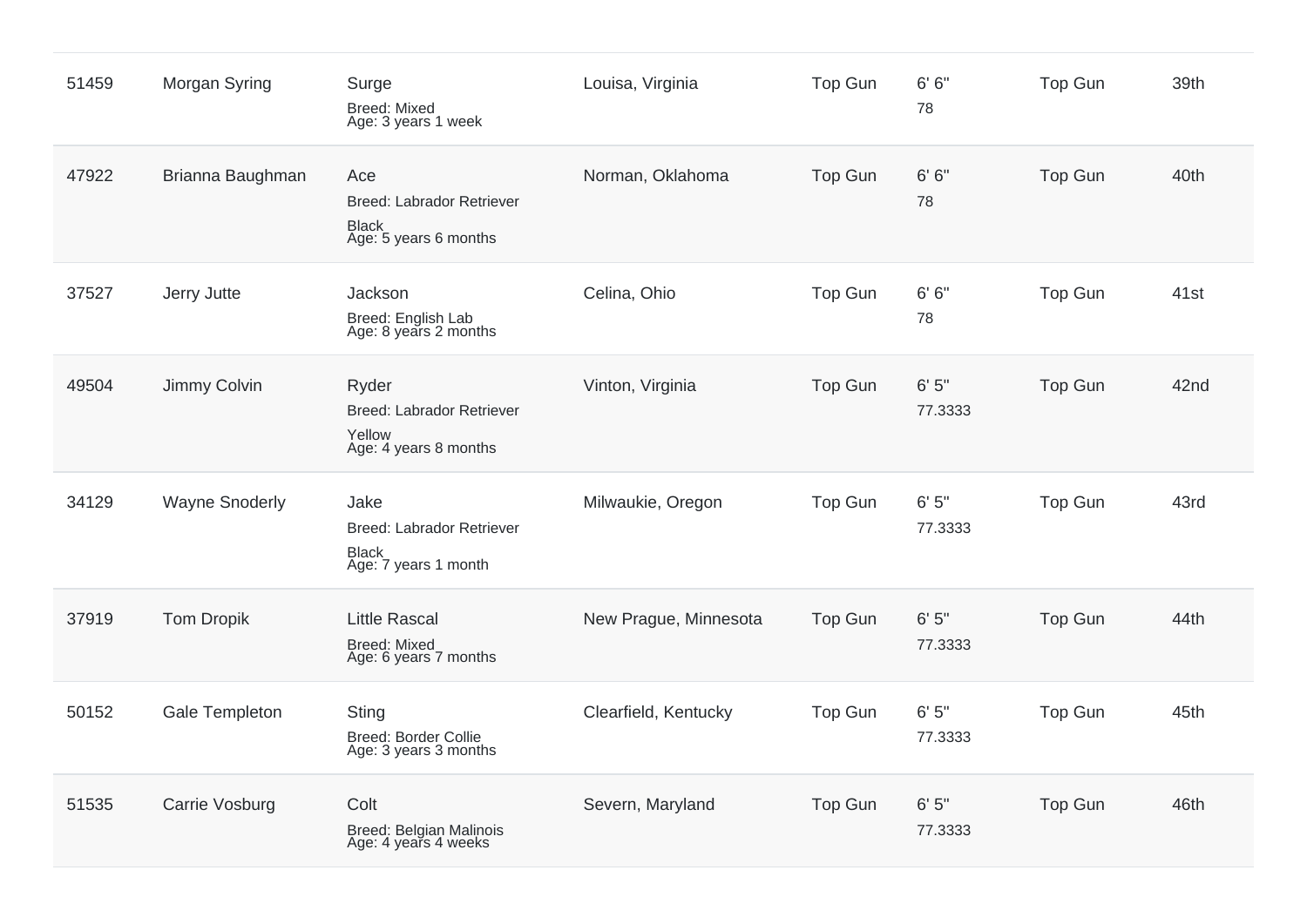| 22799 | Linda Torson          | Ziva<br>Breed: Belgian Malinois<br>Age: 10 years 1 week                             | Doylestown, Ohio        | <b>Top Gun</b> | 6'5''<br>77.3333  | <b>Top Gun</b> | 47th |
|-------|-----------------------|-------------------------------------------------------------------------------------|-------------------------|----------------|-------------------|----------------|------|
| 46672 | <b>Melissa Ness</b>   | Katniss<br><b>Breed: Mixed</b><br>Age: 5 years 6 months                             | Ramona, California      | Top Gun        | 6' 4''<br>76.6667 | <b>Top Gun</b> | 48th |
| 33041 | <b>Beth Nicholson</b> | Instigator<br>Breed: Belgian Malinois<br>Age: 7 years 5 months                      | Phoenix, Arizona        | Top Gun        | 6' 4''<br>76.6667 | <b>Top Gun</b> | 49th |
| 53163 | <b>Kristin Kay</b>    | Tayto<br>Breed: German Shrthaired<br>Pointer<br>Age: 3 years 3 months               | Gardner, Kansas         |                | 6' 4''<br>76.6667 | <b>Top Gun</b> | 50th |
| 38414 | Kaye Noble            | Tank<br><b>Breed: Labrador Retriever</b><br>Yellow<br>Age: 5 years 10 months        | Mascot, Tennessee       | Top Gun        | 6' 4''<br>76.6667 | <b>Top Gun</b> | 51st |
| 45089 | Alisha Voje           | Ava<br><b>Breed: Labrador Retriever</b><br><b>Black</b><br>Age: 4 years 9 months    | Osnabrock, North Dakota | Top Gun        | 6' 4''<br>76.6667 | Top Gun        | 52nd |
| 49691 | Kristi Baird          | <b>McFly</b><br><b>Breed: Labrador Retriever</b><br>Yellow<br>Age: 3 years 7 months | Gig Harbor, Washington  |                | 6' 4''<br>76      | <b>Top Gun</b> | 53rd |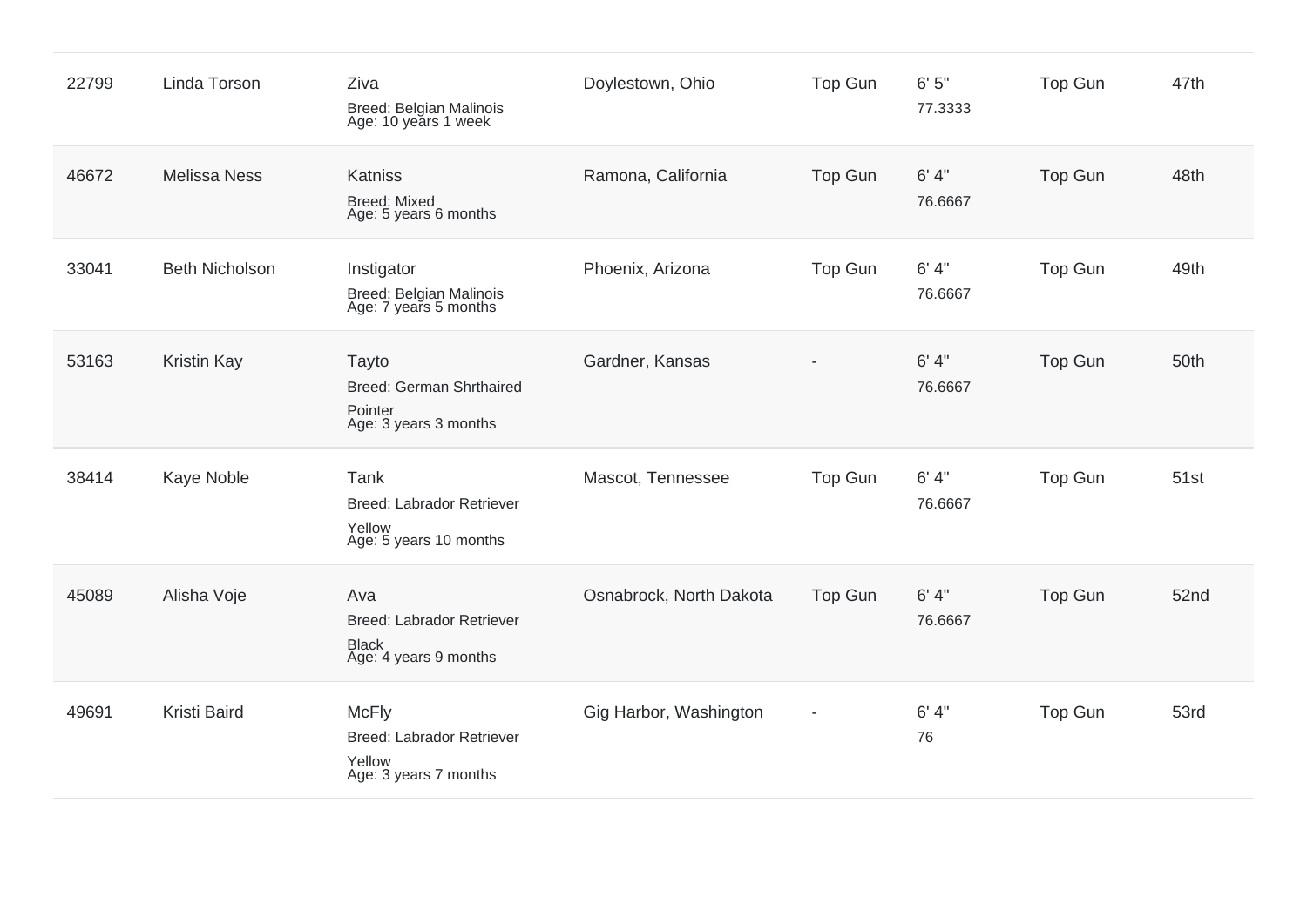| 51553 | <b>Bryan Landers</b>                   | <b>Berk</b><br>Breed: Labrador Retriever<br>Yellow<br>Age: 3 years 5 months          | Washington, Oklahoma                    | <b>Top Gun</b> | 6' 4''<br>76     | <b>Top Gun</b> | 54th |
|-------|----------------------------------------|--------------------------------------------------------------------------------------|-----------------------------------------|----------------|------------------|----------------|------|
| 52097 | Megan Robison                          | Lenny Bruce<br><b>Breed: Mixed</b><br>Age: 2 years 5 months                          | Baltimore, Maryland                     | <b>Top Gun</b> | 6' 4''<br>76     | Top Gun        | 55th |
| 43593 | <b>Sydney Mackey</b>                   | Microburst<br><b>Breed: Mixed</b><br>Age: 4 years 8 months                           | Olympia, Washington                     | <b>Top Gun</b> | 6'3''<br>75.3333 | <b>Top Gun</b> | 56th |
| 44516 | <b>Lisa Williams</b>                   | Qasim Köneg von<br>Cedkaley<br>Breed: German Shepherd Dog<br>Age: 4 years 11 months  | Gainesville, Georgia                    | Top Gun        | 6'3''<br>75.3333 | <b>Top Gun</b> | 57th |
| 43819 | Olivia Jutte                           | Finn<br>Breed: Labrador Retriever<br><b>Black</b><br>Age: 4 years 10 months          | Celina, Ohio                            | Top Gun        | 6'3''<br>75.3333 | <b>Top Gun</b> | 58th |
| 46550 | Debra Feller                           | Raylan<br>Breed: Border Collie<br>Age: 4 years 2 months                              | ridgeland, South Carolina               | <b>Top Gun</b> | 6'3''<br>75.3333 | <b>Top Gun</b> | 59th |
| 52107 | <b>Bernadette</b><br><b>Balderston</b> | Sir Finnley Finnegan<br>Breed: Labrador Retriever<br>Yellow<br>Age: 2 years 3 months | Boiling Springs Lake,<br>North Carolina | Cadet          | 6'3''<br>75.3333 | <b>Top Gun</b> | 60th |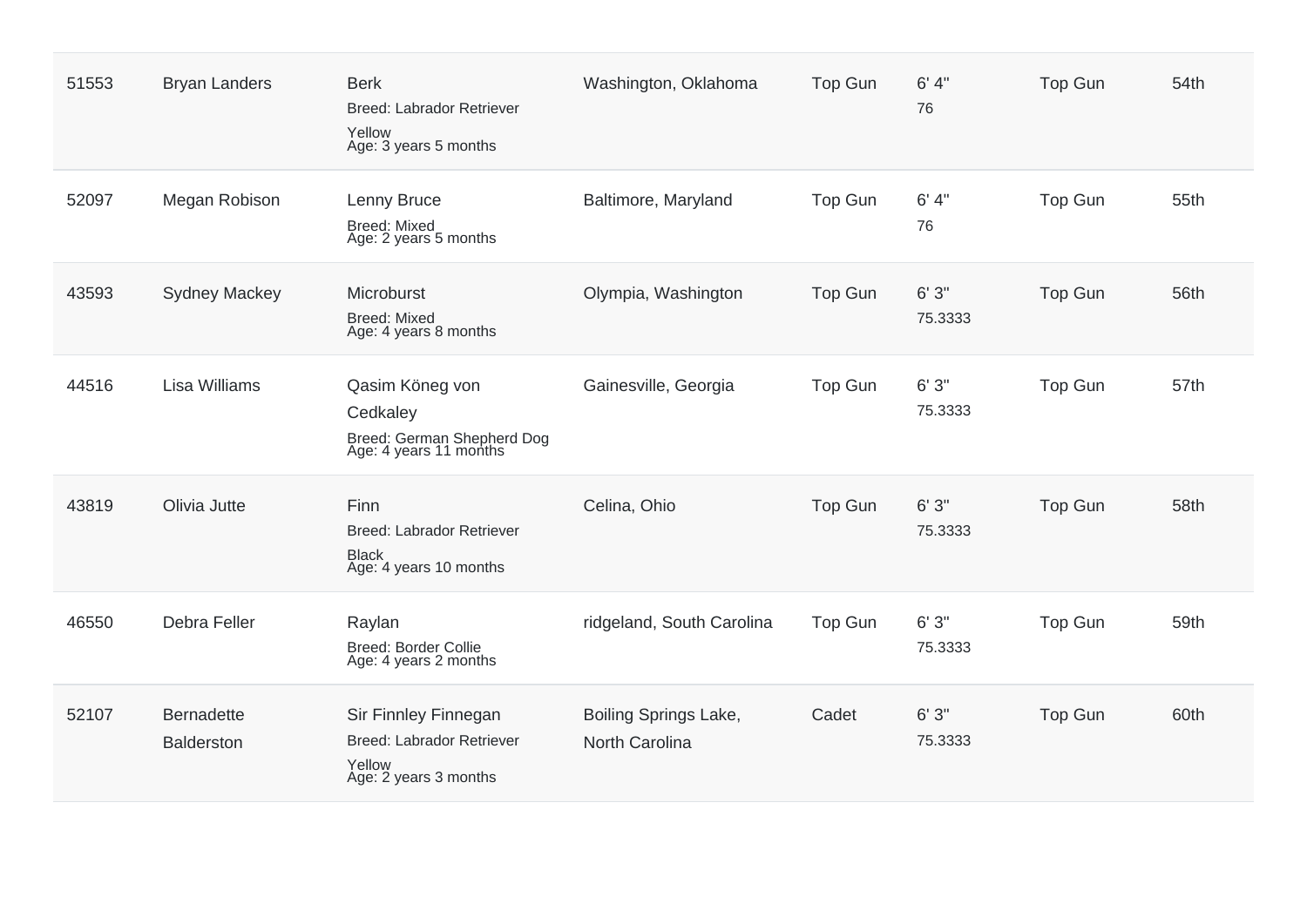| 42841 | John Mimnall        | Gracie<br>Breed: Labrador Retriever<br><b>Black</b><br>Age: 5 years 11 months     | Dauphin, Pennsylvania        | Top Gun        | 6'3''<br>75.3333 | Top Gun        | 61st |
|-------|---------------------|-----------------------------------------------------------------------------------|------------------------------|----------------|------------------|----------------|------|
| 51816 | Jeff Lundeby        | Indy<br>Breed: Labrador Retriever<br>Yellow<br>Age: 2 years 8 months              | Grand Forks, North<br>Dakota | Top Gun        | 6'2''<br>74.6667 | Top Gun        | 62nd |
| 53391 | Dan McCarthy        | Midas<br>Breed: Dutch Shepherd<br>Age: 3 years 6 months                           | Centenial, Colorado          |                | 6'2''<br>74.6667 | <b>Top Gun</b> | 63rd |
| 38776 | Seth Carlson        | Andi<br><b>Breed: Labrador Retriever</b><br><b>Black</b><br>Age: 6 years 2 months | Tacoma, Washington           | Top Gun        | 6'2''<br>74.6667 | <b>Top Gun</b> | 64th |
| 41879 | Barbara Henderson   | Tarmac<br><b>Breed: Mixed</b><br>Age: 5 years 7 months                            | Escondido, California        | <b>Top Gun</b> | 6'2''<br>74      | <b>Top Gun</b> | 65th |
| 52443 | <b>Julie Brauns</b> | Rogue<br><b>Breed: Labrador Retriever</b><br>Yellow<br>Age: 2 years 9 months      | Federal Way, Washington      | $\overline{a}$ | 6'2''<br>74      | <b>Top Gun</b> | 66th |
| 52383 | Ana Zarate          | Charlie<br>Breed: Labradoodle<br>Age: 6 years 2 months                            | Prairieville, Louisiana      | Top Gun        | 6'2''<br>74      | <b>Top Gun</b> | 67th |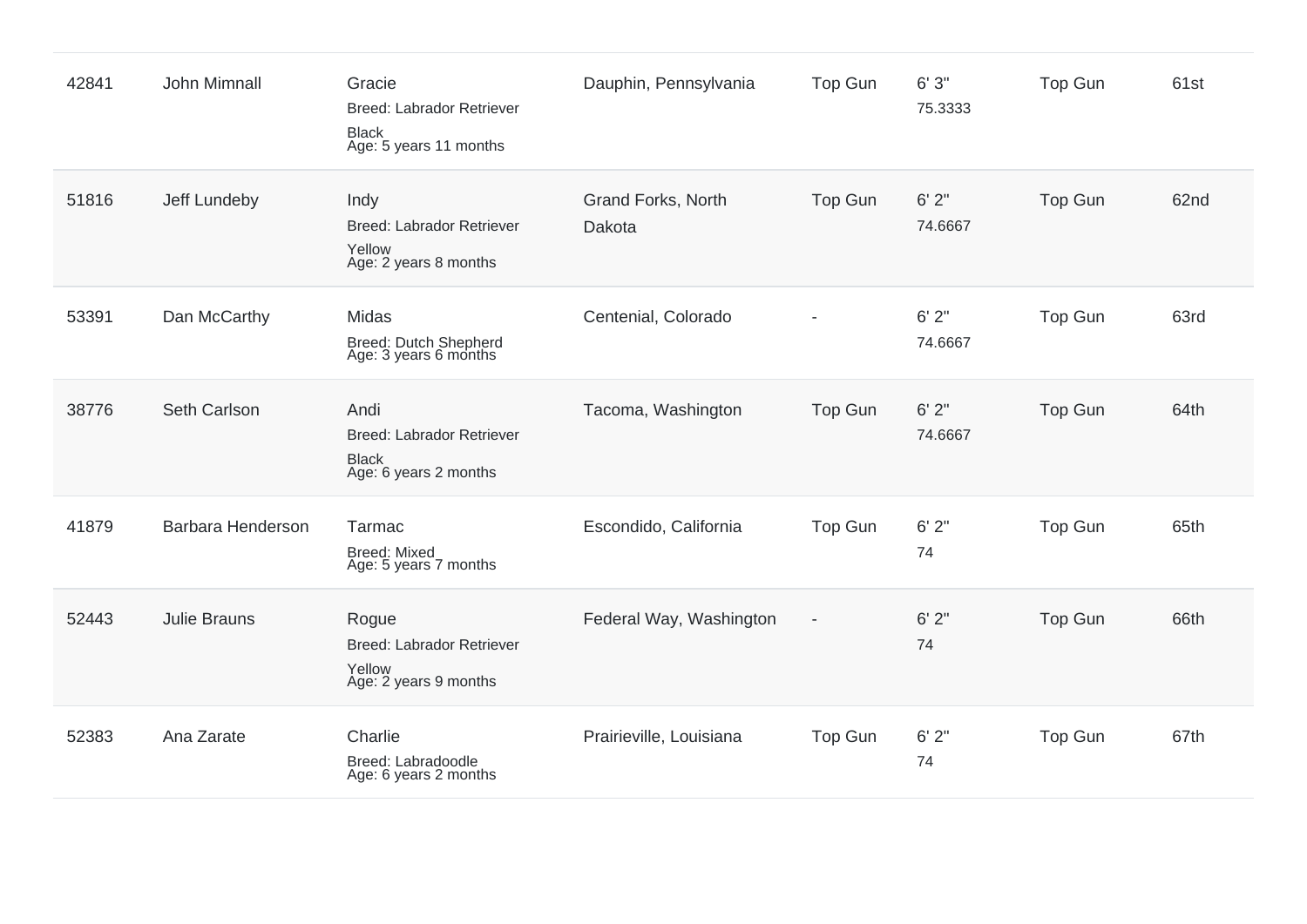| 46665 | <b>MATTHEW</b><br><b>COOPER</b>      | <b>HOSSA BICKELL PICKLE</b><br>Breed: Australian Shepherd<br>Dog<br>Age: 5 years 1 month | Winston Salem, North<br>Carolina        | <b>Top Gun</b> | 6'2''<br>74      | <b>Top Gun</b> | 68th |
|-------|--------------------------------------|------------------------------------------------------------------------------------------|-----------------------------------------|----------------|------------------|----------------|------|
| 54940 | Emily thompson                       | Charm<br>Breed: Chesapeake Bay<br>Retriever<br>Age: 7 years 3 days                       | Indian trail, North Carolina            | $\overline{a}$ | 6'2''<br>74      | Top Gun        | 69th |
| 52536 | <b>Sue Calvert</b>                   | Magnum<br>Breed: Labrador Retriever<br><b>Black</b><br>Age: 2 years 9 months             | Roseburg, Oregon                        |                | 6'1''<br>73.3333 | Top Gun        | 70th |
| 42361 | <b>Susan Miller</b>                  | Kali<br>Breed: Labrador Retriever<br><b>Black</b><br>Age: 5 years 2 months               | Jackson Springs, North<br>Carolina      | <b>Top Gun</b> | 6'1''<br>73.3333 | Top Gun        | 71st |
| 26845 | <b>Karman Williams</b>               | Hinkle<br>Breed: Labrador Retriever<br>Yellow<br>Age: 8 years 6 months                   | Indianapolis, Indiana                   | <b>Top Gun</b> | 6'1''<br>73.3333 | Top Gun        | 72nd |
| 49551 | <b>THERESA MENZ</b><br><b>COOPER</b> | <b>JYN ERSO</b><br>Breed: Border Collie<br>Age: 5 years 2 months                         | <b>WINSTON SALEM, North</b><br>Carolina | Top Gun        | 6'1''<br>73.3333 | Top Gun        | 73rd |
| 52026 | <b>Arika Nester</b>                  | Cinder<br>Breed: Whippet<br>Age: 2 years 10 months                                       | Overland Park, Kansas                   | Cadet          | 6'1''<br>73.3333 | <b>Top Gun</b> | 74th |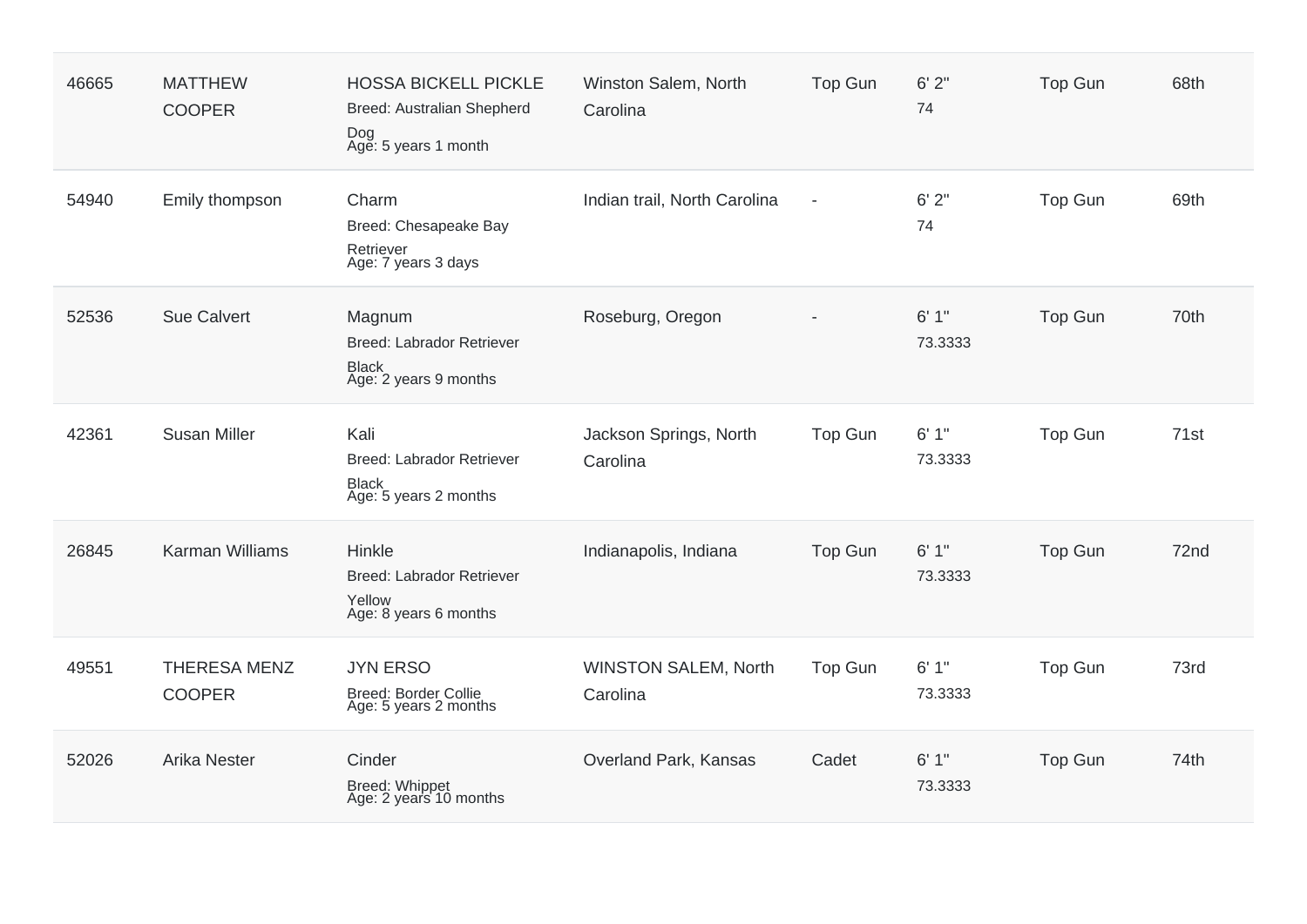| 31746 | Jennifer Bale-<br>O'Connell | Chili<br>Breed: Belgian Malinois<br>Age: 8 years 2 months                    | Cary, North Carolina            | <b>Top Gun</b> | 6'1''<br>73.3333 | Top Gun        | 75th |
|-------|-----------------------------|------------------------------------------------------------------------------|---------------------------------|----------------|------------------|----------------|------|
| 42043 | Kathy McGowan               | Paisley<br>Breed: Australian Shepherd<br>Dog<br>Age: 8 years 5 months        | Snowmass village,<br>Colorado   | <b>Top Gun</b> | 6'1''<br>73.3333 | <b>Top Gun</b> | 76th |
| 51406 | <b>Kristin Kay</b>          | Nola<br><b>Breed: Mixed</b><br>Age: 4 years 3 months                         | Gardner, Kansas                 | Cadet          | 6'1''<br>73.3333 | Top Gun        | 77th |
| 52209 | Nicole Besterman            | Katsuki<br>Breed: Border Collie<br>Age: 1 year 11 months                     | Verona, Pennsylvania            |                | 6'0''<br>72.6667 | Top Gun        | 78th |
| 51149 | Joe Harris                  | Nash<br>Breed: Belgian Malinois<br>Age: 4 years 1 week                       | Houston, Texas                  | Cadet          | 6'0''<br>72.6667 | Top Gun        | 79th |
| 35487 | <b>Cassie Hancock</b>       | Kander<br>Breed: Labrador Retriever<br><b>Black</b><br>Age: 6 years 5 months | Hillsborough, North<br>Carolina | Cadet          | 6' 0"<br>72.6667 | Top Gun        | 80th |
| 49505 | <b>Justin Daniel</b>        | <b>Duke</b><br>Breed: Belgian Malinois<br>Age: 5 years 1 month               | Severn, Maryland                | Cadet          | 6' 0"<br>72.6667 | Top Gun        | 81st |
| 52347 | Jennifer Belle              | Rogue<br><b>Breed: Labrador Retriever</b><br>Yellow<br>Age: 1 year 9 months  | Knoxville, Tennessee            |                | 6' 0"<br>72.6667 | <b>Top Gun</b> | 82nd |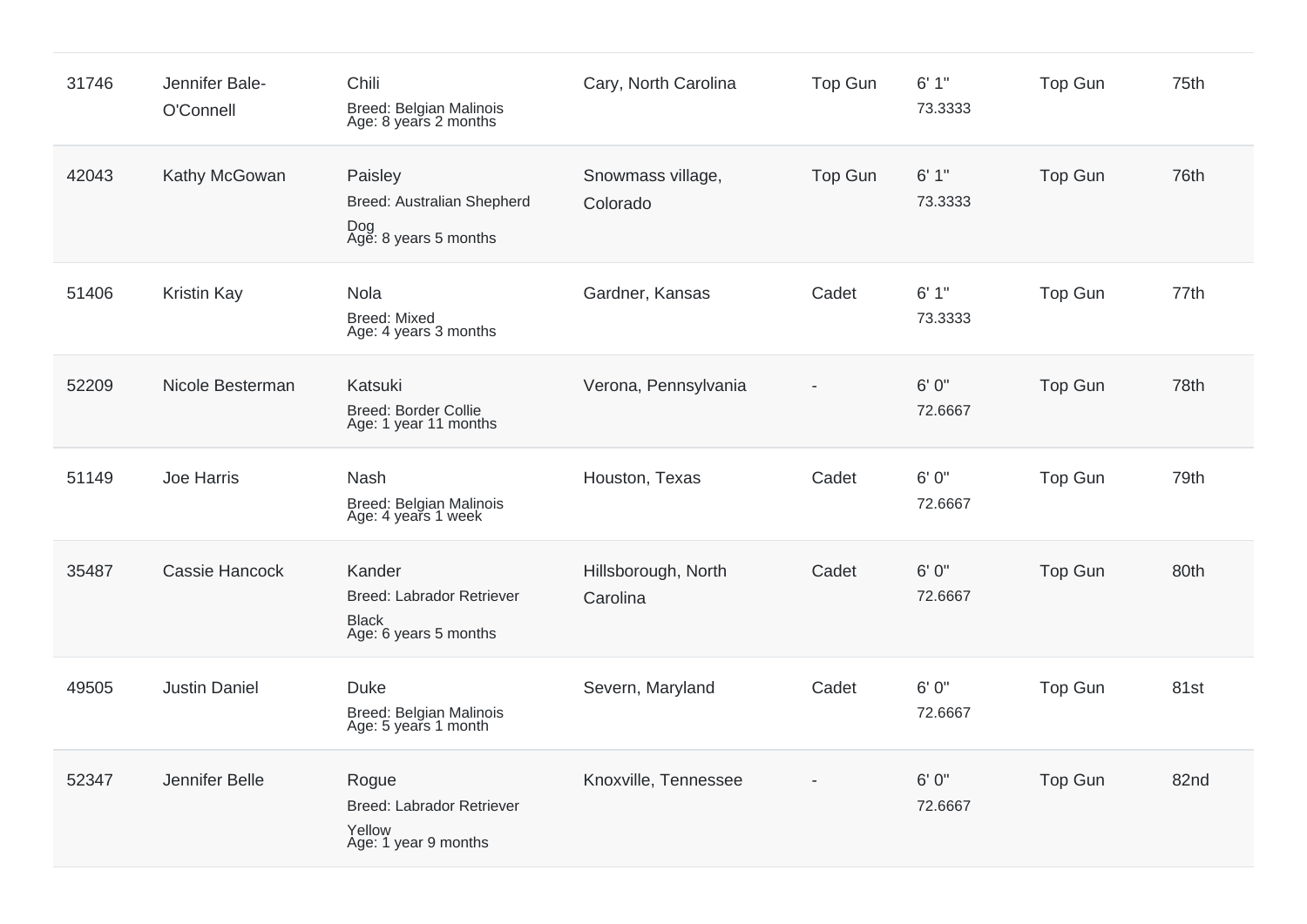| 48001 | Lennie Williams       | <b>Trixie</b><br>Breed: Labrador Retriever<br>Chocolate<br>Age: 5 years 1 week | Anacortes, Washington  | <b>Top Gun</b> | 6'0''<br>72       | Top Gun | 83rd |
|-------|-----------------------|--------------------------------------------------------------------------------|------------------------|----------------|-------------------|---------|------|
| 46671 | Lynn Taylor           | Edge<br>Breed: Labrador Retriever<br><b>Black</b><br>Age: 4 years 4 months     | Milford, Michigan      | Top Gun        | 5' 11"<br>71.3333 |         | 84th |
| 47823 | Jasmine King          | Loki<br>Breed: Labrador Retriever<br>Chocolate<br>Age: 4 years 5 months        | Fort Collins, Colorado | Cadet          | 5' 11"<br>71.3333 |         | 85th |
| 55063 | <b>Wayne Snoderly</b> | Dooley<br>Breed: Labrador Retriever<br><b>Black</b><br>Age: 1 year 6 months    | Milwaukie, Oregon      |                | 5' 11"<br>71.3333 |         | 86th |
| 52072 | <b>Linda Weaver</b>   | Hagen<br>Breed: Belgian Malinois<br>Age: 7 years 5 months                      | Independence, Missouri | Cadet          | 5' 11"<br>71.3333 |         | 87th |
| 42771 | Carrie Vosburg        | Dax<br>Breed: Belgian Malinois<br>Age: 5 years 6 months                        | Severn, Maryland       | Cadet          | 5' 10"<br>70.6667 | Cadet   | 88th |
| 51723 | Nicole Sickler        | Tank<br>Breed: German Shepherd Dog<br>Age: 4 years 2 months                    | Minot, North Dakota    |                | 5' 10"<br>70.6667 | Cadet   | 89th |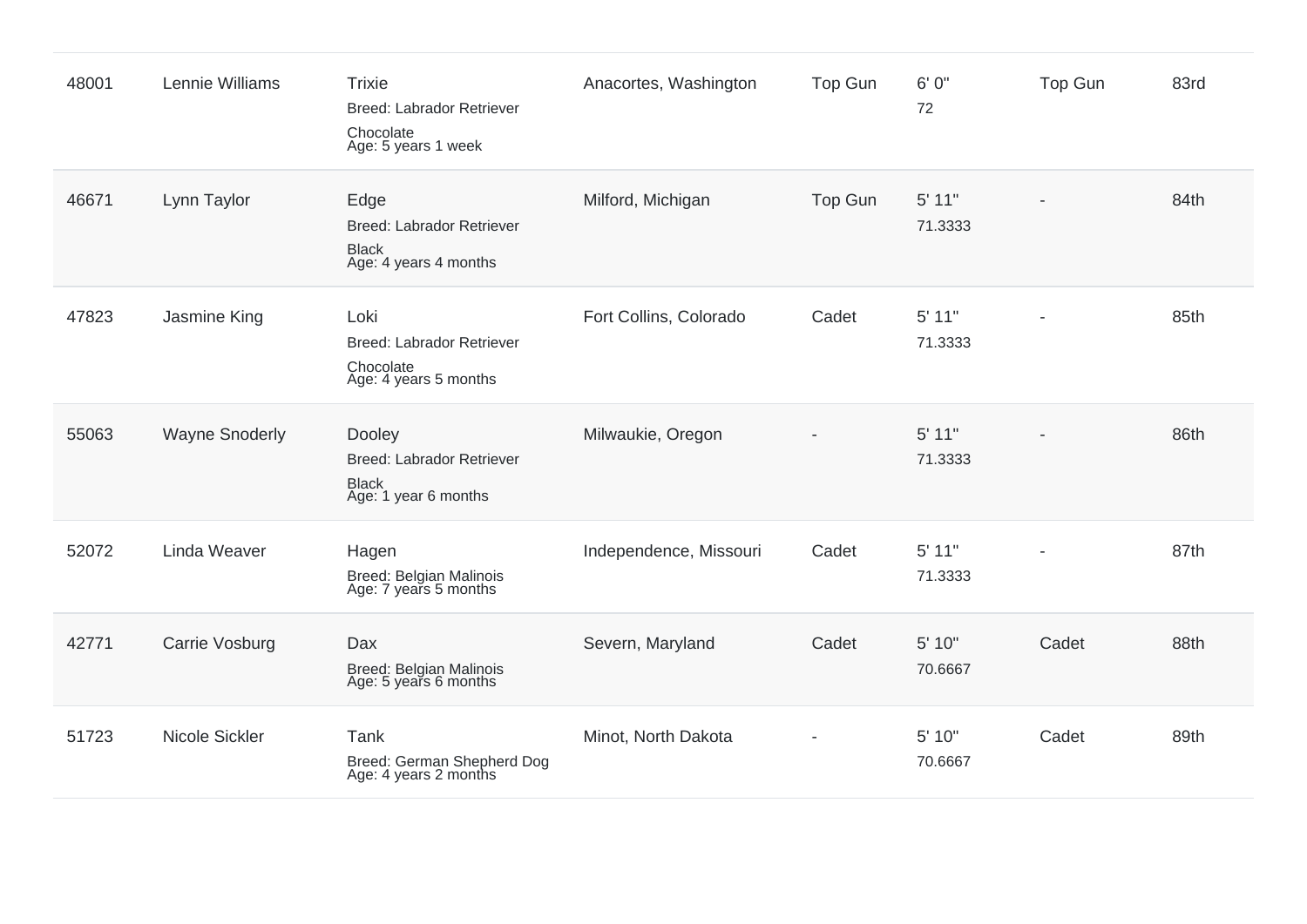| 51432 | Patty Ypya            | Allison<br>Breed: Australian Cattle Dog<br>Age: 3 years 6 months                     | Versailles, Missouri             | Cadet          | 5' 10"<br>70.6667 | Cadet | 90th |
|-------|-----------------------|--------------------------------------------------------------------------------------|----------------------------------|----------------|-------------------|-------|------|
| 46759 | <b>Gary Duke</b>      | Spicoli<br><b>Breed: Mixed</b><br>Age: 4 years 5 months                              | Brooksville, Florida             | Cadet          | 5' 10"<br>70.6667 | Cadet | 91st |
| 22587 | <b>Beth Nicholson</b> | Repo<br>Breed: Belgian Malinois<br>Age: 10 years 4 months                            | Phoenix, Arizona                 | Cadet          | 5' 10"<br>70      | Cadet | 92nd |
| 42977 | Maggie Bogdanski      | Leo<br>Breed: Australian Shepherd<br>Dog<br>Age: 4 years 11 months                   | Mebane, North Carolina           | Cadet          | 5' 10"<br>70      | Cadet | 93rd |
| 38679 | <b>Cassie Hancock</b> | Caper<br>Breed: Belgian Malinois<br>Age: 8 years 3 weeks                             | Hillsborough, North<br>Carolina  | <b>Top Gun</b> | 5' 10"<br>70      | Cadet | 94th |
| 24865 | Linda Weaver          | Austin<br><b>Breed: Labrador Retriever</b><br><b>Black</b><br>Age: 12 years 5 months | Independence, Missouri           | Cadet          | 5' 10"<br>70      | Cadet | 95th |
| 52404 | Jordan Thompson       | <b>Newt</b><br><b>Breed: Border Collie</b><br>Age: 4 years 3 months                  | Holly Springs, North<br>Carolina |                | 5' 9"<br>69.3333  | Cadet | 96th |
| 51656 | Jim Czaban            | Sierra the Drahthador<br><b>Breed: Other</b><br>Age: 3 years 8 months                | Vienna, Virginia                 | Cadet          | 5' 9"<br>69.3333  | Cadet | 97th |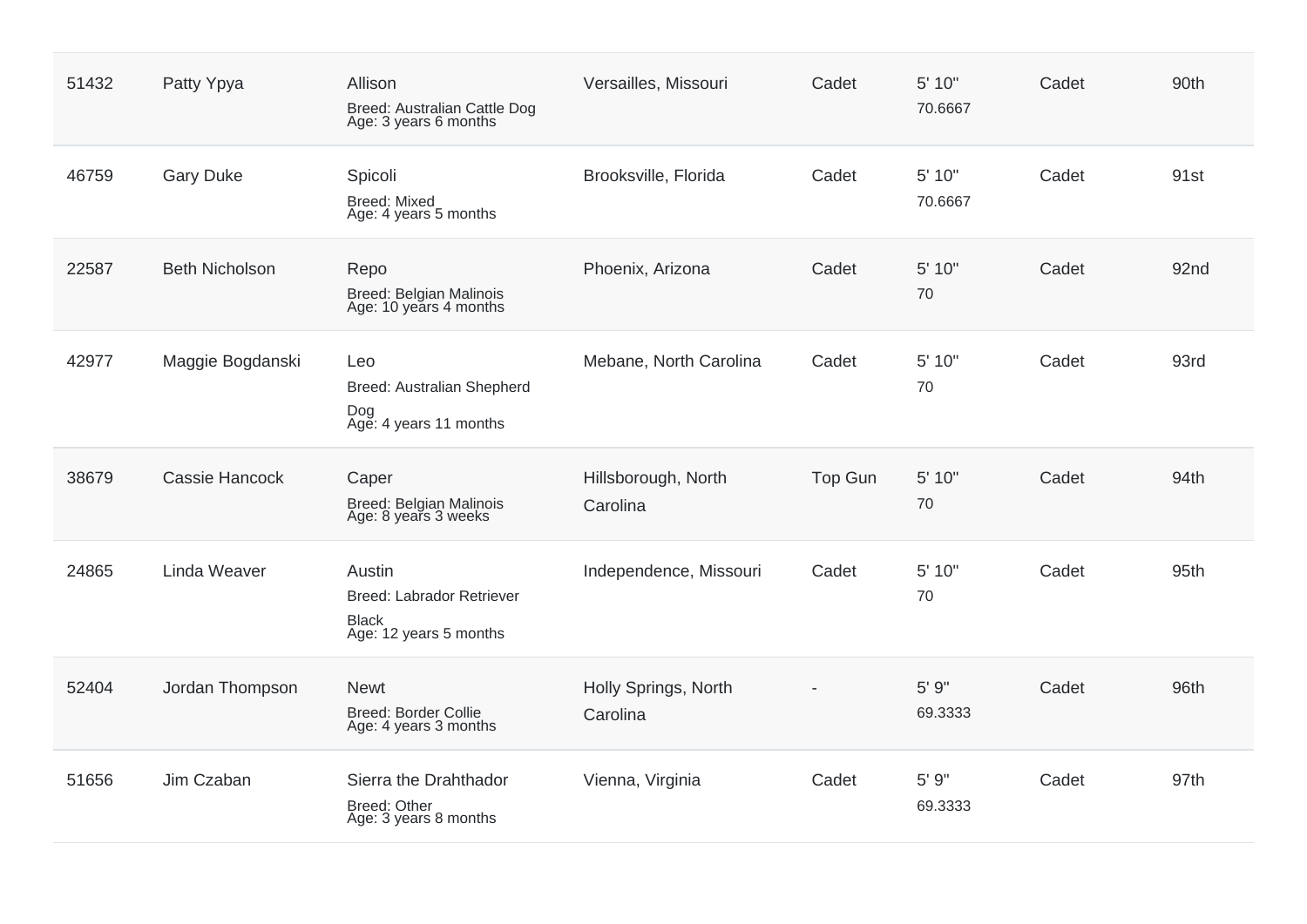| 45612 | Nina Helfer            | Charger<br><b>Breed: Labrador Retriever</b><br><b>Black</b><br>Age: 4 years 4 months   | Kalispell, Montana              |         | 5' 9"<br>69.3333    | Cadet | 98th         |
|-------|------------------------|----------------------------------------------------------------------------------------|---------------------------------|---------|---------------------|-------|--------------|
| 46318 | <b>Alison Mitchell</b> | Apache<br><b>Breed: Border Collie</b><br>Age: 6 years 5 months                         | Hillsborough, North<br>Carolina | Cadet   | 5' 9"<br>69.3333    | Cadet | 99th         |
| 46823 | Laurie Uebelhoer       | Althea May<br>Breed: Labrador Retriever<br>Yellow<br>Age: 4 years 1 month              | Ridgeland, South<br>Carolina    | Cadet   | $5' 8''$<br>68.6667 | Cadet | 100th        |
| 43421 | <b>Hal Everett</b>     | Minnie Cooper<br><b>Breed: Labrador Retriever</b><br>Chocolate<br>Age: 5 years 4 weeks | Poulsbo, Washington             | Cadet   | 5' 8''<br>68.6667   | Cadet | 101st        |
| 37157 | Alisha Voje            | Toby<br><b>Breed: Labrador Retriever</b><br>Yellow<br>Age: 6 years 4 months            | Osnabrock, North Dakota         | Cadet   | 5' 8''<br>68.6667   | Cadet | <b>102nd</b> |
| 38965 | Maggie Devenpeck       | RhapscallionKJH<br><b>Breed: Border Collie</b><br>Age: 6 years 2 months                | Albany, New York                | Top Gun | 5' 8"<br>68.6667    | Cadet | <b>103rd</b> |
| 36825 | <b>Melanie Lake</b>    | Allura<br><b>Breed: Mixed</b><br>Age: 6 years 8 months                                 | Graham, North Carolina          | Cadet   | 5' 8''<br>68        | Cadet | 104th        |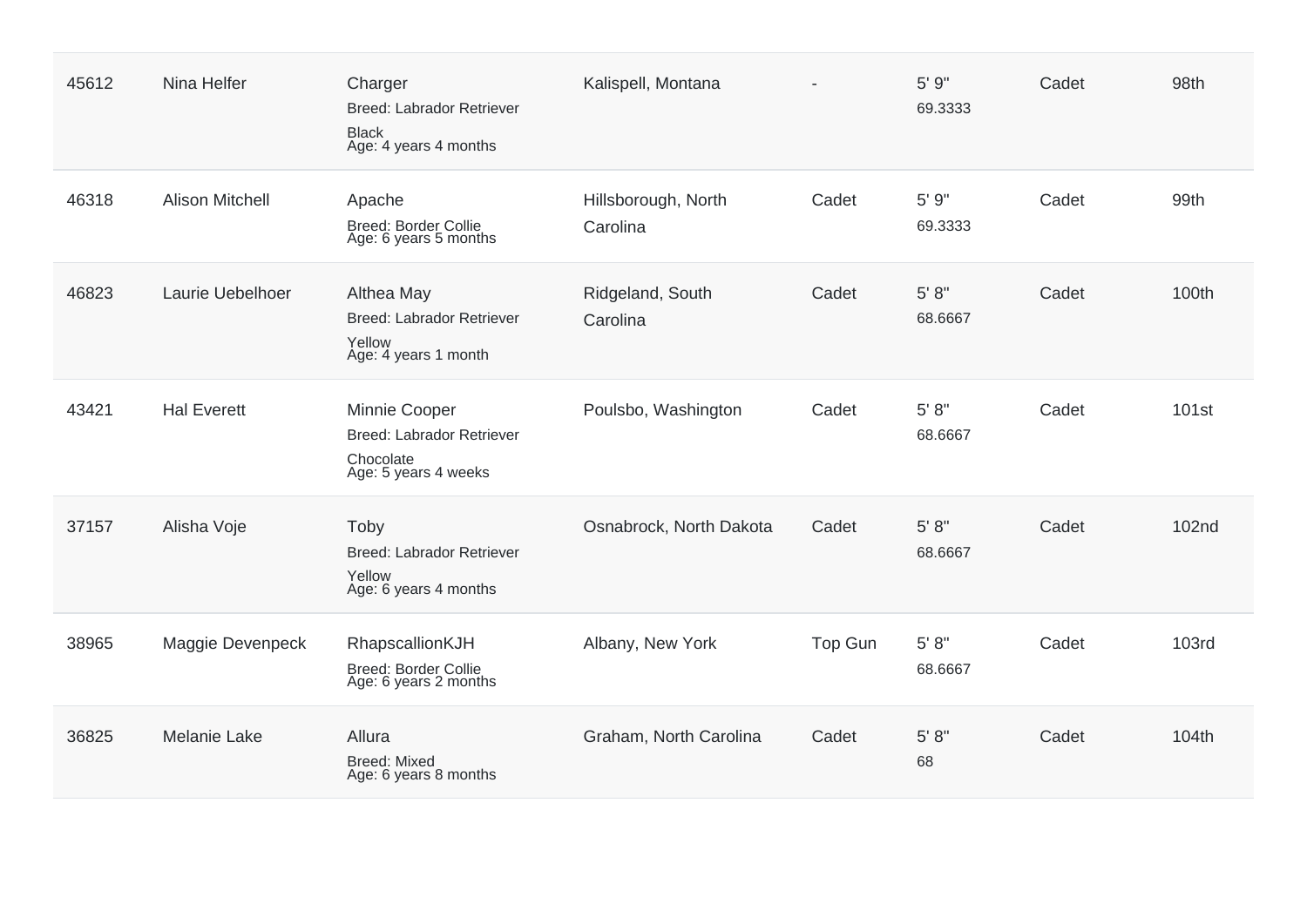| 51642 | Andrea Wilson                          | Memphis<br><b>Breed: Labrador Retriever</b><br>Yellow<br>Age: 3 years 5 months                     | Wakeman, Ohio                           | Cadet | 5' 8''<br>68     | Cadet | 105th |
|-------|----------------------------------------|----------------------------------------------------------------------------------------------------|-----------------------------------------|-------|------------------|-------|-------|
| 43299 | <b>Laura Dillon Pitzer</b>             | Jarvis<br>Breed: Belgian Malinois<br>Age: 7 years 1 week                                           | Florissant, Colorado                    | Cadet | 5' 8''<br>68     | Cadet | 106th |
| 42632 | <b>Katie Priebe</b>                    | <b>Dually</b><br>Breed: Labrador Retriever<br>Yellow<br>Age: 5 years 2 months                      | Oakdale, Minnesota                      | Cadet | 5' 8"<br>68      | Cadet | 107th |
| 40080 | <b>MELANIE SMITH</b>                   | Price<br>Breed: Golden Retriever<br>Age: 6 years 5 months                                          | COON RAPIDS,<br>Minnesota               | Cadet | 5' 8''<br>68     | Cadet | 108th |
| 51388 | Michael Kaliban                        | <b>Hawk</b><br><b>Breed: Labrador Retriever</b><br><b>Black</b><br>Age: 2 years 11 months          | Fenton, Missouri                        | Cadet | 5'7''<br>67.3333 | Cadet | 109th |
| 44421 | <b>Bernadette</b><br><b>Balderston</b> | <b>Rudy Ruettiger</b><br><b>Breed: Labrador Retriever</b><br><b>Black</b><br>Age: 4 years 6 months | Boiling Springs Lake,<br>North Carolina | Cadet | 5'7''<br>67.3333 | Cadet | 110th |
| 51965 | <b>Ellie Cole</b>                      | Indy<br>Breed: Golden Retriever<br>Age: 3 years 6 months                                           | Overland Park, Kansas                   | Cadet | 5'7''<br>67.3333 | Cadet | 111th |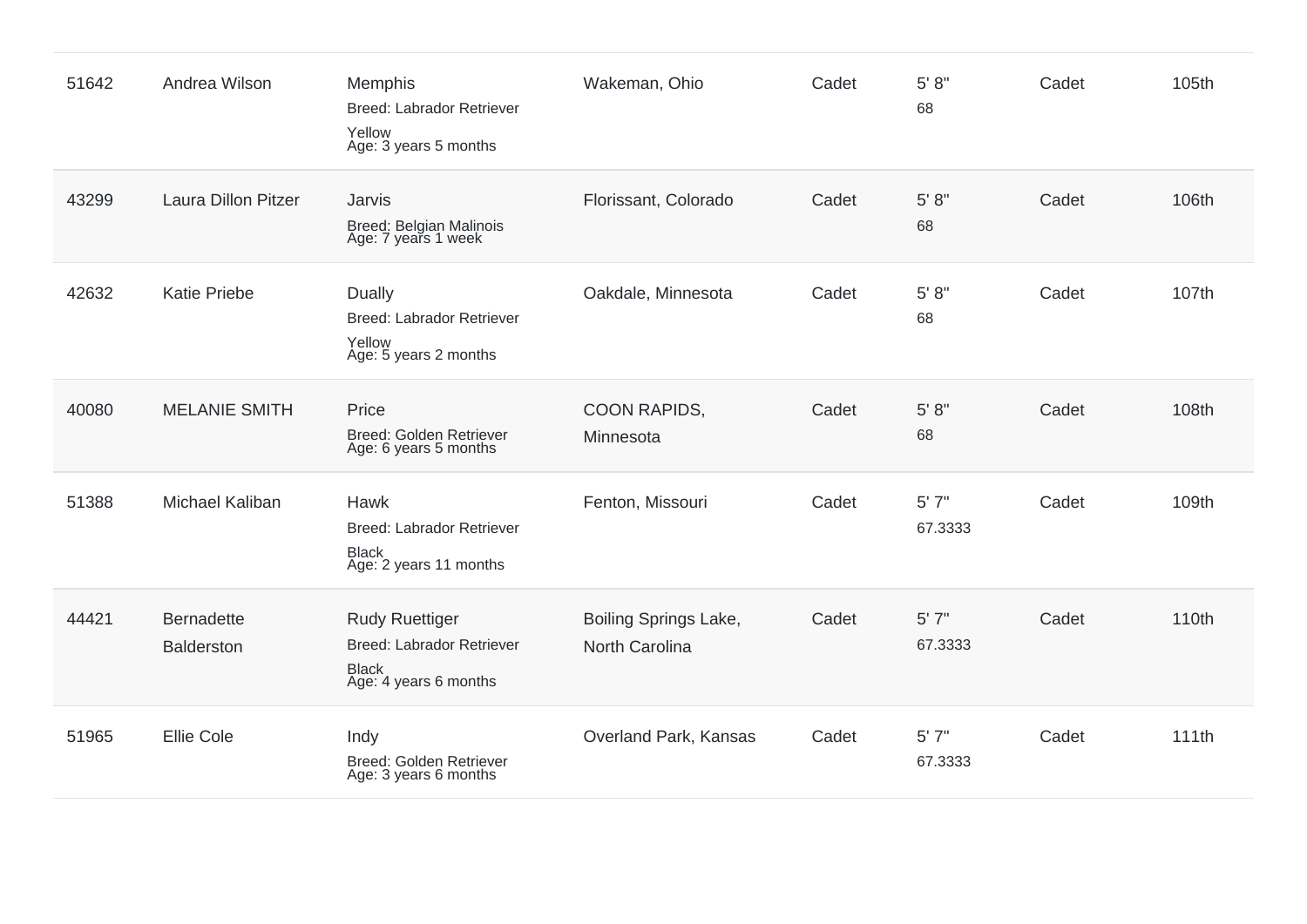| 54419 | <b>Christian Berry</b>               | Marlin<br>Breed: Golden Retriever<br>Age: 1 year 6 months                  | Houston, Texas                          | Cadet | 5'7''<br>67.3333      | Cadet | 112th |
|-------|--------------------------------------|----------------------------------------------------------------------------|-----------------------------------------|-------|-----------------------|-------|-------|
| 33900 | <b>THERESA MENZ</b><br><b>COOPER</b> | <b>TOEWS</b><br><b>Breed: Border Collie</b><br>Age: 7 years 5 months       | <b>WINSTON SALEM, North</b><br>Carolina | Cadet | 5'7''<br>67.3333      | Cadet | 113th |
| 51833 | Jace Engelstad                       | Sasha<br>Breed: Belgian Malinois<br>Age: 8 years 9 months                  | Mandan, North Dakota                    | Cadet | 5'7''<br>67.3333      | Cadet | 114th |
| 51410 | Kathy Phelan                         | Erin<br>Breed: Labrador Retriever<br><b>Black</b><br>Age: 2 years 9 months | Oak Island, North<br>Carolina           | Cadet | 5'6''<br>66.6667      | Cadet | 115th |
| 39820 | Amanda Williams                      | Kona<br>Breed: Labrador Retriever<br>Chocolate<br>Age: 6 years 3 months    | Pennsville, New Jersey                  | Cadet | 5' 6''<br>66.6667     | Cadet | 116th |
| 48745 | Robby Wolf                           | Kari<br>Breed: Belgian Malinois<br>Age: 5 years 11 months                  | Huron, Ohio                             | Cadet | $5'$ $6''$<br>66.6667 | Cadet | 117th |
| 33989 | Laurie Uebelhoer                     | Ella<br>Breed: Labrador Retriever<br>Yellow<br>Age: 6 years 8 months       | Ridgeland, South<br>Carolina            | Cadet | 5'6''<br>66.6667      | Cadet | 118th |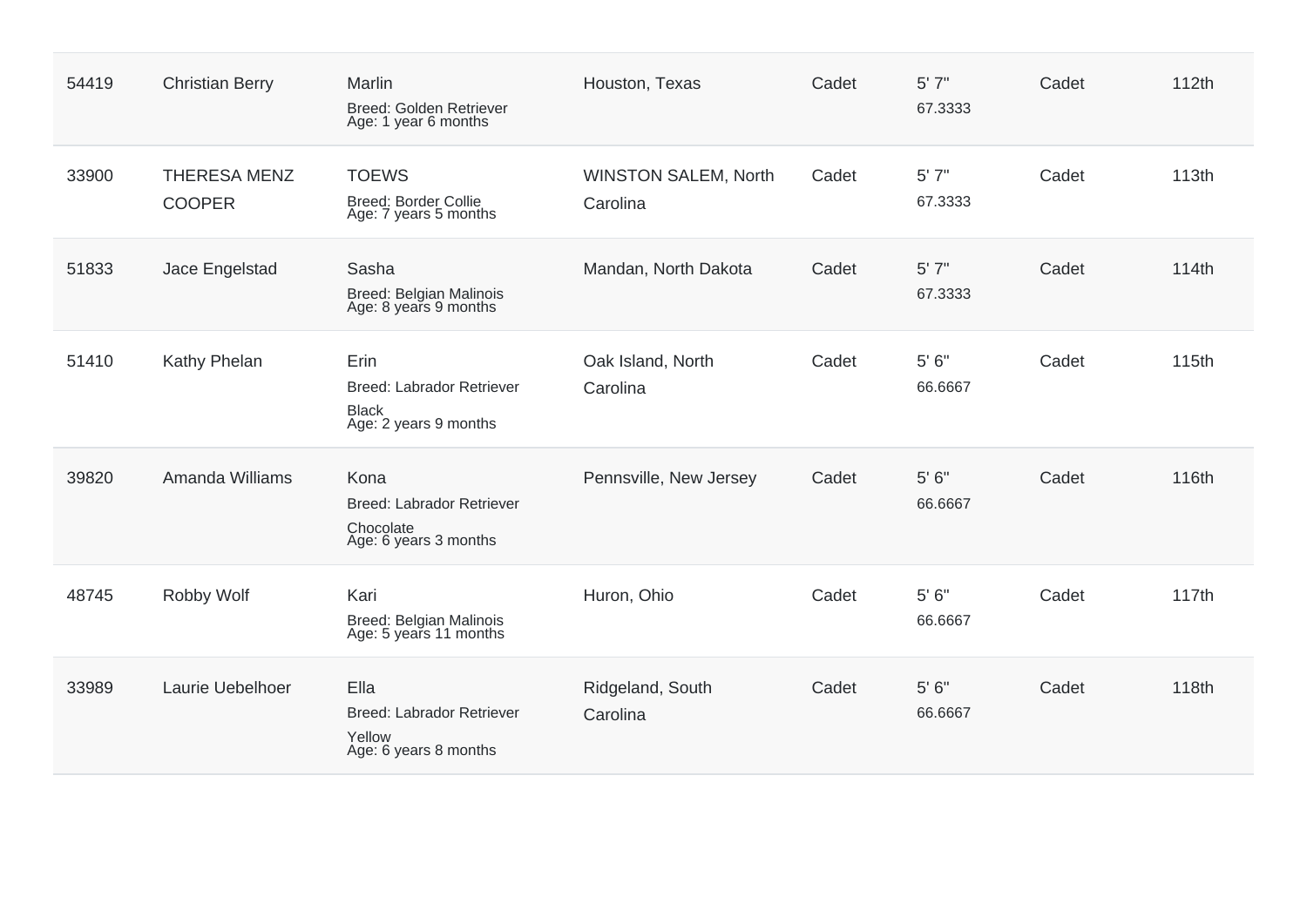| 25594 | Vicki Tighe              | Reason<br><b>Breed: Labrador Retriever</b><br>Yellow<br>Age: 9 years 1 month               | North Fort Myers, Florida    | Cadet | $5'$ $6''$<br>66.6667 | Cadet | 119th        |
|-------|--------------------------|--------------------------------------------------------------------------------------------|------------------------------|-------|-----------------------|-------|--------------|
| 45297 | Jakob Chapman            | Callie<br>Breed: Labrador Retriever<br>Chocolate<br>Age: 4 years 8 months                  | Honey Brook,<br>Pennsylvania | Cadet | $5'$ $6''$<br>66.6667 | Cadet | 120th        |
| 33624 | <b>Brianna Samuelson</b> | Mocha<br>Breed: Labrador Retriever<br>Chocolate<br>Age: 6 years 11 months                  | Saint Peter, Minnesota       | Cadet | 5'6''<br>66           | Cadet | 121st        |
| 44668 | Jennifer Belle           | Urban<br><b>Breed: Labrador Retriever</b><br>Yellow<br>Age: 4 years 5 months               | Knoxville, Tennessee         | Cadet | $5'$ $6''$<br>66      | Cadet | <b>122nd</b> |
| 53669 | <b>Mandy Harris</b>      | Nova<br><b>Breed: Belgian Malinois</b><br>Age: 5 years 5 months                            | Houston, Texas               |       | 5'6''<br>66           | Cadet | <b>123rd</b> |
| 51593 | Wendi Chapman            | <b>Dublin</b><br><b>Breed: Labrador Retriever</b><br><b>Black</b><br>Age: 2 years 5 months | Honey Brook,<br>Pennsylvania | Cadet | $5'$ $6''$<br>66      | Cadet | 124th        |
| 46820 | Momi Ford                | Norbert<br><b>Breed: Mixed</b><br>Age: 7 years 7 months                                    | Bloomington, Indiana         | Cadet | 5'5''<br>65.3333      | Cadet | 125th        |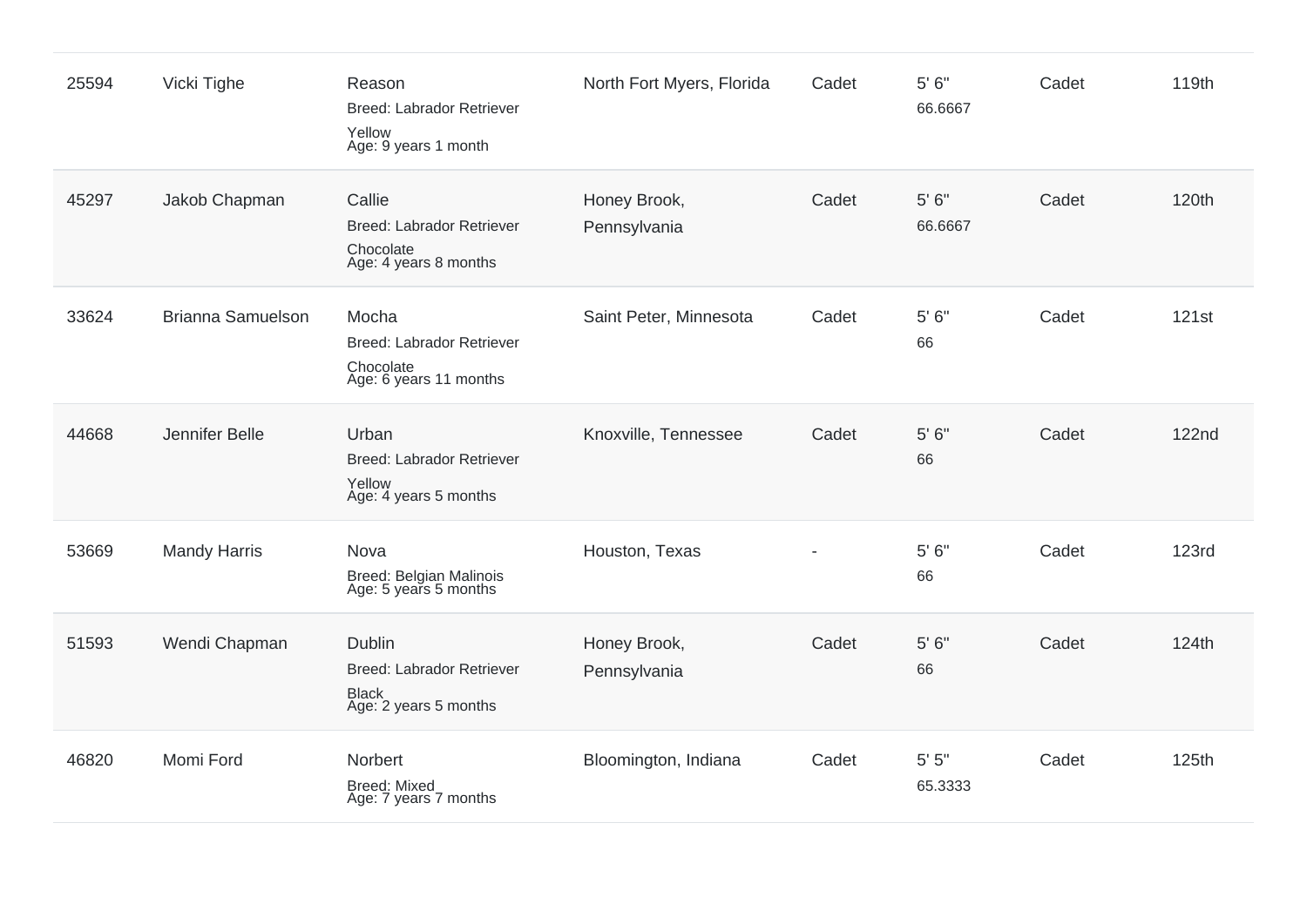| 52846 | Lynn Haugen              | Hank<br>Breed: Labrador Retriever<br>Chocolate<br>Age: 1 year 6 months              | Bellevue, Nebraska        | Cadet | 5' 5''<br>65.3333    | Cadet | 126th        |
|-------|--------------------------|-------------------------------------------------------------------------------------|---------------------------|-------|----------------------|-------|--------------|
| 36939 | <b>Christine Forbush</b> | Molly<br><b>Breed: Mixed</b><br>Age: 6 years 6 months                               | Elyria, Ohio              | Cadet | $5'$ $5"$<br>65.3333 | Cadet | 127th        |
| 47174 | <b>Nancy Price</b>       | <b>Bailey</b><br><b>Breed: Mixed</b><br>Age: 4 years 5 months                       | Charlotte, North Carolina | Cadet | $5'$ $5"$<br>65.3333 | Cadet | 128th        |
| 48935 | Lindsay Boersma          | Lidstrom<br><b>Breed: Labrador Retriever</b><br>Yellow<br>Age: 3 years 6 months     | Bloomington, Indiana      | Cadet | $5'$ $5"$<br>65.3333 | Cadet | 129th        |
| 36758 | Kristin Landau           | Philomena<br>Breed: Chesapeake Bay<br>Retriever<br>Age: 7 years 11 months           | Driggs, Idaho             | Cadet | $5'$ $5"$<br>65.3333 | Cadet | 130th        |
| 38071 | Martha Payne             | Jillaroo<br>Breed: Australian Cattle Dog<br>Age: 7 years 3 months                   | Durham, North Carolina    | Cadet | 5' 4"<br>64.6667     | Cadet | 131st        |
| 46075 | Payton King              | Jemma<br><b>Breed: Labrador Retriever</b><br><b>Black</b><br>Age: 6 years 11 months | Fort Collins, Colorado    | Cadet | 5' 4"<br>64          | Cadet | <b>132nd</b> |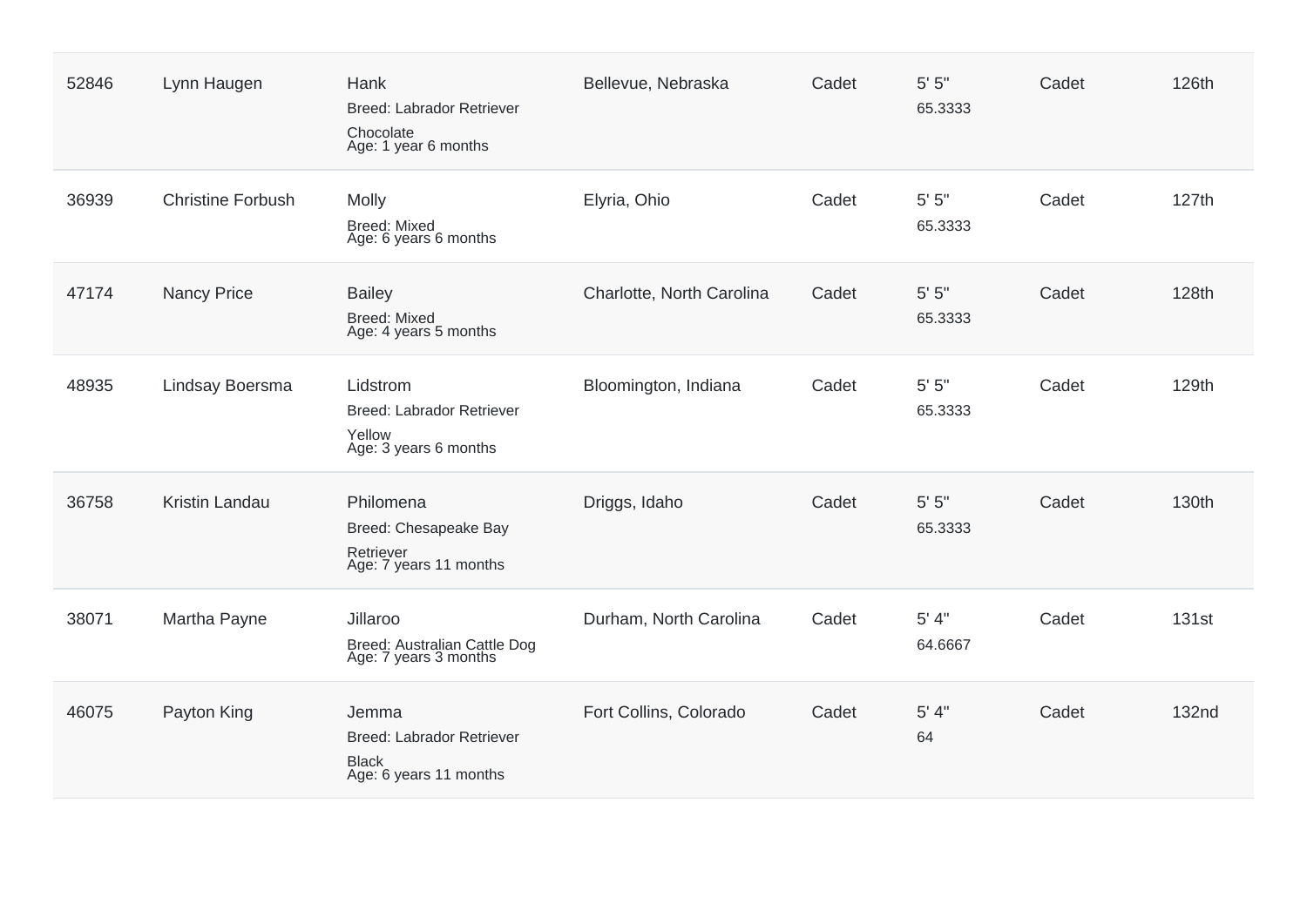| 39055 | Karen Bowman           | Beau<br>Breed: Golden Retriever<br>Age: 5 years 7 months                           | Southampton,<br>Massachusetts | Cadet | 5' 4"<br>64          | Cadet | <b>133rd</b> |
|-------|------------------------|------------------------------------------------------------------------------------|-------------------------------|-------|----------------------|-------|--------------|
| 47838 | Kathy Phelan           | Kiara<br>Breed: Labrador Retriever<br><b>Black</b><br>Age: 5 years 7 months        | Oak Island, North<br>Carolina | Cadet | 5' 4"<br>64          | Cadet | 134th        |
| 51405 | Alice Wrenn            | <b>MAGGIE</b><br>Breed: Labrador Retriever<br>Yellow<br>Age: 7 years 1 month       | Burlington, North Carolina    | Cadet | 5' 4''<br>64         | Cadet | 135th        |
| 47696 | Ron Lauscher           | Jaeger the Bomb<br>Breed: Golden Retriever<br>Age: 5 years 8 months                | Cheyenne, Wyoming             | Cadet | 5'3''<br>63.3333     | Cadet | 136th        |
| 51677 | <b>Mariah Andersen</b> | Grizzly<br><b>Breed: Labrador Retriever</b><br>Chocolate<br>Age: 2 years 11 months | Wisner, Nebraska              | Cadet | 5'3''<br>63.3333     | Cadet | 137th        |
| 52378 | Jackie Jutte           | <b>Stryker</b><br><b>Breed: Border Collie</b><br>Age: 1 year 9 months              | Celina, Ohio                  | Cadet | 5'3''<br>63.3333     | Cadet | 138th        |
| 25707 | Debra Feller           | Doni<br><b>Breed: Labrador Retriever</b><br>Yellow<br>Age: 10 years 5 months       | ridgeland, South Carolina     | Cadet | $5'$ $2"$<br>62.6667 | Cadet | 139th        |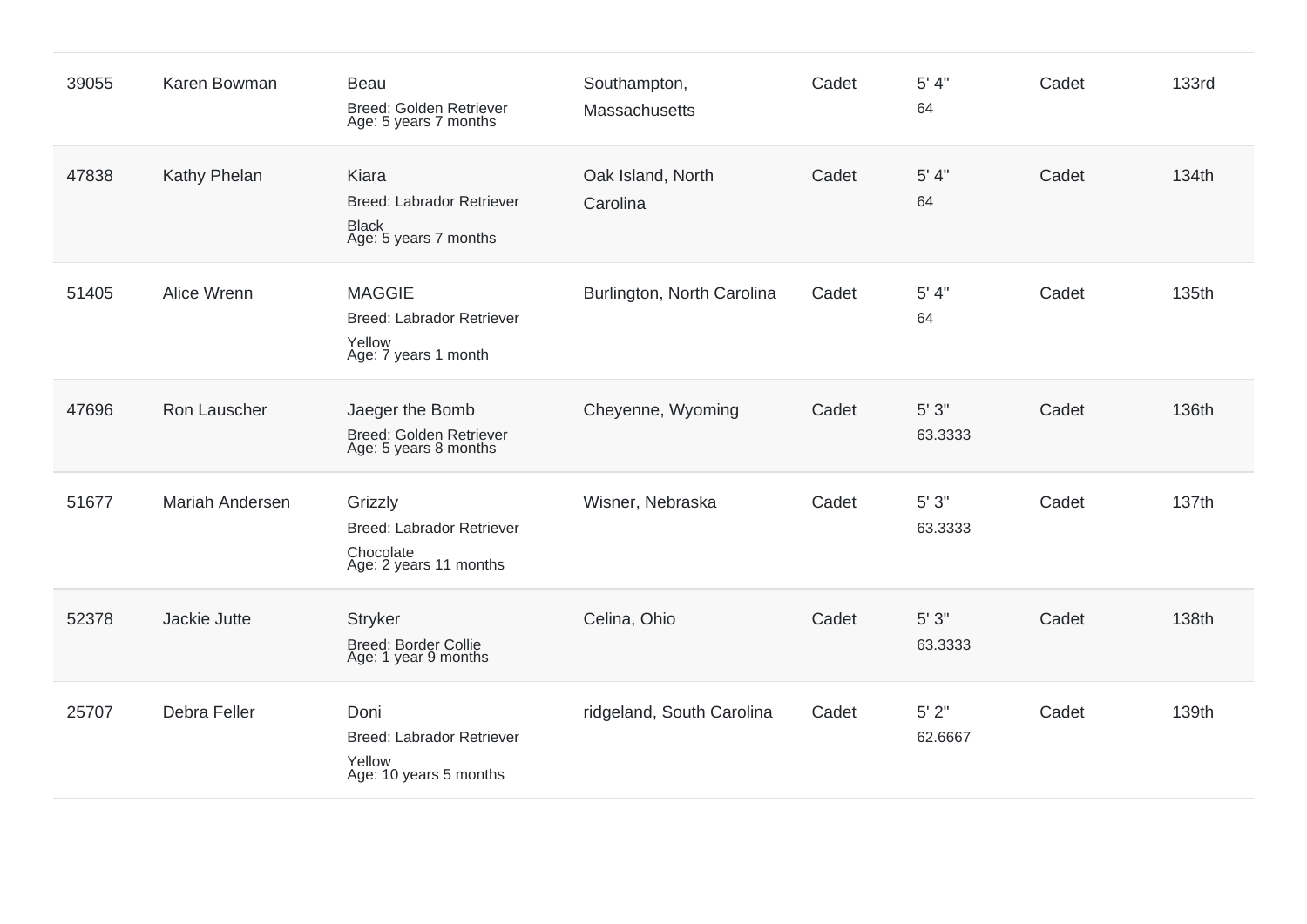| 49203 | Jamie Franzen          | Tesla<br>Breed: Labrador Retriever<br><b>Black</b><br>Age: 4 years 4 months     | Puyallup, Washington            |       | 5'2"<br>62.6667    | Cadet | 140th             |
|-------|------------------------|---------------------------------------------------------------------------------|---------------------------------|-------|--------------------|-------|-------------------|
| 50355 | Amber King             | Teddy<br><b>Breed: Labrador Retriever</b><br>Chocolate<br>Age: 4 years 3 months | Fort Collins, Colorado          | Cadet | $5'$ 2"<br>62.6667 | Cadet | 141 <sub>st</sub> |
| 49406 | <b>Jarrod Peek</b>     | Moose<br><b>Breed: Labrador Retriever</b><br>Chocolate<br>Age: 5 years 6 months | Danville, Kentucky              | Cadet | $5'$ $2"$<br>62    | Cadet | <b>142nd</b>      |
| 45896 | Michael French         | Rangeley<br>Breed: Golden Retriever<br>Age: 4 years 10 months                   | Hedgesville, West Virginia      | Cadet | $5'$ 2"<br>62      | Cadet | <b>143rd</b>      |
| 47202 | <b>Lillian Hollars</b> | Colt<br>Breed: Labrador Retriever<br>Yellow<br>Age: 3 years 10 months           | Mebane, North Carolina          | Cadet | $5'$ 2"<br>62      | Cadet | 144th             |
| 49034 | Derek Gustafson        | Finnley<br>Breed: Labrador Retriever<br>Yellow<br>Age: 3 years 6 months         | Grand Forks, North<br>Dakota    | Cadet | 5'1"<br>61.3333    | Cadet | 145th             |
| 48677 | <b>Cassie Hancock</b>  | Klepto<br>Breed: Belgian Malinois<br>Age: 5 years 2 months                      | Hillsborough, North<br>Carolina | Cadet | 5' 0"<br>60.6667   | Cadet | 146th             |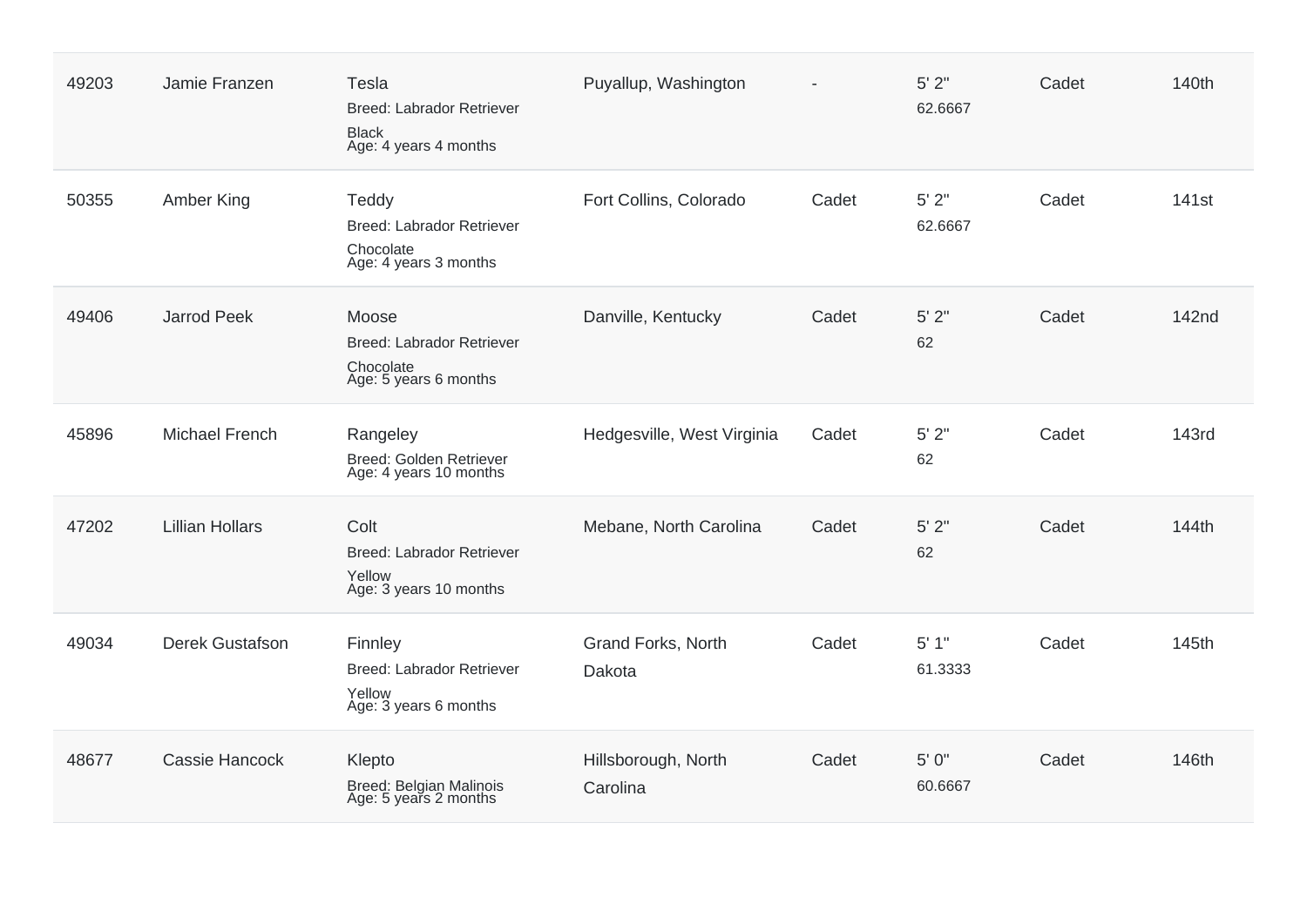| 39644 | Jill Gagliardo         | Zephyr<br>Breed: Chesapeake Bay<br>Retriever<br>Age: 8 years 4 months              | Seattle, Washington           |                          | 5' 0"<br>60.6667  | Cadet | 147th        |
|-------|------------------------|------------------------------------------------------------------------------------|-------------------------------|--------------------------|-------------------|-------|--------------|
| 50736 | <b>Lillian Hollars</b> | Powder<br>Breed: Labrador Retriever<br>Black<br>Age: 3 years 1 month               | Mebane, North Carolina        |                          | 5' 0"<br>60.6667  | Cadet | 148th        |
| 52159 | <b>Nancy Price</b>     | Oakley<br>Breed: Labrador Retriever<br>Black<br>Age: 2 years 1 month               | Charlotte, North Carolina     | $\overline{\phantom{a}}$ | 5' 0"<br>60       | Cadet | 149th        |
| 49819 | <b>Terry Haugen</b>    | Gus<br>Breed: Labrador Retriever<br><b>Black</b><br>Age: 4 years 7 months          | Bellevue, Nebraska            | Cadet                    | 5' 0"<br>60       | Cadet | 150th        |
| 50555 | Daniel Holder          | Huckleberry<br><b>Breed: Labrador Retriever</b><br>Yellow<br>Age: 5 years 2 months | Wedowee, Alabama              | Cadet                    | 4' 11"<br>59.3333 | Cadet | 151st        |
| 48773 | Sarah Maleski          | Fletcher<br>Breed: Australian Shepherd<br>Dog<br>Age: 5 years 2 months             | West Mifflin,<br>Pennsylvania | Cadet                    | 4' 11"<br>59.3333 | Cadet | <b>152nd</b> |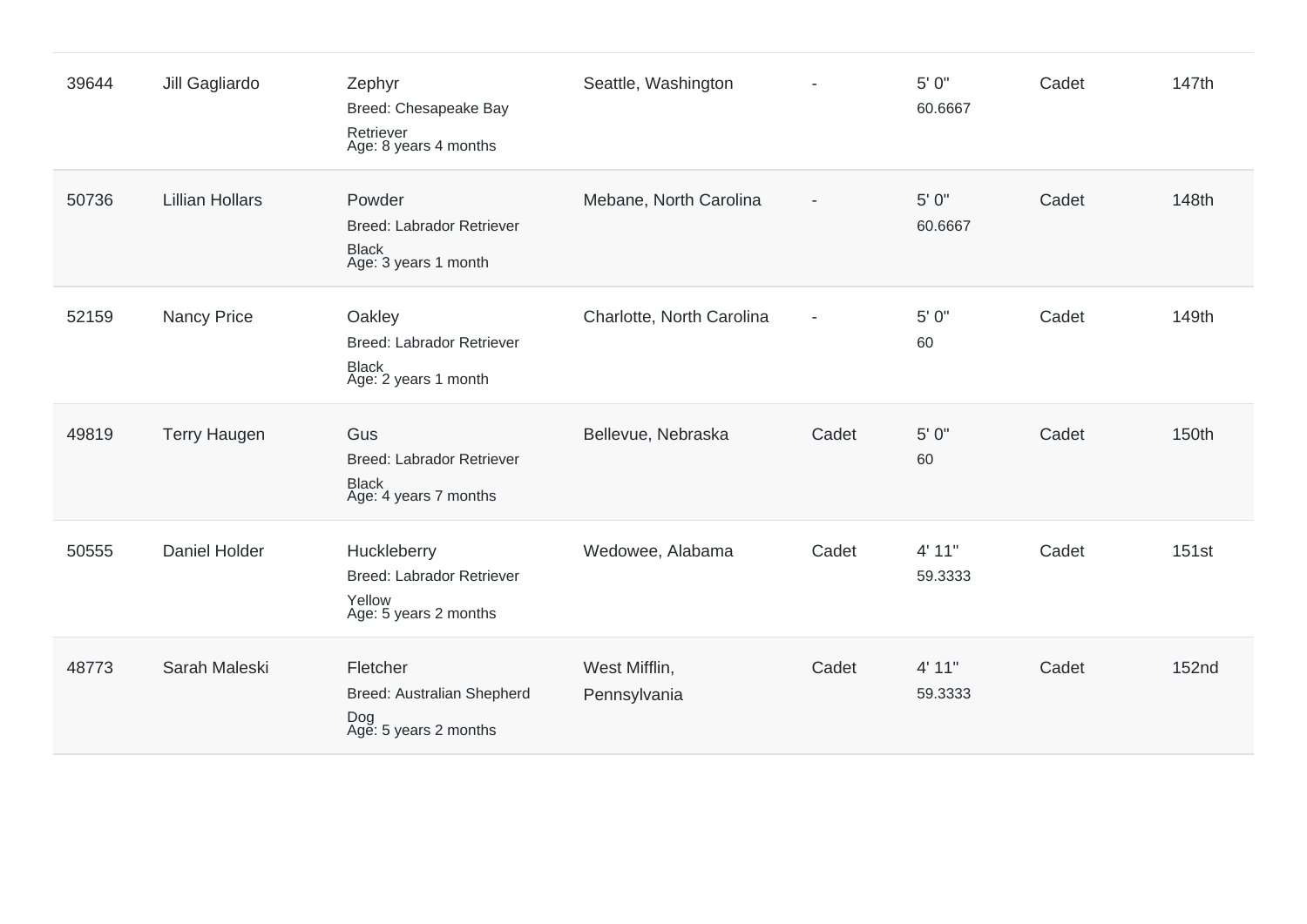| 44377 | Amanda Williams        | Raven<br>Breed: Labrador Retriever<br><b>Black</b><br>Age: 4 years 6 months      | Pennsville, New Jersey | Cadet | 4' 11"<br>59.3333 | Cadet | <b>153rd</b> |
|-------|------------------------|----------------------------------------------------------------------------------|------------------------|-------|-------------------|-------|--------------|
| 47085 | <b>Cassie Swift</b>    | Kai<br>Breed: Chesapeake Bay<br>Retriever<br>Age: 4 years 2 months               | Plain City, Utah       |       | 4' 10"<br>58.6667 | Cadet | 154th        |
| 51472 | <b>Barbara Smitz</b>   | Trapper<br><b>Breed: Labrador Retriever</b><br>Yellow<br>Age: 2 years 10 months  | Berlin, Maryland       | Cadet | 4' 10"<br>58.6667 | Cadet | 155th        |
| 42938 | Seth Lothspeich        | Crosby<br>Breed: Labrador Retriever<br>Yellow<br>Age: 5 years 2 months           | Bismarck, North Dakota | Cadet | 4' 10"<br>58.6667 | Cadet | 156th        |
| 23393 | Debra Mittelsteadt     | Snap<br>Breed: Chesapeake Bay<br>Retriever<br>Age: 10 years 5 months             | Monroe, North Carolina | Cadet | 4' 10"<br>58      | Cadet | 157th        |
| 27124 | Lindsay Boersma        | <b>Stanley</b><br><b>Breed: Mixed</b><br>Age: 9 years 2 weeks                    | Bloomington, Indiana   | Cadet | 4' 9"<br>57.3333  | Cadet | 158th        |
| 28576 | <b>Brianna Schwing</b> | <b>Bailey</b><br>Breed: Labrador Retriever<br>Chocolate<br>Age: 8 years 6 months | Cape Coral, Florida    | Cadet | 4' 8''<br>56.6667 | Cadet | 159th        |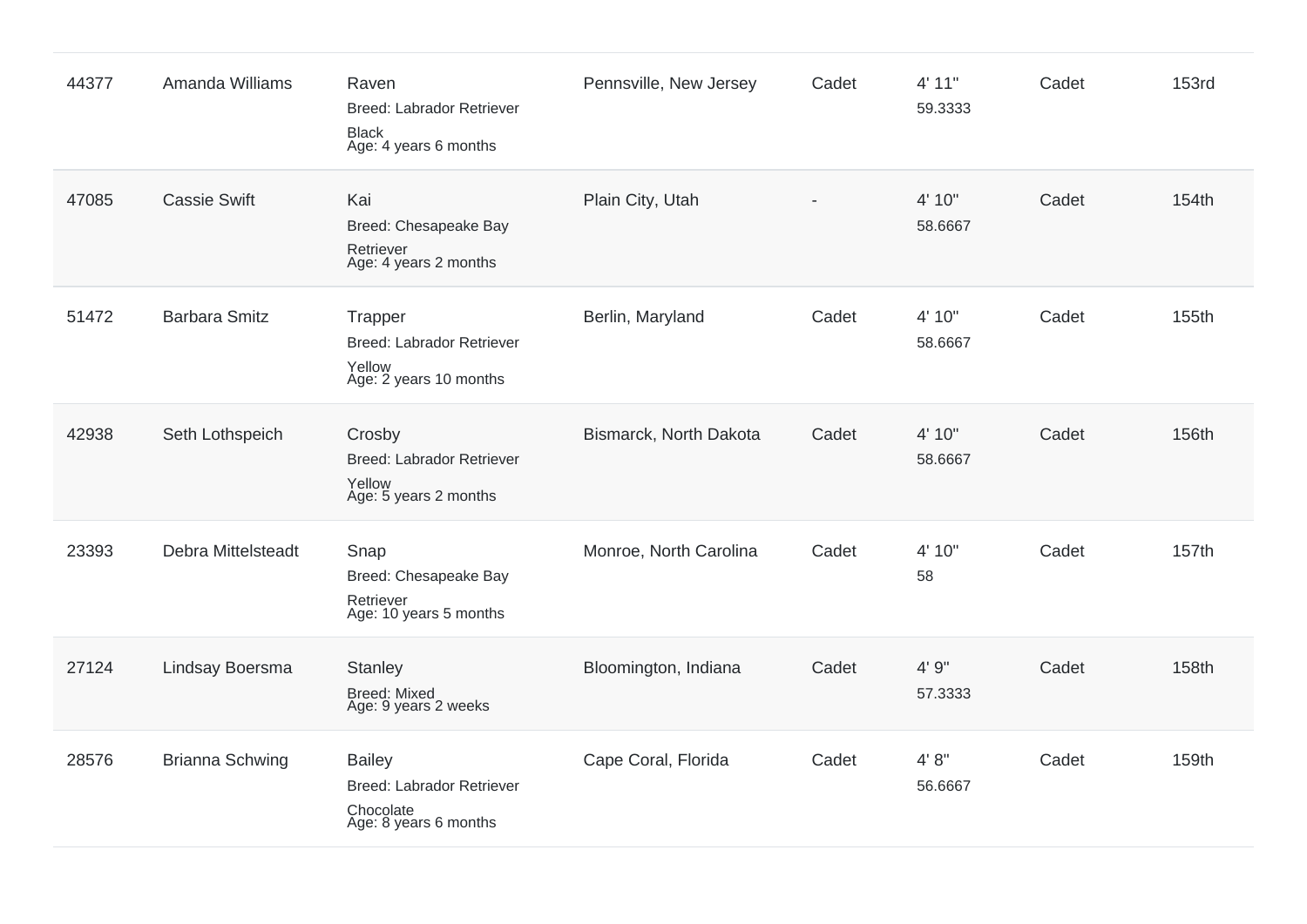| 49449 | Tanya Lauscher     | Reka<br>Breed: Golden Retriever<br>Age: 3 years 10 months                    | Cheyenne, Wyoming      | Cadet | 4' 8''<br>56.6667 | Cadet | 160th        |
|-------|--------------------|------------------------------------------------------------------------------|------------------------|-------|-------------------|-------|--------------|
| 52389 | Maggie Bogdanski   | Riot<br><b>Breed: Border Collie</b><br>Age: 1 year 9 months                  | Mebane, North Carolina | Cadet | 4' 8''<br>56      | Cadet | 161st        |
| 49872 | Yvonne Kempenich   | <b>Brie</b><br>Breed: German Shrthaired<br>Pointer<br>Age: 3 years 9 months  | Randall, Minnesota     | Cadet | 4' 8''<br>56      | Cadet | 162nd        |
| 37490 | christina Eichorst | <b>GEMMA</b><br>Breed: Labrador Retriever<br>Yellow<br>Age: 6 years 8 months | braselton, Georgia     | Cadet | 4'6''<br>54       | Cadet | <b>163rd</b> |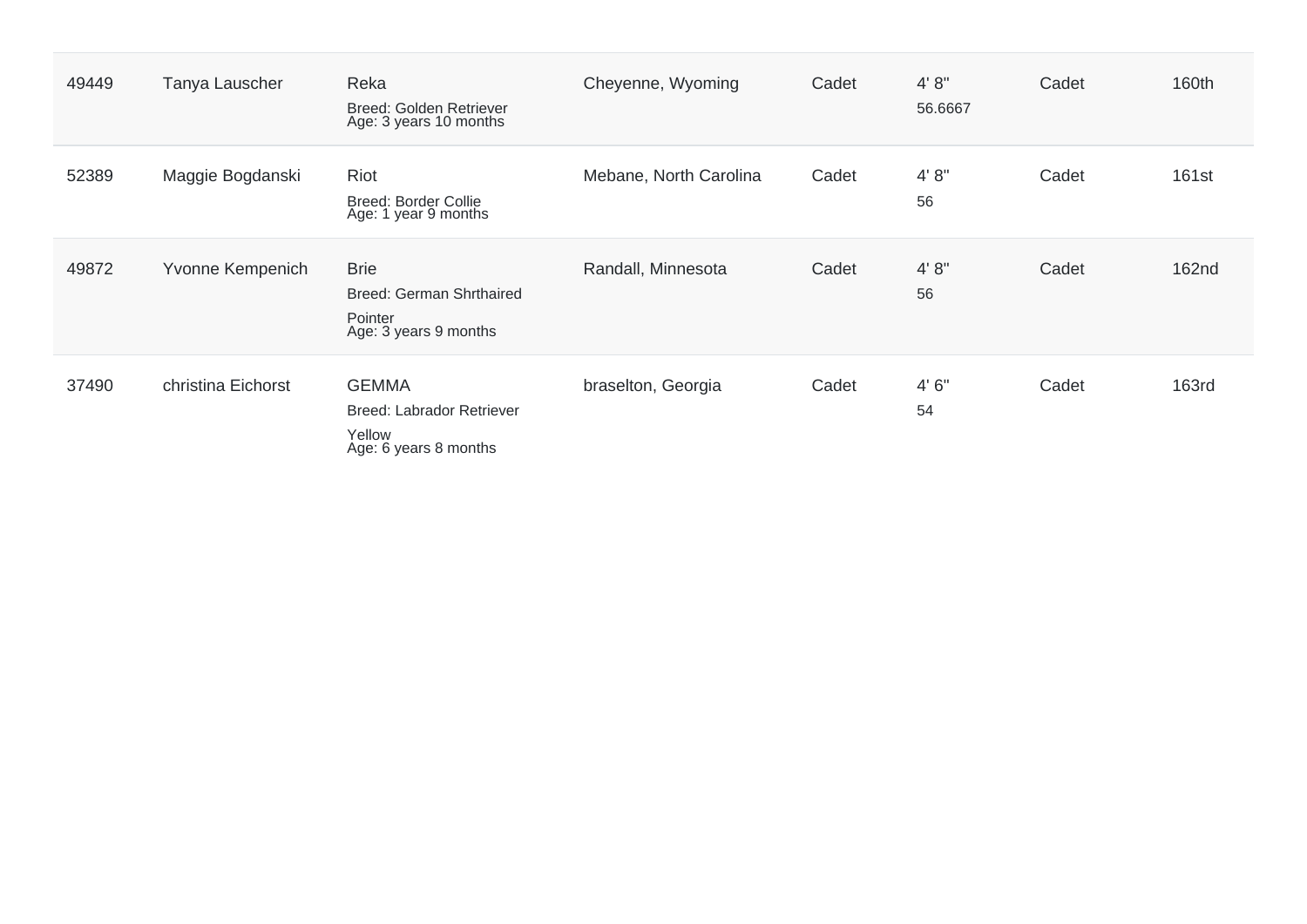## **2022 DockDogs Worldwide (ID)**

| ID    | <b>Handler</b>       | <b>Dog</b>                                                      | <b>Location</b>       | <b>Title</b>             | Average              | Average<br><b>Title</b> | <b>Rank</b>     |
|-------|----------------------|-----------------------------------------------------------------|-----------------------|--------------------------|----------------------|-------------------------|-----------------|
| 40304 | Laurel Behnke        | Sounders<br>Breed: Whippet<br>Age: 7 years 2 months             | Rochester, Washington | $\overline{\phantom{a}}$ | 3212.62<br>3212.6233 | Spartan                 | 1st             |
| 35740 | <b>Sydney Mackey</b> | Spitfire<br>Breed: Whippet<br>Age: 9 years 7 months             | Olympia, Washington   | Spartan                  | 3168.08<br>3168.0767 | Spartan                 | 2 <sub>nd</sub> |
| 52289 | Crystal McClaran     | <b>GRONK</b><br>Breed: Belgian Malinois<br>Age: 2 years 1 month | Cape Coral, Florida   | Spartan                  | 3157.18<br>3157.18   | Spartan                 | 3rd             |
| 51664 | Crystal McClaran     | MC's Pancho<br><b>Breed: Mixed</b><br>Age: 2 years 5 months     | Cape Coral, Florida   | Spartan                  | 3155.29<br>3155.2867 | Spartan                 | 4th             |
| 36647 | Rachael Brinkman     | Slingshot<br>Breed: Whippet<br>Age: 7 years 5 months            | Gaines, Michigan      | Spartan                  | 3134.8<br>3134.7967  | Spartan                 | 5th             |
| 51434 | Olivia Jutte         | Sonic<br>Breed: Whippet<br>Age: 3 years 2 weeks                 | Celina, Ohio          | Spartan                  | 3120.05<br>3120.0467 | Spartan                 | 6th             |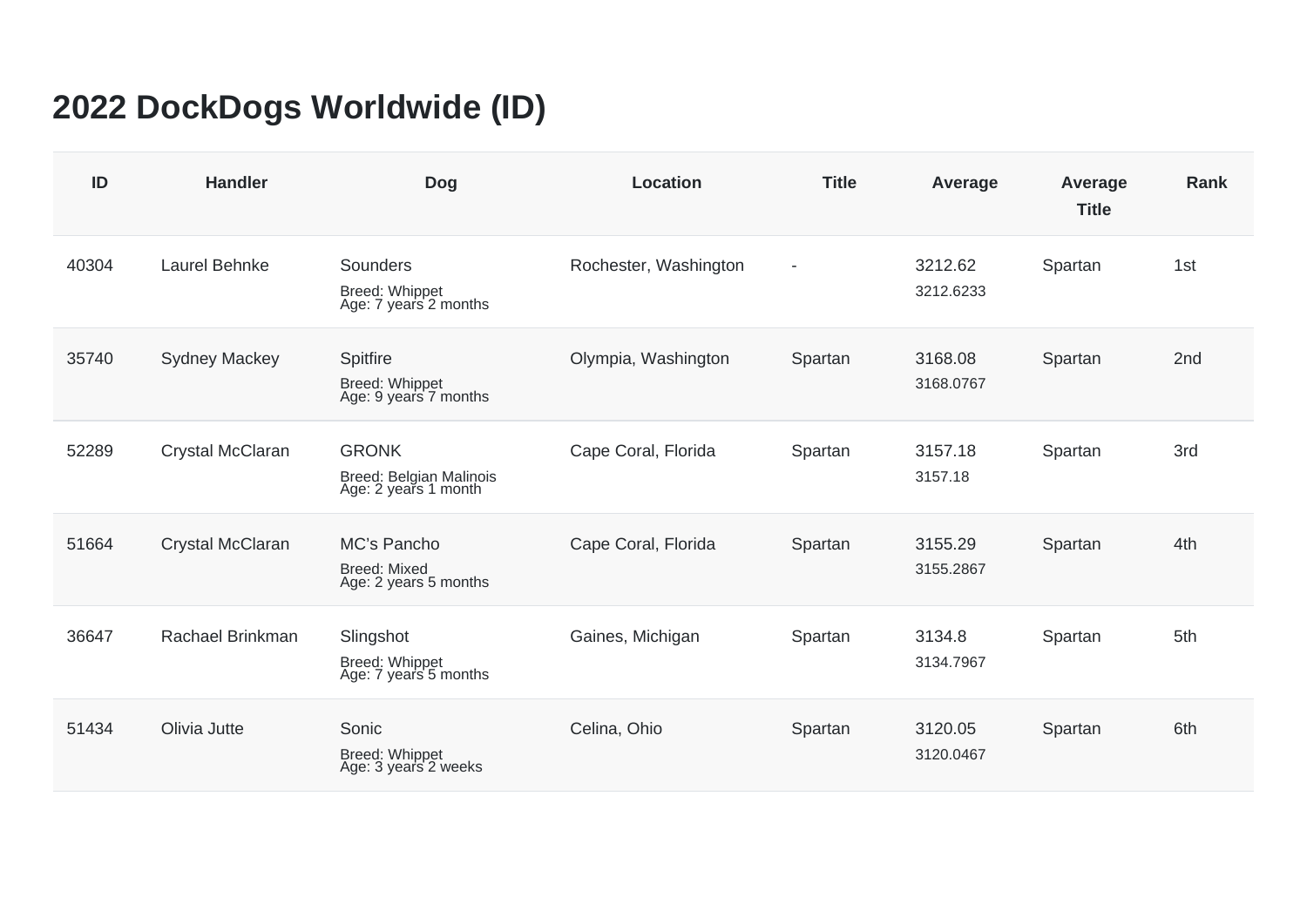| 32753 | <b>Matthew Bohn</b>  | Kratos<br>Breed: Belgian Malinois<br>Age: 7 years 4 months                       | Beavercreek, Ohio            | Spartan | 3110.65<br>3110.65   | Spartan | 7th  |
|-------|----------------------|----------------------------------------------------------------------------------|------------------------------|---------|----------------------|---------|------|
| 43593 | <b>Sydney Mackey</b> | Microburst<br><b>Breed: Mixed</b><br>Age: 4 years 8 months                       | Olympia, Washington          | Spartan | 3071.58<br>3071.5767 | Spartan | 8th  |
| 35622 | <b>Katie Priebe</b>  | Tucker<br><b>Breed: Labrador Retriever</b><br>Yellow<br>Age: 6 years 10 months   | Oakdale, Minnesota           | Spartan | 3053.82<br>3053.8233 | Spartan | 9th  |
| 44974 | <b>Tessa Guttman</b> | Milo<br>Breed: Labrador Retriever<br>Chocolate<br>Age: 4 years 7 months          | Coatesville,<br>Pennsylvania | Spartan | 3047.98<br>3047.9833 | Spartan | 10th |
| 51725 | Jamie Dukovac        | Zoltar<br>Breed: Belgian Malinois<br>Age: 3 years 5 months                       | Maryville, Tennessee         | Spartan | 3034.4<br>3034.4033  | Spartan | 11th |
| 50352 | <b>Tom Dropik</b>    | Rambo<br><b>Breed: Mixed</b><br>Age: 3 years 3 months                            | New Prague, Minnesota        | Spartan | 3027.26<br>3027.2633 | Spartan | 12th |
| 50152 | Gale Templeton       | Sting<br><b>Breed: Border Collie</b><br>Age: 3 years 3 months                    | Clearfield, Kentucky         | Spartan | 3024.13<br>3024.13   | Spartan | 13th |
| 47922 | Brianna Baughman     | Ace<br><b>Breed: Labrador Retriever</b><br><b>Black</b><br>Age: 5 years 6 months | Norman, Oklahoma             | Spartan | 3023.69<br>3023.69   | Spartan | 14th |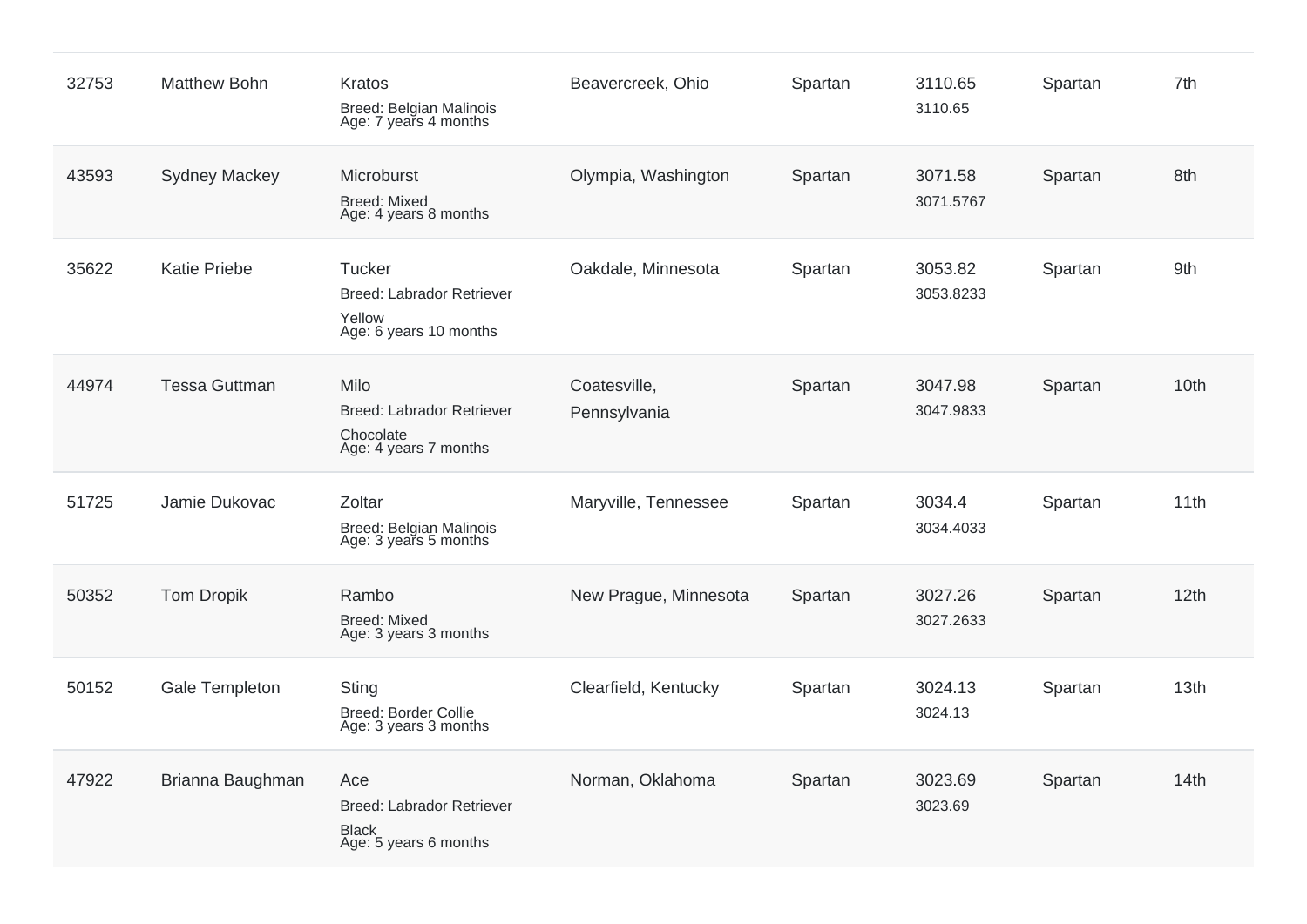| 42411 | Kaitie Uebelhoer     | Jon Snow<br>Breed: Labrador Retriever<br><b>Black</b><br>Age: 5 years 2 months               | Charleston, South<br>Carolina | Spartan   | 3022.04<br>3022.04   | Spartan   | 15 <sub>th</sub> |
|-------|----------------------|----------------------------------------------------------------------------------------------|-------------------------------|-----------|----------------------|-----------|------------------|
| 49725 | Michelle Dudley      | Zara<br>Breed: Belgian Malinois<br>Age: 4 years 4 months                                     | Ellicott City, Maryland       | Gladiator | 3016.31<br>3016.3067 | Spartan   | 16th             |
| 51665 | Crystal McClaran     | <b>MC's Super Sally</b><br><b>Breed: Mixed</b><br>Age: 2 years 5 months                      | Cape Coral, Florida           | Spartan   | 3004.59<br>3004.5867 | Spartan   | 17th             |
| 46550 | Debra Feller         | Raylan<br>Breed: Border Collie<br>Age: 4 years 2 months                                      | ridgeland, South<br>Carolina  | Spartan   | 3003.59<br>3003.59   | Spartan   | 18th             |
| 49505 | <b>Justin Daniel</b> | <b>Duke</b><br>Breed: Belgian Malinois<br>Age: 5 years 1 month                               | Severn, Maryland              | Gladiator | 3002.84<br>3002.8433 | Spartan   | 19th             |
| 45897 | Cindy Morgan         | Roux<br><b>Breed: Labrador Retriever</b><br>Chocolate<br>Age: 5 years 1 month                | Walker, Louisiana             | Gladiator | 2997.08<br>2997.0767 | Gladiator | 20th             |
| 42247 | Nicole Mueller       | <b>Brody Silver Cypher</b><br>Breed: Labrador Retriever<br>Chocolate<br>Age: 6 years 1 month | Germantown, Wisconsin         | Spartan   | 2995.5<br>2995.4967  | Gladiator | 21st             |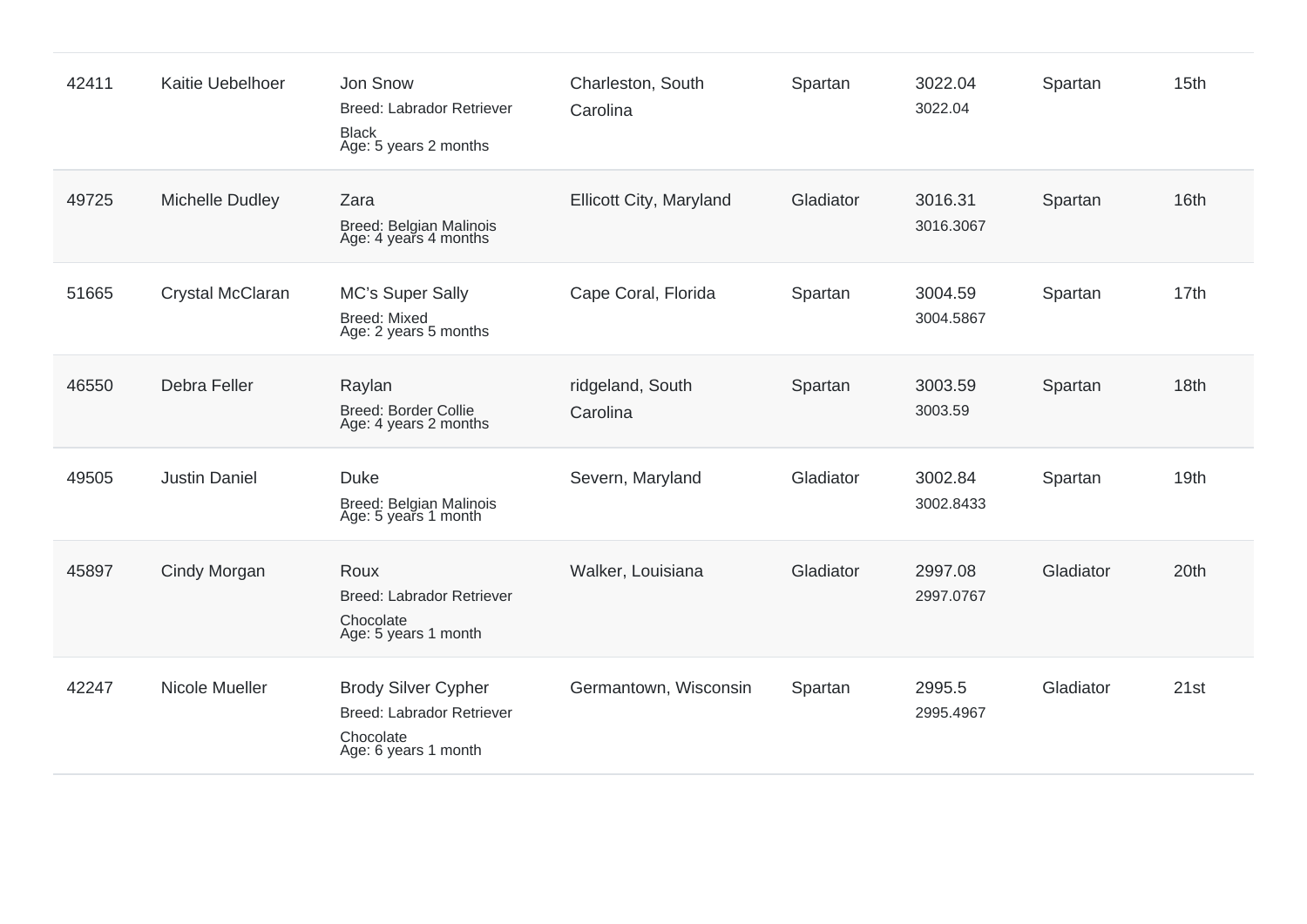| 45613 | <b>Bill Helfer</b>  | Trooper<br>Breed: Labrador Retriever<br><b>Black</b><br>Age: 4 years 4 months | Kalispell, Montana           | Gladiator | 2992.59<br>2992.5933 | Gladiator | 22nd |
|-------|---------------------|-------------------------------------------------------------------------------|------------------------------|-----------|----------------------|-----------|------|
| 37919 | <b>Tom Dropik</b>   | <b>Little Rascal</b><br>Breed: Mixed<br>Age: 6 years 7 months                 | New Prague, Minnesota        | Gladiator | 2988.48<br>2988.4767 | Gladiator | 23rd |
| 51457 | Amanda Morrissey    | Vamp<br>Breed: Belgian Malinois<br>Age: 6 years 6 months                      | Kansas City, Missouri        | Gladiator | 2987.28<br>2987.2767 | Gladiator | 24th |
| 52038 | <b>Trent Steele</b> | Camille<br><b>Breed: Belgian Malinois</b><br>Age: 2 years 3 months            | Powell, Tennessee            | Gladiator | 2985.22<br>2985.22   | Gladiator | 25th |
| 37527 | Jerry Jutte         | Jackson<br>Breed: English Lab<br>Age: 8 years 2 months                        | Celina, Ohio                 | Gladiator | 2981.37<br>2981.3667 | Gladiator | 26th |
| 51816 | Jeff Lundeby        | Indy<br><b>Breed: Labrador Retriever</b><br>Yellow<br>Age: 2 years 8 months   | Grand Forks, North<br>Dakota | Gladiator | 2974.02<br>2974.02   | Gladiator | 27th |
| 50113 | Linda Torson        | Zulu<br>Breed: Belgian Malinois<br>Age: 4 years 1 month                       | Doylestown, Ohio             | Gladiator | 2973.06<br>2973.0633 | Gladiator | 28th |
| 38776 | Seth Carlson        | Andi<br>Breed: Labrador Retriever<br><b>Black</b><br>Age: 6 years 2 months    | Tacoma, Washington           | Gladiator | 2969.84<br>2969.84   | Gladiator | 29th |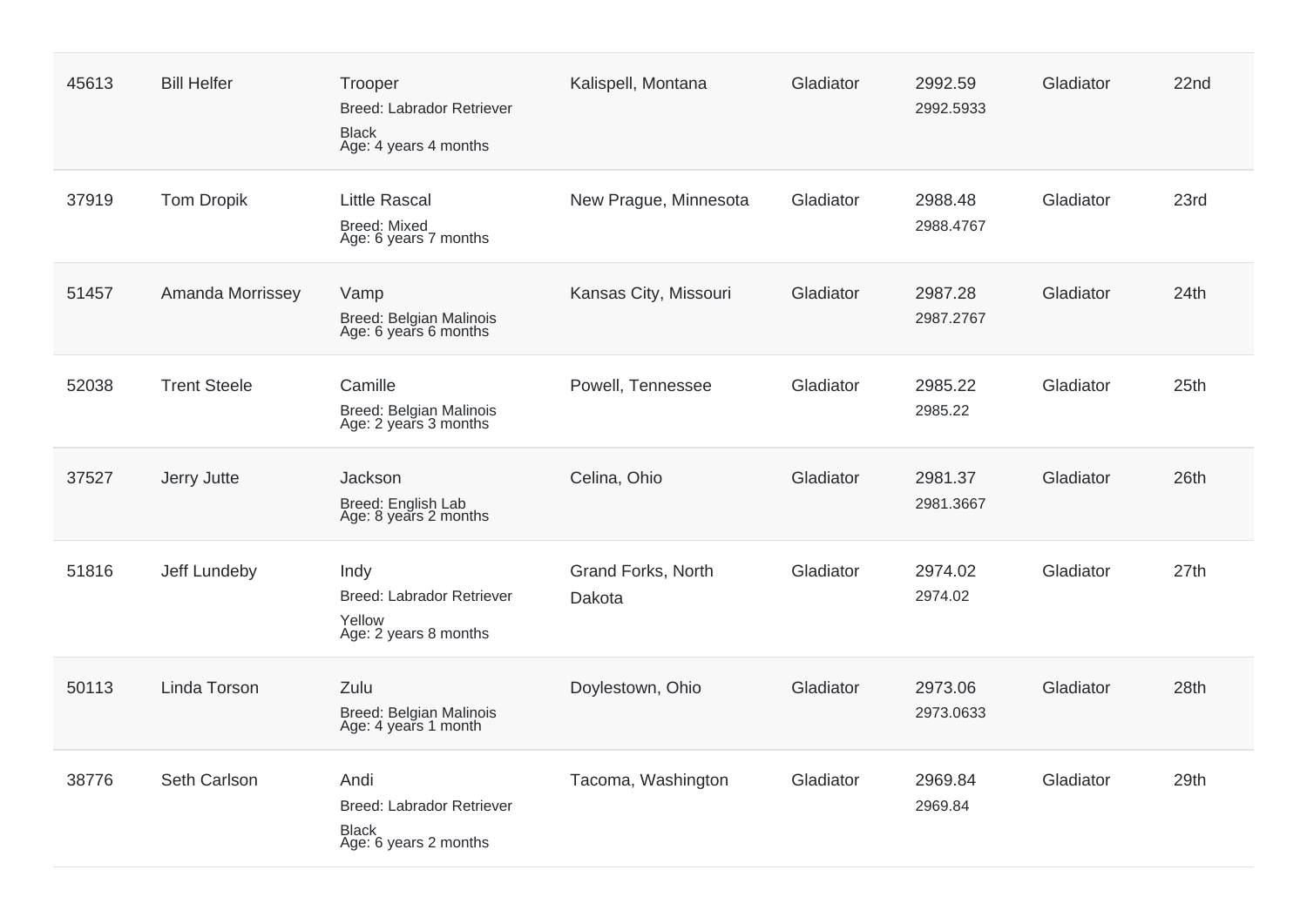| 50310 | <b>Timothy Lake</b>   | Earnhardt<br><b>Breed: Mixed</b><br>Age: 3 years 3 months                    | Graham, North Carolina        | Gladiator | 2969.35<br>2969.3467 | Gladiator | 30th |
|-------|-----------------------|------------------------------------------------------------------------------|-------------------------------|-----------|----------------------|-----------|------|
| 52443 | <b>Julie Brauns</b>   | Rogue<br><b>Breed: Labrador Retriever</b><br>Yellow<br>Age: 2 years 9 months | Federal Way,<br>Washington    | Gladiator | 2969<br>2968.9967    | Gladiator | 31st |
| 51149 | Joe Harris            | <b>Nash</b><br>Breed: Belgian Malinois<br>Age: 4 years 1 week                | Houston, Texas                | Gladiator | 2968.72<br>2968.7167 | Gladiator | 32nd |
| 51535 | Carrie Vosburg        | Colt<br>Breed: Belgian Malinois<br>Age: 4 years 4 weeks                      | Severn, Maryland              | Gladiator | 2967.99<br>2967.9933 | Gladiator | 33rd |
| 43362 | Kayla Wolff           | <b>Bentley</b><br><b>Breed: Golden Retriever</b><br>Age: 6 years 10 months   | Burlington, North Dakota      | Gladiator | 2963.74<br>2963.7433 | Gladiator | 34th |
| 52347 | Jennifer Belle        | Rogue<br><b>Breed: Labrador Retriever</b><br>Yellow<br>Age: 1 year 9 months  | Knoxville, Tennessee          | Gladiator | 2961.01<br>2961.01   | Gladiator | 35th |
| 42952 | <b>Sherry Daniels</b> | Malcolm<br>Breed: Belgian Malinois<br>Age: 5 years 4 months                  | Colorado Springs,<br>Colorado | Gladiator | 2954.98<br>2954.9767 | Gladiator | 36th |
| 41879 | Barbara Henderson     | Tarmac<br>Breed: Mixed<br>Age: 5 years 7 months                              | Escondido, California         | Gladiator | 2953.34<br>2953.34   | Gladiator | 37th |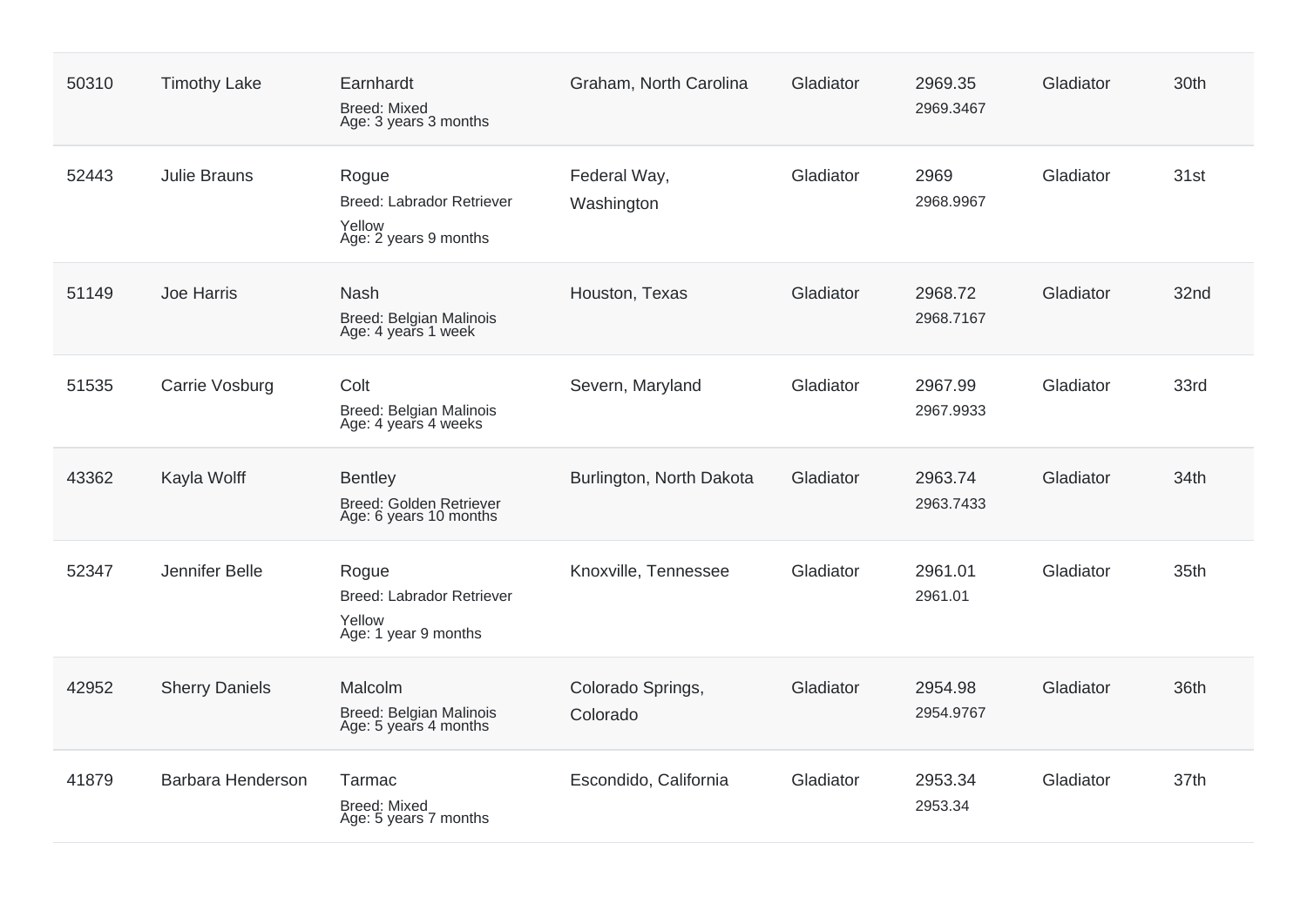| 52536 | <b>Sue Calvert</b> | Magnum<br>Breed: Labrador Retriever<br><b>Black</b><br>Age: 2 years 9 months               | Roseburg, Oregon      | Gladiator | 2952.89<br>2952.89   | Gladiator | 38th             |
|-------|--------------------|--------------------------------------------------------------------------------------------|-----------------------|-----------|----------------------|-----------|------------------|
| 52209 | Nicole Besterman   | Katsuki<br>Breed: Border Collie<br>Age: 1 year 11 months                                   | Verona, Pennsylvania  | Gladiator | 2950.88<br>2950.8767 | Gladiator | 39th             |
| 51388 | Michael Kaliban    | Hawk<br><b>Breed: Labrador Retriever</b><br><b>Black</b><br>Age: 2 years 11 months         | Fenton, Missouri      | Gladiator | 2948.09<br>2948.0867 | Gladiator | 40th             |
| 48001 | Lennie Williams    | <b>Trixie</b><br><b>Breed: Labrador Retriever</b><br>Chocolate<br>Age: 5 years 1 week      | Anacortes, Washington | Gladiator | 2947.46<br>2947.46   | Gladiator | 41 <sub>st</sub> |
| 49504 | Jimmy Colvin       | Ryder<br><b>Breed: Labrador Retriever</b><br>Yellow<br>Age: 4 years 8 months               | Vinton, Virginia      | Gladiator | 2946.45<br>2946.4467 | Gladiator | 42nd             |
| 39006 | <b>Tamra Spink</b> | <b>Gold Bullion</b><br><b>Breed: Labrador Retriever</b><br>Yellow<br>Age: 6 years 7 months | Hamilton, Virginia    | Gladiator | 2945.9<br>2945.9     | Gladiator | 43rd             |
| 46759 | <b>Gary Duke</b>   | Spicoli<br><b>Breed: Mixed</b><br>Age: 4 years 5 months                                    | Brooksville, Florida  | Gladiator | 2944.32<br>2944.3167 | Gladiator | 44th             |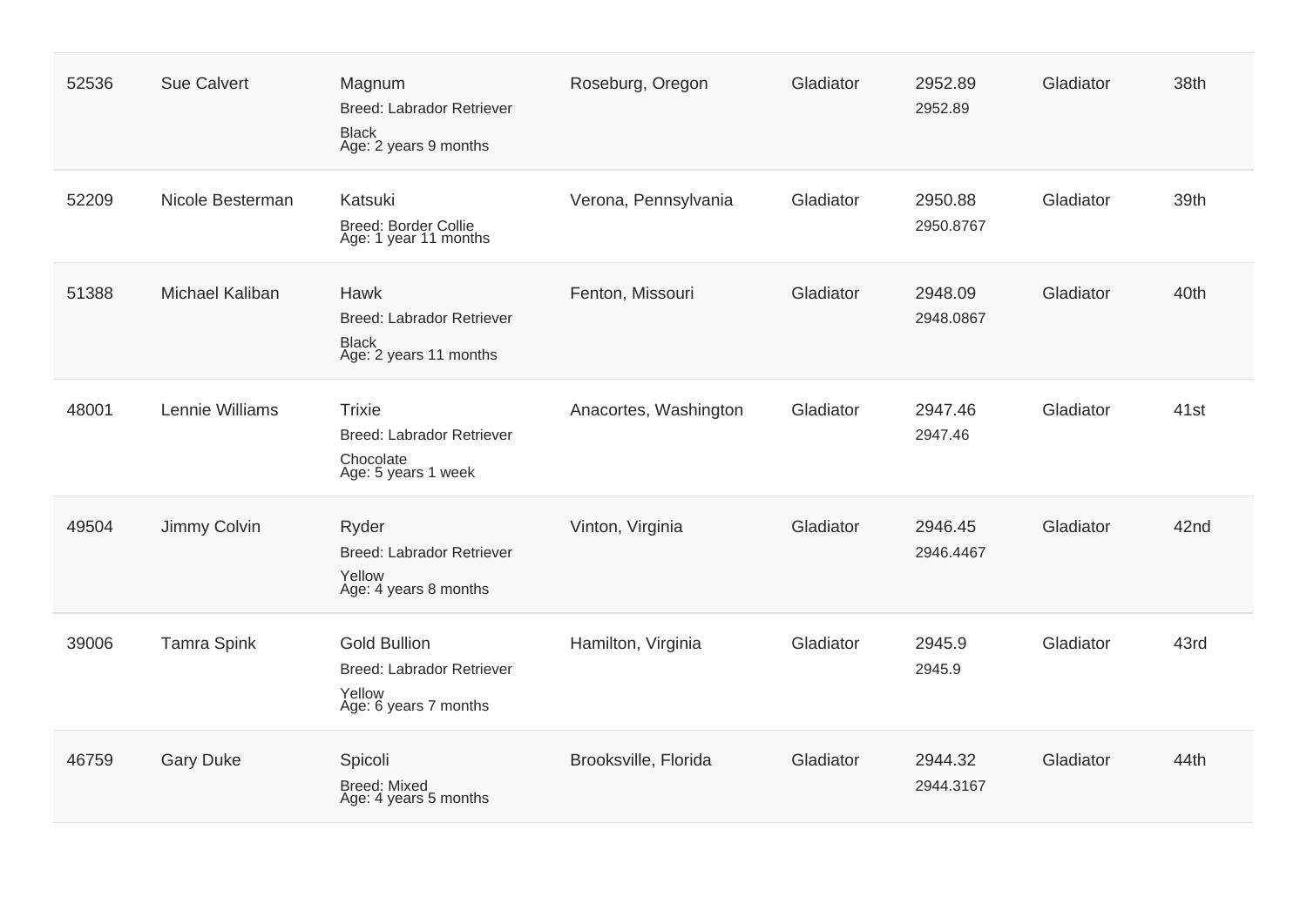| 52107 | <b>Bernadette</b><br><b>Balderston</b> | Sir Finnley Finnegan<br>Breed: Labrador Retriever<br>Yellow<br>Age: 2 years 3 months     | Boiling Springs Lake,<br>North Carolina | Gladiator | 2943.68<br>2943.6767 | Gladiator | 45th |
|-------|----------------------------------------|------------------------------------------------------------------------------------------|-----------------------------------------|-----------|----------------------|-----------|------|
| 51406 | <b>Kristin Kay</b>                     | Nola<br><b>Breed: Mixed</b><br>Age: 4 years 3 months                                     | Gardner, Kansas                         | Gladiator | 2941.38<br>2941.3833 | Gladiator | 46th |
| 52026 | <b>Arika Nester</b>                    | Cinder<br>Breed: Whippet<br>Age: 2 years 10 months                                       | Overland Park, Kansas                   | Gladiator | 2933.72<br>2933.7167 | Gladiator | 47th |
| 42043 | Kathy McGowan                          | Paisley<br>Breed: Australian Shepherd<br>Dog<br>Age: 8 years 5 months                    | Snowmass village,<br>Colorado           | Gladiator | 2932.51<br>2932.51   | Gladiator | 48th |
| 47823 | Jasmine King                           | Loki<br>Breed: Labrador Retriever<br>Chocolate<br>Age: 4 years 5 months                  | Fort Collins, Colorado                  | Titan     | 2931.83<br>2931.83   | Gladiator | 49th |
| 44516 | <b>Lisa Williams</b>                   | Qasim Köneg von<br>Cedkaley<br>Breed: German Shepherd Dog<br>Age: 4 years 11 months      | Gainesville, Georgia                    | Titan     | 2926.45<br>2926.4467 | Gladiator | 50th |
| 46665 | <b>MATTHEW</b><br><b>COOPER</b>        | <b>HOSSA BICKELL PICKLE</b><br>Breed: Australian Shepherd<br>Dog<br>Age: 5 years 1 month | Winston Salem, North<br>Carolina        | Titan     | 2925.59<br>2925.59   | Gladiator | 51st |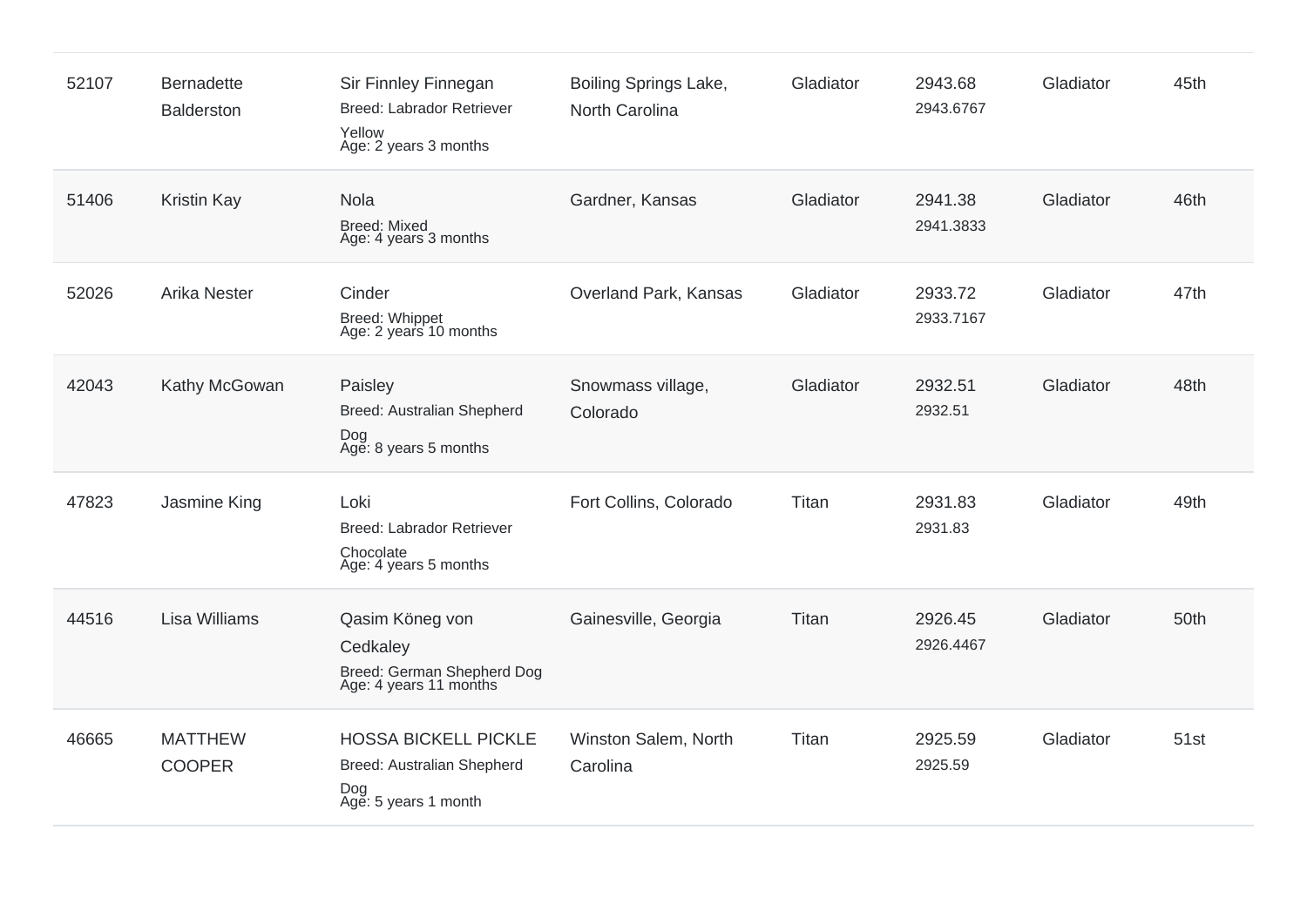| 43299 | <b>Laura Dillon Pitzer</b> | <b>Jarvis</b><br>Breed: Belgian Malinois<br>Age: 7 years 1 week                      | Florissant, Colorado               | Titan     | 2894<br>2894         | Titan | 52nd |
|-------|----------------------------|--------------------------------------------------------------------------------------|------------------------------------|-----------|----------------------|-------|------|
| 54940 | Emily thompson             | Charm<br>Breed: Chesapeake Bay<br>Retriever<br>Age: 7 years 3 days                   | Indian trail, North<br>Carolina    | Titan     | 2892.86<br>2892.8633 | Titan | 53rd |
| 45612 | Nina Helfer                | Charger<br><b>Breed: Labrador Retriever</b><br><b>Black</b><br>Age: 4 years 4 months | Kalispell, Montana                 | Gladiator | 2892.33<br>2892.33   | Titan | 54th |
| 45089 | Alisha Voje                | Ava<br><b>Breed: Labrador Retriever</b><br><b>Black</b><br>Age: 4 years 9 months     | Osnabrock, North<br>Dakota         | Titan     | 2890.44<br>2890.44   | Titan | 55th |
| 52097 | Megan Robison              | Lenny Bruce<br><b>Breed: Mixed</b><br>Age: 2 years 5 months                          | Baltimore, Maryland                | Titan     | 2889.24<br>2889.2433 | Titan | 56th |
| 42361 | <b>Susan Miller</b>        | Kali<br><b>Breed: Labrador Retriever</b><br><b>Black</b><br>Age: 5 years 2 months    | Jackson Springs, North<br>Carolina | Gladiator | 2887.92<br>2887.9233 | Titan | 57th |
| 51656 | Jim Czaban                 | Sierra the Drahthador<br>Breed: Other<br>Age: 3 years 8 months                       | Vienna, Virginia                   |           | 2881.01<br>2881.0133 | Titan | 58th |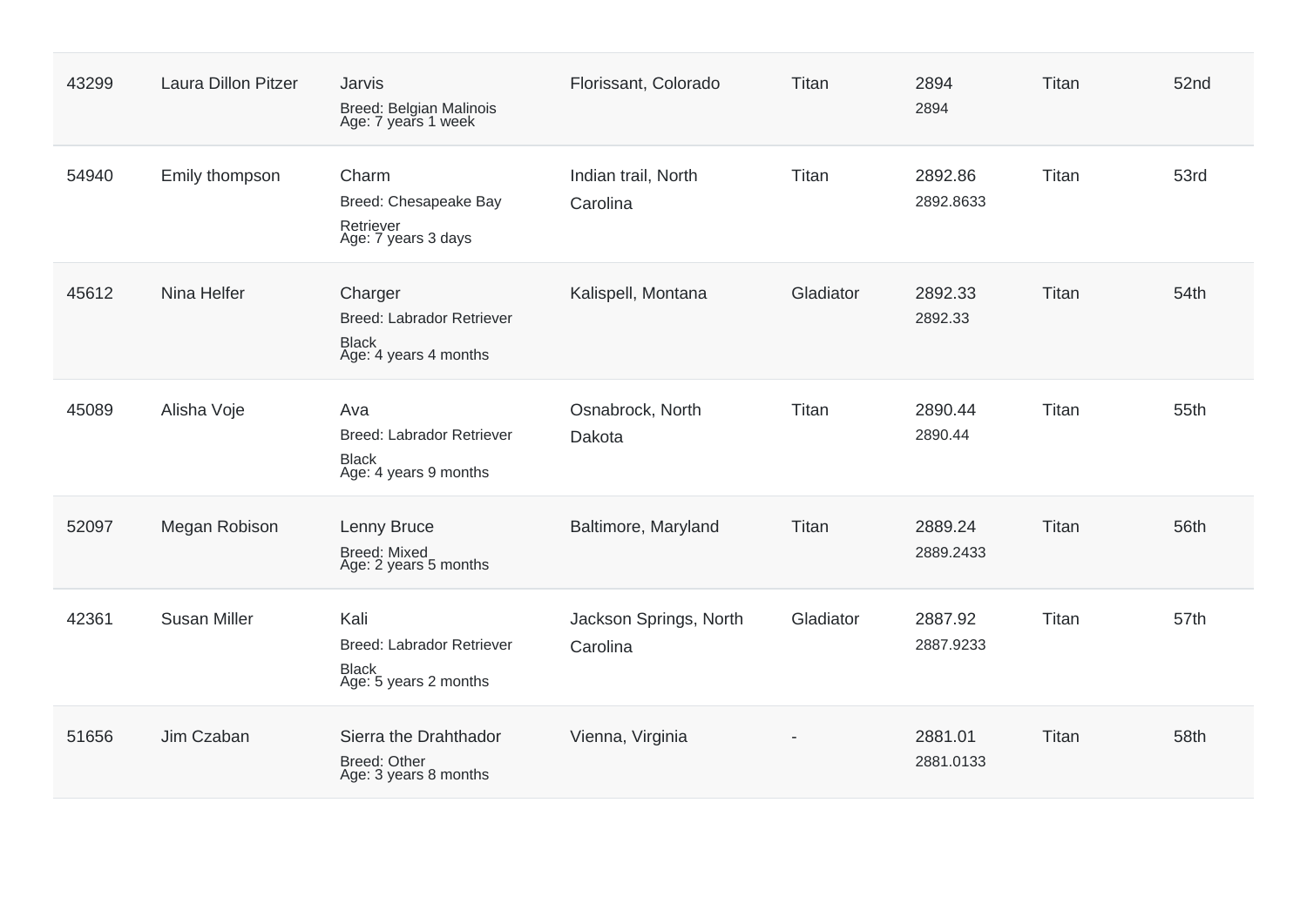| 35487 | Cassie Hancock                       | Kander<br><b>Breed: Labrador Retriever</b><br><b>Black</b><br>Age: 6 years 5 months | Hillsborough, North<br>Carolina         | Titan     | 2880.94<br>2880.9433 | Titan | 59th |
|-------|--------------------------------------|-------------------------------------------------------------------------------------|-----------------------------------------|-----------|----------------------|-------|------|
| 42632 | <b>Katie Priebe</b>                  | Dually<br><b>Breed: Labrador Retriever</b><br>Yellow<br>Age: 5 years 2 months       | Oakdale, Minnesota                      | Titan     | 2877.44<br>2877.4367 | Titan | 60th |
| 42977 | Maggie Bogdanski                     | Leo<br>Breed: Australian Shepherd<br>Dog<br>Age: 4 years 11 months                  | Mebane, North Carolina                  | Titan     | 2874.59<br>2874.59   | Titan | 61st |
| 43819 | Olivia Jutte                         | Finn<br><b>Breed: Labrador Retriever</b><br><b>Black</b><br>Age: 4 years 10 months  | Celina, Ohio                            | Gladiator | 2874.51<br>2874.5067 | Titan | 62nd |
| 38679 | Cassie Hancock                       | Caper<br>Breed: Belgian Malinois<br>Age: 8 years 3 weeks                            | Hillsborough, North<br>Carolina         | Titan     | 2874.02<br>2874.02   | Titan | 63rd |
| 51410 | Kathy Phelan                         | Erin<br><b>Breed: Labrador Retriever</b><br><b>Black</b><br>Age: 2 years 9 months   | Oak Island, North<br>Carolina           | Titan     | 2866.37<br>2866.3667 | Titan | 64th |
| 49551 | <b>THERESA MENZ</b><br><b>COOPER</b> | <b>JYN ERSO</b><br>Breed: Border Collie<br>Age: 5 years 2 months                    | <b>WINSTON SALEM,</b><br>North Carolina | Titan     | 2864.99<br>2864.9933 | Titan | 65th |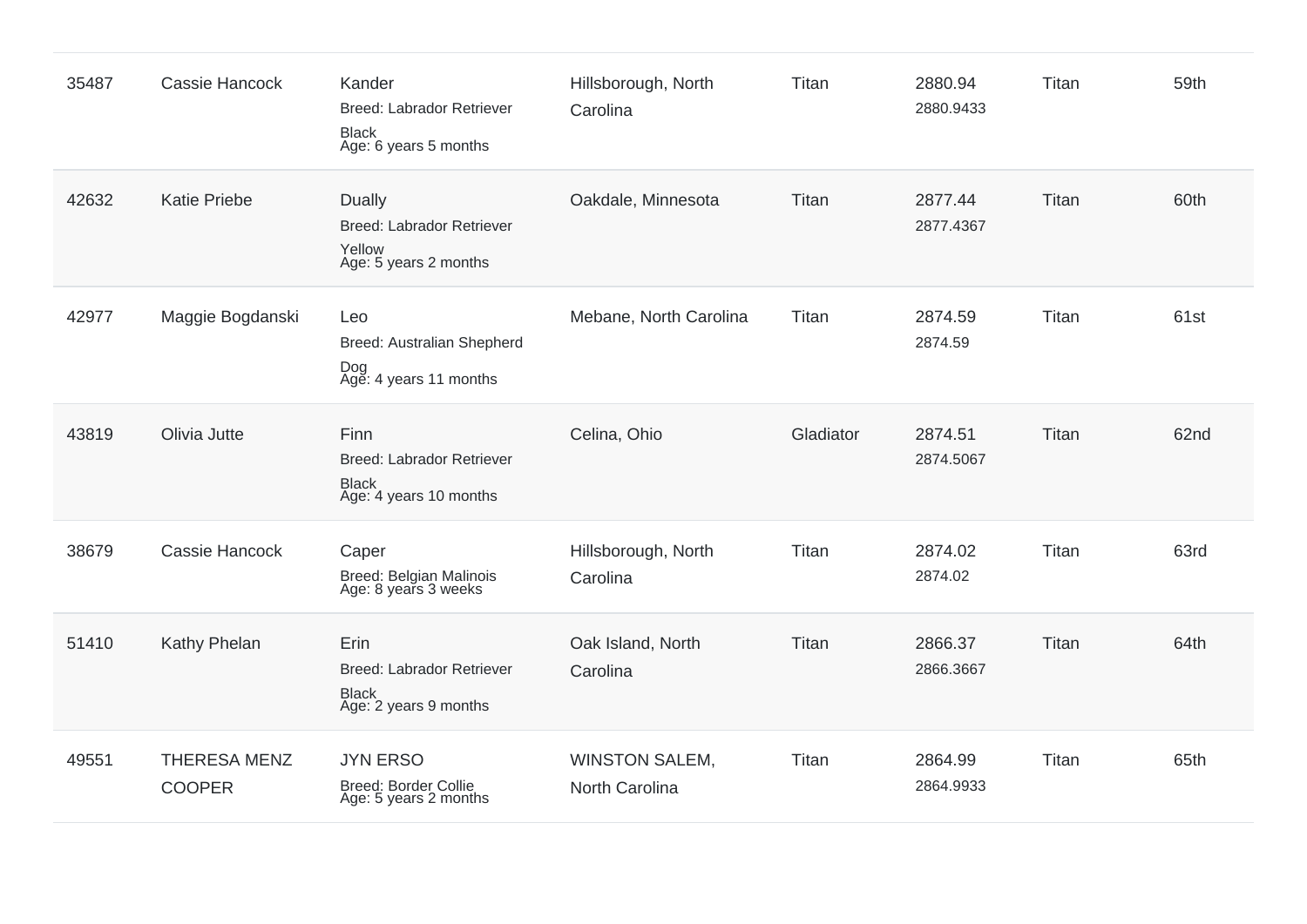| 33989 | Laurie Uebelhoer         | Ella<br><b>Breed: Labrador Retriever</b><br>Yellow<br>Age: 6 years 8 months        | Ridgeland, South<br>Carolina | Titan | 2860.2<br>2860.2     | Titan | 66th |
|-------|--------------------------|------------------------------------------------------------------------------------|------------------------------|-------|----------------------|-------|------|
| 26845 | <b>Karman Williams</b>   | Hinkle<br>Breed: Labrador Retriever<br>Yellow<br>Age: 8 years 6 months             | Indianapolis, Indiana        | Titan | 2857.34<br>2857.3367 | Titan | 67th |
| 45297 | Jakob Chapman            | Callie<br>Breed: Labrador Retriever<br>Chocolate<br>Age: 4 years 8 months          | Honey Brook,<br>Pennsylvania | Titan | 2856.79<br>2856.79   | Titan | 68th |
| 33624 | <b>Brianna Samuelson</b> | Mocha<br><b>Breed: Labrador Retriever</b><br>Chocolate<br>Age: 6 years 11 months   | Saint Peter, Minnesota       | Titan | 2856.52<br>2856.5167 | Titan | 69th |
| 49203 | Jamie Franzen            | Tesla<br><b>Breed: Labrador Retriever</b><br><b>Black</b><br>Age: 4 years 4 months | Puyallup, Washington         | Titan | 2855.67<br>2855.6667 | Titan | 70th |
| 51459 | Morgan Syring            | Surge<br><b>Breed: Mixed</b><br>Age: 3 years 1 week                                | Louisa, Virginia             | Titan | 2855.26<br>2855.26   | Titan | 71st |
| 51965 | <b>Ellie Cole</b>        | Indy<br>Breed: Golden Retriever<br>Age: 3 years 6 months                           | Overland Park, Kansas        |       | 2852.93<br>2852.9333 | Titan | 72nd |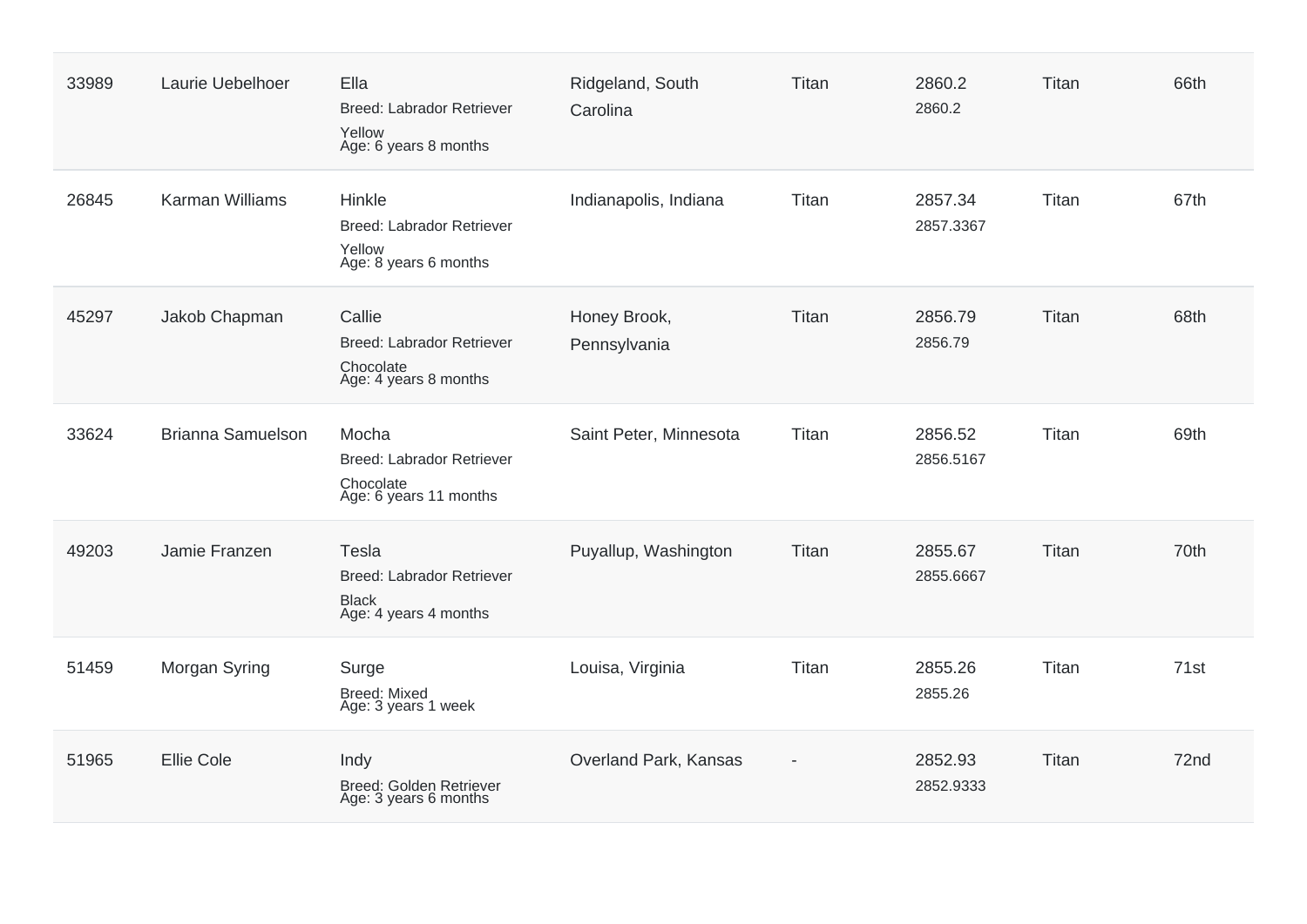| 51593 | Wendi Chapman                          | <b>Dublin</b><br><b>Breed: Labrador Retriever</b><br><b>Black</b><br>Age: 2 years 5 months         | Honey Brook,<br>Pennsylvania            | Titan | 2850.21<br>2850.2133 | Titan | 73rd |
|-------|----------------------------------------|----------------------------------------------------------------------------------------------------|-----------------------------------------|-------|----------------------|-------|------|
| 46671 | Lynn Taylor                            | Edge<br><b>Breed: Labrador Retriever</b><br><b>Black</b><br>Age: 4 years 4 months                  | Milford, Michigan                       | Titan | 2848.29<br>2848.2867 | Titan | 74th |
| 42771 | Carrie Vosburg                         | Dax<br>Breed: Belgian Malinois<br>Age: 5 years 6 months                                            | Severn, Maryland                        | Titan | 2848.13<br>2848.1333 | Titan | 75th |
| 36758 | Kristin Landau                         | Philomena<br>Breed: Chesapeake Bay<br>Retriever<br>Age: 7 years 11 months                          | Driggs, Idaho                           | Titan | 2841.25<br>2841.2533 | Titan | 76th |
| 44421 | <b>Bernadette</b><br><b>Balderston</b> | <b>Rudy Ruettiger</b><br><b>Breed: Labrador Retriever</b><br><b>Black</b><br>Age: 4 years 6 months | Boiling Springs Lake,<br>North Carolina | Titan | 2835.45<br>2835.4467 | Titan | 77th |
| 47597 | <b>Teresa Hastings</b>                 | Halo<br>Breed: German Shepherd Dog<br>Age: 3 years 9 months                                        | Bishopville, Maryland                   | Titan | 2829.9<br>2829.8967  | Titan | 78th |
| 42841 | John Mimnall                           | Gracie<br><b>Breed: Labrador Retriever</b><br><b>Black</b><br>Age: 5 years 11 months               | Dauphin, Pennsylvania                   | Titan | 2828.21<br>2828.2133 | Titan | 79th |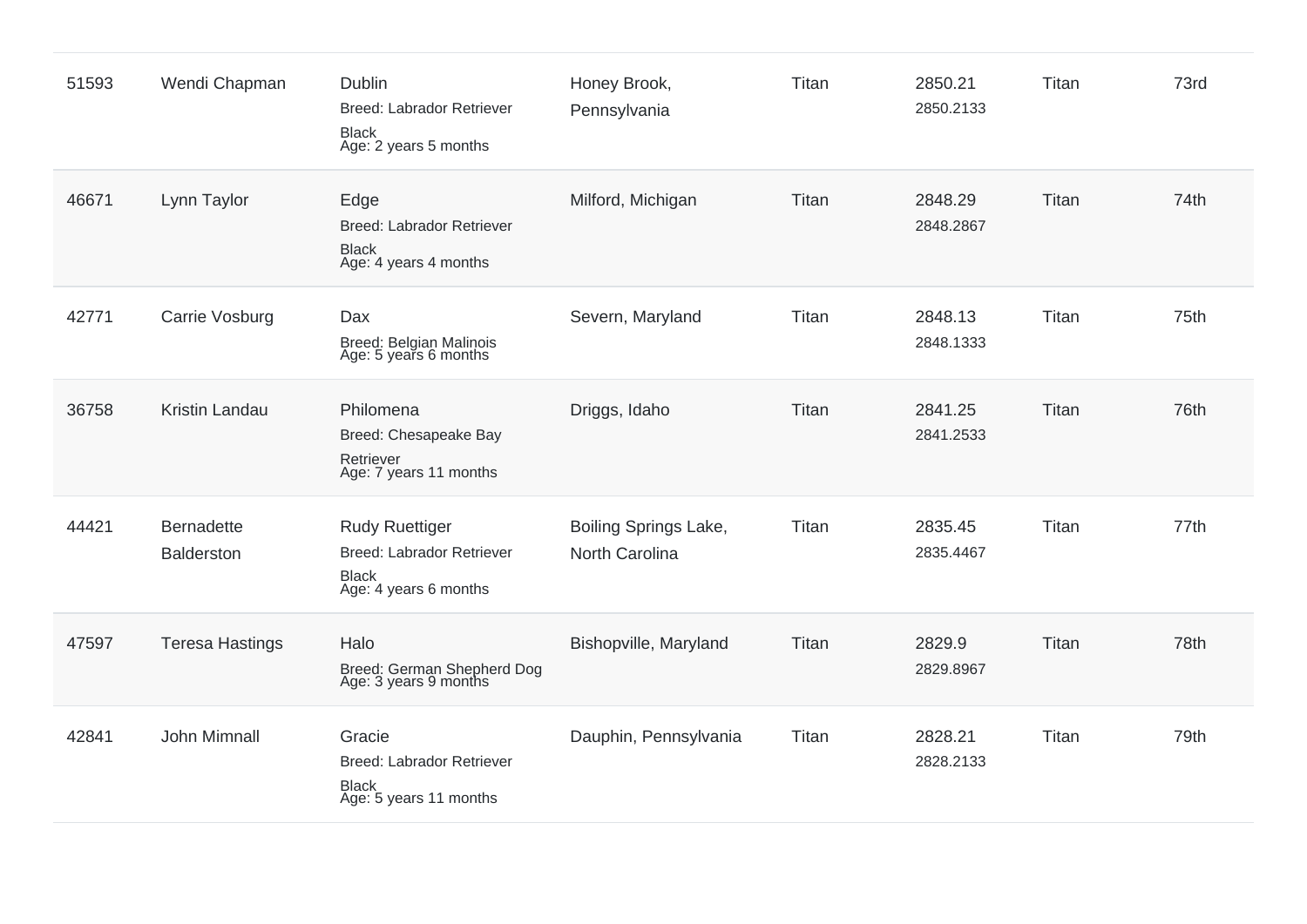| 22799 | Linda Torson             | Ziva<br><b>Breed: Belgian Malinois</b><br>Age: 10 years 1 week                  | Doylestown, Ohio             | Titan     | 2825.42<br>2825.4167 | Titan | 80th |
|-------|--------------------------|---------------------------------------------------------------------------------|------------------------------|-----------|----------------------|-------|------|
| 51472 | <b>Barbara Smitz</b>     | Trapper<br>Breed: Labrador Retriever<br>Yellow<br>Age: 2 years 10 months        | Berlin, Maryland             | Warrior   | 2821.34<br>2821.3367 | Titan | 81st |
| 36939 | <b>Christine Forbush</b> | Molly<br><b>Breed: Mixed</b><br>Age: 6 years 6 months                           | Elyria, Ohio                 | Titan     | 2816.93<br>2816.93   | Titan | 82nd |
| 25707 | Debra Feller             | Doni<br><b>Breed: Labrador Retriever</b><br>Yellow<br>Age: 10 years 5 months    | ridgeland, South<br>Carolina | Gladiator | 2814.28<br>2814.2767 | Titan | 83rd |
| 50355 | Amber King               | Teddy<br><b>Breed: Labrador Retriever</b><br>Chocolate<br>Age: 4 years 3 months | Fort Collins, Colorado       | Titan     | 2813.57<br>2813.5733 | Titan | 84th |
| 47696 | Ron Lauscher             | Jaeger the Bomb<br>Breed: Golden Retriever<br>Age: 5 years 8 months             | Cheyenne, Wyoming            | Titan     | 2812.85<br>2812.8467 | Titan | 85th |
| 49034 | <b>Derek Gustafson</b>   | Finnley<br><b>Breed: Labrador Retriever</b><br>Yellow<br>Age: 3 years 6 months  | Grand Forks, North<br>Dakota | Titan     | 2809.5<br>2809.5033  | Titan | 86th |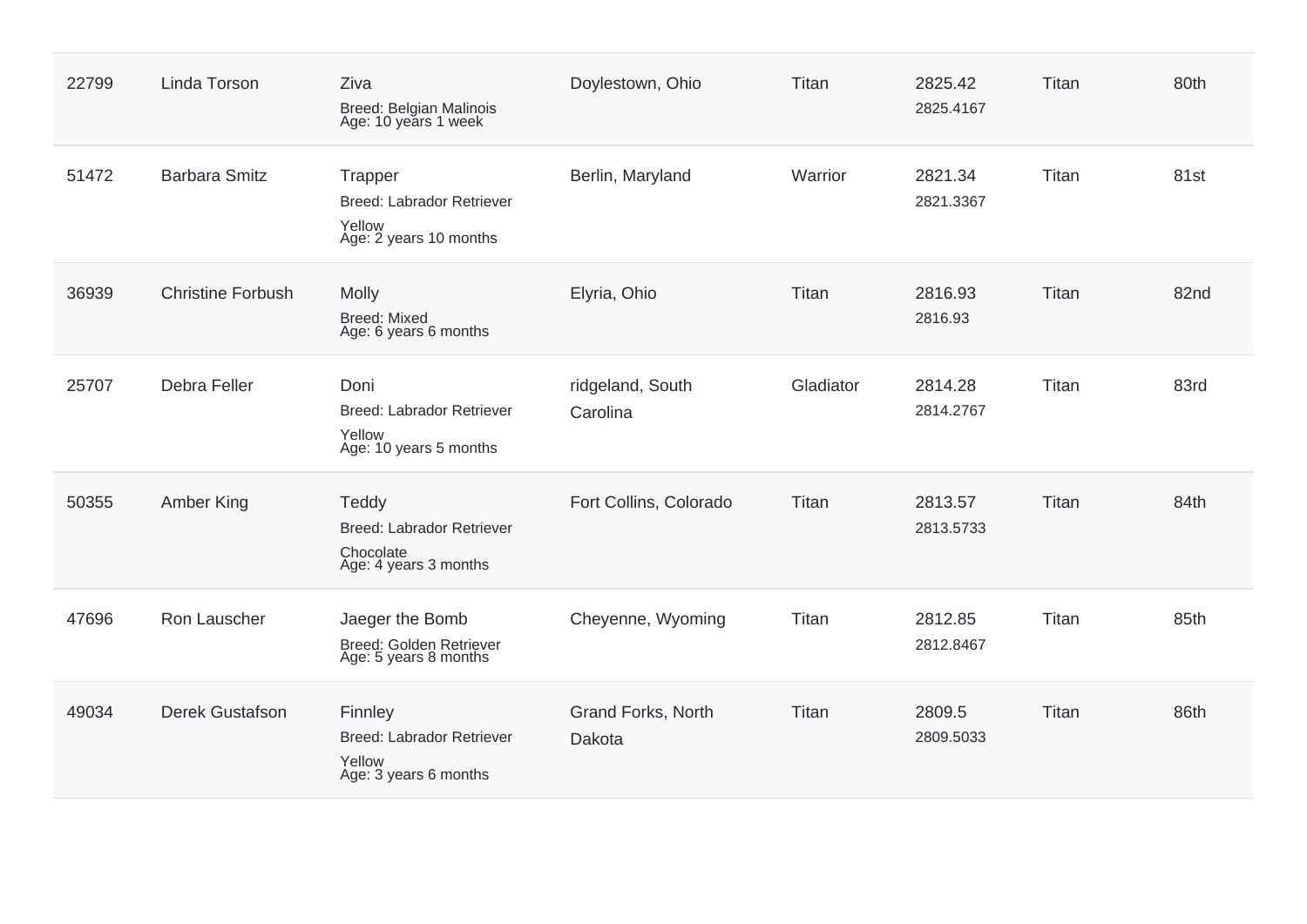| 51677 | <b>Mariah Andersen</b> | Grizzly<br><b>Breed: Labrador Retriever</b><br>Chocolate<br>Age: 2 years 11 months  | Wisner, Nebraska                | Warrior | 2809.19<br>2809.1867 | Titan   | 87th |
|-------|------------------------|-------------------------------------------------------------------------------------|---------------------------------|---------|----------------------|---------|------|
| 49406 | Jarrod Peek            | Moose<br>Breed: Labrador Retriever<br>Chocolate<br>Age: 5 years 6 months            | Danville, Kentucky              | Warrior | 2808.97<br>2808.97   | Titan   | 88th |
| 38965 | Maggie Devenpeck       | RhapscallionKJH<br>Breed: Border Collie<br>Age: 6 years 2 months                    | Albany, New York                | Titan   | 2806.07<br>2806.07   | Titan   | 89th |
| 44668 | Jennifer Belle         | Urban<br><b>Breed: Labrador Retriever</b><br>Yellow<br>Age: 4 years 5 months        | Knoxville, Tennessee            | Titan   | 2803.96<br>2803.9633 | Titan   | 90th |
| 48677 | Cassie Hancock         | Klepto<br>Breed: Belgian Malinois<br>Age: 5 years 2 months                          | Hillsborough, North<br>Carolina | Warrior | 2798.49<br>2798.49   | Warrior | 91st |
| 47202 | <b>Lillian Hollars</b> | Colt<br><b>Breed: Labrador Retriever</b><br>Yellow<br>Age: 3 years 10 months        | Mebane, North Carolina          | Titan   | 2797.56<br>2797.56   | Warrior | 92nd |
| 51405 | Alice Wrenn            | <b>MAGGIE</b><br><b>Breed: Labrador Retriever</b><br>Yellow<br>Age: 7 years 1 month | Burlington, North<br>Carolina   | Titan   | 2794.94<br>2794.9433 | Warrior | 93rd |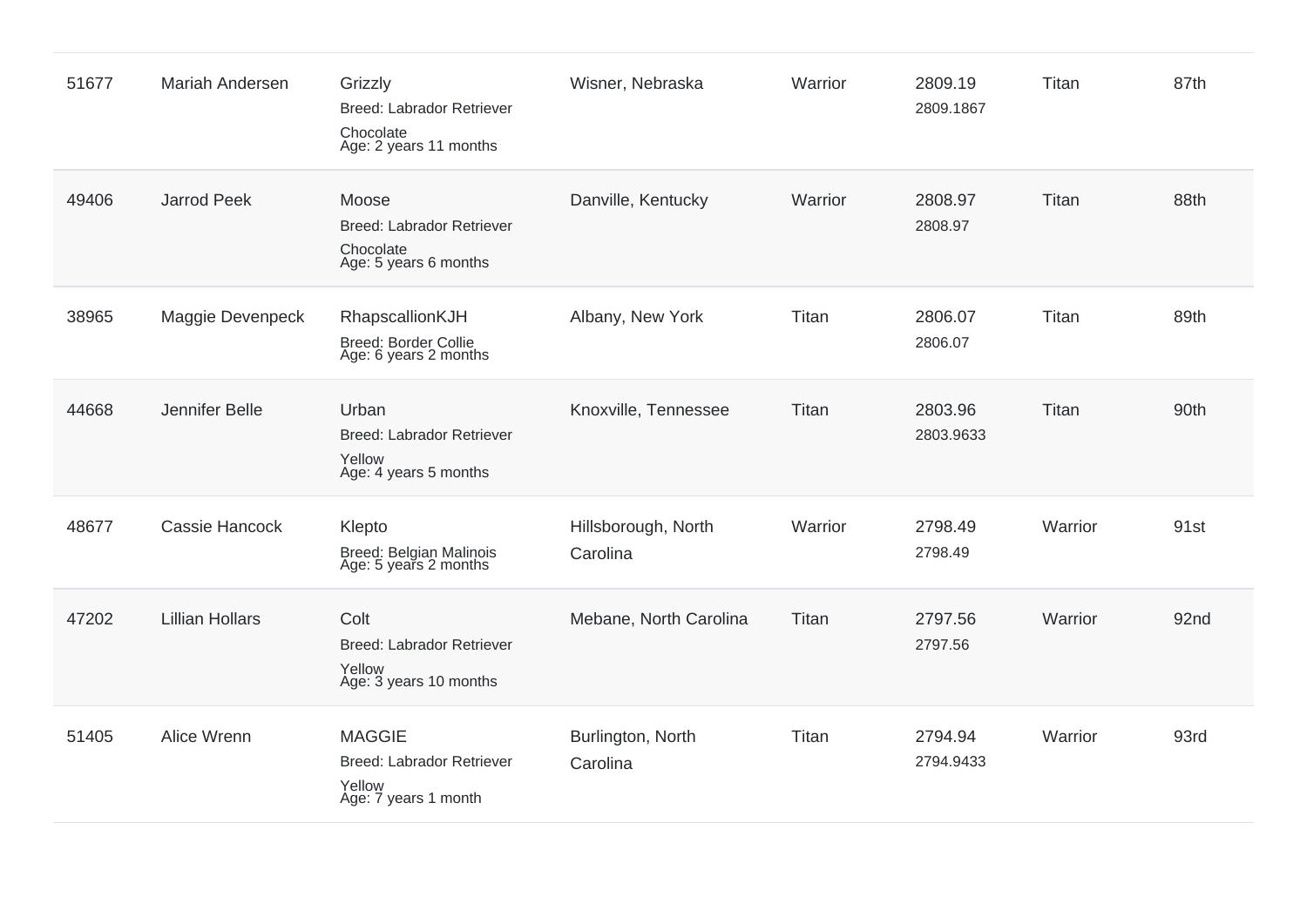| 38071 | Martha Payne          | Jillaroo<br>Breed: Australian Cattle Dog<br>Age: 7 years 3 months                   | Durham, North Carolina        | Warrior | 2794.23<br>2794.2267 | Warrior | 94th  |
|-------|-----------------------|-------------------------------------------------------------------------------------|-------------------------------|---------|----------------------|---------|-------|
| 45896 | <b>Michael French</b> | Rangeley<br><b>Breed: Golden Retriever</b><br>Age: 4 years 10 months                | Hedgesville, West<br>Virginia | Warrior | 2782.83<br>2782.8333 | Warrior | 95th  |
| 40080 | <b>MELANIE SMITH</b>  | Price<br>Breed: Golden Retriever<br>Age: 6 years 5 months                           | COON RAPIDS,<br>Minnesota     | Warrior | 2768.66<br>2768.6567 | Warrior | 96th  |
| 47838 | Kathy Phelan          | Kiara<br><b>Breed: Labrador Retriever</b><br>Black<br>Age: 5 years 7 months         | Oak Island, North<br>Carolina | Warrior | 2762.43<br>2762.4333 | Warrior | 97th  |
| 50555 | Daniel Holder         | Huckleberry<br>Breed: Labrador Retriever<br>Yellow<br>Age: 5 years 2 months         | Wedowee, Alabama              | Warrior | 2759.53<br>2759.53   | Warrior | 98th  |
| 46075 | Payton King           | Jemma<br><b>Breed: Labrador Retriever</b><br><b>Black</b><br>Age: 6 years 11 months | Fort Collins, Colorado        | Warrior | 2752.59<br>2752.5933 | Warrior | 99th  |
| 39820 | Amanda Williams       | Kona<br><b>Breed: Labrador Retriever</b><br>Chocolate<br>Age: 6 years 3 months      | Pennsville, New Jersey        | Warrior | 2744.31<br>2744.3067 | Warrior | 100th |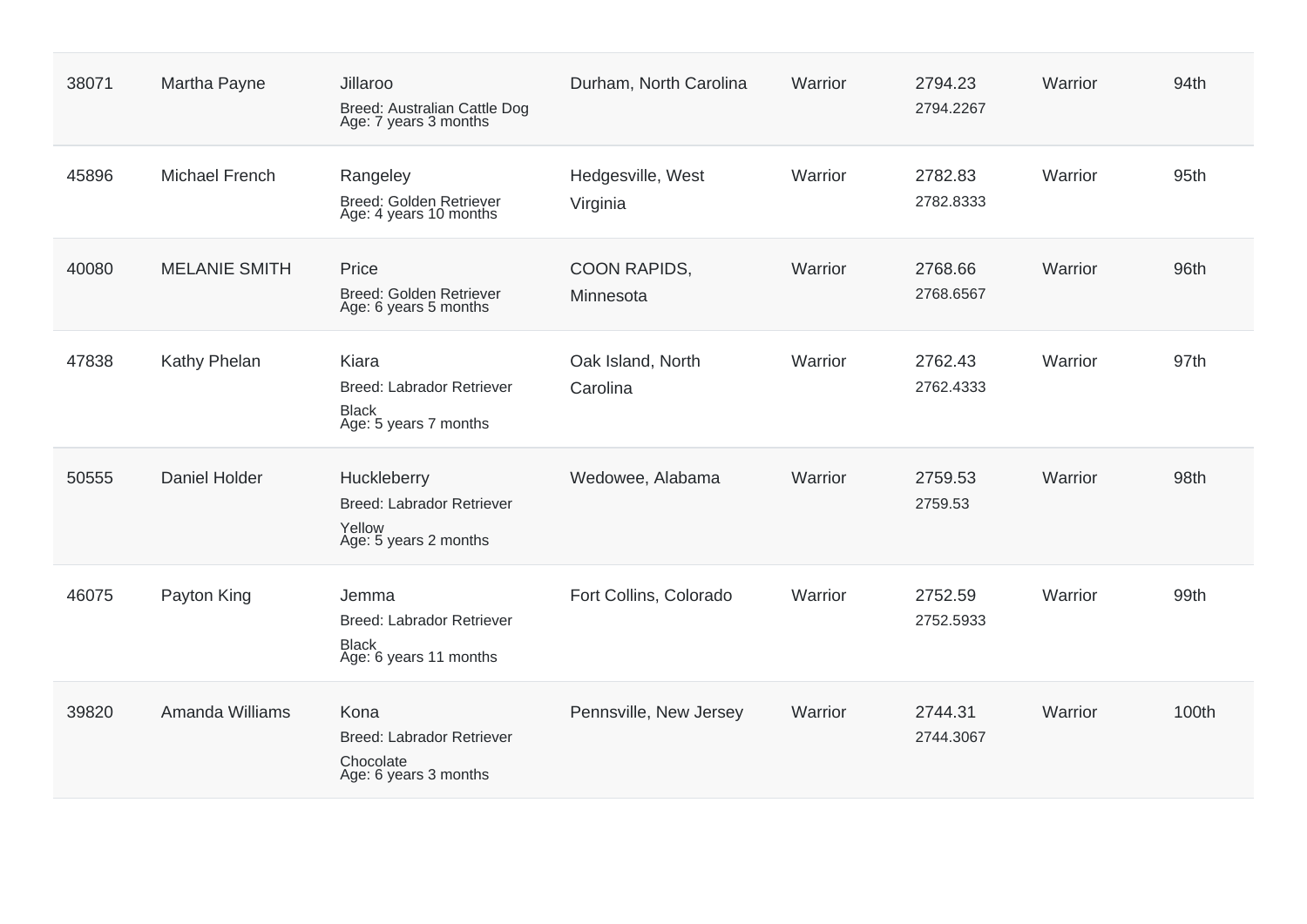| 52389 | Maggie Bogdanski                     | Riot<br>Breed: Border Collie<br>Age: 1 year 9 months                               | Mebane, North Carolina                  |         | 2744.08<br>2744.08   | Warrior | 101 <sub>st</sub> |
|-------|--------------------------------------|------------------------------------------------------------------------------------|-----------------------------------------|---------|----------------------|---------|-------------------|
| 46823 | Laurie Uebelhoer                     | Althea May<br>Breed: Labrador Retriever<br>Yellow<br>Age: 4 years 1 month          | Ridgeland, South<br>Carolina            | Warrior | 2733.83<br>2733.83   | Warrior | 102 <sub>nd</sub> |
| 33041 | <b>Beth Nicholson</b>                | Instigator<br>Breed: Belgian Malinois<br>Age: 7 years 5 months                     | Phoenix, Arizona                        | Warrior | 2723.77<br>2723.7667 | Warrior | <b>103rd</b>      |
| 33900 | <b>THERESA MENZ</b><br><b>COOPER</b> | <b>TOEWS</b><br>Breed: Border Collie<br>Age: 7 years 5 months                      | <b>WINSTON SALEM,</b><br>North Carolina | Warrior | 2711.84<br>2711.84   | Warrior | 104th             |
| 36825 | <b>Melanie Lake</b>                  | Allura<br><b>Breed: Mixed</b><br>Age: 6 years 8 months                             | Graham, North Carolina                  | Warrior | 2703.97<br>2703.9733 | Warrior | 105th             |
| 44377 | Amanda Williams                      | Raven<br><b>Breed: Labrador Retriever</b><br><b>Black</b><br>Age: 4 years 6 months | Pennsville, New Jersey                  | Warrior | 2690.32<br>2690.3167 | Warrior | 106th             |
| 47174 | <b>Nancy Price</b>                   | <b>Bailey</b><br><b>Breed: Mixed</b><br>Age: 4 years 5 months                      | Charlotte, North Carolina               | Warrior | 2682.14<br>2682.1433 | Warrior | 107th             |
| 37490 | christina Eichorst                   | <b>GEMMA</b><br>Breed: Labrador Retriever<br>Yellow<br>Age: 6 years 8 months       | braselton, Georgia                      | Warrior | 2680.76<br>2680.7633 | Warrior | 108th             |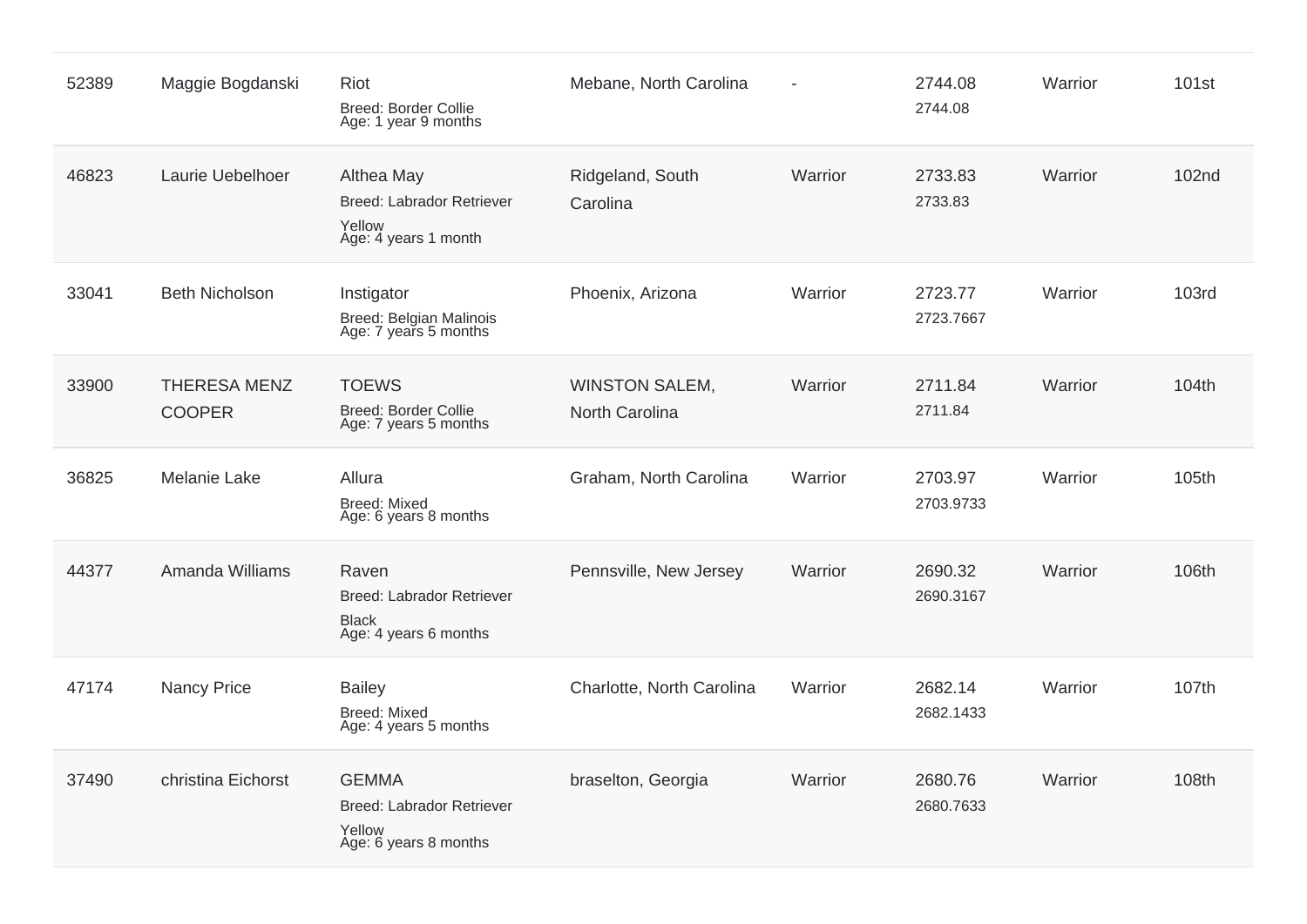| 52378 | Jackie Jutte     | <b>Stryker</b><br>Breed: Border Collie<br>Age: 1 year 9 months                     | Celina, Ohio                     | Warrior   | 2674.95<br>2674.9533 | Warrior | 109th |
|-------|------------------|------------------------------------------------------------------------------------|----------------------------------|-----------|----------------------|---------|-------|
| 39055 | Karen Bowman     | <b>Beau</b><br><b>Breed: Golden Retriever</b><br>Age: 5 years 7 months             | Southampton,<br>Massachusetts    | Warrior   | 2654.81<br>2654.8133 | Warrior | 110th |
| 52404 | Jordan Thompson  | <b>Newt</b><br><b>Breed: Border Collie</b><br>Age: 4 years 3 months                | Holly Springs, North<br>Carolina |           | 2625.14<br>2625.14   | Warrior | 111th |
| 51436 | Cassie Terranova | Radar<br>Breed: German Shepherd Dog<br>Age: 4 years 4 months                       | Winder, Georgia                  | Warrior   | 2615.29<br>2615.2867 | Warrior | 112th |
| 49872 | Yvonne Kempenich | <b>Brie</b><br><b>Breed: German Shrthaired</b><br>Pointer<br>Age: 3 years 9 months | Randall, Minnesota               | Warrior   | 2614.65<br>2614.6467 | Warrior | 113th |
| 48773 | Sarah Maleski    | Fletcher<br>Breed: Australian Shepherd<br>Dog<br>Age: 5 years 2 months             | West Mifflin,<br>Pennsylvania    | Warrior   | 2568.7<br>2568.7     | Warrior | 114th |
| 46820 | Momi Ford        | Norbert<br><b>Breed: Mixed</b><br>Age: 7 years 7 months                            | Bloomington, Indiana             | Warrior   | 2560.74<br>2560.7367 | Warrior | 115th |
| 37157 | Alisha Voje      | Toby<br>Breed: Labrador Retriever<br>Yellow<br>Age: 6 years 4 months               | Osnabrock, North<br>Dakota       | Gladiator | 2551.25<br>2551.2533 | Warrior | 116th |